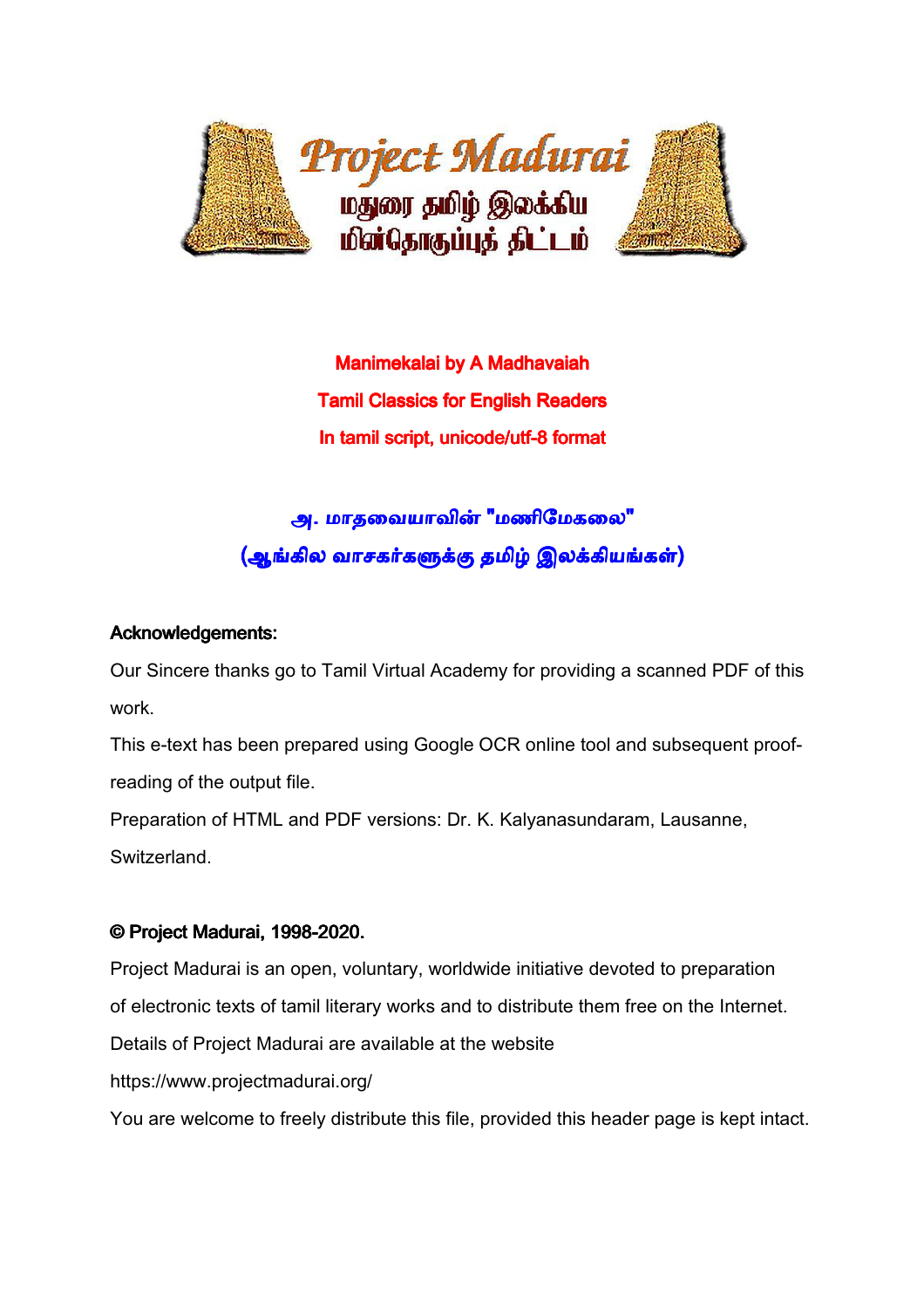# Manimekalai by A Madhavaiah

### **Tamil Classics for English Readers**

#### Source:

Manimekalai By A. Madhaviah Tamil Classics for English Readers With a Foreword by Dr. S. Krishnaswami Aiyangar Madras: The Indian Publishing House, Ltd, 1923 Price Rs. One, All Rights Reserved ----------------

### **CONTENTS**

Foreword:-By Dr. S. Krishnaswami Aiyangar,

( University Professor of Indian History, Madras. )

Preface

Proper Names Transliterated

| I. Introductory                     | XI. The Story of Athirai                 |
|-------------------------------------|------------------------------------------|
| II. The Festival of Indra           | XII. The Story of Kayachandika           |
| III. An Evening in the City         | <b>XIII. The Prince Pursues His Love</b> |
| IV. The Meeting in the Grove        | XIV. Prison-House Turned Home of-Mercy   |
| V. The Abode of the Dead            | XV. The Murder of the Prince             |
| VI. "Night and Morning"             | XVI. Manimekalai is Imprisoned           |
| VII. Manimekalai Learns Her Past    | XVII. Manincekalai is Released           |
| <b>VIII The Never-Failing Grail</b> | <b>XVIII. Manipallavam Revisited</b>     |
| IX. Aravana the Hoary Sage          | XIX. "A Tale of two Cities"              |
| X. The Episode of Aputhra           | XX. The End of the Story                 |
| Glossary                            |                                          |

-------------------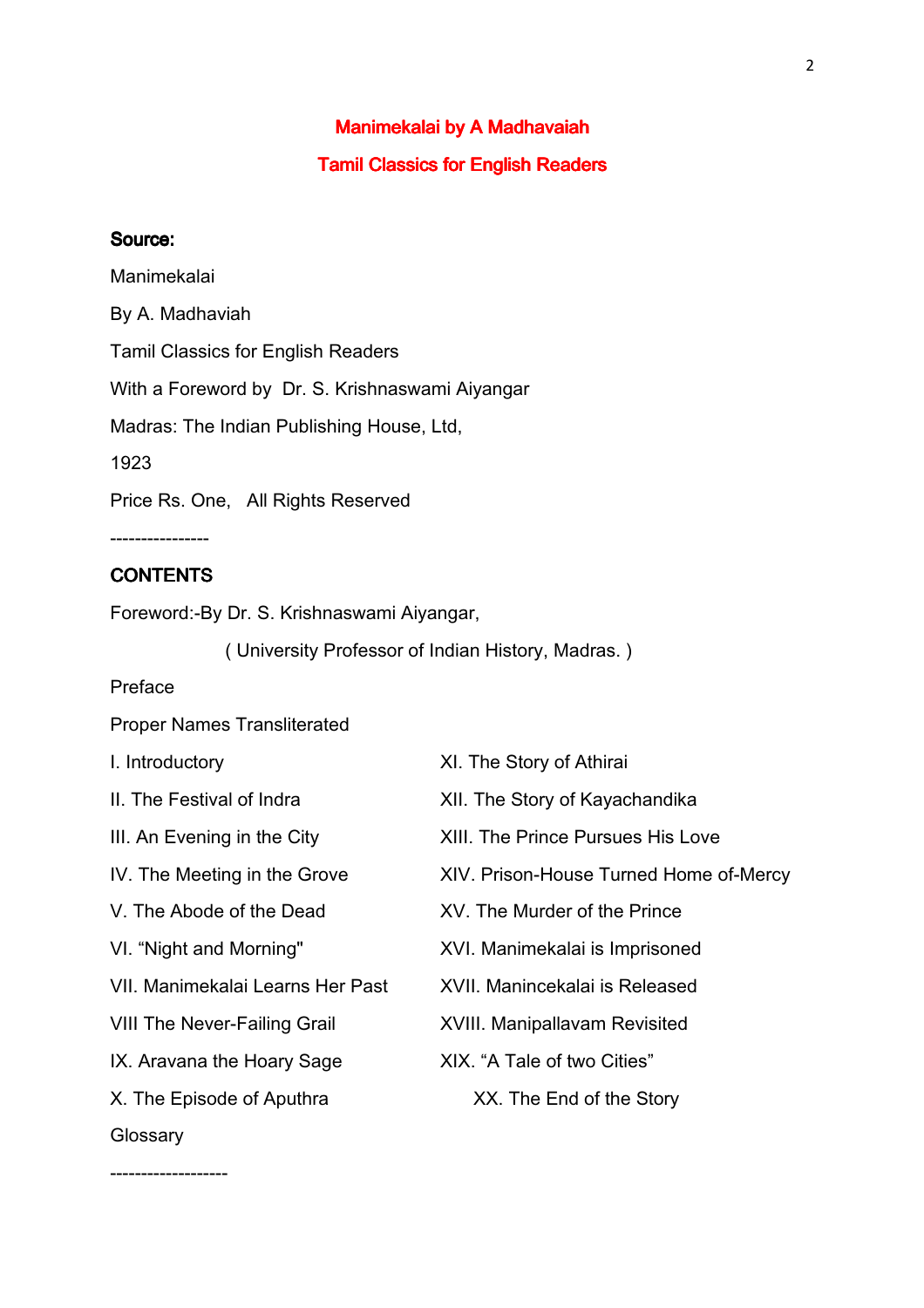#### FOREWORD

As a writer, both in English and Tamil, Mr. Madhaviah needs no introduction. Readable versions of the great classics of Tamil Literature have long been a desideratum, and all efforts to remove the want are worthy of commendation. Among the great classics of Tamil Manimekalai deservedly occupies a high place, having had its praise sung by such a discerning critic of great judgment as Sivaprakasa Swamigal. Silappadhikaram and Manimekalai constitute a twin epic and ought to go together. The authors were friends, and the stories run one into the other. The princely author of the first belonged to the royal house of Vanji, the Chera capital on the West Coast. His friend, the author of the second, was a corn merchant of Madura, the critic par excellence of the "Third Sangam." Though tradition does not in so many words declare that these works went before the Sangam and received its imprimatur, Tamil scholarship is unanimous in regarding these as "Sangam Works," properly so called. Not-withstanding much irrelevant and inconclusive writing, the age of the "Third Sangam" is about the second century after Christ; no valid reason has so far been offered to the contrary.

Manimekalai is a work of a dramatic-epic character, and has for its subject-matter the renunciation of the heroine. As it treats of this subject it has necessarily to find its setting in contemporary life and thought. While it may be readily taken as a picture of Tamil life in the age of Senguttuvan, its use for purposes of history requires not merely "the insight and imagination" that Lord Morley demands, but a fully developed historic sense which could separate, by sound criticism, the historical grain lying hidden in the chaff of legend and tradition. In qualified hands it provides considerable material for the history of the age, and a few data of an important character for Tamil literary history.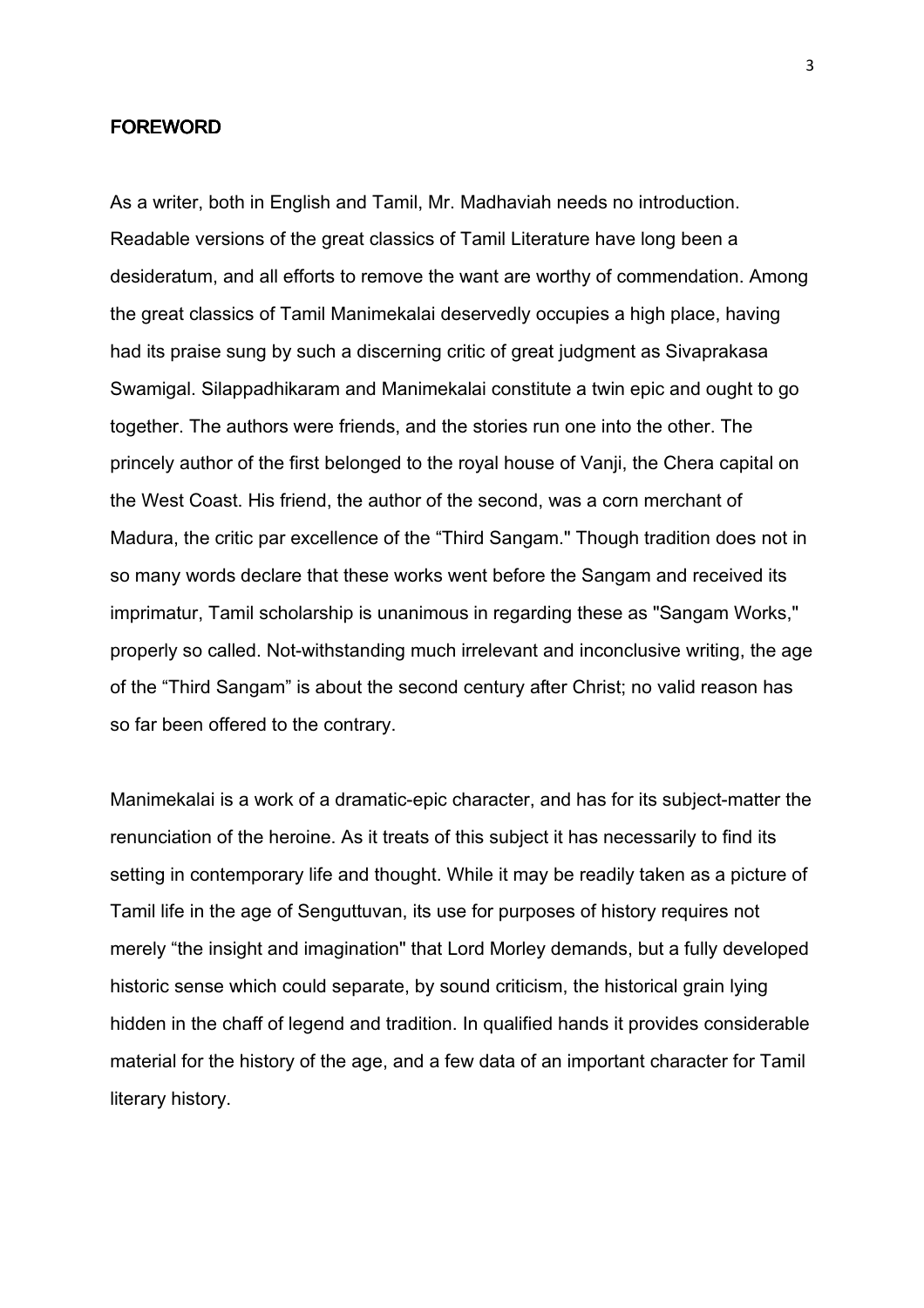It is to be hoped that the English version now placed before the public will lead to a wider study of the poem itself, and a better appreciation of its merits.

Bangalore 29th May '22. S. KRISHNASWAMI AIYANGAR

---------------- PREFACE

MANIMEKALAI is one of "the five great poems" in Tamil. The other four are Jivaka-Chintamani, Chilappadhikaram, Valayapathi and Kundalakesi, of which the last two are not extant. The Tamils owe a lasting debt of gratitude to Pundit Mahamahopadhyaya Swaminatha Ayyar for his scholarly editions of the remaining three works, among other classics.

Of the three "great poems" that we now have, Chilappadhikaram and Manimekalai, forming a continuous story, belong to an earlier age, while Chintamani is of a few generations later. But in their atmosphere and leanings, all the three are more Buddhistic than Hindu. The noble rationalism of self-sacrifice, universal compassion and service promulgated by the great Sakya Prince must have then prevailed widely in South India, where it is now almost unknown. As for the contents of these works, they are not historical biographies of the men and women whose lives they profess to narrate, but are rather romances abounding in the supernatural and the miraculous. In saying this I do not forget that the reputed authors of the two earlier poems assure us that they were contemporaries of the events they set forth, one of them being a native of the very city where Kovalan was slain and Kannaki proved the power of her chastity by a miracle, while the other was a prince in the land where, by another miracle, she ascended to Heaven with her husband. Rather I remember how Valmiki too claims to have lived at the time of Rama and to have taken no insignificant part in the incidents of the immortal epic which bears his name. It may be that this was a form of literary convention in those days, a 'trick of the trade' not unknown in other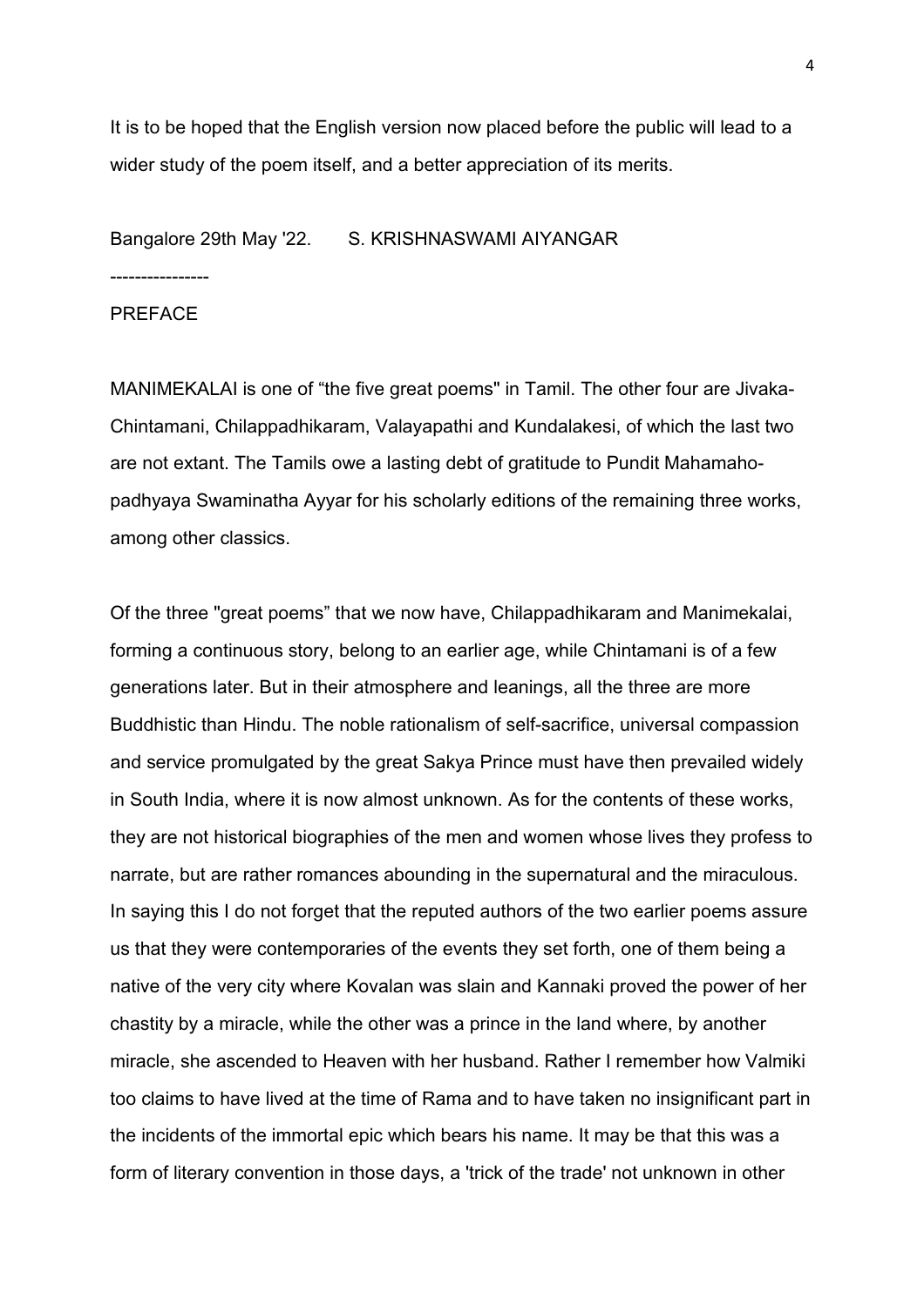literatures or to our own age. Nor do I forget the fact that several historic personages, whose co-existence has been verified by other and more authentic records, are referred to, or made to figure, in these works. Indeed I do not assert that Kovalan and Kannaki, Manimekalai and Madhavi, never existed and are wholly fictitious, or even that they had no such careers as have been assigned to them by the authors. But I do say that not all the incidents of their lives, set forth in such minuteness of detail, could have happened, and that some of them never did take place.

Chilappadhikaram differs from Manimekalai in this respect that its main story, up to the point of Kovalan's murder by the king's guards, is quite probable, and miracles step in only later; whereas in Manimekalai, the author resorts to the super-natural almost from the beginning. Such wonders as flying through the air, remaining invisible or changing one's form at will, feeding many people out of a small bowl without replenishing its contents, and stone-images speaking to human beings are the common stock-in-trade of all romances and legends; and they prove nothing more than the faith and credulity of the times. The few true original facts, travelling from mouth to mouth, or perhaps from generation to generation, must have gathered supernatural trappings and miraculous decoration in course of time. Around such a doubtful nucleus the poet's imagination has bodied forth the forms of things unknown, and his iron style, screeching on palm leaves, has given to airy nothings local habitations and names.

But the life and manners of the people so livingly depicted in these poems stand on a different footing; and, making due allowance for artistic idealization and caricature, they become invaluable records of the state of the country and the lives led by our forefathers some fourteen to eighteen centuries ago. The reader will do well to bear this in mind while studying these classics, and neither swallow the whole as authentic contemporary history nor reject the whole as imagination run wild.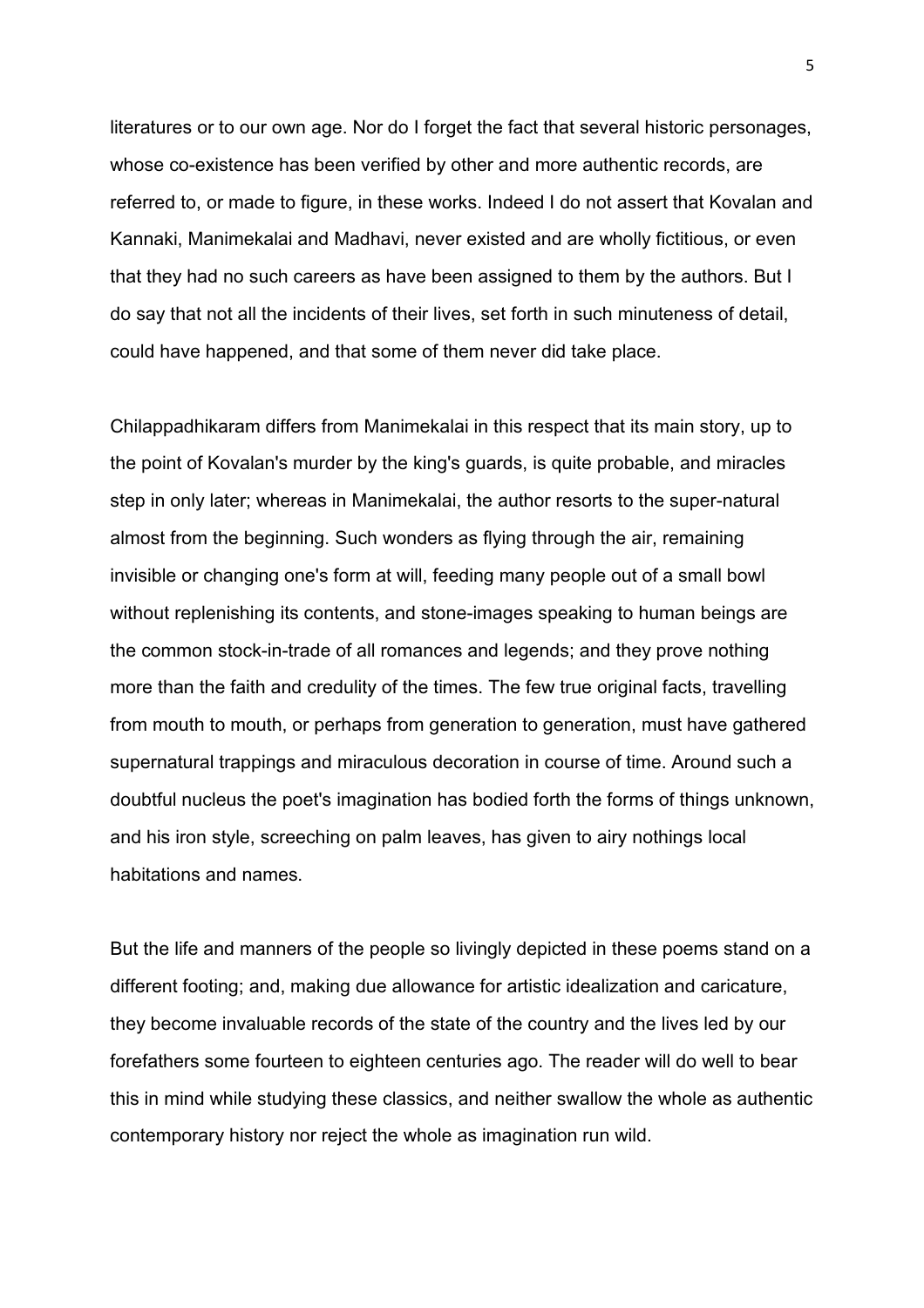Besides being comparatively simpler in style than most other poems of the Sangam Age, 'Manimekalai' is by far the most modern in spirit of them all. The ardour for true democracy and social service which pervades it, the transformation of a prison-house into a Home of Mercy which it records, its aggressive and scornful hostility to the system of caste based on birth, and the curious fact that most of the fallen women who figure in it are given Brahmin parentage, -these are some of the features which will surprise and interest the modern reader. But the poem has not much of plot to hold the reader's attention, after the love episode between the heroine and the prince. It revels in the supernatural, and, towards the close, becomes boresome. For this fault and other reasons, a scholar of our day has doubted its reputed authorship, and suggested that "it was probably put together, by a monkish poetaster."

The author of Manimekalai was Chathanar, a native of Madura. He was known also as Koola-vanigan (grain-trader) Chathanar and Chee-thalai (pus-pate) Chathanar. The former epithet denoted his means of livelihood, while the latter was no small compliment to his fine literary taste and acumen. He was a member of the Academy at Madura, whose privilege it was to hear and appraise literary productions. So jealous was he of the honour of the Muses that he could not bear to see it outraged by pseudo-poets and scribblers, and he knocked himself on the head with his iron style, bewailing his ill luck, whenever he had to listen to verses void of sweetness or sense. And even in those golden days of Tamil literature and in the great Madura Academy, true poetry was so scarce that the abscess, first formed on the crown of Chathanar's head by his repeated knocks, had no rest to heal and he went about with a "pus-pate." It is said that this historic sore healed only when the unique and peerless Thirukkural came before the Academy for adjudgment and was expounded before it for many days running, during which time the "pus-pate" remained undisturbed.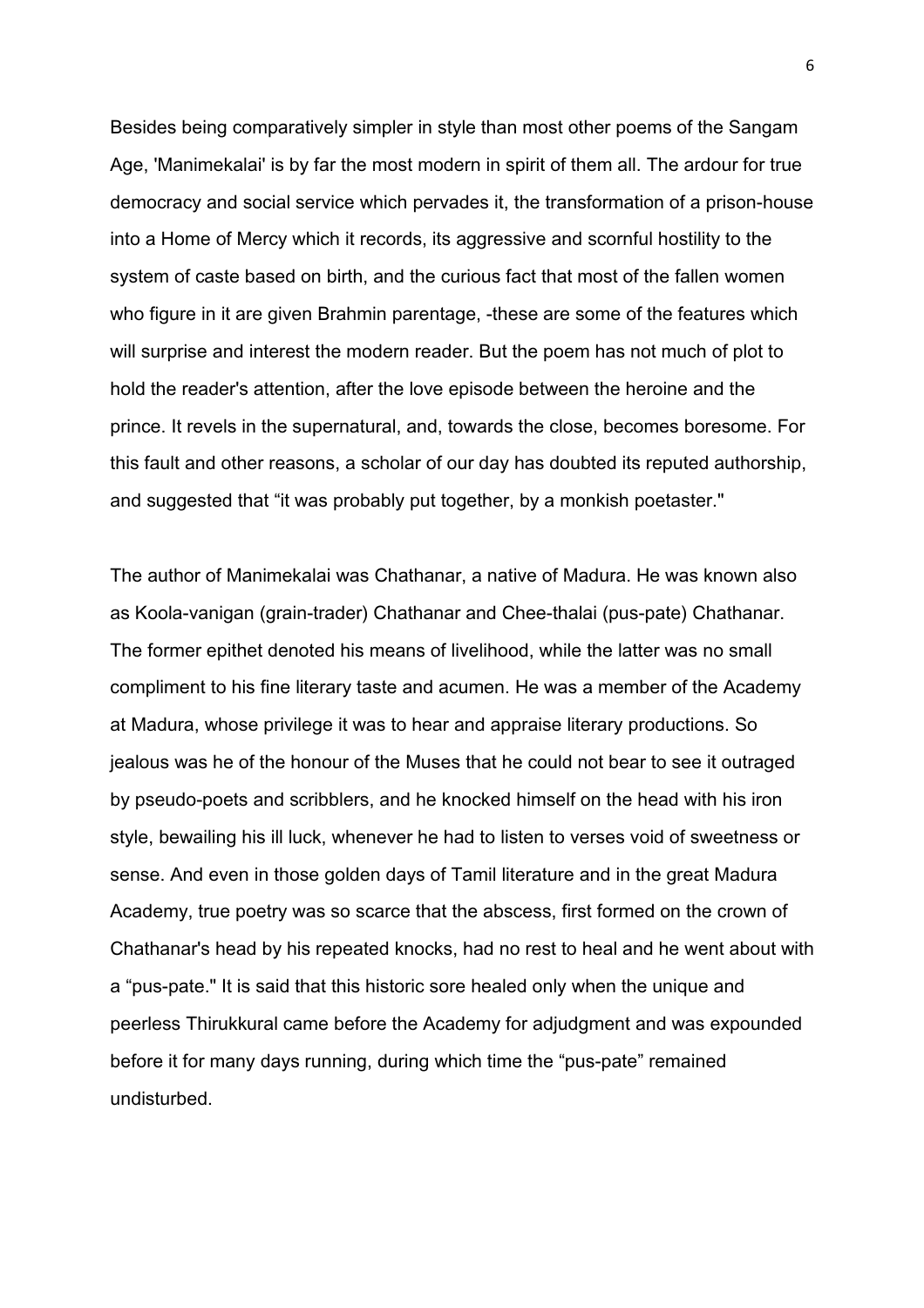Manimekalai deserves to be better-known and studied in these days. So it is that I have ventured to place, at the request of the publishers, this popular version of it before the general reader and the student-world. In seasoning the old wine for the new bottle, I have taken some liberty with the original and I have been obliged to keep out a good deal of the dregs to suit modern taste. In many places, however, it has been a pleasure to translate the poem almost word for word and I hope I have nowhere violated its spirit.

In conclusion, I thank Dr. S. Krishnaswami Aiyangar for his ready kindness in contributing a foreword and Mr. J. H. Cousins for kindly looking over the proofs and offering valuable suggestions. I must not fail to record here my great debt to an English rendering of the poem, more or less literal, which my daughter M. Lakshmi Ammal made for me to lighten my task.

#### **Madras**

29th Nov. '22. A. MADHAVIAH

------------------

#### PROPER NAMES

| Transliterated, with the originals in Tamil. |  |                                                              |  |
|----------------------------------------------|--|--------------------------------------------------------------|--|
|                                              |  | Agasthya அகத்தியன் Chembian செம்பியன்                        |  |
|                                              |  | Agni அக்கினி         Cheran Chenguttuvan சேரன் செங்குட்டுவன் |  |
| Ahalya அகலியை Chetty செட்டி                  |  |                                                              |  |
|                                              |  | Amirthapathi அமிர்தபதி Chilappadhikaram சிலப்பதிகாரம்        |  |
|                                              |  | Apanchika ஆபஞ்சிகன் Chinta-Devi சிந்தாதேவி                   |  |
| Aputhra ஆபுத்திரன் Chitrapathi சித்திராபதி   |  |                                                              |  |
|                                              |  | Aravana அறவணன் Chitrapuri சித்திராபுரி                       |  |
| Arjuna அருச்சுனன் Chola Desa சோழதேசம்        |  |                                                              |  |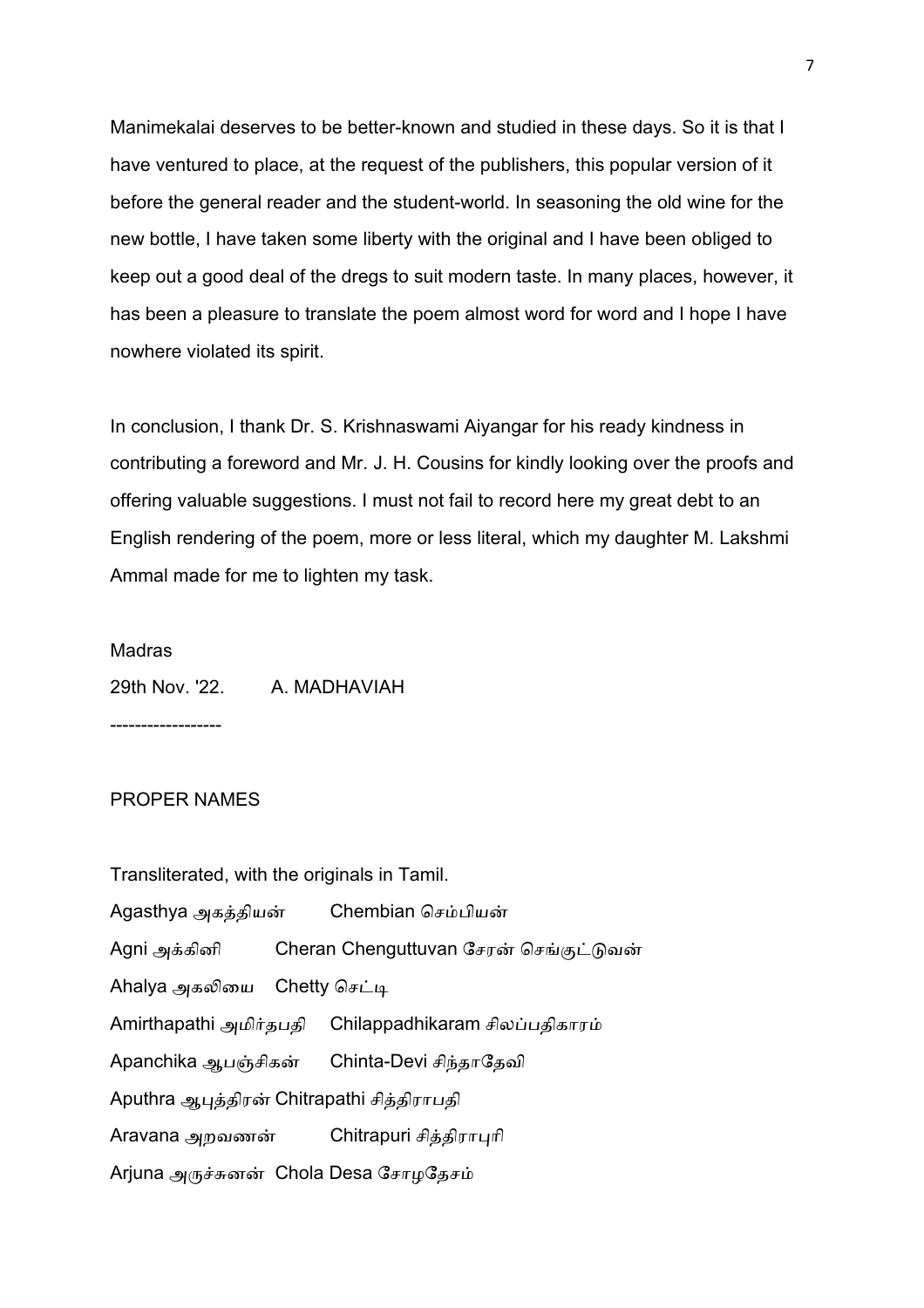Asala அசலன் Dharma-dhattan தரும தத்தன்

Asodharam அேசாதர Dharma-savaka தரும சாவகன்

Athirai ஆதிரை Dharma-Vanam தரும வனம்

Attipathi அத்திபதி Durga துர்க்கை

Avanti அவந்தி Dutchaya துச்சயன்

Bharathan பரதன் Dwipa - Thilaka தீப திலகை

Bhumi- Chandran பூமி சந்திரன் Ettikumaran எட்டி குமரன்

Bhuti பூதி Gandhara காந்தாரம்

Brahma-dharma - பிரம தருமன் Gandharvas கந்தருவர்

Chakkaravala - giri சக்கரவாளகிரி Gomukhi கோமுகி

Chakkaravala-kottam சக்கரவாளக் கோட்டம் Gothamai கோதமை

Chanbai சண்பை Gujjaras குச்சரர்

Chandra-dhatta சந்திர தத்தன் Indra இந்திரன்

Cháranás சாரணா Idavayam இடவய

Chathanar சாத்தனார் Jana-mithran ஜனமித்திரன்

Chavakas சாவகர் Jivaka Chintamani சீவக சிந்தாமணி

Cheethalai சீத்தலைJumbu - dwipa சம்புத் தீபம்

Kesa-Kambala கேச கம்பளன் Kayankarai காயங்கரை Killi கிள்ளி Lakshmi இலக்குமி Koola-vánigan கூல வாணிகன் Lanka இலங்கை Korkai கொற்கை Madhavi மாதவி Kovalan கோவலன் Madura மதுரை Kowsikan கௌசிகன் Madurapathy மதுராபதி Kundalakesi ணடல ேகசி Maghada மகத Kakanthan ககந்தன் Maha-Bali wown wal, மாவலி Kakanthi காகநதி Maha - meru மஹாமேரு Kali காளி Manaikan மாநாய்கன்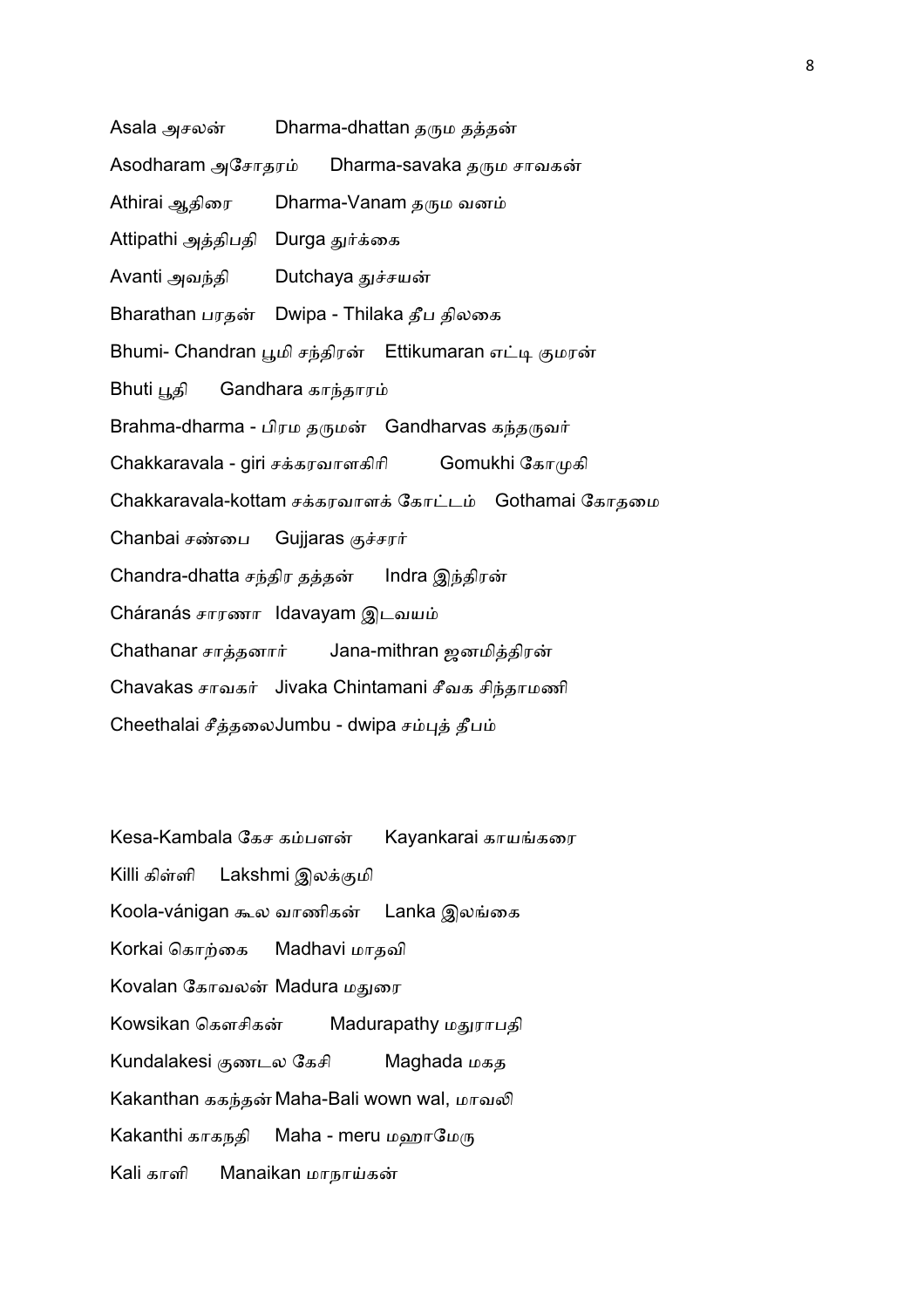Kalinga கக Manimekala-Devi மணிமேகலா தேவி, Kama காமன்மணிமேகலா தெய்வம் Kanaka கனகன் Manimekalai மணிமேகலை Kanchana காஞ்சனன் Manipallavam மணிபல்லவம் Kanchanapuram காஞ்சனபுரம் Maruda - vehan மாருத வேகன் Kayankarai காயங்கரை Marudhi மருதி Kanchi காஞ்சி Másáthuván - மாசாத்துவான் Kannaki கண்ணகி Mayan-killi மாவண் கிளவி Kanthan காந்தன் Maya மயன் Kapilapuram கபிலபுரம் Mohini ேமாஹினி Kapilai கபிலை Munmukha மண்முகன் Karikalan கரிகாலன் Muruga முருகன் Kaveran கவேரன் Nága-nádu நாகநாடு Kaveri காவேரி, காவிரி Nagapuram நாகபுரம் Kávèripatnam காவேரி பட்டணம், Nágás, Nákás நாகர் காவிரிப்பூம் பட்டினம் Nedum Chezhyan நெடுஞ்செழியன் Kayachandika காயசண்டிகை Neelapatlii நீலபதி

|                                                  | Pandyan - பாண்டியன் Thiruvalluvar திருவள்ளுவர்   |  |
|--------------------------------------------------|--------------------------------------------------|--|
|                                                  | Parasuraman பரசுராமன் Udhaya-kumaran உதய குமாரன் |  |
| Peeli - Valai பீலிவளை Upavanam உபவனம்            |                                                  |  |
| Podhya பொதிய Vaikai வைகை                         |                                                  |  |
| Poompukar பூம்புகார் Vasakh வைசாகம்              |                                                  |  |
| Punnya-rajan புண்ணிய ராஜன் Vaisya வைசிய          |                                                  |  |
|                                                  | Raghulan இராகுலன் Valai-vanan வளைவணன்            |  |
| Rama இராமன் Valayapathi வளையாபதி                 |                                                  |  |
| Ratna-dwipam இரத்தின தீபம்      Valmiki வான்மீகி |                                                  |  |
| Ravivarman இரவிவன்மன                             | Vanji வஞ்சி                                      |  |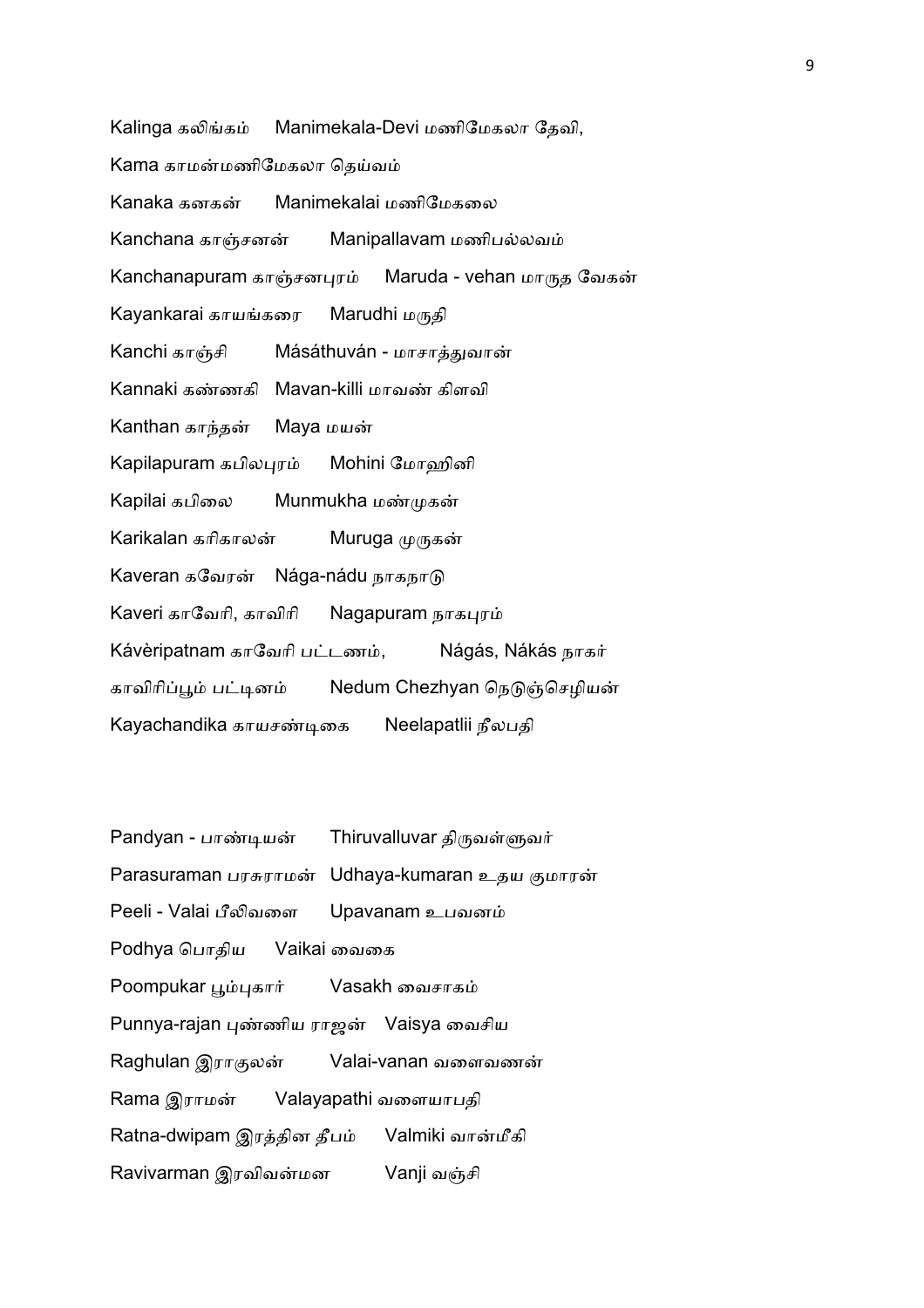Sadhu-chakra சாதுசக்கரன் Vasa-mailai வாசமயிலை

Sadhuvan சாதுவன் Vasantha-málai வசந்தமாலை,

Sakya சாக்கிய வயந்த மாலை

Sali சாலி Vasanthavai வாசந்தவை

Sampapathy சம்பாபதி Vaisishta வசிட்டன

Sampathy ச பாதி Vasu வா&

Sangadharman சங்க தருமன் Vayanangode வயனங் கோடு

Sanghaman சங்கமன் Veerai வீரை

Sarngalan சாரங்கலன் Vrinji விரிஞ்சி

Srirangam ஸ்ரீரங்கம், சீரங்கம் Vrischikan விருச்சிகன்

Srungi சிருங்கி Viswamitra விசுவாமித்திரனா

Suthamathi &தமதி Virata விராட

Seerthi சீர்த்தி Visakha விசாகம்

Singapuram சிங்கபுரம் Visakai விசாைக

Siva சிவன் Vindhya விந்திய

Sridhara ஸ்ரீதரன், சீதரன் Yama யமன்

Tharai தாைர Yavana யவன

Thildttama திேலாதைம

--------------------

Manimekalai

Chapter 1- Introductory

" Assyria, Greece, Rome, Carthage, where are they "

"A LOTUS among flowers is the Land of the Cholas among the lands of the earth." So sang proudly a Tamil poet. And the Tanjore district, which formed the backbone of the ancient Chola-Desa, is still one of the richest and most fertile tracts in all India. It owes this prosperity mainly to the waters of the river Kaveri, which irrigate its fields and transform a flat and uninteresting plain into a Garden of Eden.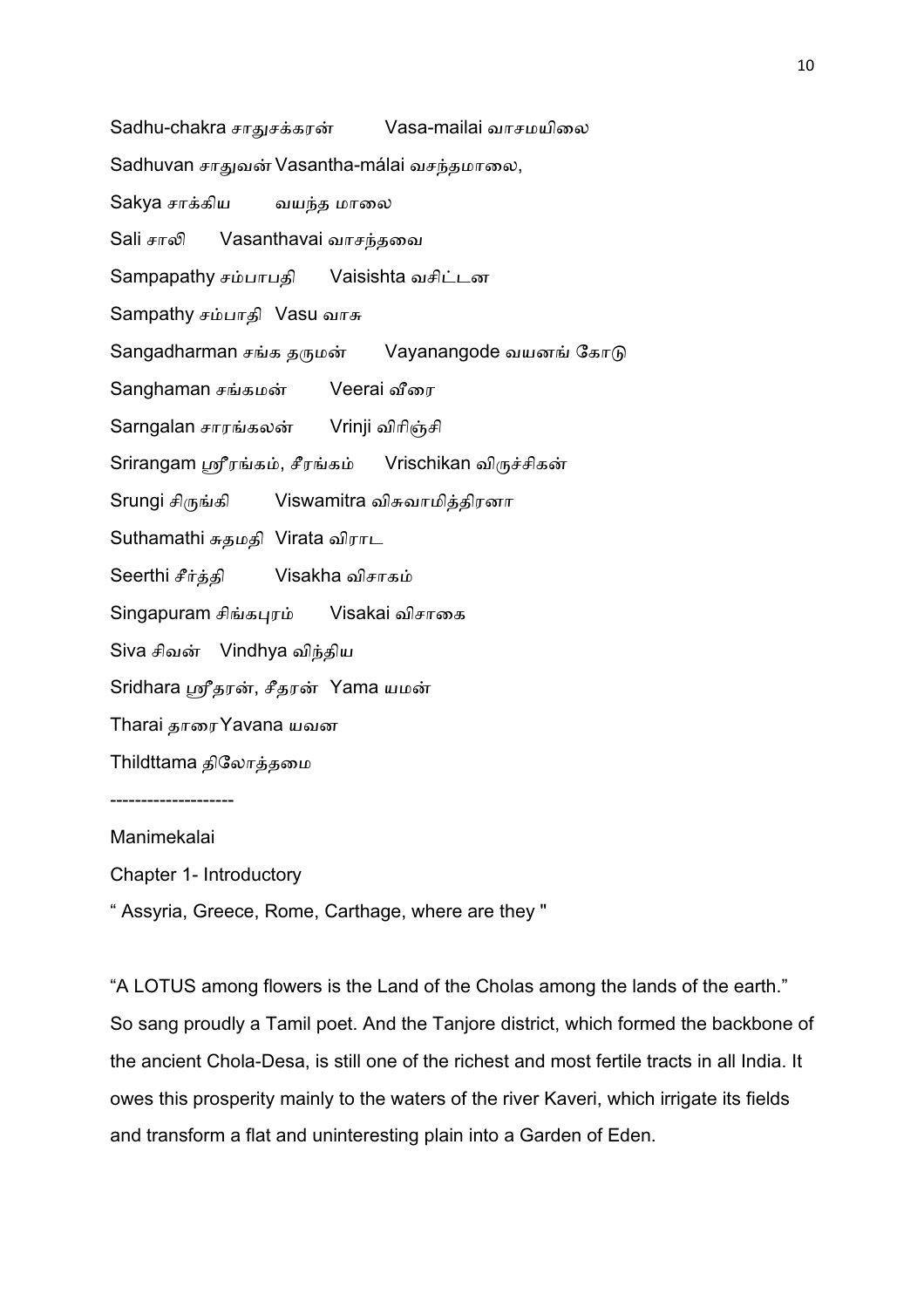Near where the Kaveri empties itself into the sea, there now stands the village of Kaveri patnam. The ravages of time and tide have reduced it to its present insignificant condition; but in the olden days it was a great and flourishing seaport and a capital of the Chola kingdom. It was then known as Poompukar, and shone among the cities of the world as a famous emporium of trade and seat of civilization. Ships laden with rich and various cargo from many lands, far and near, visited its harbour regularly; and merchants, artisans and craftsmen, speaking many a strange tongue, were to be seen within its walls. The city itself was of great extent and well lay out. Parks, flower-gardens and tanks innumerable ; palaces, mansions and pagodas; gymnasiums, theatres and music-halls ; factories and market places; monasteries, alms-houses and hospitals; schools, colleges and lecture-halls, abounded there on every side and adorned its magnificent streets and squares; nor was there an art, craft or science, known to Aryan or Dravidian civilization, which it did not cultivate. The Government was a monarchy, tempered by the good-will of the people; and the king had to conform to a rigorous code of justice and honour to preserve the fair name of his house untarnished. Hinduism was the prevailing religion, and Indra and Siva the most popular deities; but Jainism and Buddhism also flourished unmolested by its side, and were much in favour at the time of our story. Christianity had not yet reached the shores of India, and the Prophet of Arabia was still unborn. Such was Kaveripatnam, or Poompukar, the capital of the Cholas, some fifty, or sixty generations ago.

In those days there lived in Kaveripatnam a rich merchant of the Vaisya caste, by name Masathuvan. He had a son, Kovalan, and he married him to the young and beautiful Kannaki, daughter of another rich merchant, Manaikan.

This young couple loved each other fondly and lived happily together for some years. But one day, Kovalan chanced to meet Madhavi, a most beautiful and accomplished actress and dancer, and fell in love with her. From that day onward he neglected his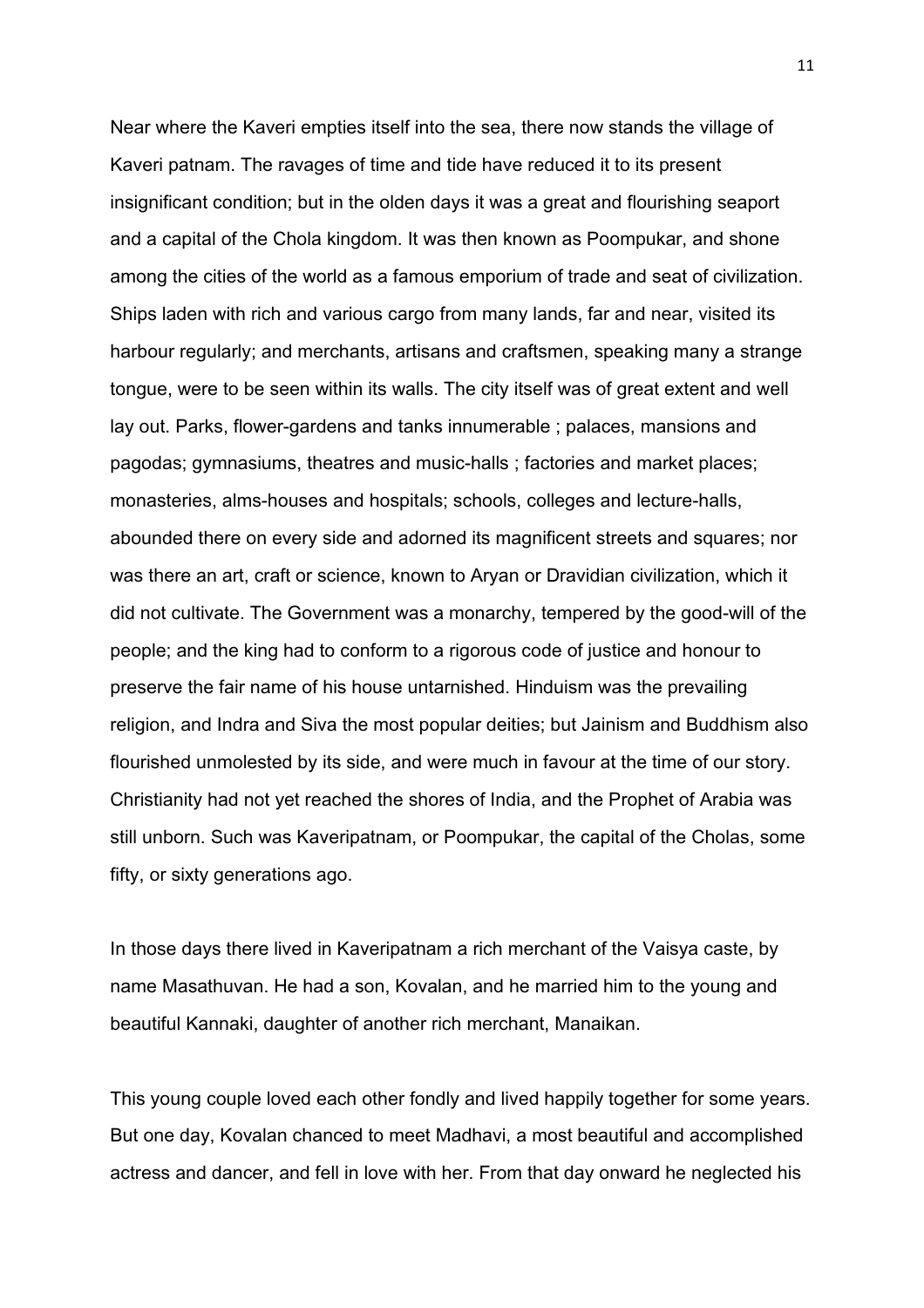wife and began to live with Madhavi and to spend his time and wealth on her. Unlike other women of her class, she too loved him truly and was faithful to him.

The heroine of our story, Manimekalai, was the fruit of this happy but irregular union. Manimekalai, as she grew apace, promised to become even more beautiful than her mother. She was carefully trained in all the arts and accomplishments of her caste, and became an adept in them. Chitrapathi, the mother of Madhavi, who was dissatisfied with her own daughter for leading a chaste life with one man, took much trouble in training Manimekalai and vowed within herself that her career at least should be different. After some years, the lovers quarrelled one day, doubting each other's constancy, and Kovalan left Madhavi and returned to his own house, sad and dejected. His wife, Kannaki, welcomed him with soft and loving words and strove to soothe his sorrow and make him happy. Such conduct on the part of his longneglected and injured wife affected Kovalan deeply, and he expressed to her, in humble and hesitating words, his grief, shame and remorse. Kannaki thought that Madhavi had sent away her husband because he had no more money to give her, and that he was grieved on that account. So she told him that she still possessed a pair of golden anklets, given to her by her father, which were of great value, and she begged him to do with them as he pleased. These words of true and selfless affection touched Kovalan's heart, and his remorse for his past unworthy conduct was keener than ever. He embraced his wife tenderly, praised her nobleness, and vowed that he would never more leave her. He was, however, ashamed to live any longer in the city where they were both well-known and where he had squandered all his ancestral wealth. So he proposed to quit Kaveripatnam at once with her and go to distant Madura, where he could begin a new career in life as a merchant and become wealthy again. The value of the anklets would be enough capital for him to begin with. This proposal pleased Kannaki and she readily agreed. In the last watch of the same night, therefore, and without apprising any of their relatives of their intention,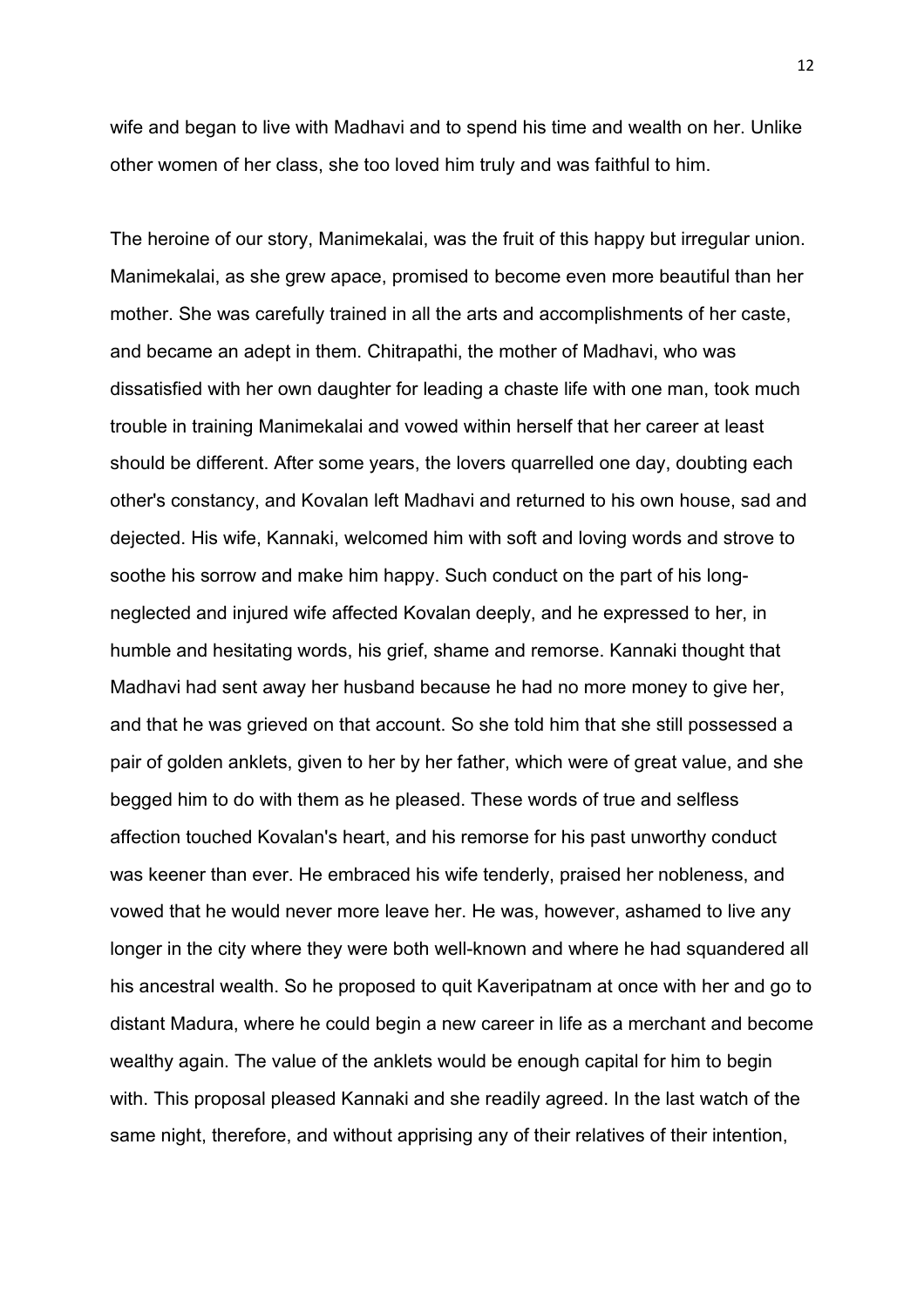Kovalan and Kannaki left Kaveripatnam, and wended their way westward along the northern bank of the river.

The country between Kaveripatnam and Madura was mostly wild and jungly in those days, and many were the hardships experienced by our high-born and softly-nurtured travellers. They crossed the river at Srirangam and then travelled towards Madura. On the way, a Brahman messenger, sent by Madhavi, over took Kovalan and gave him a letter from her complaining bitterly of his abandoning her and beseeching him to return. The Brahman also informed Kovalan of the great grief of his parents at his voluntary exile. Kovalan sent suitable replies to them all through the Brahman, explaining his reasons for quitting his native city, and then proceeded on his way to Madura with his wife and some fellow-travellers.

They reached the outskirts of the Pandyan capital one evening and stayed for the night in a monastery. The next morning Kovalan left his wife in the house of a shepherdess and went into the city himself, taking with him one of her anklets to sell. As the ornament was valuable and such as could be purchased only by princes, he sought the help of the king's goldsmith to sell it. This man was a dishonest scoundrel, and he had just then misappropriated to him a similar anklet made for the queen. He therefore thought it a good opportunity to hide his own dishonesty by making a scapegoat of Kovalan. Eventually, by the goldsmith's misrepresentation and the king's thoughtlessness, Kovalan was slain by the palace guards as a thief.

When the news of her husband's cruel murder reached Kannaki, her grief and rage knew no bounds. Wild and disconsolate, she went direct to the king, and in order to prove to him his own injustice and her husband's innocence, she demanded to know what had been placed inside the hollow of the queen's anklet to make it jingle in walking. The Pandyan king, Nedum Chezhyan, replied that the queen's stolen anklet had pearls within. Kannaki said that her own anklet had rubies inside and asked the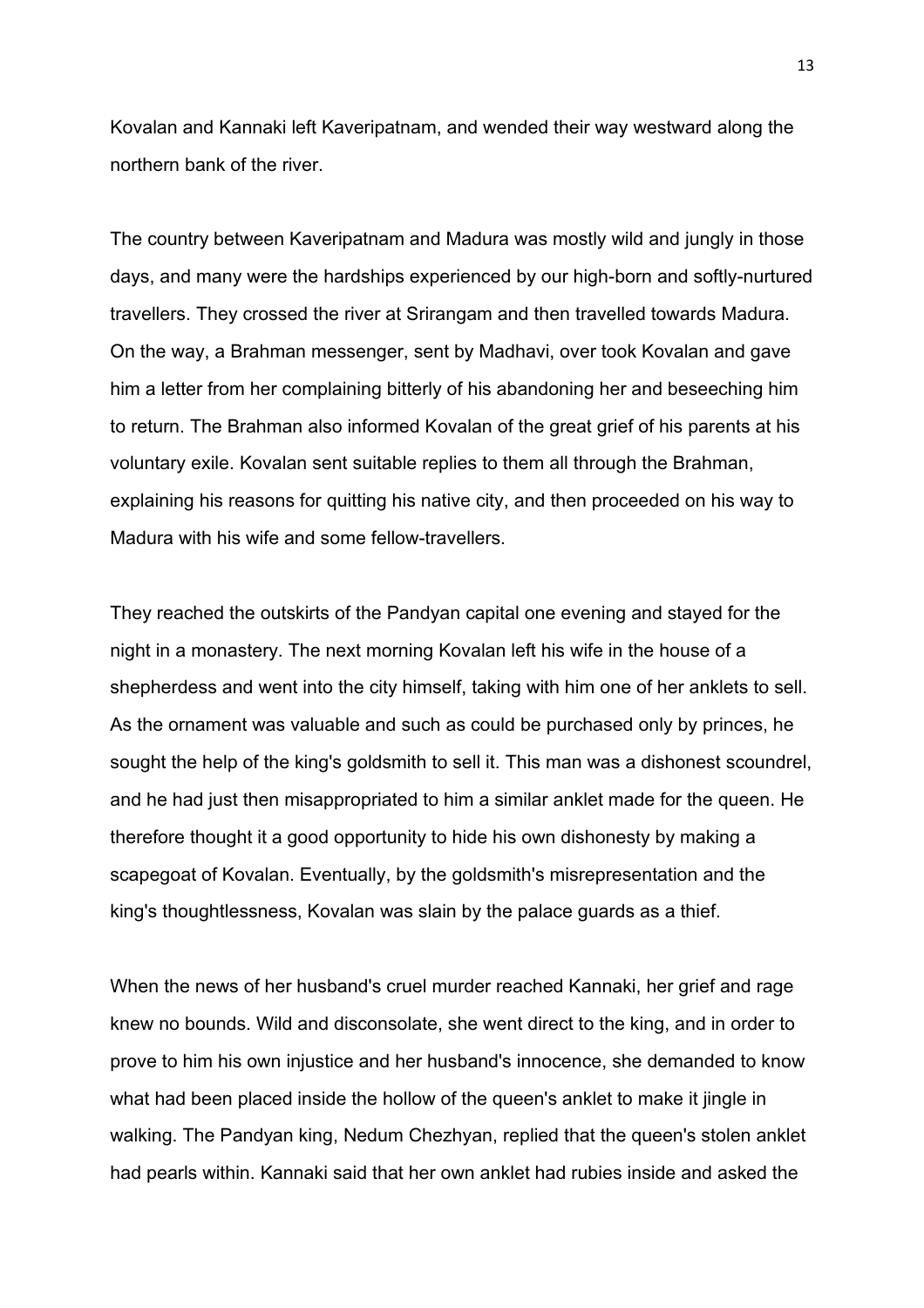king to send for the anklet which had been taken from her husband. When it was brought, she broke it open, and small rubies fell out of it. The king was thus convinced that he had unjustly ordered Kovalan to be slain as a thief; and bewailing his own thoughtlessness and the great slur he had thereby brought on his blameless house, he fell down from his throne and died. Kannaki's just wrath, however, was not appeased till she gave up the city of Madura to the flames by virtue of her chastity.

Kannaki then left Madura, and walking up the bank of the Vaikai river reached the Western Ghats. There, on the fourteenth day after his slaughter, and on a hill known as the 'Red Hill,' her husband, Kovalan, appeared to her in an ærial car, and she mounted it and reached swarga with him.

The hill men who witnessed this miracle went and reported it to their king, Cheran Chenguttuvan. The king marvelled much at what he heard, and at the request of his queen he built a temple to Kannaki and installed in it an image of her to be worshipped as the Goddess of Chastity.

The news of Kovalan's cruel murder, the burning of Madura, and the passing of Kannaki into Heaven with him, reached Kaveripatnam in course of time, and great was the grief of their parents on hearing it. Madhavi and Manimekalai were inconsolable, and Madhavi put on widow's weeds and became a recluse doing humble service in a Buddhist monastery.

Manimekalai was now a most beautiful and accomplished maiden, without a peer among the dancing-actresses of Kaveripatnam. But though she had studied and mastered the arts and undergone the training necessary for her profession, as desired by her mother and grandmother, her own heart had never been in it. Thoughtful, serious and compassionate by nature, she inclined always to a religious life, and the precepts and example of the Lord Buddha exercised a great fascination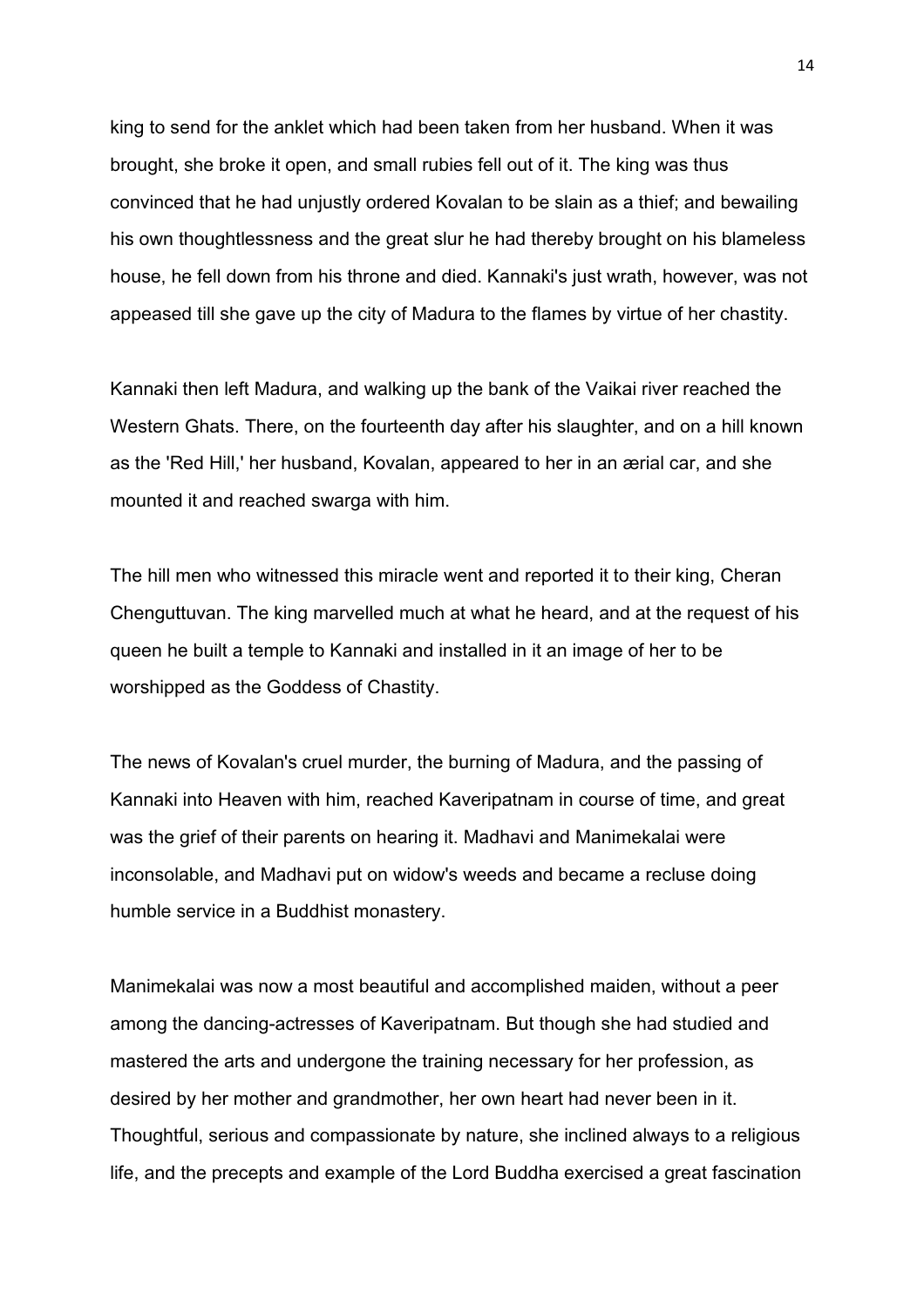on her mind. On hearing of the cruel murder of her dear father, Kovalan, and of the miraculous passing away of Kannaki, whom she loved as a second mother, she was stunned by grief. But as she gradually recovered, she became more than ever impressed with the transitory and uncertain nature of this life and its pleasures, and confirmed in her natural aversion for the profession of her caste. So with her mother's ready consent, she gave it up forever, and lived with her in the monastery. Such was the state of affairs with our heroine and her mother at the beginning of our story.

----------------- Chapter II The Festival of Indra "They say let them say."

IN those early days, the Vedic God, Indra, had temples and altars dedicated to his worship. There was a legend of the time of King Chembian of the Golden Armlet, that Indra was the special guardian of Kaveripatnam and that the city would be swallowed up by the ocean if his worship was neglected. Therefore a festival lasting for eight and twenty days was held periodically in his honour.

Our story begins with such a festival at Kaveripatnam.

The leading men of the city, consisting of the learned professors of philosophy, logic, ethics, theology, and astronomy; the aliens from distant lands, speaking strange languages; the ministers, priests, generals, ambassadors and spies of the State, and the various officers of the royal household, assembled together and resolved to celebrate the festival in honour of Indra, the source of all kingly power and prosperity on earth, lest otherwise the guardian spirits of the city should become, wrathful and destroy them.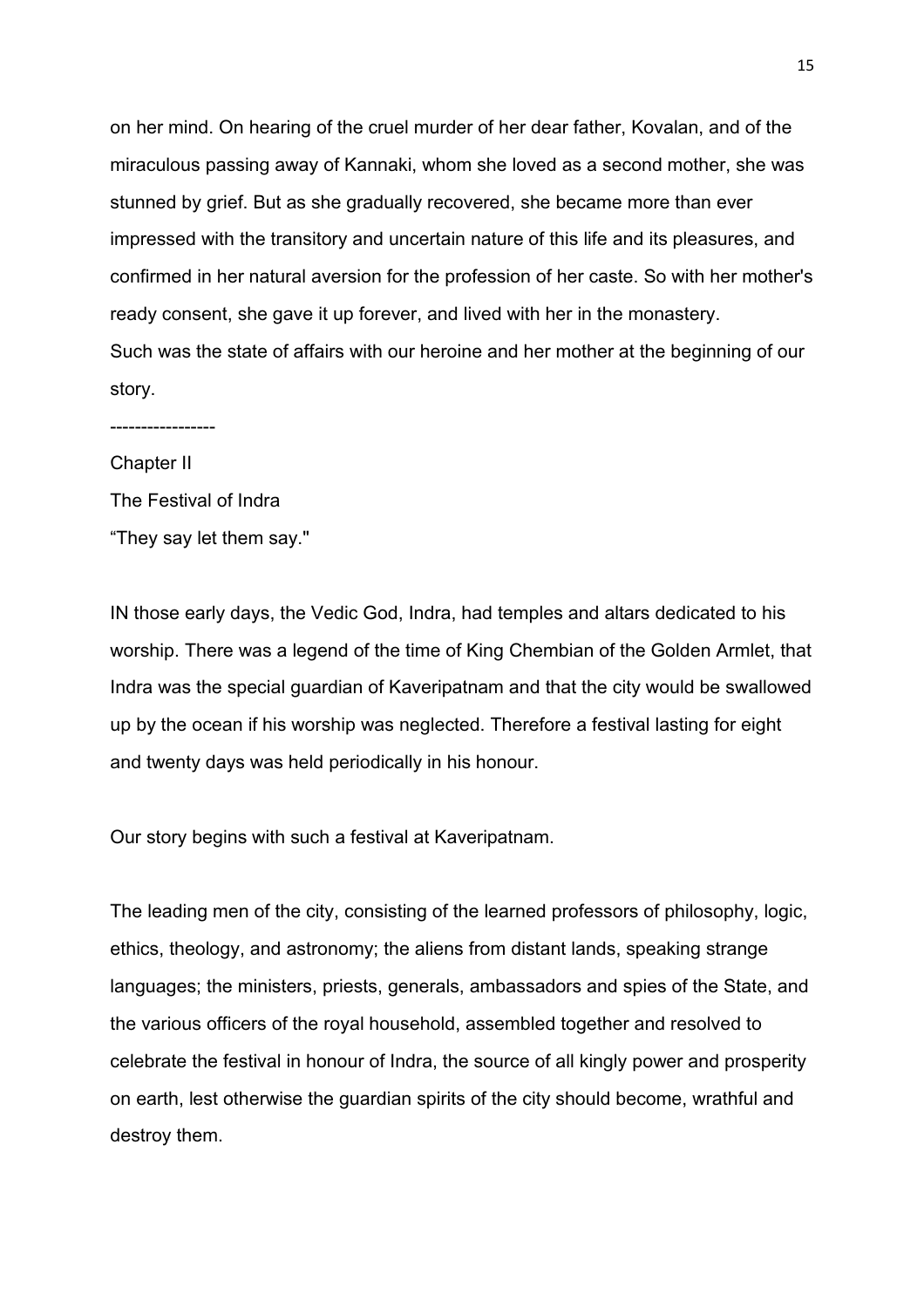The festive drum, which was kept in the temple dedicated to Indra's sword, was taken out and mounted on the massive neck of the girdled elephant, which then set forth into the streets, surrounded in pomp by all the four limbs of the army, elephants, cavalry and soldiers. It was a huge drum made of bull-hide, and it could thunder forth its summons to Yama himself on the bloody field of battle. But now it was used for a festive purpose, and the hereditary herald of the city, whose ancient birthright it was to play upon it, sounded a flourish with the short drum-sticks and then proclaimed aloud the following:

"May this wealthy and ancient city prosper forever! May it rain on earth three times every month! May the king's sceptre be ever just and straight, so that the spheres may not stray from their right paths in the heavens! Be it known unto all, that, as the learned elders assure us, Indra and all the host of heaven will gladly come and live in our midst during the four weeks of this festival. So let the festooned streets and the stately porticos be lined with auspicious pots of water, golden bowls of seedlings, and statuette-lamps innumerable Plant along the highways and byways of the city sugarcanes, areca-palms and plantain-trees in full fruit, and other green creepers and trees. Adorn with strings of pearls the gilded pillars on the raised pials of the houses. Remove the old sand from the streets and squares of the festive city and spread new sand everywhere. Let all doorways, balconies and roofs wave gaily with bright and many-coloured banners and flags. Let the Brahmans, well-versed in the different kinds of ritual, perform them duly in honour of all the gods and goddesses within the city, from the great God Siva to the guardian-spirit of the streets. Let the learned among you discourse to the people on religious truths, in the cool and sand-floored pavilions and in the shady groves. Let theologians discuss and dispute on their respective creeds and doctrines in the halls of debate. And let men and women refrain from anger and feud even against their enemies; for, as you all know well, this is the time when, for a period of four weeks, the devas will walk and mix freely with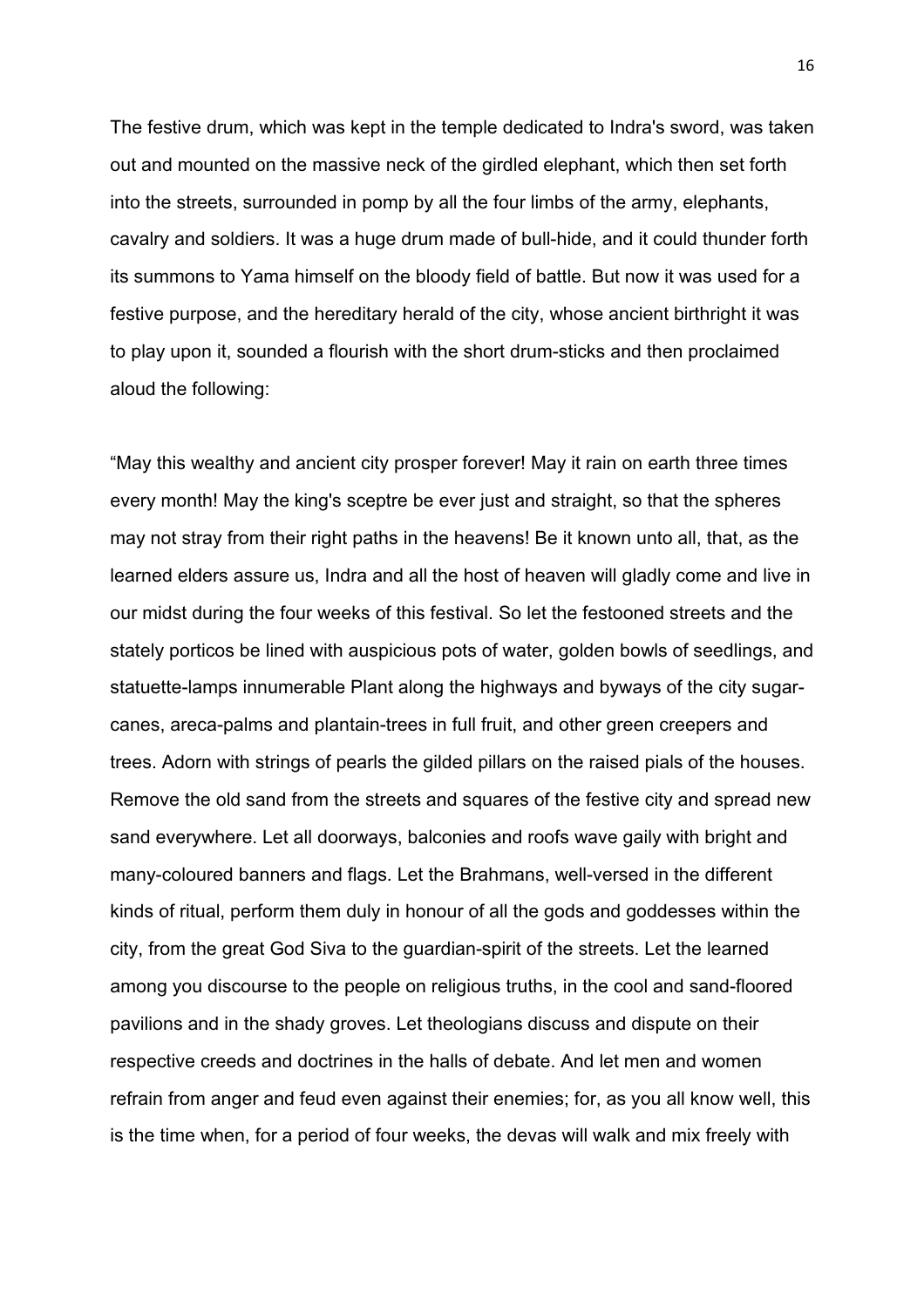men on the white sand-dunes, in the fair and spacious groves, on the cool and sandy islets in the bed of the river and on the deep and shady bathing ghats.

May hunger, sickness and hatred cease, And rains and wealth for ever increase!"

Thus was the festival of Indra proclaimed by the herald in the streets and alleys of the city and gladly observed by all.

But Chitrapathi was overwhelmed with sorrow at the absence of Madhavi and Manimekalai from the festivities. She started off to go to her daughter, Madhavi, but, on reflection, refrained from doing so, and sent her daughter's friend, Vasanthamalai, to inform Madhavi of what the people openly said of her in the city. Vasanthamalai herself had long grieved inwardly over her friend's seclusion and penance. So she readily undertook the mission and went to the bower where Madhavi and Manimekalai sat making garlands of fresh for divine service. She was shocked to see how penance and fasting had already wasted Madhavi's delicate frame, and she addressed her in these words :-"Hear me, O beautiful one, listen to what has happened. Do you owe this city any grudge? Many are the accomplishments necessary for us dancing actresses. We have to know how to dance and act in the royal court and before the general public; how to sing different kinds of songs and play different tunes on the lute in perfect melody and time, and how to play on the small drum and the low, sweet flute. A thorough knowledge of ball-play, cookery, the secrets of the toilette and the preparation of different cosmetics; swimming and frolicking in water; the decoration of the bed ; skill in reading the thoughts of others and pleasing them by winning speech and manner suited to the occasion; the art of acting and dissembling; proficiency in drawing, painting and bead work and in making flower-garlands; aye, a knowledge of even astrology and the ultimate conclusions of the sciences, all these are part of our education and training. The people with one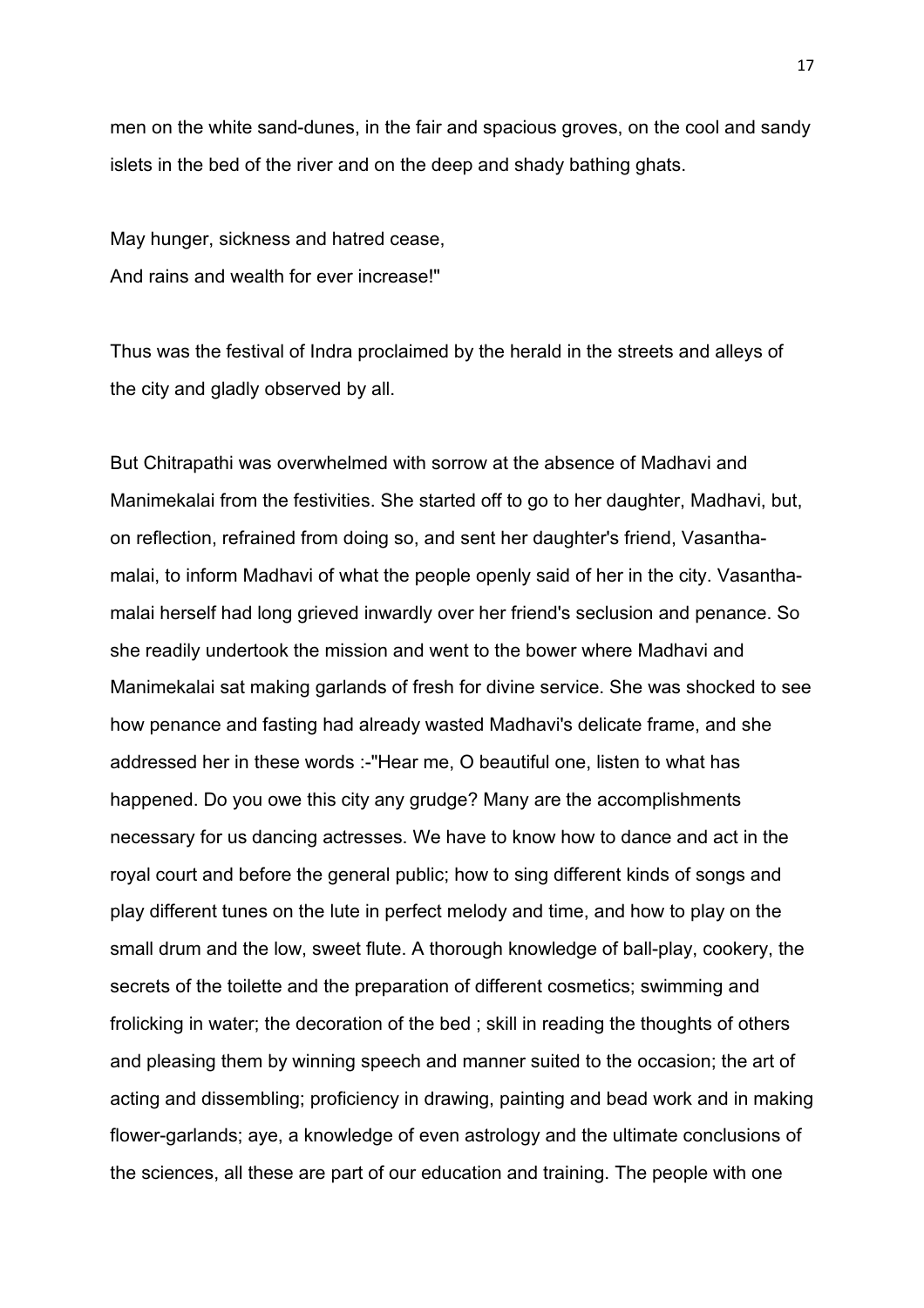voice call it a shame, therefore, that you, who have mastered these arts and accomplishments and excel all of us in them, should take to a life of penance in this manner. It is not proper, they say; and the jeers of the city about your conduct are not pleasant, but shameful and insulting, to hear."

Then Madhavi said to her in reply: " It is not to-day, my friend, that I have lost the good opinion of this ancient city or become dead to all sense of shame. When I heard of the cruel murder of my lover and still lived on, even that moment my name and fame were gone forever. When her husband dies the wife pants and breathes hard for a while, like a flaming furnace, and then gives up her life. If not, she enters the blazing funeral pyre with him joy fully, as if she were stepping into a cool tank. If not, again, she tortures her body with fasts and penances to secure reunion with her lord in her next birth. These are the ways of chaste wives in this world. But Kannaki, my sister, she did none of these things. Unable to bear the dire calamity that befell her husband, she rushed forth, with streaming eyes and dishevelled hair, and devoted the city of the unjust king to the flames by virtue of her chastity. Manimekalai is the daughter of that chaste heroine. She is therefore fit only for a life of penance and righteousness and not for evil ways and an unholy life. Hear me one thing besides, my friend: I entered the abode of these Buddhist monks in the agony of my heart, and throwing myself at the feet of their abbot, the saintly and learned sage Aravana, I told him of the cruel murder of my lover and of my own great misery.

" 'Sorrow without bounds is the heritage of all who are born', he replied, and boundless bliss, of those who are free from births; the former is the fruit of earthly desires and passions and the latter of release from them. He taught me this truth and how to avoid the five deadly sins and mercifully showed me the path of righteousness which leads to salvation. Go then, and tell this to my mother and to my other friends, and let the people say what they please."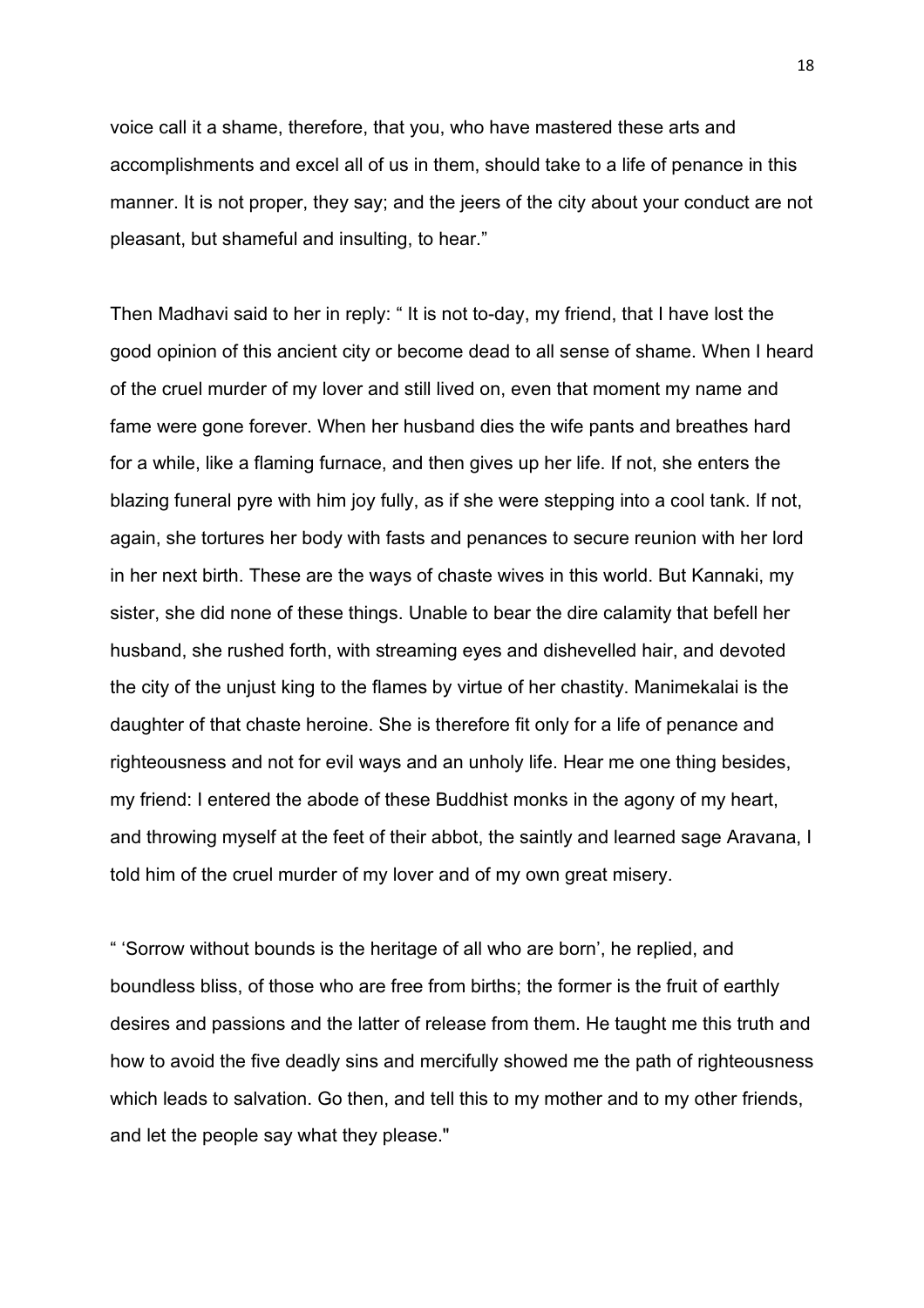Vasanthamalai heard her friend in despair ; and departed, dazed like one who had lost a rare and priceless diamond in the tempestuous waves of the mighty ocean.

--------------

Chapter III An Evening in the City "Forth fared they by the common way a-foot, Seeing the glad and sad things of the town"

AT the right moment of blossoming, the fragrance of the flower comes out; and this sad reply of Madhavi to her friend, Vasanthamalai, was the beginning of the working out of Manimekalai's appointed destiny on earth. The tale of the cruel fate that befell her beloved parents still scorched her ears like fire and pierced her loving heart; and hot tears flowed freely from her beautiful eyes, wetting and soiling the garland of fragrant flowers and glossy leaves which she was knitting. Madhavi observed this, and gently wiping her daughter's tears, said, "This garland has lost its purity, my child, and is therefore unfit for divine service. Go you, now, and bring fresh flowers."

There was another woman, by name Suthamathi, who was also making garlands in the same bower as Manimekalai. She heard these words of Madhavi and objected. She said: "Manimekalai is now stricken with inconsolable grief for the dire calamity that has overtaken her parents; yet is she still so beautiful that should Kama himself haply see now her moon-like face and lovely, tearful eyes, he would lay down his arms and heave his heart in love. What then would be the fate of common men when they behold her? Further, there is another point to be considered, and my own story will not be out of place here. I shall tell you how I came to this city. I am the only daughter of a Brahman named Kowsikan, whose native place is Chanbai, a prosperous seaport. I was culling flowers in the garden one day all alone, and too innocent to fear any danger. A gandharva who was passing along towards this city to take part in the festival of Indra, noticed me and my loneliness. His form was of divine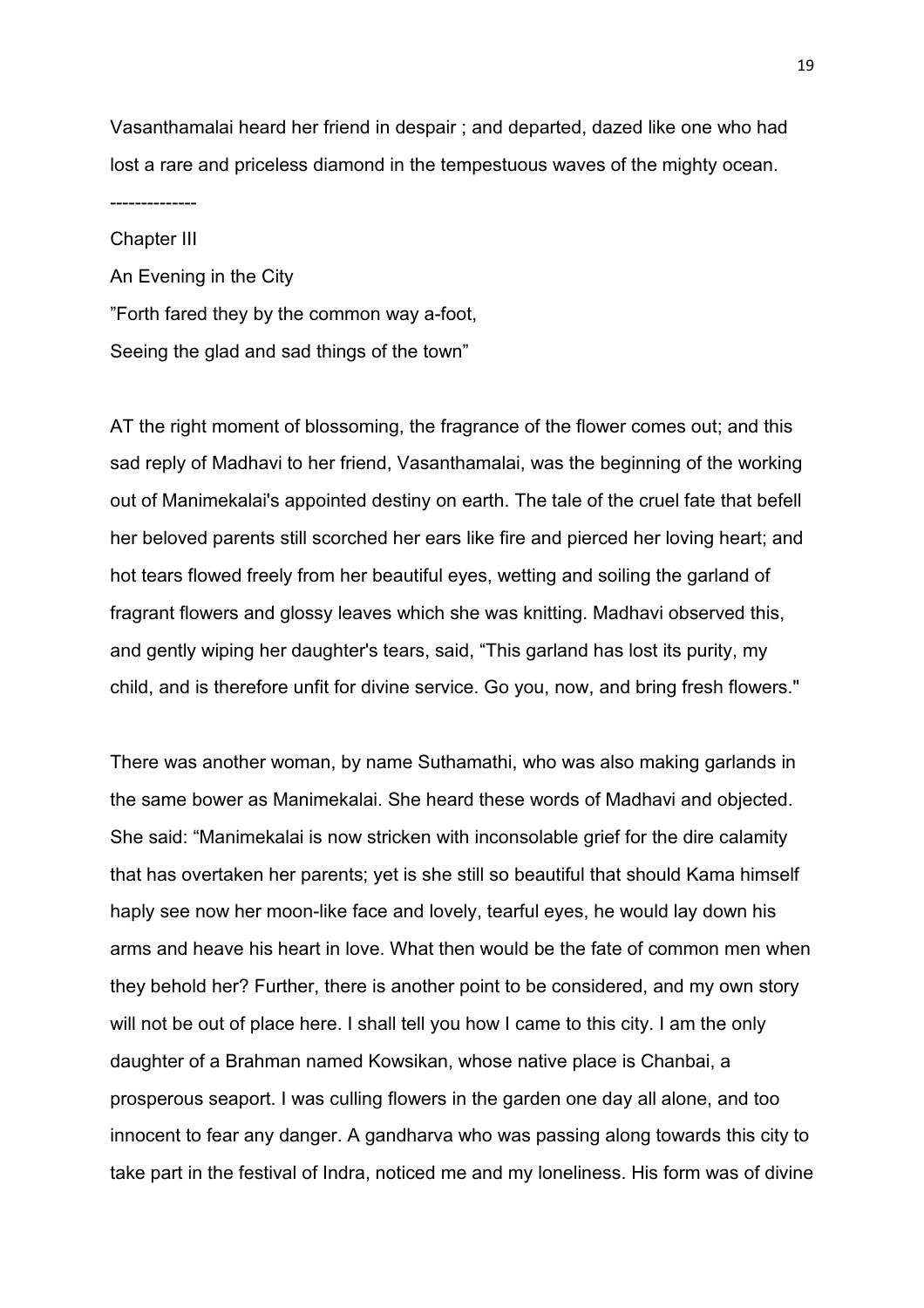beauty, not seen on earth, and worthy to be adored; and he wore garlands of flowers and ornaments of gold. He caught hold of me and carried me off with him through the air, and I became his for a time. Then he left me here and vanished in the twinkling of an eye, though his own home is far away. This beautiful Manimekalai, therefore, is not fit to go out alone to cull flowers. Then, we have to decide where she could safely go. The park beyond the tank with the water engine abounds in many kinds of flowers, but men of the royal bodyguard are always there. The palace garden is reserved for the devas during the auspicious days of Indra's festival; even the bees do not gather honey there now, the trees bear wreaths of never-fading flowers, and watchful demons guard the place. The grove dedicated to Sampathy, the vulture who went too near the sun and had his wings burnt, and the wood wherein Kaveran, the father of the perennial river Kaveri, lived in penance, are both places haunted by evil spirits from olden times and therefore avoided by wise folk. But there is another garden, the Upavanam. Many kinds of trees blossom there by the gracious command of the Lord of Compassion, whose one law of life is love and service to all living beings. In the midst of that grove there is a crystal chamber which emits no sound from within, but reflects the image of whatever is contained inside. And in that chamber stands a seat shaped like the lotus set with precious stones of the purest lustre and bearing the imprint of Lord Buddha's holy feet. Flower-buds placed upon that seat blossom forth at once, and full-blown flowers wither not, even after many years; nor do bees go near them there. And listen, Madhavi: I forgot to tell you of another wonderful virtue of that lotus-seat. If you place a flower upon it, dedicating it in your mind to some particular god in the pantheon, that flower will forth with disappear and reach the feet of that same deity. If, however, you think of no one while placing the flower on the seat, it will remain there only. The reason is this: Maya, the architect of the gods, wrought this wonderful seat of old to prove the great truth that thought or motive, and not mere outward action, counts most in our life. This Upavanam is the only place where your daughter, Manimekalai, can go now; and if you please, I too shall accompany her."

20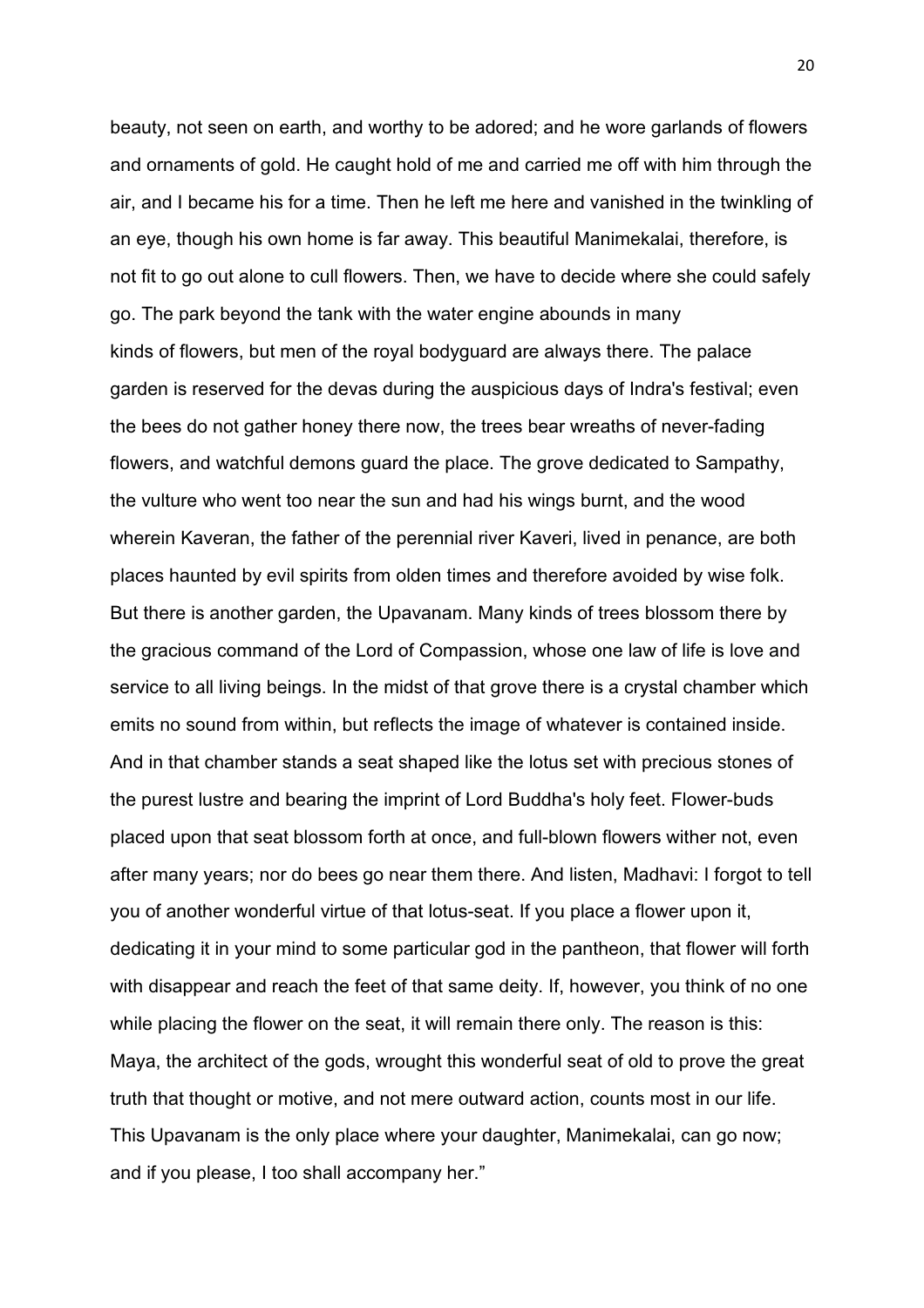Madhavi approved of this, and Manimekalai and Suthamathi left the bower and stepped out into the main car-street of the city. Varied and amusing were some of the scenes which they saw as they walked along the streets that evening.

Here was a Jain friar coming, with a small swing in one hand containing his waterbowl and a tin can in the other. He had long since given up shame and clothing, and his famished, unwashed body was covered all over with dust like the body of a sick elephant. His heart overflowed with pity for all living beings, and he was painfully anxious at each step he took lest he should unwittingly hurt even the minutest form of life not seen by his eyes. After him followed a drunken sot, with a bowl of fermented toddy in his hands, importuning the pious man to drink of it. "Hail ! Holy Sir," shouted the drunkard, "I salute your blessed feet and crave your reverence to listen to what I say. Pent up within a filthy frame, your soul suffers now as in a stifling dungeon. But my chief has taught me the secret of endless happiness in this life and the next, and I long to share it with your reverence. Is there any killing, tell me, o lord of true penance, in drawing the rich, ripe juice from the lusty spathe of the cocoanut palm? Then drink of this deeply but once, I pray you, and test its magical effect. If I speak false, you may then eschew this drink and me alike."

In another place was a mad man, wearing garlands of red oleander blossoms wound about his arms and with wreaths of the round budded erukka flowers round his neck. His dress was a patchwork of rags, leaves and twigs, and his body was smeared all over with white ashes and sandal paste. He babbled meaningless words to one and all there; he wept, he fell down, he shouted, he called aloud, he joined his palms in the posture of adoration, rose up, whirled around, ran forward and backward, moved to one side, and fought with his own shadow. A crowd of people stood watching the piteous antics of this wretch with helpless sympathy and sorrow.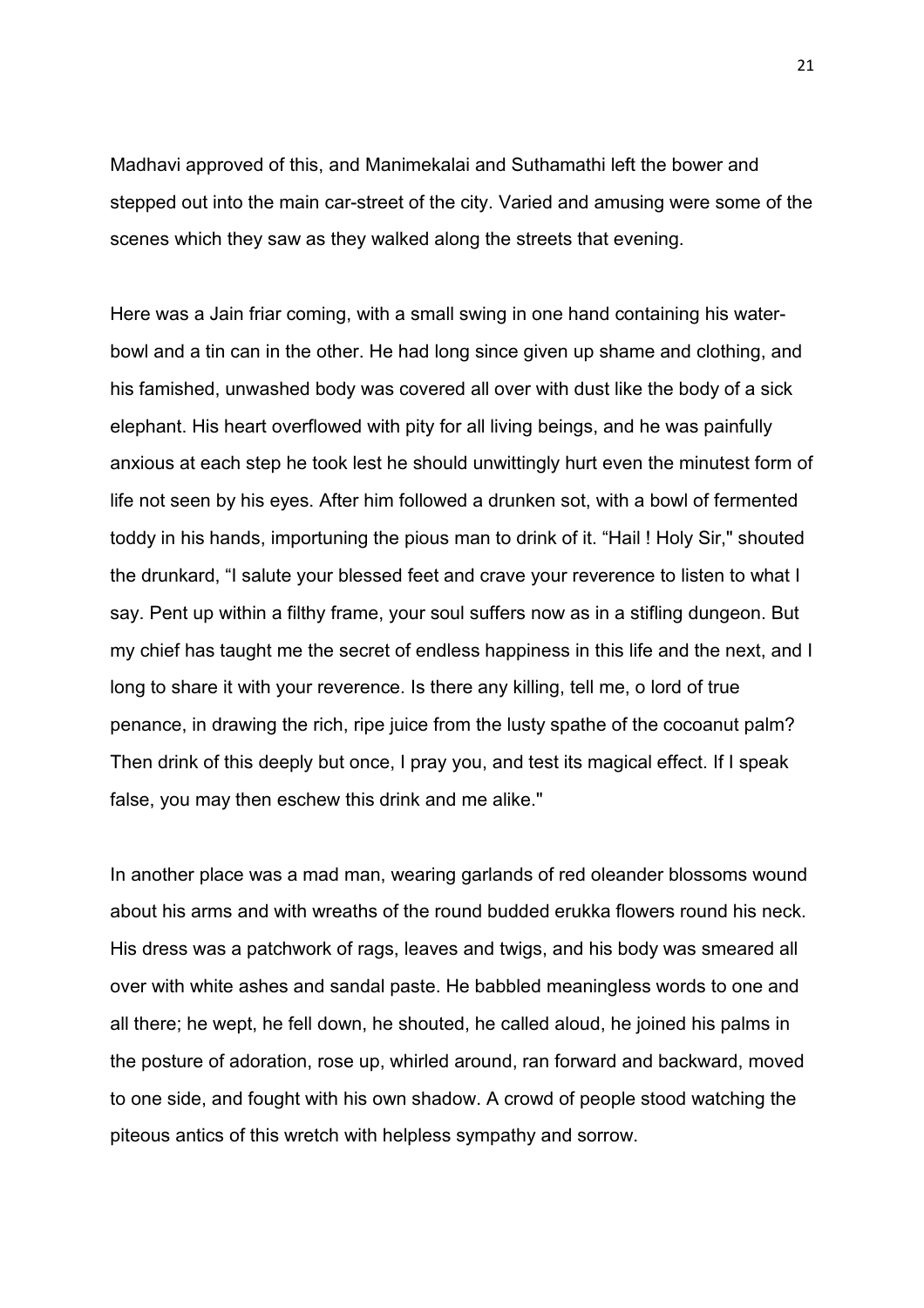There was a show in another part of the street, and a large gathering stood there looking at a hermaphrodite, curiously endowed by nature and artfully and attractively dressed up in all the charms of a beautiful young woman. Strangers to that ancient and tumultuous city often paused on their way through the streets to gaze with admiration on the fascinating pictures of the perfect forms of the devas and of all other forms of life, painted by experts on the whitewashed walls of the stately, brick built mansions on either side. Here and there were women wearing golden bracelets, who had their children with them, and gilded toy chariots drawn by toy-elephants. These little children wore necklets of precious stones and beads strung in gold. They had white mustard on their oiled curls to ward off evil influences, and their hair was done up with triple chains of pearls, which hung down their pretty foreheads, arched like the young moon. Their gay dresses were hopelessly deranged and mixed up with their bright beaded waist bands, so that they did not cover their bodies decently. Their speech was a prattle, and when they babbled, the moisture trickled from their rosy mouths, wetting the five-fold talis manic pendants hanging on their breasts. And so many were the bright ornaments they wore that their unsteady steps could hardly bear the burden. The women raised these children on to the backs of the elephants in the chariots, and holding them there, gaily called on the passers-by to witness the beginning of the festival of Muruga, the son of Siva.

When all these sightseers and other passers-by in the streets saw Manimekalai, they turned and pressed round her, even as the merry people of Virata's great city surrounded Arjuna in crowds when he appeared in their midst in disguise. Many of them pitied her : "Cruel, indeed, must be the mother," said they, " who can subject such a beautiful form to a religious life of penance. If this maiden should enter a garden to gather flowers, will not the swans there be put to shame by her pretty walk? Will not the peacocks flock to her to observe and learn the grace of her gait ?" So talked the people among themselves, regretting and condemning Madhavi's action in making a novitiate of her daughter.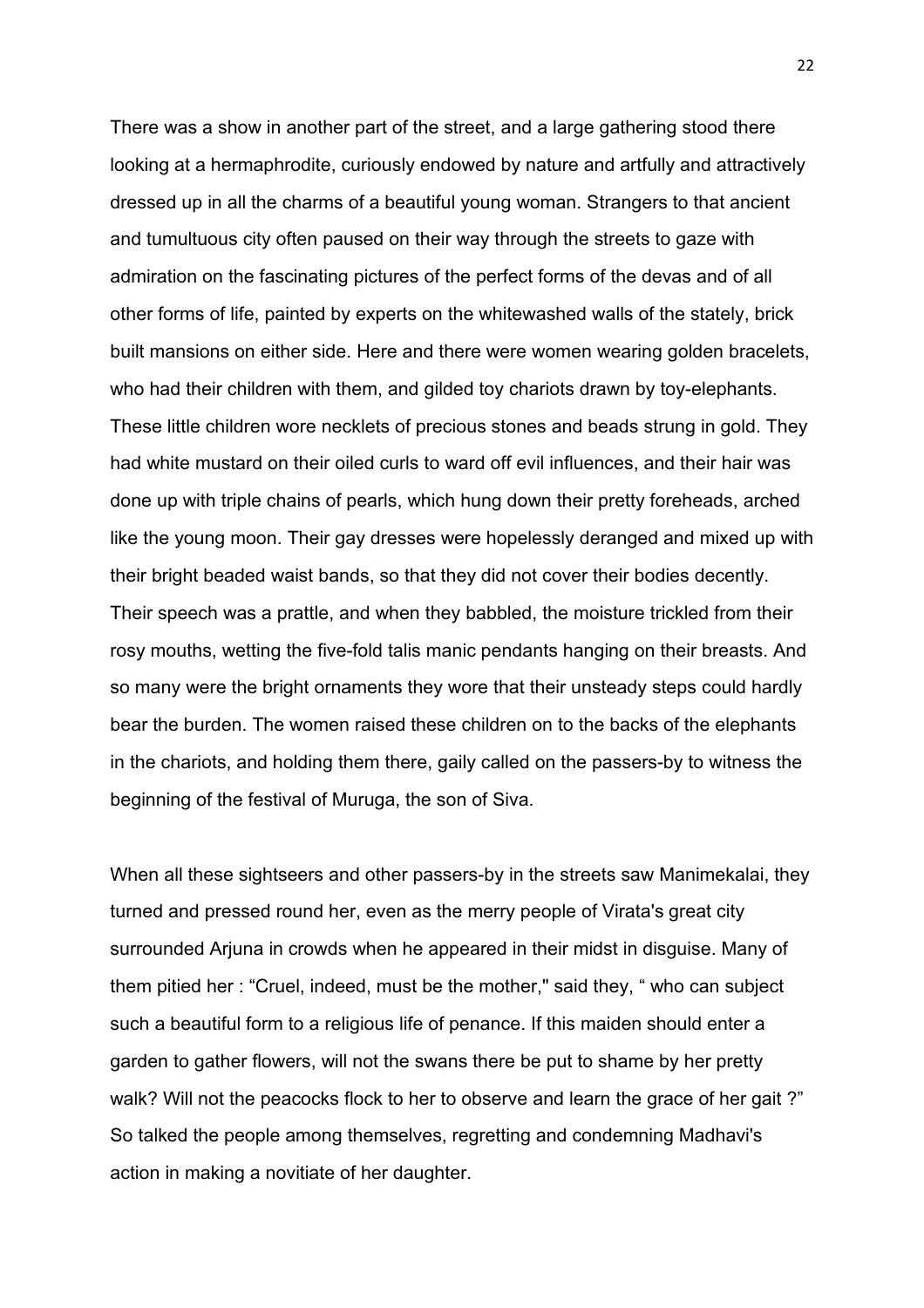Meanwhile, Manimekalai walked on with Suthamathi, and she stepped so lightly that her soft, tender feet seemed hardly to touch the ground. They soon reached the densely wooded grove Upavanam, which with its in numerable different kinds of trees, shrubs and creepers, and with thick and multi-hued foliage and flowers, looked as though a bright and gorgeous mantle, cunningly wrought and painted by masterartists, had been thrown over it.

Suthamathi bowed to the guardian spirit of the place in reverence and pointed out the grove to Manimekalai ; and then they both entered it to cull flowers.

----------------- Chapter IV The Meeting in the Grove "Can it be That the dim memory of events long past, Or friendships formed in other states of being Flits like a passing shadow o'er the spirit?"

"LO the green grove whose thick branches keep out, as with a dark canopy, the bright host of the sun's rays! Listen to the murmuring of innumerable bees, which reminds one of the soft music of the flute and the lute. The bulbuls can enter here, but not the light of the sun; and hark, how they now sing in concert. See! the monkeys sit around and watch the dance of the peacock. Here is a pond of water, clear as crystal, with a royal swan sitting enthroned in its midst on a beautiful lotus. Another peacock is dancing there on the bank and a cuckoo is calling to it from a branch. Hark to the cry of the water-fowl that sounds like the flourish of a drum. Look at this magnificent lotus on which the flower of the agave, growing on the bank, has shed its white pollen in abundance. It seems not unlike your own beautiful ace, soiled by the dust of the streets. The sudden leaping of the carp on the lotus I may compare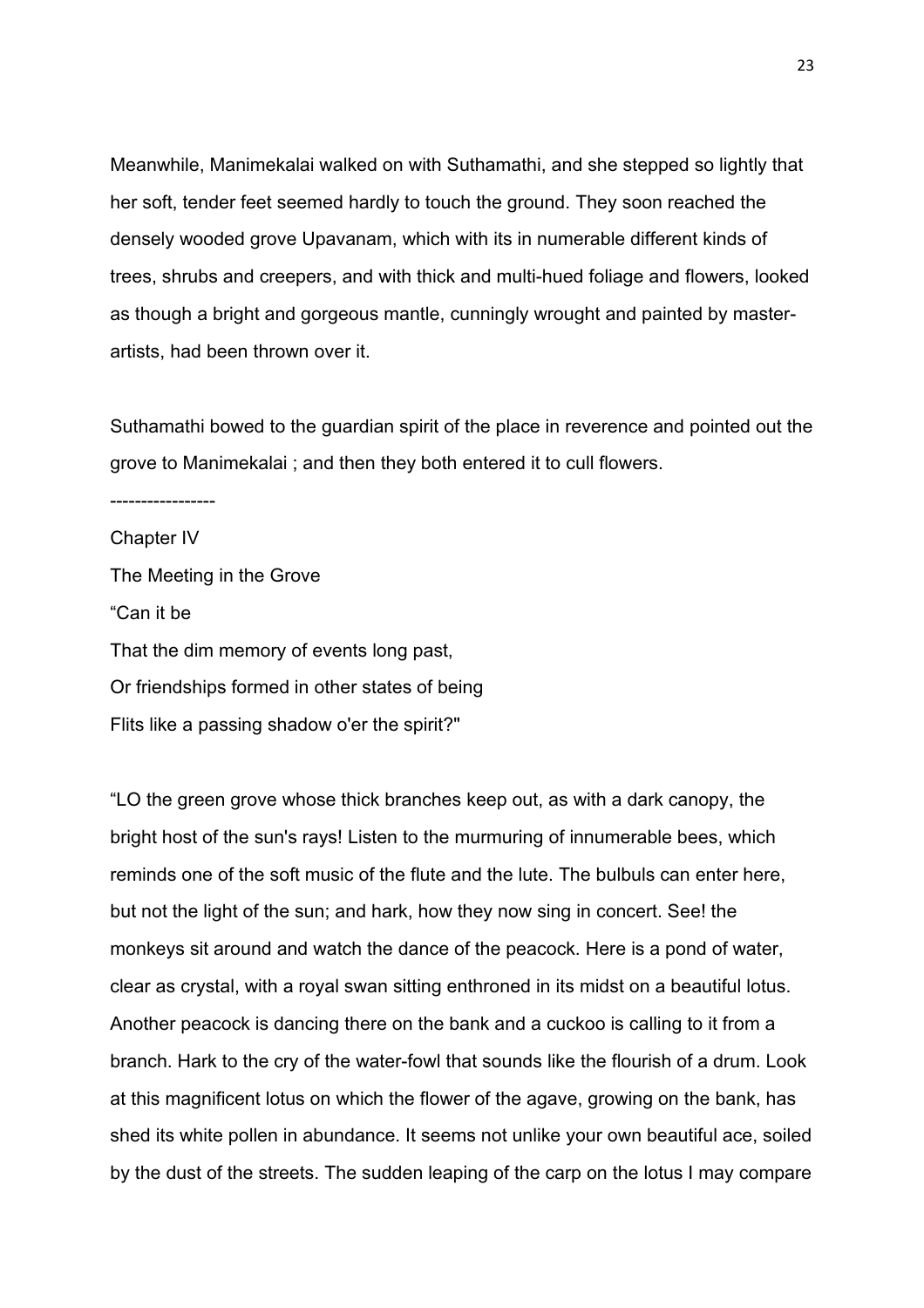to the quick gesture of your hands, as you try to drive away the bees which evidently mistake your face for a flower. And see how the pretty king-fishers dart down swiftly and then slowly fly away, disappointed of their prey."

Thus Suthamathi pointed out the beauties of the grove to our heroine.

Meanwhile, an elephant of the royal stables had suddenly gone mad and broken loose from his trainers and mahout. He ranged wildly along the main streets and bazaars of the city, wherever his fury led him, even as a ship whose masts are broken, sail-ropes cut loose, sails torn, ribs shattered and rudder out of gear, tosses about on the waves of the sea, as the fury of the wind drives her. The mad brute remained in no one place, but wiping with his trunk the deep wound on his face made by the mahout's pricks, he roamed about at will, causing havoc wherever he went and striking terror into the hearts of all. The trainers, the drummers and the poor people of the city cried out for help in distress, and vultures followed the brute, hovering in the sky and screaming aloud.

Hearing the news, the gallant Prince, Udhaya-kumaran, set out at once on horseback in search of the elephant. He soon came upon him, overpowered and tamed his fury and captured him. Then the Prince mounted a royal chariot and was returning to his palace in triumph, amidst the joyous acclamations of the people, when he passed along the street in which the courtesans lived. On the upper floor of one of the houses there the Prince saw through the gilded archway of the window in the balcony, a young Chetty of his acquaintance, by name Ettikumaran, leaning on a couch of flowers. There was a lute in his hands, and his youthful sweetheart was sitting by his side; but for all that, he seemed utterly distracted, and looked a picture of woe.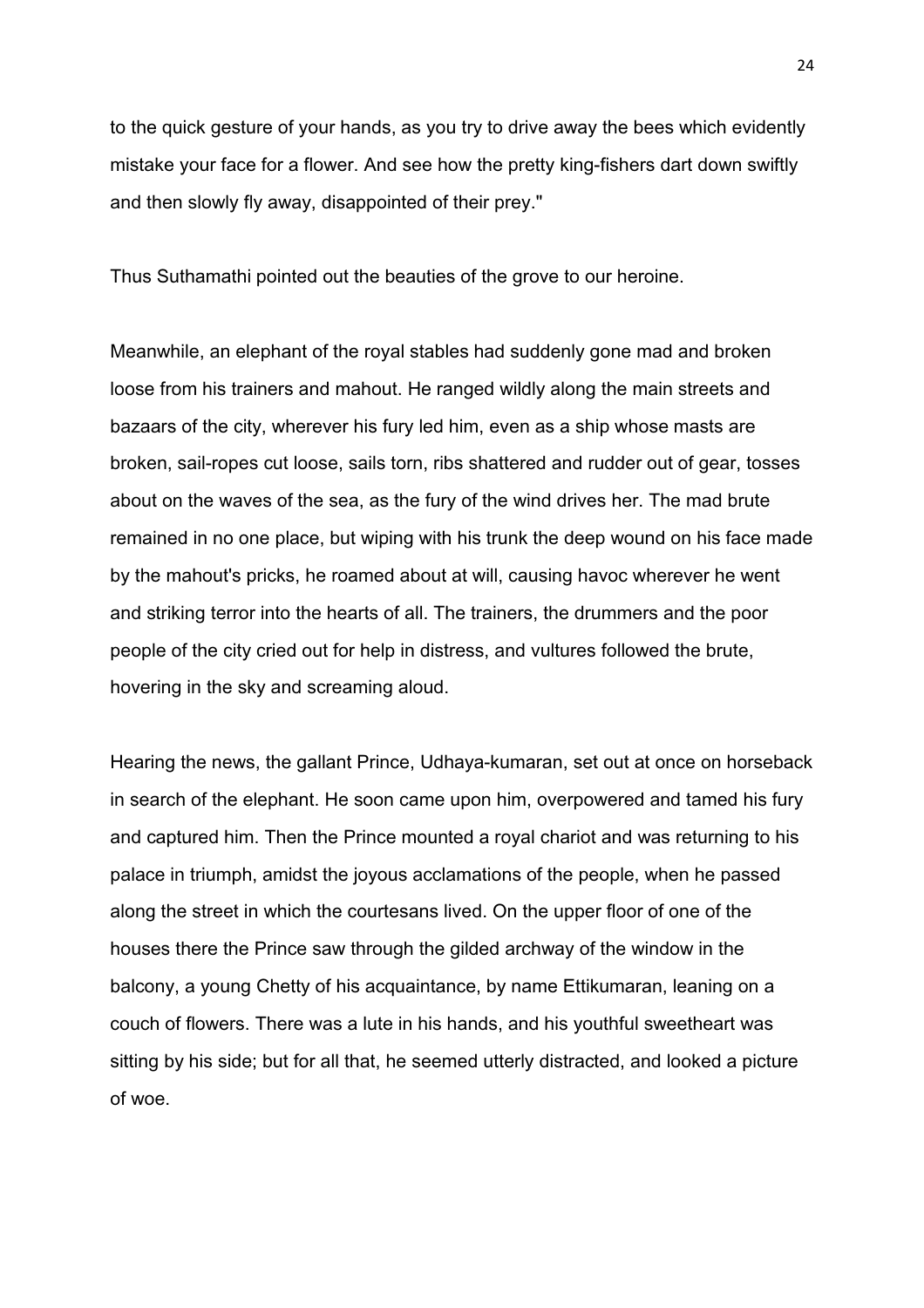"What ails you, my friend ? " called out the Prince to Ettikumaran through the window, "Why look you so sad when you should rather be jolly, with your love beside you ?"

On hearing this, Ettikumaran came down to the Prince with his lady, saluted him, and after praising his prowess in capturing the mad elephant, said in reply to his query: "As I was sitting there, I saw Manimekalai, the daughter of Madhavi, just now, pass along the street towards the Upavanam to gather flowers. Her beauty was faded like a flower kept long in a small closed case. On seeing her, I was reminded of Kovalan's cruel fate; and at once my heart was overcome by sorrow, and my fingers strayed on the lute-strings and made discord in the music. This is the reason of my sadness."

The Prince heard this explanation with a glad heart, and telling his friend that he would soon return there, bringing Manimekalai with him, turned back his chariot towards the grove. Like the moon tearing her way through fleeting clouds, the Prince's chariot sped through the crowded streets and reached the gates of the grove.

Hearing the approach of the Prince's chariot, Manimekalai said to Suthamathi in alarm: "I have heard my grandmother, Chitrapathi and Vasantha-malai tell my mother one day that Prince Udhaya-kumaran has set his heart on me. I fear that this is the sound of his chariot. What shall I do?"

Suthamathi started like a frightened peacock at these words of our heroine. She at once hurried her into the crystal chamber in the grove, and made her fasten the bolt inside. Then she stationed herself at a distance of five bow-lengths from the chamber and waited to see what would happen. The Prince stopped his chariot and retinue at the gate and entered the flower-garden alone. He came forward, searching with eager eyes the alleys, avenues and thickets of the place, and the shady grove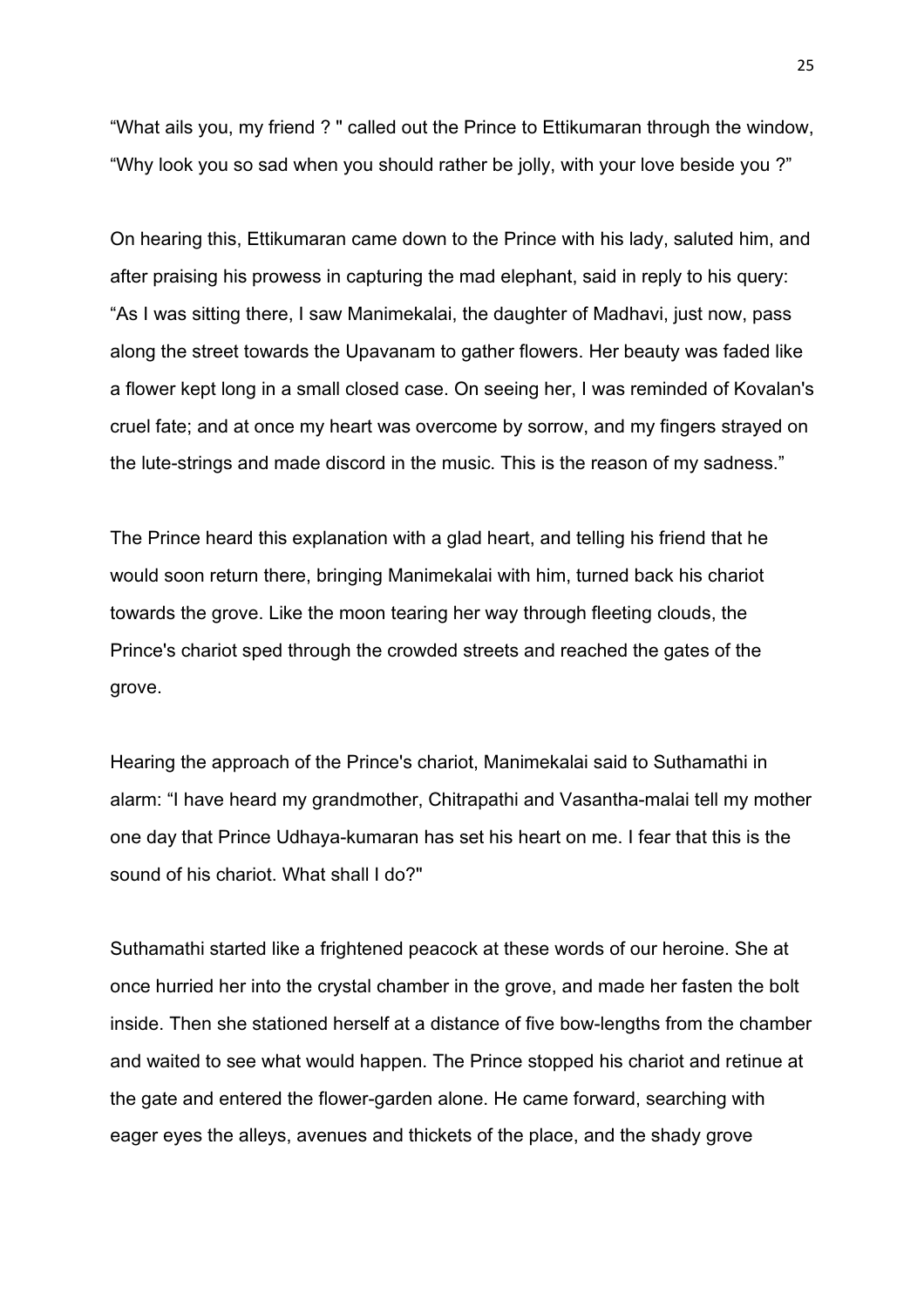brightened as if the sun had suddenly risen within it. When the Prince came to where Suthamathi was standing, he accosted her in these words:

"I know who you are from the way you stand here in this lonely place. Has your beautiful young friend a mind to pity the sufferings of a passionate lover? Does her heart know aught of love yet, and is she ripe enough to understand its nature? Why has Manimekalai left the precincts of the monastery and come here like this? Tell me."

On hearing these words Suthamathi trembled like one cornered in a room out of which there is no escape, and replied :

"Hail Prince! You spring from the lineage of the wise king, Karikalan, who, fearing that suitors would not have any regard for the words of one so youthful, put on the semblance of grey age and delivered famous judgments. There is no need, therefore, for women to talk of wisdom and self-control and kingly duty to such a prince. Still, let me say one word to you. Hear me, valiant Prince. The human body is the fruit of one's karma in former lives, and it generates more karma in this life. Left to itself, without sandal paste, flowers and other scents, it is vile. It ages and dies, and it is the abode of dire diseases. It is the seat of desire and a receptacle of sin. Wrath lives in it like a serpent in its hole. The mind which has its lair in it now grieves, now despairs, now faints, now wails aloud. Know, Prince, that such is the true nature of the human body, and despise all temptations of the flesh."

Before her wise speech could sink into his mind the Prince saw Manimekalai's beautiful image reflected from within the crystal apartment. The form reflected on the glassy surface and seen by the Prince was of divine transcendent beauty like Mohini's, and such as to inspire love in the eyes of all beholders. For a moment the Prince thought that it was a picture painted on the crystal surface, and was lost in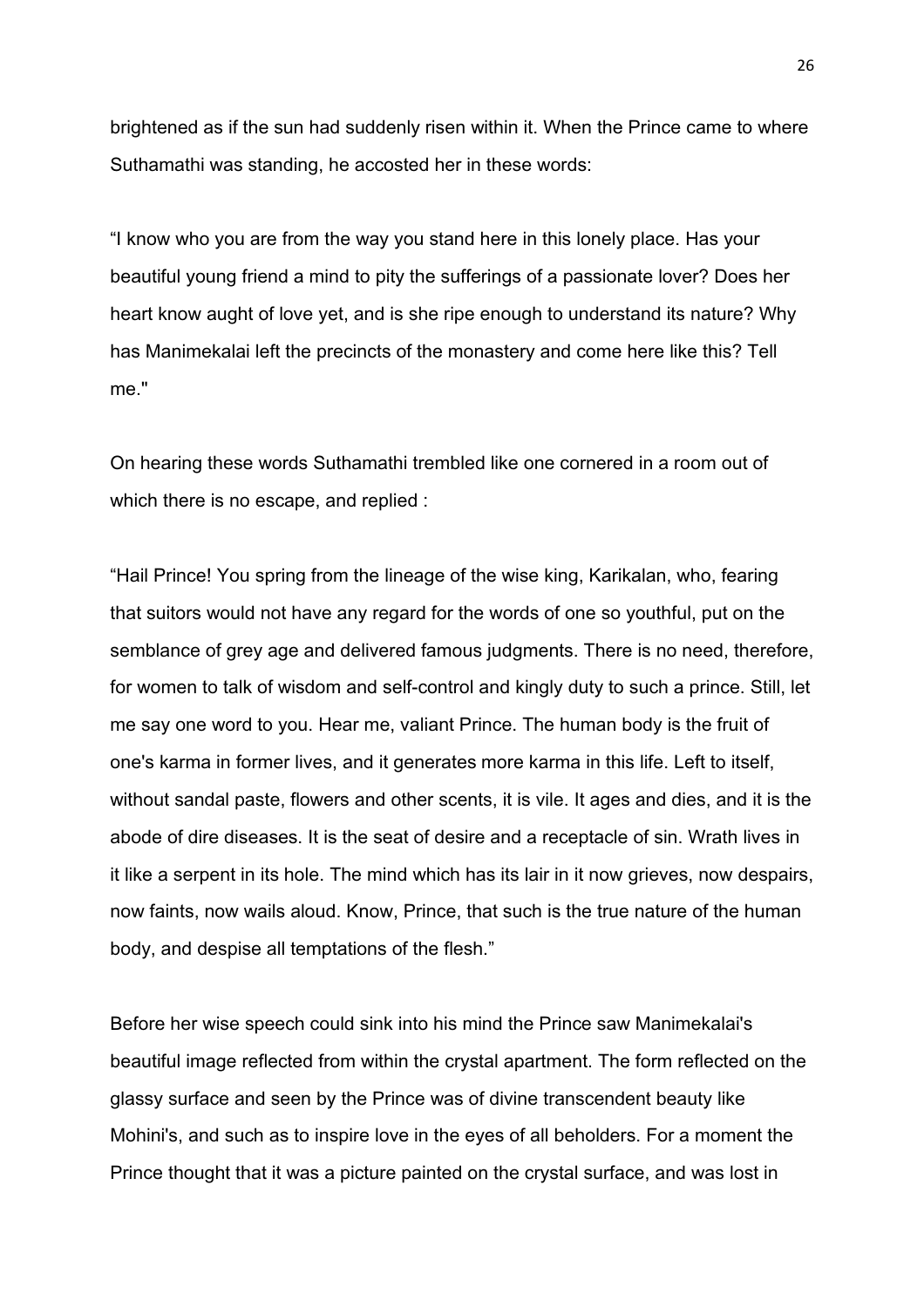admiration of the skill of the artist. Then he realised that it was, indeed, the form of her he loved, and he eagerly passed his hands all over the crystal wall to find an opening, but in vain. He turned to Suthamathi and said: "I see the beautiful image reflected everywhere on the crystal surface. Tell me, I pray you, where your fair friend is hiding and tell me also of her nature."

"Prince!" answered Suthamathi, " You look indeed as handsome and brave as the God Muruga; but if she cares not for your youthful beauty, I warn you, she is one predestined to a pious life. She has the power of cursing, and a steadfast heart beyond even the might of love to move."

Can the banks avail when the mighty floods overflow irresistibly? Or steadfastness of mind, when love grows strong and takes the heart by storm ?" retorted the love-sick Prince. "Let her be as chaste as she will; only let her become mine."

Then he continued: "Tell me this at least. There was a wide-spread rumour in the city that you were brought to a monastery and abandoned there by a gandharva. How is it that you have left that place and are here now with Manimekalai."

"Hail, Prince !" replied Suthamathi, "May your garland never fade! May your mind never harbour evil thoughts! Listen to the cause that brought me here with her. My mother, a strong-minded woman, was dead ; and my father, an old Brahmin widower, spent his days in fasts and penance and in tending the sacrificial fire which causes the rains on earth. As a result of my former karma, I became the victim of an irregular union, and left my father. He could not bear my separation from him, and in company with other pilgrims he travelled towards Cape Comorin in search of me. One day, in the course of his journey, while he was returning with other Brahmans of the North after a bath at the holy spot where the Kaveri mingles with the sea, he met me in the streets of this city accidentally. 'My daughter! How came you here?' he cried out, and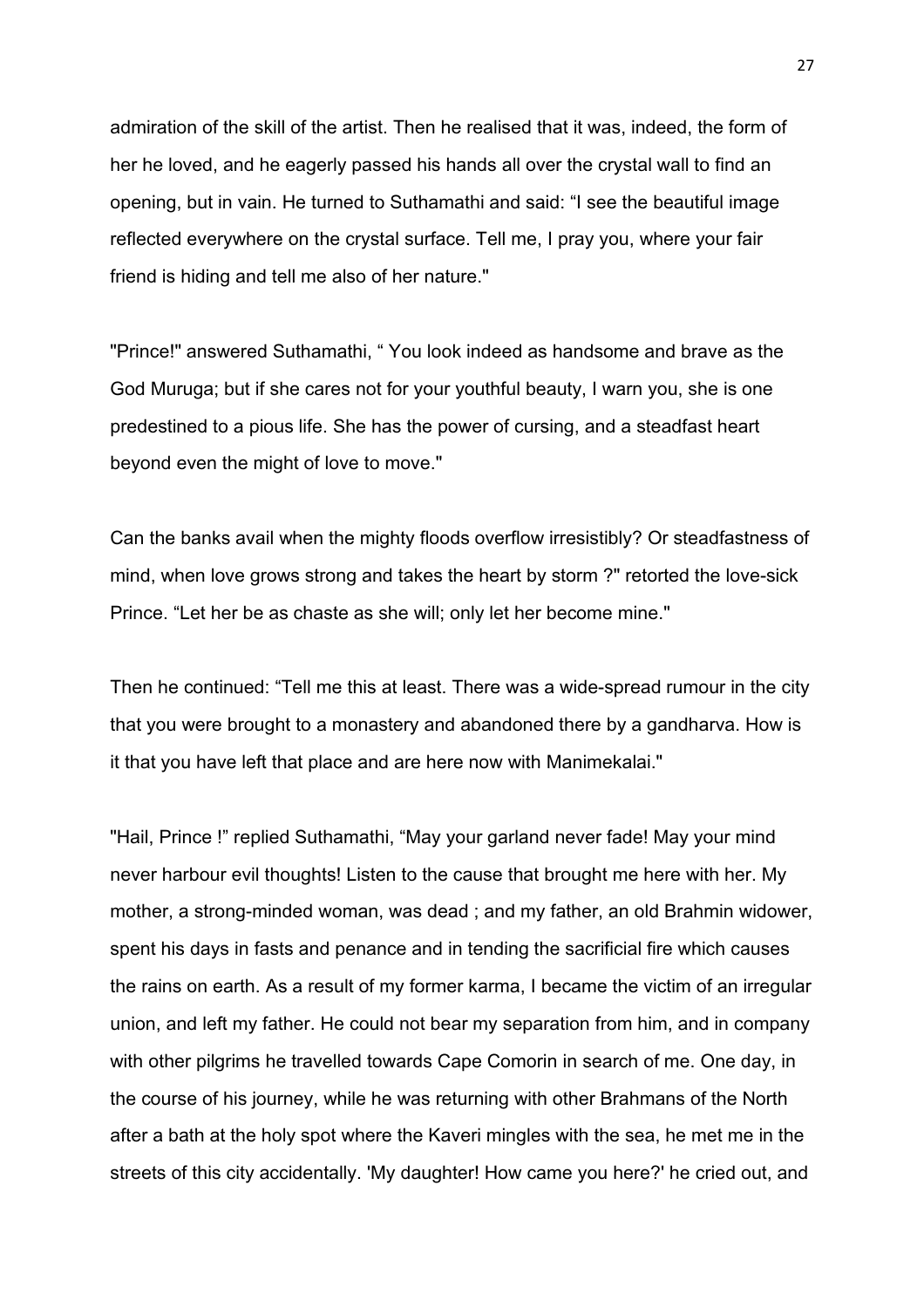wept tears of joy over me. He loved me dearly, and though I was then unfit to stay with holy Brahmans, he would not forsake me. So he begged his food in the streets and lived here to be near me. One day, while he was going his daily round for alms, a cow attacked and disembowelled him. Holding the bleeding bowels in his hands, like a garland of red oleander flowers, and unable to bear the pain, he came to the Jain monastery, hoping to meet with help where his daughter had already found a refuge. He cried to the Jain monks to pity and succour him, but the holy men angrily turned both of us out, as unfit to remain there. Weeping we stood in another street, and cried to the passersby: "We are helpless: will any good folk help us in our dire need?" Then a Buddhist monk, who was begging from door to door in that street of lofty mansions, bowl in hand, relieved our mortal pain. His robe was of a golden hue, and his gentle face was comforting like the moon to those who suffer from extreme heat. He looked on us with love and compassion, and he filled our ears and hearts with gladness by his kind speech. Handing his alms-bowl to me, he gently took up my father in his arms, carried him into the Buddhist monastery, and tended him there. He, the sage Sanghadharman, told me of the Lord Buddha's teaching. And now my tongue knows no other office than to praise the Lord my King, who was goodness itself; He who, knowing all the ways of the world, lived for others only; He who sought to compass the happiness of all living beings by unfolding the doctrine of righteousness and love. May his blessings be on you, Prince !"

When Suthamathi ended her speech, the Prince was convinced that he could expect no help from her; and saying that he would obtain Manimekalai through Chitrapathi, he left the grove and went home.

When the Prince was gone, Manimekalai came out of the crystal chamber and stood before her friend, her large eyes fixed in a strange gaze of love and wonder. After a moment's silence she said to Suthamathi: "He thought that I was without chastity, honour, and the protection of caste,-one to be bought with money. He despised me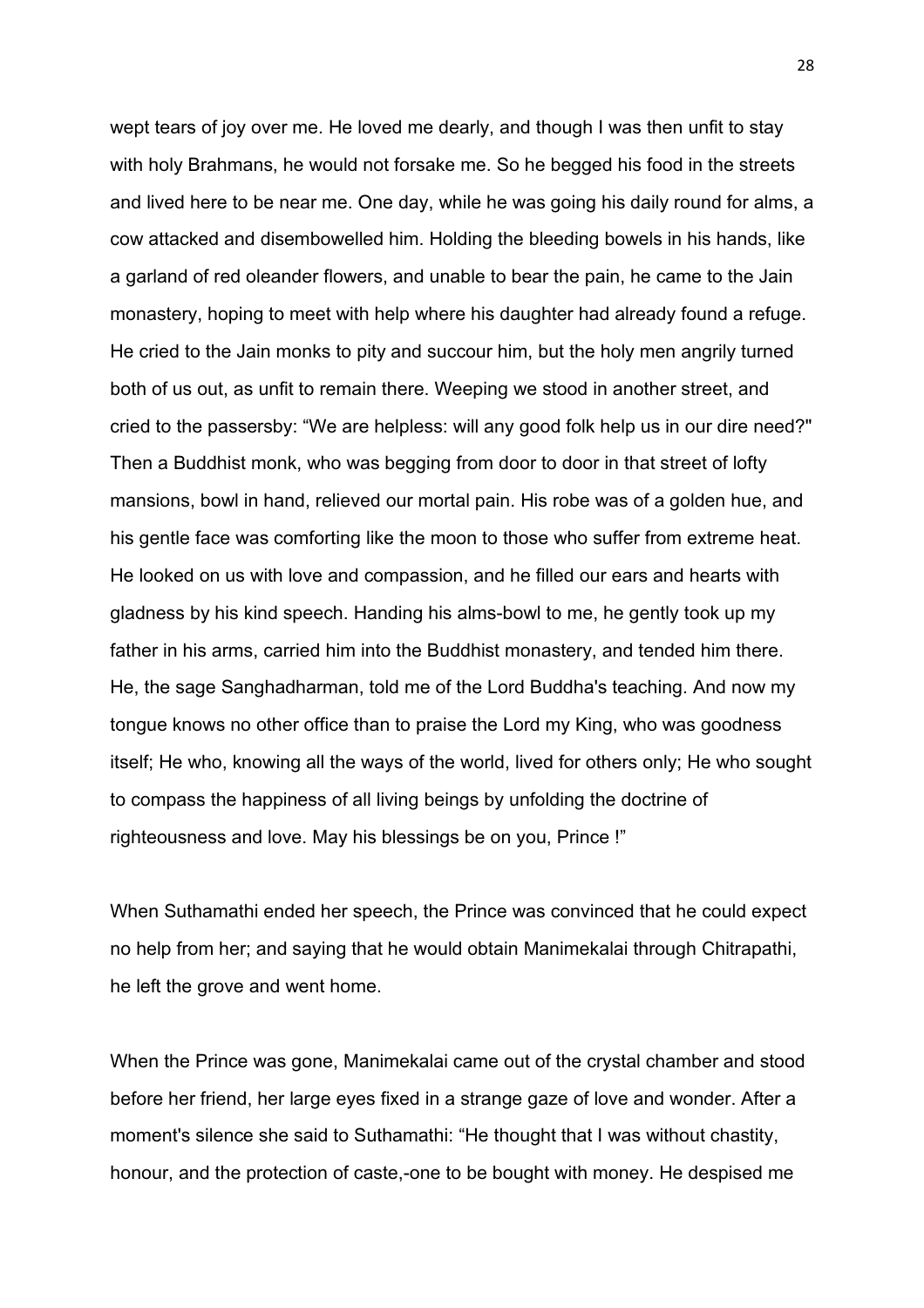even while he desired me. Still, my friend, knowing all this, I feel far from being angry with him, and my heart is drawn towards this stranger ! Is this, in sooth, the nature of 'love'? If so, let love perish!"

--------------------

# Chapter V The Abode of the Dead " The boast of Heraldry, the pomp of Power, And all that Beauty, all that Wealth e'er gave, Awaits alike the inevitable hour, The paths of Glory lead but to the grave "

While Manimekalai and Suthamathi thus stood talking in front of the crystal chamber, Manimekala-Devi, the guardian-spirit of the island of Manipallavam, who was attending Indra's festival, came in the form of a maiden of the city to worship the sacred lotus-seat. She reverently circled in the air round the chamber and praised the Lord of Compassion in fervent and glowing words.

By this time the sun had set, and the moon rose in the east, making the great and magnificent city look still more picturesque and beautiful. In the grove, the lotus flowers slowly folded their petals; and the swans, which were seated on them, flew up to the comfortable and leafy tops of the coconut trees, to rest for the night. The water-lilies opened out and shone in their fresh and delicate beauty. The night-bird called out to her mate, announcing the fall of day, and other birds of the wood retired to their nests. The udders of the cows which had been grazing all day were now overflowing with milk, and the cows thought of their calves and wended homeward, lowing eagerly. In the city the Brahmans tended the sacrificial fire, and bracelet maidens lit the lamps. The flute and the lute made sweet music in many quarters. And like a woman, who, having lost her husband in battle, re-enters her father's home, Evening, widowed of the Sun and sorrowing newly, came into the city, robed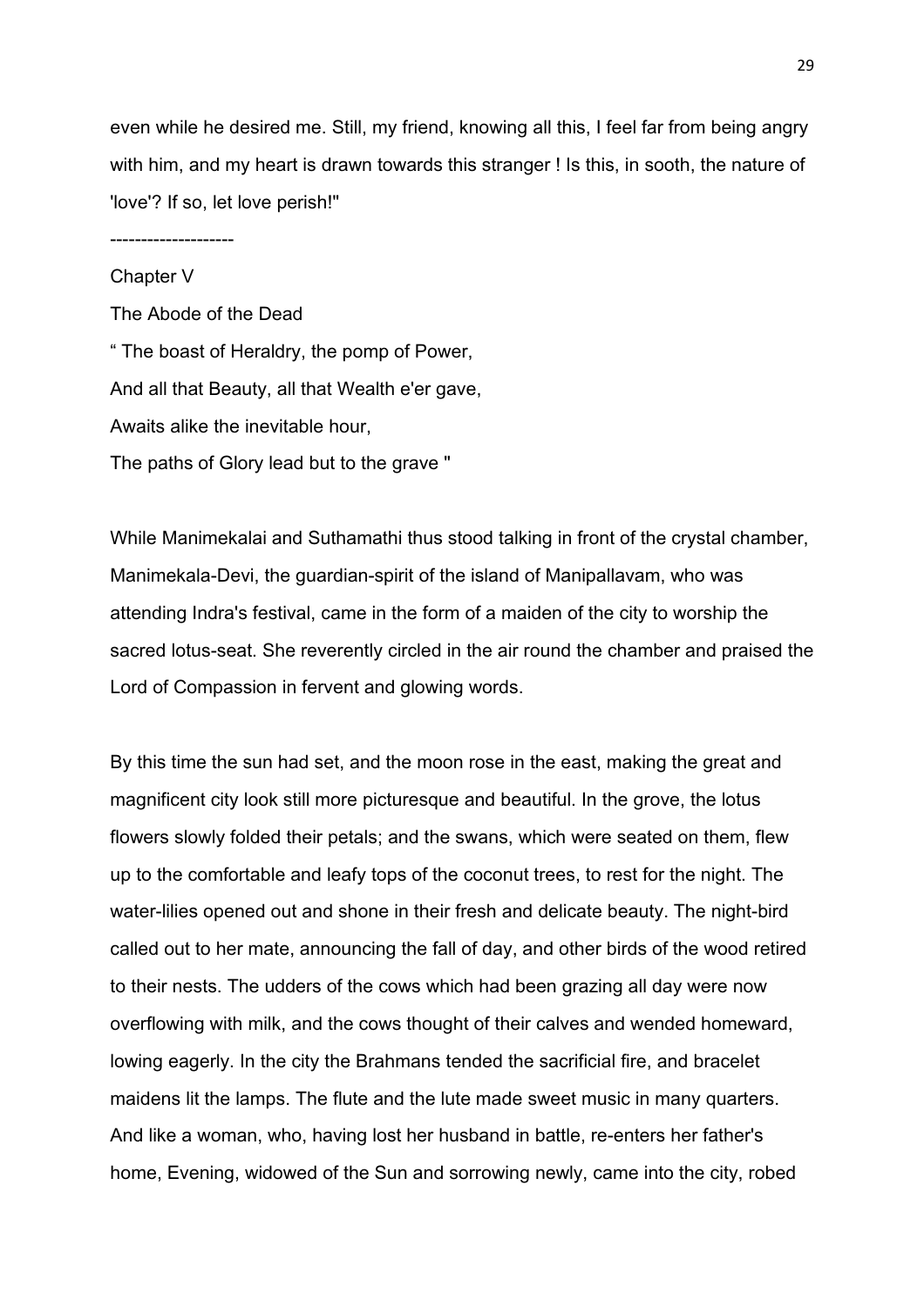in grey twilight. The moon rose higher in splendour in a .clear, cloudless sky, and the shadow in the moon seemed all the darker, like faults in great men. The sky was trans formed, and the moon's rays streamed into the grove through the crevices in the thick foliage like milk poured from a silver pitcher.

Manimekala-Devi, radiant as a rainbow, worshipped the sacred lotus-seat, and then came to where the two maidens were and asked Suthamathi what had befallen them and why they stood there. Suthamathi repeated to her the Prince's parting speech, and Manimekala Devi replied:

"The Prince has not given up his desire; and, though he forbore to press his suit in this sacred grove, he is sure to be loitering in some street outside. Avoid, therefore, the main gate and street, and take the small wicket-gate in the western compoundwall of the grove. Thereby you will reach Chakkaravala-kottam, where many holy men gladly dwell; and there you can pass the night without fear of any molestation."

"All the people of the city call it the enclosure of the burning-ground," said Suthamathi in reply, " But I see that you, fair lady, like the deceitful gandharva, Maruda-vehan, call it Chakkaravala-kottam. 'I do not understand it. Tell me why you call it se." Manimekala-Devi feplied : " Though it is late and getting to be very dark, I shall relate to you the story of that name. Listen, both of you. The burning-ground, which is adjacent to this grove, is as old as the city itself. It is surrounded by a high wall which has four main gateways in it. The gate which has the flag-staff is for the devas, who leave their cars standing in mid-air looking like painted pictures, and enter through it. Then there is the stately entrance, the sides of which are adorned with beautiful pictures of paddy-fields, sugar canes, tanks and groves. The third gate has bare white-washed walls, while in front of the fourth stands the terrible image of a huge demoness, fiercely frowning and biting her lip and holding the fatal noose and a spear in her hands. Soldiers guard this enclosure. It is haunted by devils. Within its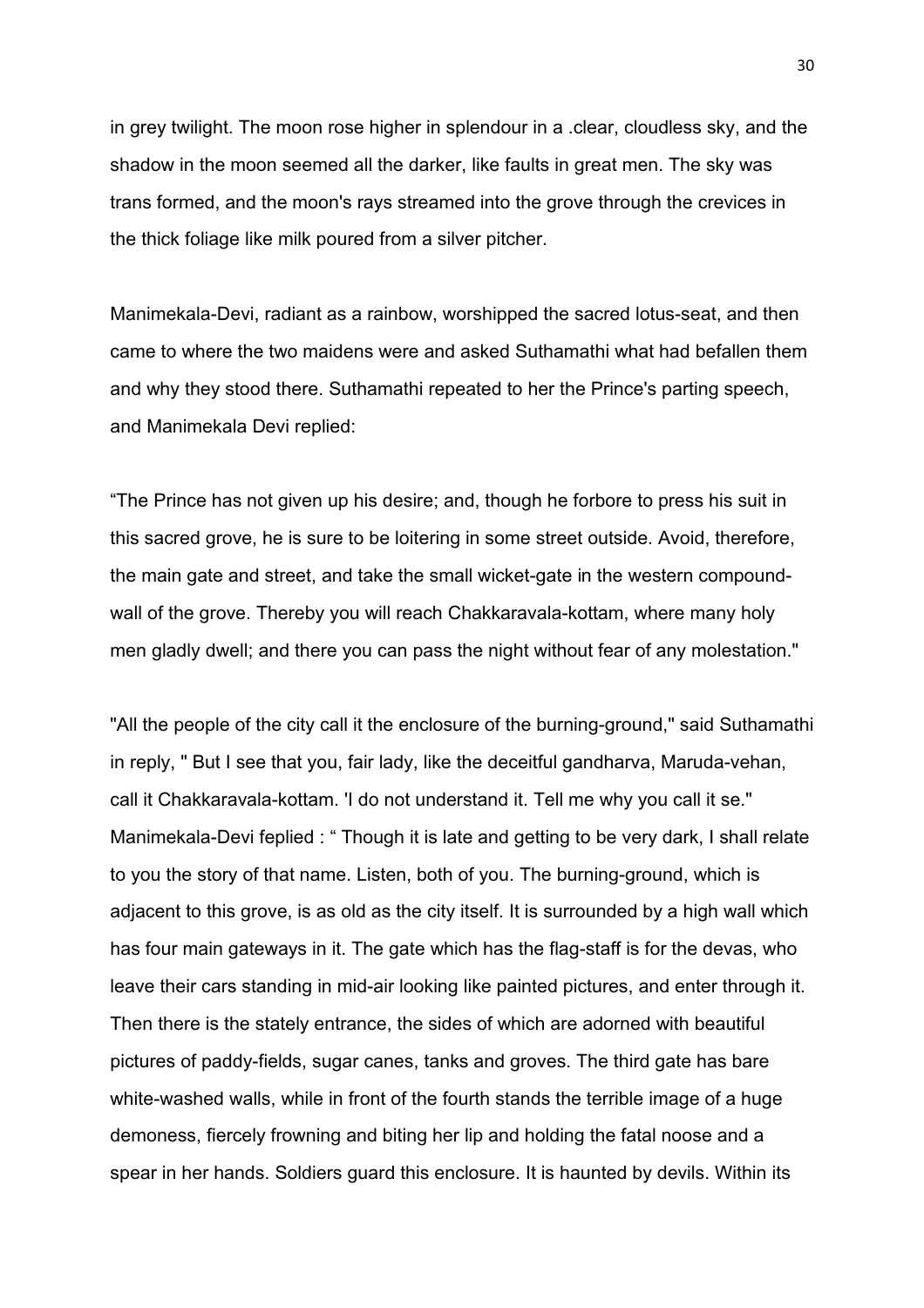walls are seen many strange sights, and terrific sounds are heard there. There you can see the great temple of Kali, with the altar in the front yard, surrounded by lofty trees which bend down with the weight of the heads of those who have sacrificed themselves to the goddess. In another part of it you can see numberless mausoleums, high and low, crowding one another like rocks and hillocks. These are built of burnt bricks in honour of the royal or the saintly dead, bay their friends, or to commemorate sathis who died with their husbands. The epitaphs on them record the respective castes, sex and worthy deeds of those buried underneath. Scattered all over, stand columns and altars of sacrifice dedicated to the mighty gods. There are also raised platforms of stones, squares where many byways and crooked alleys converge, and thatched sheds wherein the watchmen keep their batons and bowls, and eat and sleep. Columns of smoke, blazing pyres, and sheds put up in honour of the dead abound on all sides. Mourners of all creeds and castes; men who burn, expose, bury, lay in vaults, or cover with earthen pots there mains of their dead, freely come in and go out all day and night without ceasing, and the place is ever busy. Loud and endless is the noise heard in that abode of the dead; the sound of the death-drum reminding the survivors of their own mortality, and making their hearts quake with fear; the songs of praise and worship when ascetics are carried to their last resting-place: the wails of those who 'mourn for others; the frightful whoops of the long faced jackals; the owls calling to the dead; the croaks of the carnivorous raven and the screech of the vultures that peck through the skulls and eat the brains of men,--such are the uncanny sounds heard constantly from that burning ground, like the uproar of the sea.

"Underneath a huge vagai tree and in a thicket overgrown with nettles, prickly-pear, thorny shrubs and weeds of all kinds, hungry and vicious demons congregate and hold their revels, Owls, vultures, crows and other birds of prey, gorged with human flesh and full of glee, hold their councils under the wood apple tree. The kapalikas cook their rice in the shade of the sumac tree without any fear in their hearts. The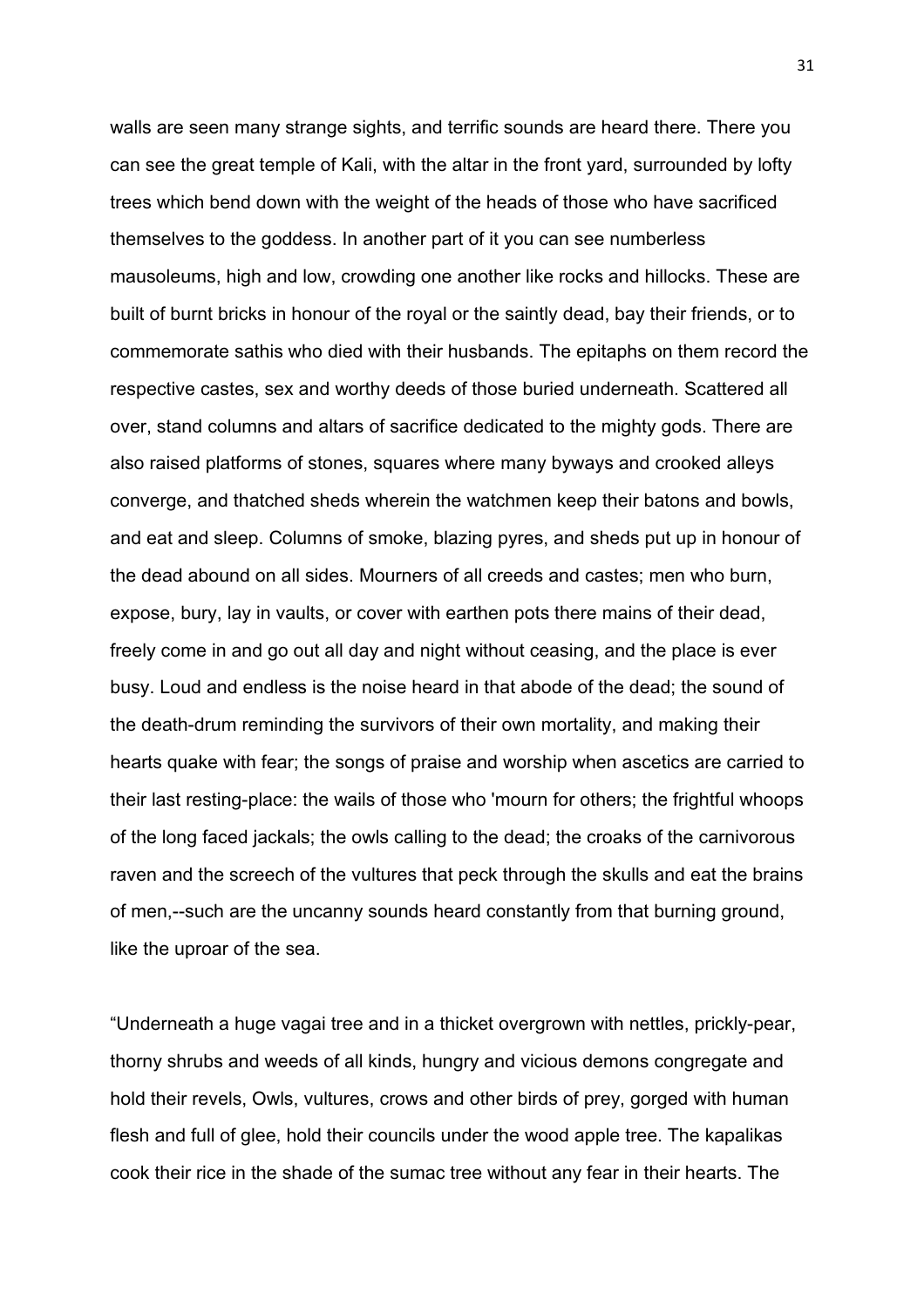skulls of the victims, strung together into long garlands, decorate the branches of the jujube. There are open yards where those who eat the flesh of corpses hold their gruesome feasts. Fire-pots, skulls, parts of biers, satchels, discarded garlands, broken pots, paddy and rice scorched and raw offered to the spirits of the dead, lie about everywhere in that vast and unhallowed ground. Cruel and victorious Death heaps up his victims there. He cares not for the saint or the prince, for the young mother or the little helpless infant, for age or youth. He spares none; and insatiate fire devours them all. Are there, then, any more foolish than those who hourly witness all this and are still lost in the intoxication of wealth and luxury, and love not charity and righteousness ?

"Let me tell you what happened there once. A boy named Sarngalan, returning home at dusk one day, mistook that place for a part of the city, and entered it. He was struck with terror at the weird and miserable sounds he heard and the gruesome sights he saw there. Hungry jackals, vultures and dogs were preying eagerly on the delicate bodies of the dead, and screaming and howling in their glee. He saw a ghoul feasting on the flesh of a once-beautiful maiden with great relish, and dancing in joy. Horror seized him. He shrieked and fled home and fell lifeless on the doorstep crying, 'Mother! A devil in the burning-ground has struck me dead.' Gothamai, the blind mother of the boy, took up his body in her arms and found her way to the gate of the burning-ground. There she called aloud to Sampapathy, the guardian spirit of the city: 'O Sampapathy!' cried she, 'you who guard and protect from evil the bathing ghats, public squares, groves, streets, temples and other places of this city! Know you not that my old husband and I are both blind, with no one to help us but our boy? And is this thy protection, that my innocent son has been struck dead by some demon or demoness? Are you not strong enough to have saved his life?

"Thus complained the blind mother, standing before the gate of the burning-ground and holding to her breast the corpse of her son. The radiant Sampapathy appeared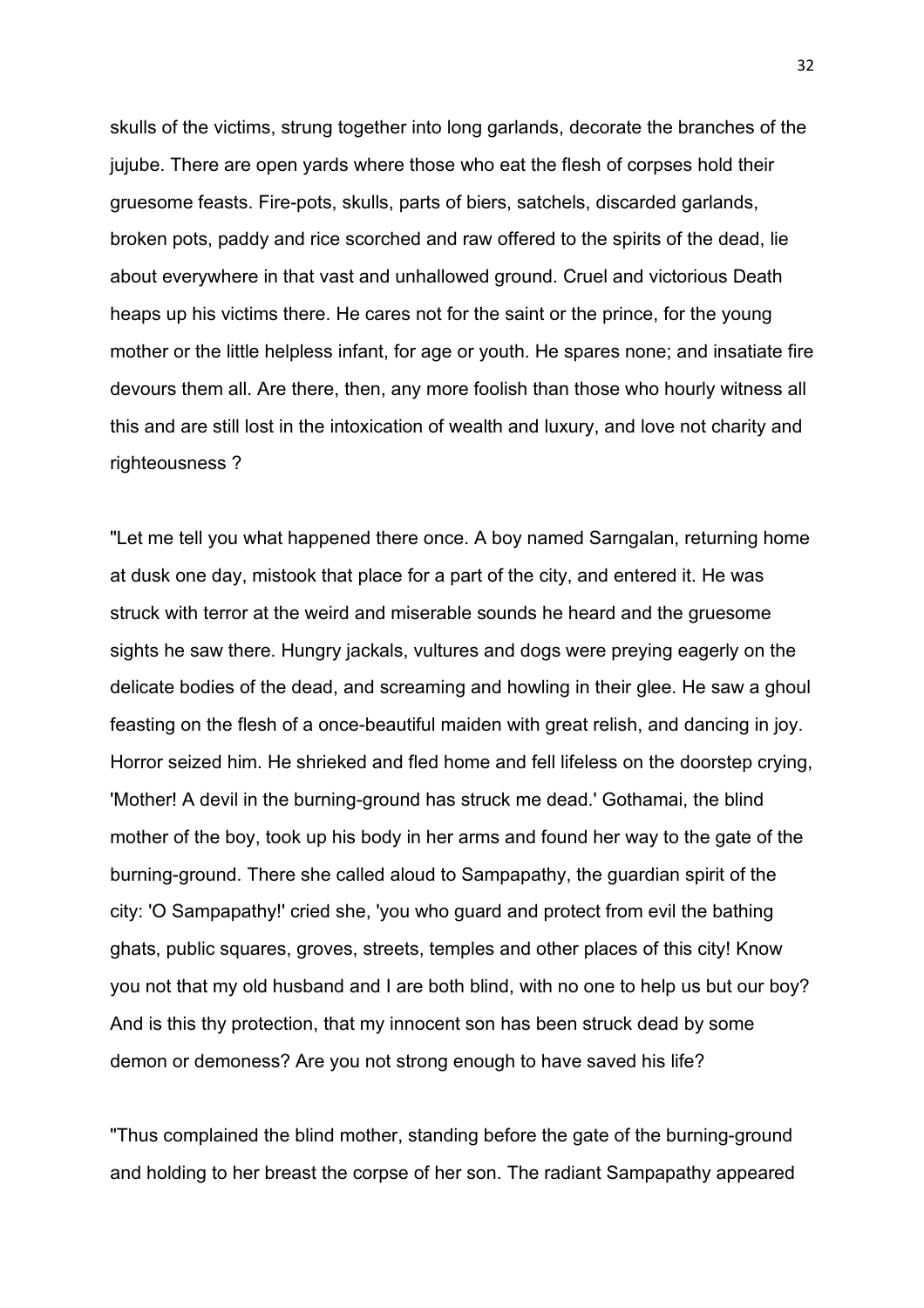before her and asked: Who is it that calls on me in bitter anguish, at this time of the night? What ails thee?'

"Gothamai replied: "Look on my son here, lying as one asleep; my dear and innocent boy passed by this burning-ground and was killed by some demoness or demon. I have no one else but him.'

"Sampapathy answered: Neither demon nor demoness has power to take away life. Your son's allotted time on earth was over and his fate, in the shape of fear, overtook him, and he died. Have done with thy great grief.'

""Take my life instead and give back my son's', cried the bereaved mother. "He at least will tend and cherish his blind father. Take life for life I beseech you, and let my boy live again.'

"Moved by these words, Sampapathy re plied: When the soul departs from the body, it is born again according to its karma and lives in another form. is there any doubt of this? How then can I call back thy son's soul into this body again and relieve thy sorrow? It is an impossible task. Cease thy grief. It is false sophistry to say that life can compensate life. Are there not always men enough in this world to give up their own lives readily for the sake of kings ? Yet a thousand kings lie buried here. Press no more thy impossible request.'

"The holy scriptures of the Brahmans say that the Gods can grant us boons at will,' pleaded the mother again, 'And if you, great Goddess, will not pity me and grant my prayer, I will kill myself here now.'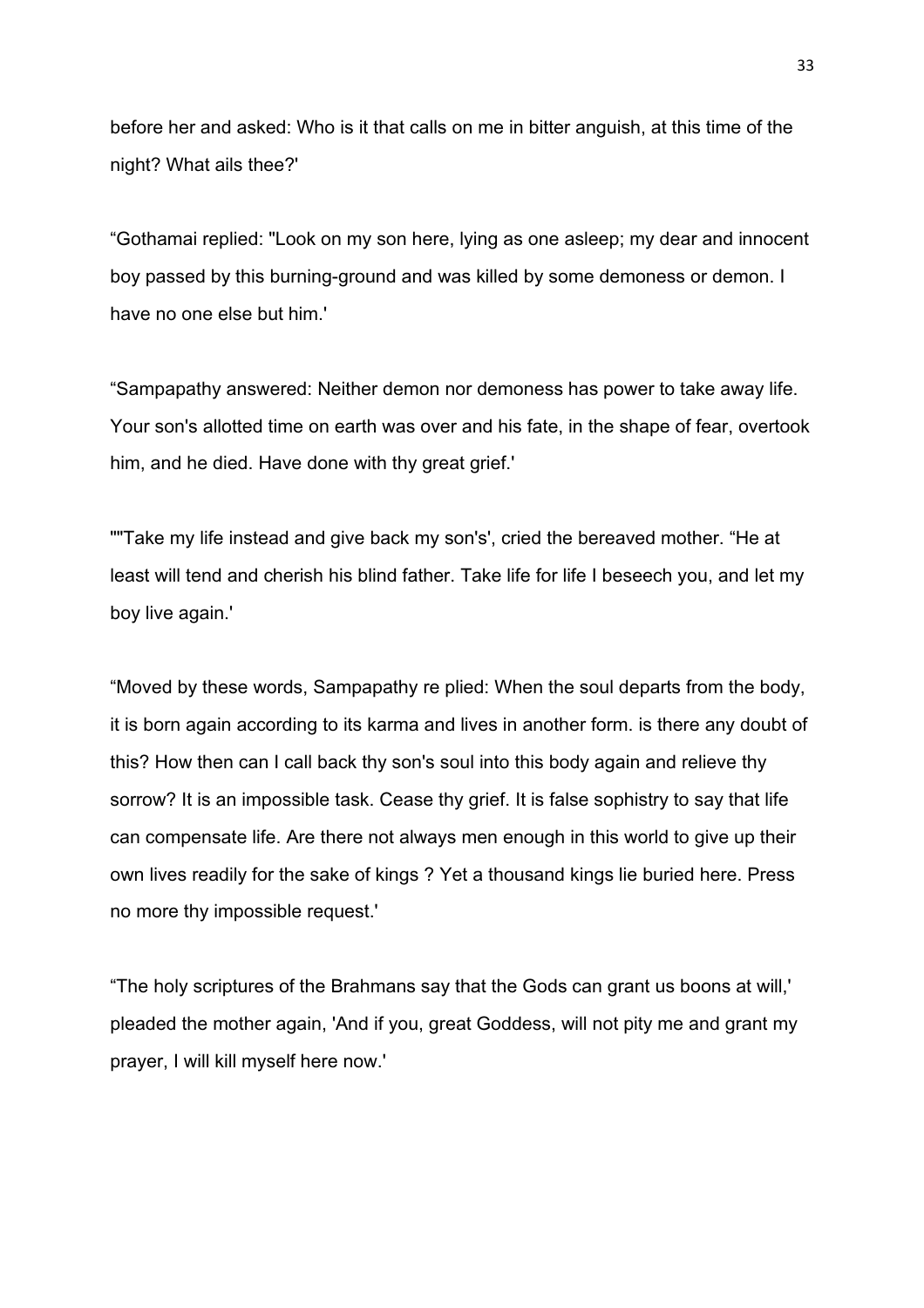"I am as powerless in this', replied Sampapathy, 'as are all the other Gods and Goddesses of the Universe, save the Almighty First-Cause who is the Lord of Life. Thou shalt, however, see what power I have.

" Then Sampapathy summoned all the Gods of the Universe ; and by her command, the seraphs that rule the stars and spheres, the guardian spirits of the elements, the bright host of heaven and the dwellers of the nether world, all who had the power to grant boons to mortals, assembled there. Såmapapathy told them of the bereaved mother's request, and one and all of them gave the same reply which she herself had given. Then Gothamai became resigned to her lot, and gave up her own life after burning her son's body.

"And to commemorate the might of Sampapathy, who had summoned there all the divine powers and spirits together, the celestial architect, Maya, represented in relief on the circular wall of the enclosure where they had all assembled, an epitome of the whole Universe. He has shown there the great circular range of mountains, known as Chakkaravala-giri, surrounded by the outer oceans. In the centre of that range stand Maha Meru and the seven sister mountains, each surrounded, as by a moat, by one of the inland seas. The four great islands which are each a vast continent, and the two thousand smaller islands, are also figured there, together with all the trees, animals, men and Gods that are to be found in them. Therefore is it that the enclosure of the burning ground is also known as Chakkaravala-kottam."

At the end of this account, Manimekalai re marked sadly, "Such, indeed, is the nature of man's life on earth.\*

Chapter VI Night and Morning "Such things have happened in a single night,

---------------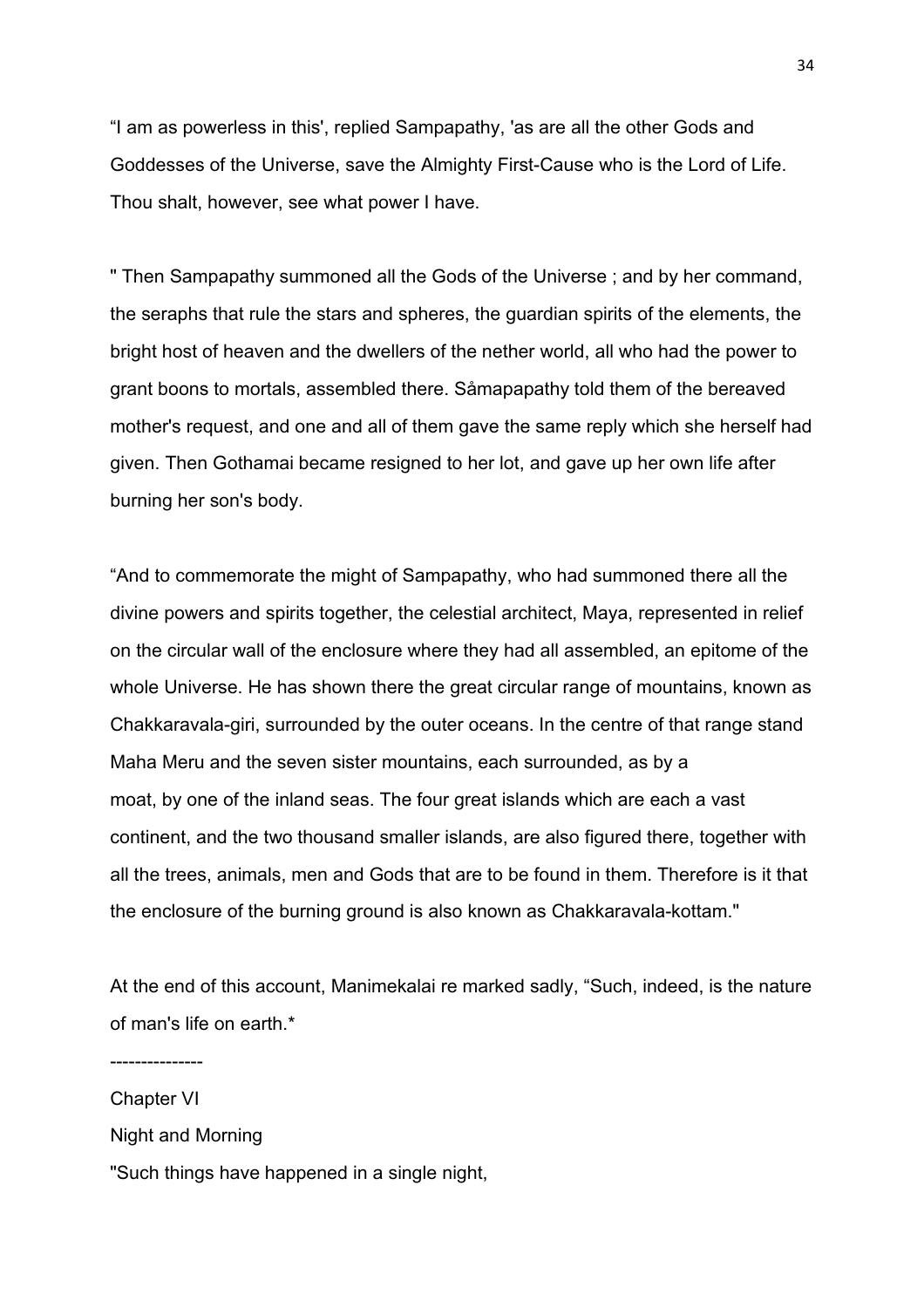By potent magic's power op artful guile, That stranded in this strange and lonely isle, I know not if I dream or wake this while, Or if my wits deceive or serve me right"

Then in the darkness of midnight, while Suthamathi was rapt in sleep, Manimekala Devi took up our heroine in her arms, and rising in the air, flew southward to a distance of thirty yochanas to her own island of Mani pallavam.

Leaving Manimekalai in the island, Manimekala-Devi appeared in a vision before Prince Udayakumaran, in his palace at Kaveripatnam. Stricken with incurable love on seeing Manimekalai in the grove, and hoping to obtain her by some means or other on the morrow, the Prince was seated in a reverie by the side of his unpressed downy bed.

"Son of a king !" said Manimekala-Devi, accosting him, "If the king swerves from the path of righteousness, the spheres will stray from their paths. When the spheres go wrong the clouds will withhold their seasonable rains. With no rain there can be no life on earth. Thus, it behoves a king to care for all lives in his kingdom as for his own life, for they all depend on him, Leave off, therefore, thy unrighteous desire for the holy maiden."

Then the Goddess entered the grove again, woke up Suthamathi, who was still sleeping there, and said to her: "I came here to see Indra's festival. Be not alarmed. The time is ripe for Manimekalai to enter the righteous path of the Lord Buddha. I have, therefore, carried her away by my magic power, and placed her in the blessed island of Manipallavam. She will learn there the history of her former birth and return to this city this day week. She will come in disguise then, but you will know her. On that day many marvels will happen. Tell Madhavi of my coming here and of her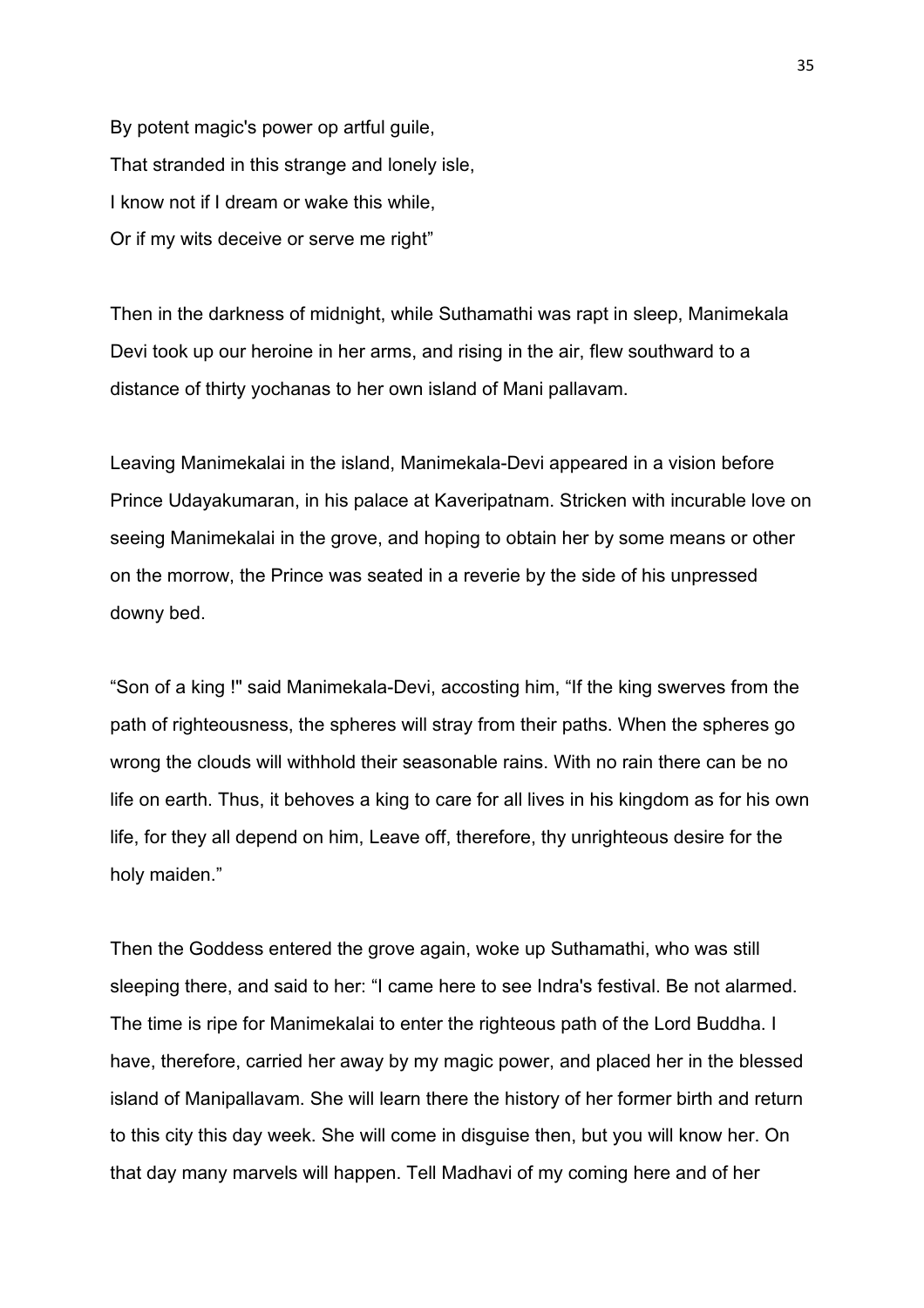daughter's betaking herself to the blameless path. She has heard of me, the Goddess amidst the seas, from Kovalan. I saved his ancestor from shipwreck, and when a daughter was born to Kovalan, he gratefully named her after me. On that night I appeared before Madhavi in a lifelike dream and told her that her daughter was destined to conquer the desires of the flesh, relieve misery in this world, and become famous for her piety and penance. Remind her of that dream,"

Having said this, the Goddess vanished. Suthamathi was grieved and bewildered beyond measure by these words. The city was asleep now, and the pleasant music and the singing to the accompaniment of various instruments were hushed in its dancing-halls, and the dancers, the singers and the audience were alike rapt in slumber. The children were sleeping sweetly in their little beds, tired with playing all day and dragging their toy-carts. Their nurses were also asleep, after having by due rites warded off all evil influences from them for the night. The doves in the eaves of the houses, the water-fowl in the ponds and the birds in the groves were all silent now, their beaks and eyes closed, and their festive joy at rest. But other sounds and noises were heard instead. By observing the water-clock, the sentinels proclaimed from the King's palace the several watches of the night. From their irksome stables the hungry elephants sent forth their long-drawn peals of protest. On their patrols, the night-guards sounded the warning drum in the car-streets 'and side streets of the city. The noise of the tumultuous revelry of drunken sailors came floating on the air from their hamlets near the seashore. From the tanks were heard the sounds of young mothers having their first cleansing bath after child birth, attended by women carrying censers which fumed with neem leaves and mustard to keep off illness and evil spirits. Though the King was without a foe, his warriors sacrificed to the guardian spirits at the many squares where four streets met, and prayed to them, in voices of thunder, for victory to his arms. And exorcists and magicians were about in that "odd even time of night," shouting to the evil spirits and demons to come and accept of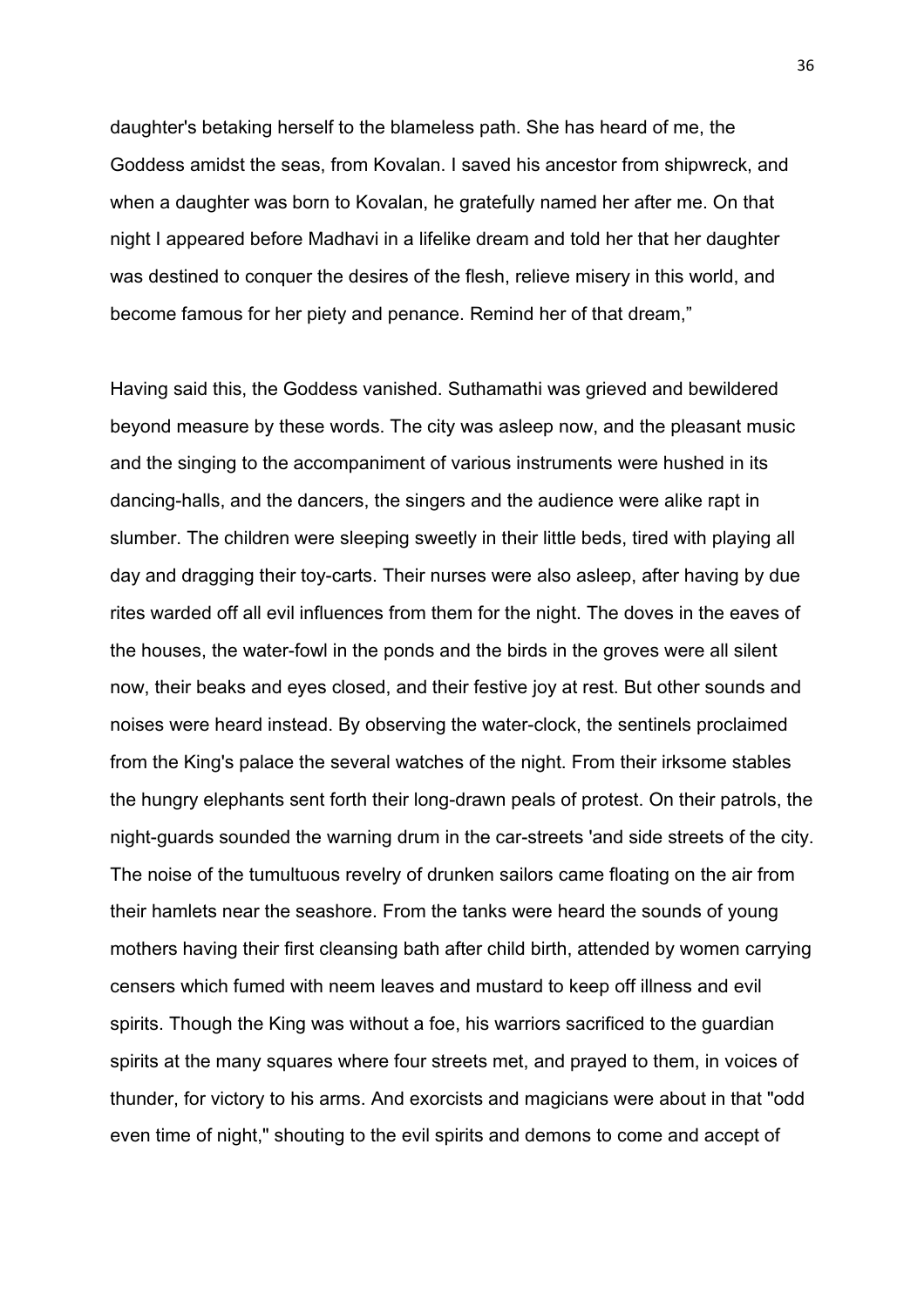their offerings for the recovery of weakly young mothers, ailing infants, women labouring with their first child, and men with dangerous wounds.

Frightened by the confusing tumult of these and other sounds, Suthamathi left the grove, groping in the darkness to the trap-door in the west wall, and reached Chakkaravala-kottam, the marvels, of which Manimekala-Devi had related to her. There she took refuge for the rest of the night in a common almshouse, the doors of which stood wide open for one and all to enter.

On one of the tall stone pillars of that almshouse Suthamathi saw the image of a deity. sculptured by Maya. On seeing her, this image opened its lips and spoke to her of her past birth and assured her of Manimekalai's safe return after seven days.

Suthamathi's heart trembled at this marvel. Then, in the last watch of the night, while sentries were falling into a doze and the eyes of lovers, sleeping on soft downy beds, were opening; while conches were sounding and elephants were pealing long and loud; while cocks were crowing and horses shaking themselves in their stables; while birds began to sing in the woods and the bracelets of women to jingle in their homes; while sacrifices were being offered on the altars of the Gods and flowers were being laid before the guardian spirits of the bazaar; while many kinds of musical instruments were sounding in the houses of those who practised them and many kinds of articles, to be given away freely, were being gathered in the courtyards of wealthy and charitable persons; while the city woke from its sleep and the sun sprang up from the vast expanse of the ocean, dispelling darkness, Suthamathi stepped out into the streets with a heavy heart and went direct to Madhavi and told her fully all that had happened overnight. Then they were both anxious for Manimekalai's safety, and sorely grieved.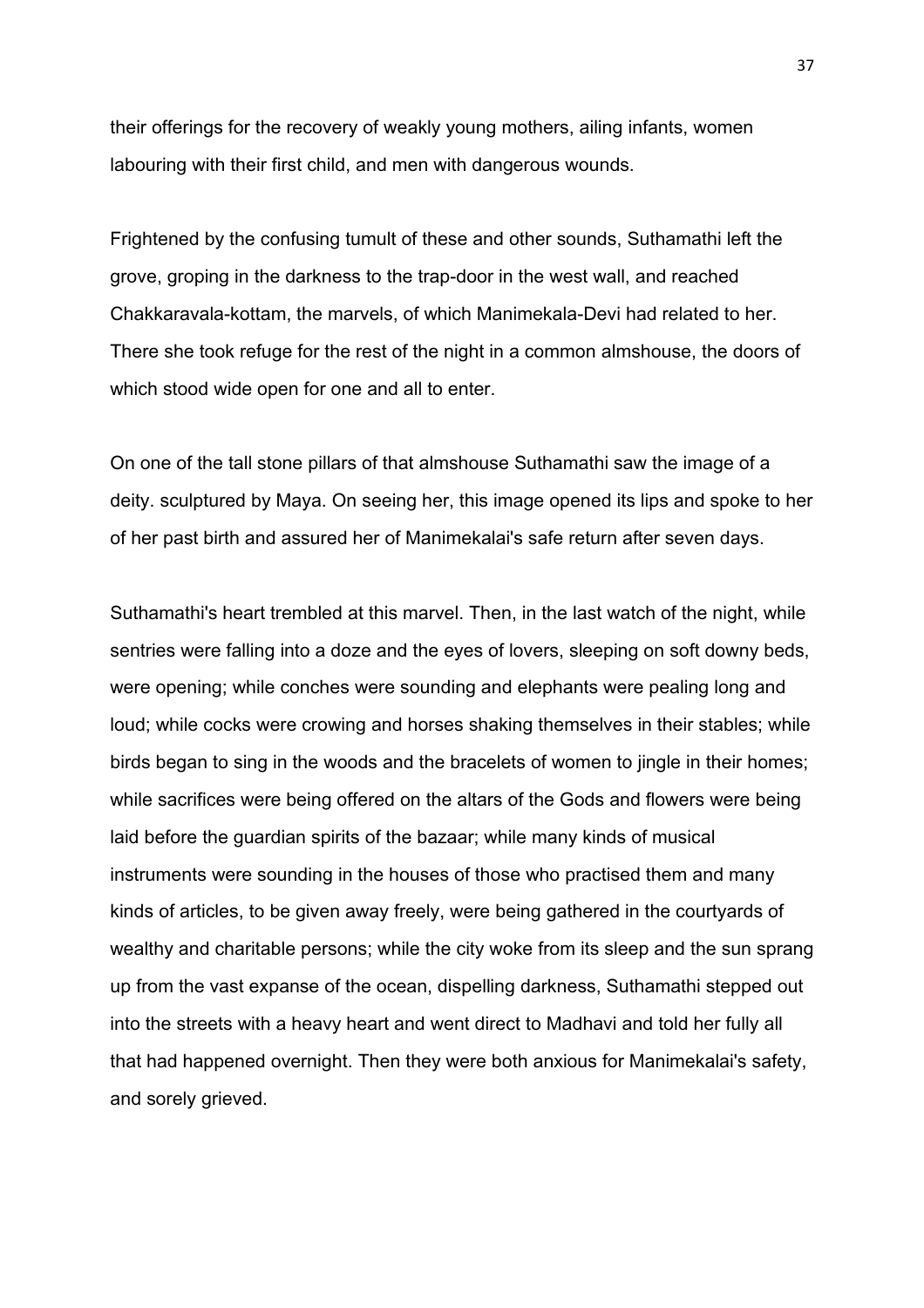Meanwhile Manimekalai woke up in the morning from her deep sleep in the sea-girt island of Manipallavam. She found herself on the soft sandy banks of a deep lagoon, under a canopy of thick foliage formed by the branches of numerous trees. The beehaunted lagoon was covered with water-lilies and moss, and the flowers shed by the trees formed a soft and fragrant bed on the moon-white sand. The foreshore hard by was strewn with pearl oysters, corals and spars of sandal wood, cast there by the waves; and the adjoining marshes were ploughed, as it were, by snails and other innumerable molluscs.

Waking amidst such surroundings, Manimekalai felt like a soul forgotten by its onceloved kinsfolk and born newly in a strange place. She saw neither familiar faces nor landmarks, and whatever her eyes met was strange to her. The sun now rose above the distant horizon of the vast blue expanse of the sea. Manimekalai first thought that the place was, perhaps, a new part of the Upavanam unknown to her. " You grieve me by thus hiding yourself, Suthamathi !" she cried out, "I know not whether I am dreaming or awake. I am afraid. Speak to me, I pray you. The dark night is over, and my mother will be anxious for me. Why don't you come, my friend? Have you left me alone and gone away? I know not if this is some magical delusion caused by that spirit who appeared before us miraculously. I am afraid to be all alone, my friend; come to me, I beseech you."

Thus lamenting and calling out to her companion of the night, Manimekalai explored the low places and the sand-hills of the island, where, like soldiers from the rival camps of kings, the water-fowl with the swan at their head and the land-birds with the cock for captain, sat facing and calling to one another. Nowhere saw she a familiar sight. Her hair, adorned with bunches of flowers, fell dishevelled over her. She hallooed and shouted and she wept and wailed in despair. She thought of her father, Kovalan, and overcome by sorrow, she mourned his sad fate and her own. "O my dear father !" cried she, " cruel fate drove you with your wife from your native city into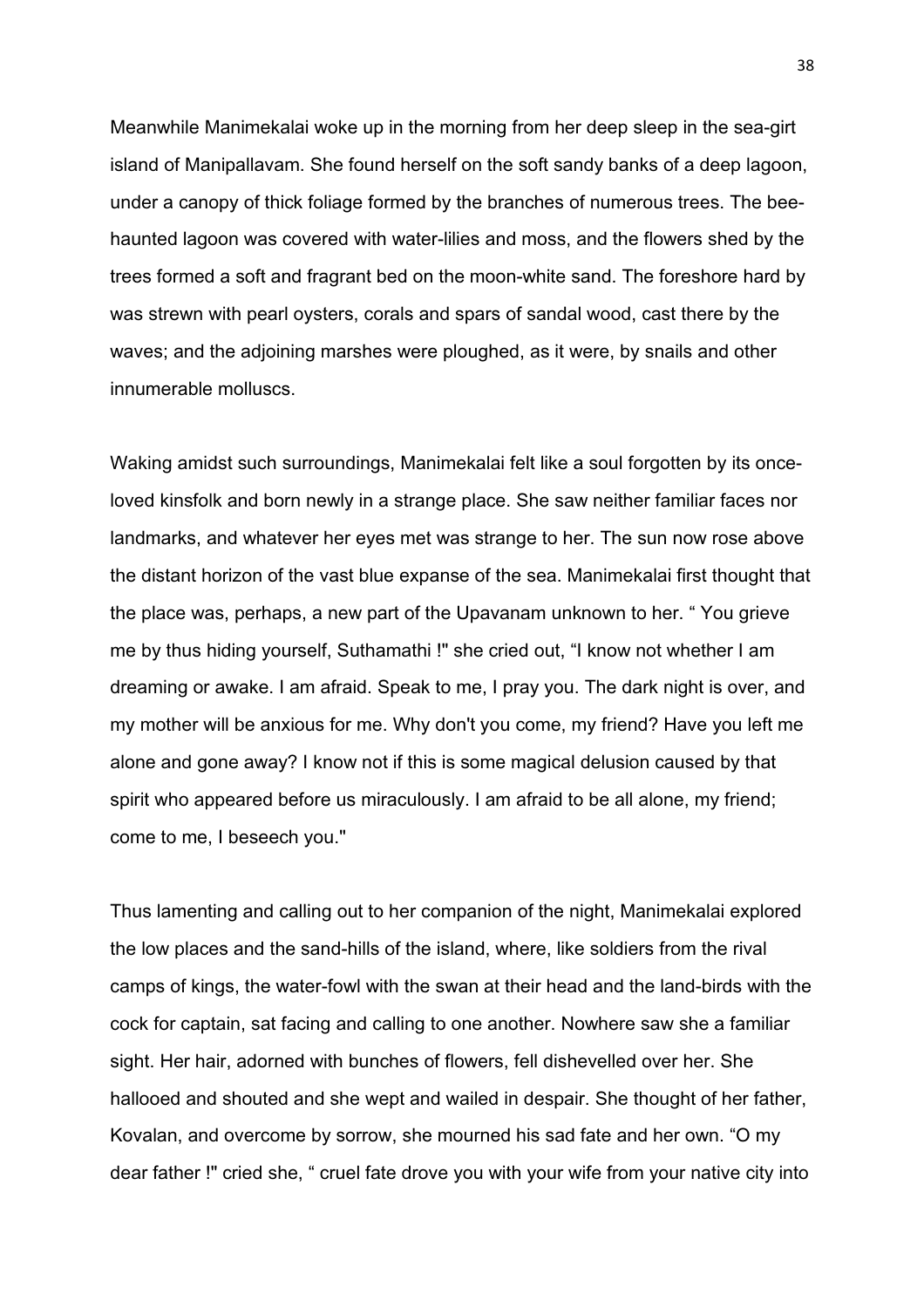exile in a foreign land and you were unjustly slain by the sword there. The same cruel fate has brought me here to this pass."

Chapter VII Manimekalai learns her Past "Our birth is but a sleep and a forgetting : The soul that rises with us, our life's star, Hath had elsewhere its setting, And cometh from afar."

--------------------

THUS wailing and wandering all over the island, our heroine suddenly came upon the Holy Seat of Buddha, shining radiant like the sun, in a halo of divine glory. The circular seat of pure crystal had a square pedestal in the middle, bearing the sacred footprints of the Master. The seat was nine cubits in diameter, and stood in the air three cubits above the ground. A, it was dedicated to the Lord of Righteousness, the trees standing around shed on it only fragrant blossoms, and the birds would not go or flap their wings near it. This resplendent seat had been installed on the island by the King of the Devas, and such was its virtue that those who saw it remembered their past lives. Two kings from the land of the Nagas in the East had both desired to possess it, but neither could move it. They did not, however, give up their desire, but with flaming eyes and hearts fuming with rage, they gathered together their forces and fought long for its possession.

Then the Lord Buddha, who chanced to go to the place, put an end to their quarrel, claimed the seat for himself, and sitting upon it, preached the Law of Righteousness to them. From that day the seat was revered and praised by all blameless men.

The moment Manimekalai saw that Holy Seat, she lost all consciousness of self. Her hands went up of their own accord, and the palms closed above her head, in the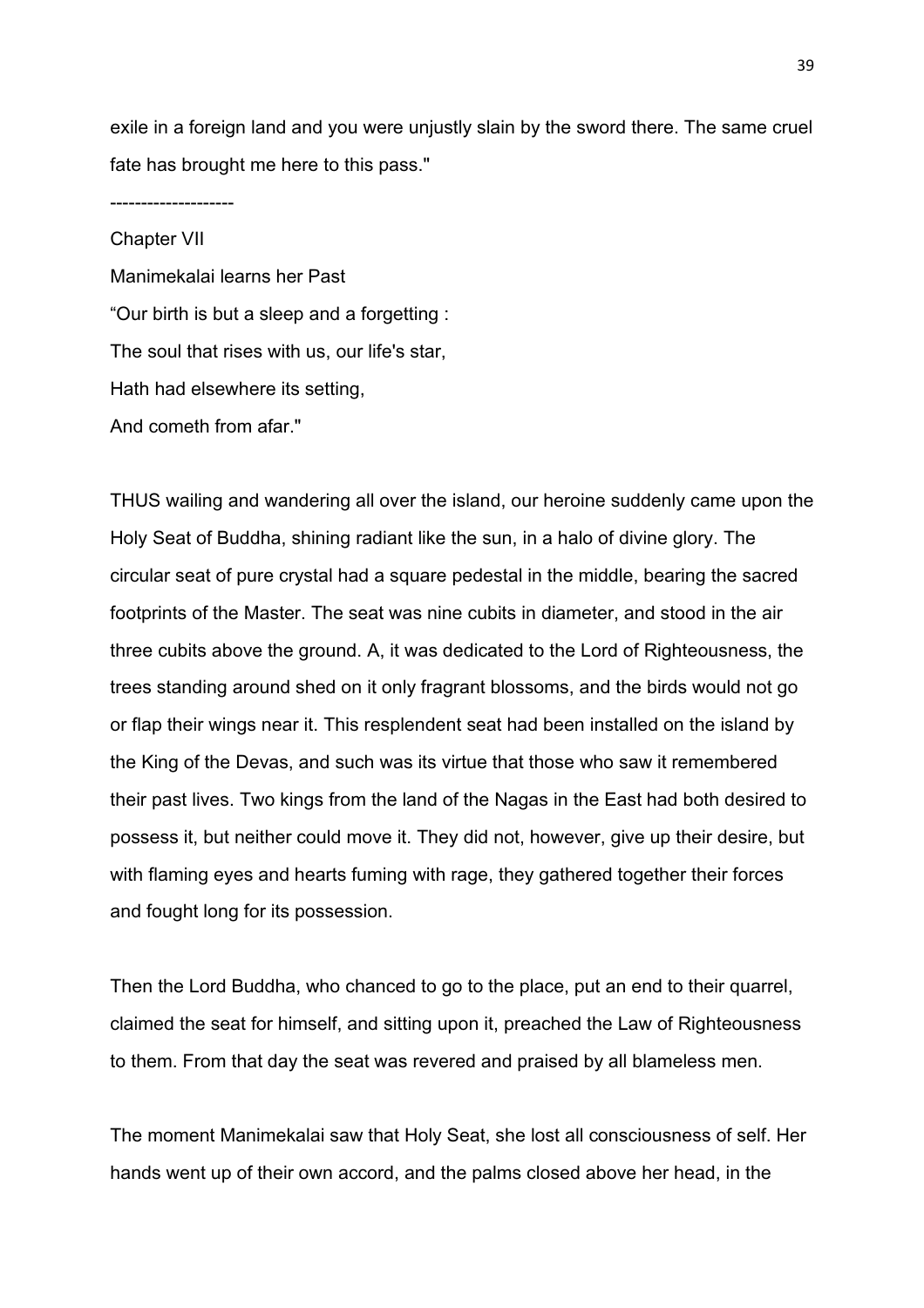posture of adoration. Tears fell on her bosom from her beautiful eyes. She reverently went round the seat three times, and then prostrated herself before it, her dark dishevelled hair enveloping her radiant form like clouds the lightning, And when she rose up, she knew all her past life.

"O adorable and wise sage Brahmadharma !" she exclaimed, "I see clearly now the truth of all you told me in my past birth, on the bank of the river" Kayankarai. You were then the brother-in-law of Attipathi king of the Gandhara country. You came to him as his preceptor. You foretold that in seven days a great earthquake would shake the whole of Jambu-dwipa, making the people tremble with fear; and that the king's city, with the good country of the Nagas for four hundred yojanas, would be submerged in the sea and destroyed. You, therefore, advised the king to leave his city and go elsewhere.. The king proclaimed by beat of drum that the citizens, with their cattle and all movable property, should go away from there. He himself, with his huge army and retinue, deserted his capital, Idavayam, and moved north ward to the city of Avanti. On the way, while he was encamped in a lofty and spacious grove on the bank of Kayankarai, the fate you fore told overtook and destroyed that city on the appointed day. Then the king and all his people fell at your feet and praised you as their saviour, and you taught them the Law of Mercy and Righteousness.

"I was then born as the daughter of Ravivanman, king of Asodharam by the resounding waves, and of his queen, Amirthapathi. I was named Lakshmi, and given in marriage to Prince Raghulan, son of king Attipathi by his queen Neelapaths, the fair daughter of Sridhara, king of Chitrapuri. My husband was fair as, the morning sun. When my husband and I went to you to hear your precepts, and saluted your feet, you said to me: 'On the sixteenth day Raghulan will be bitten by a poisonous snake and die. You, his wife, will enter the flames with him. This is destined to happen. You will be again born in the ancient and festive city named after the sacred river Kaveri. On a day when imminent trouble shall threaten you, Manimekala-Devi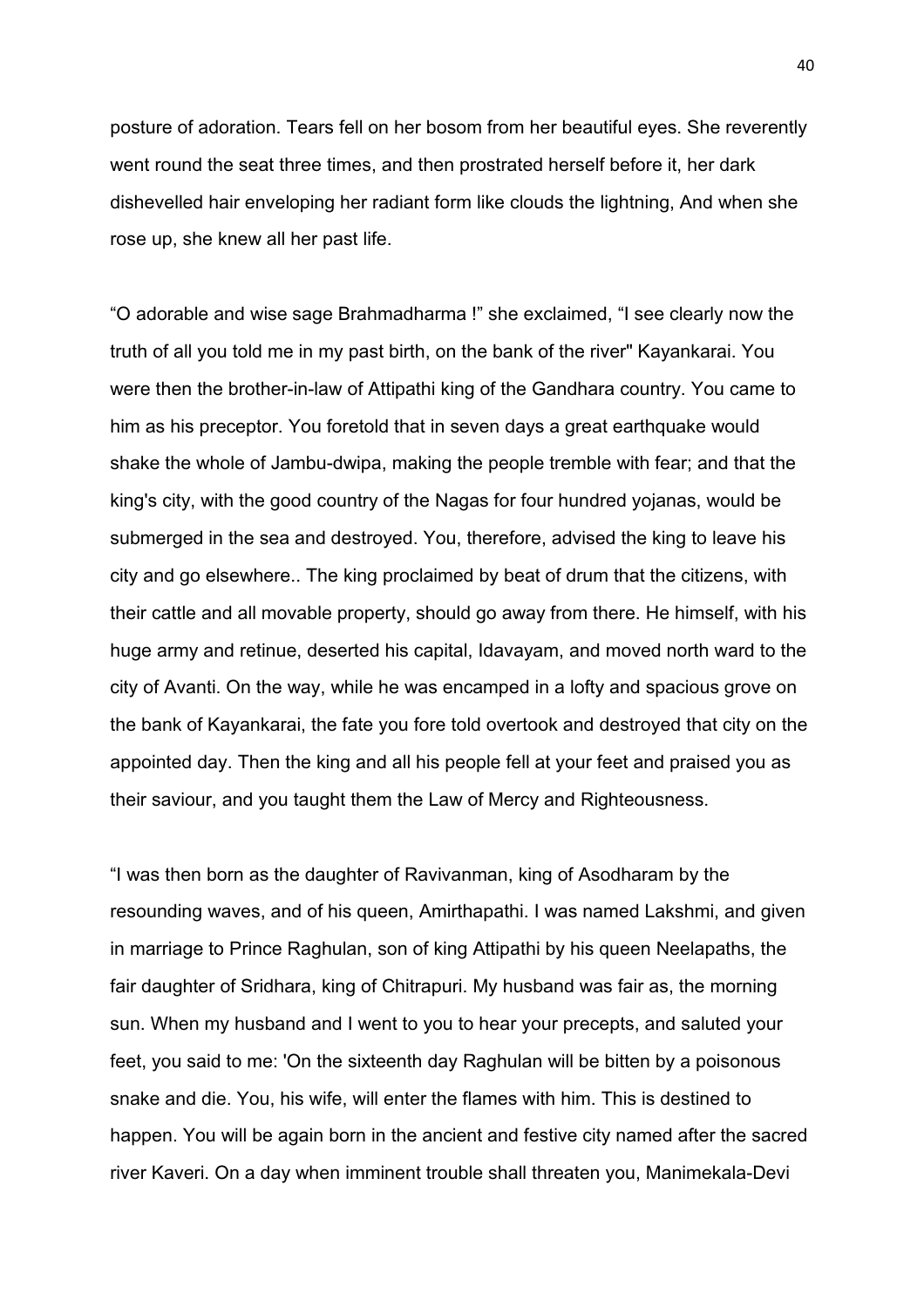will appear, and remove you from that city at midnight, and leave you on an island in the south. You will there see and worship the Holy Seat, on which the Healer of Lifesickness sat and taught righteousness to the mighty kings of the Nagas, cleansing their hearts of hatred and evil and opening their ears to truth. When you behold that Seat, you will remember your past life and what I tell you now.' I trembled on hearing those words, betokening mortal grief, and prayed you to tell me where my lover, Raghulan, would be born. You answered that my husband would be shown me by the Goddess who should bring me here. Would that she were come here now!" And Manimekalai grieved again and wept for her past sorrows.

Now that our heroine had learnt something of her past life, swift as thought Manimekala Devi came down cleaving through the air with flowers in her hands like a blossoming creeper. She went round the Seat and praised it in these words in Manimekalai's hearing :

" All lives on earth had lost their senses ; their hearing was blocked to righteous maxims; they had forgotten truth and justice, and were steeped in ignorance; and this world was a poor place, indeed, when Thou wast born into it, like the glorious sun into a world that had been groping for ages in utter darkness. Thou modest righteousness to shine again. I worship thy feet. This Seat is Thine, it is Thou. I praise it with my tongue, I bow my head to it, I adore it in my heart, for I shall grieve no more."

Thus the Goddess chanted and bowed before the Seat, when Manimekalai approached her and said: "By your divine favour I know my past life; but tell me, I pray you, where and who is my husband ?"

"Listen, Lakshmi !" replied the Goddess, " One day, while you were both in a pleasure garden, you fell out with your husband Raghulan. In the impulse of his boundless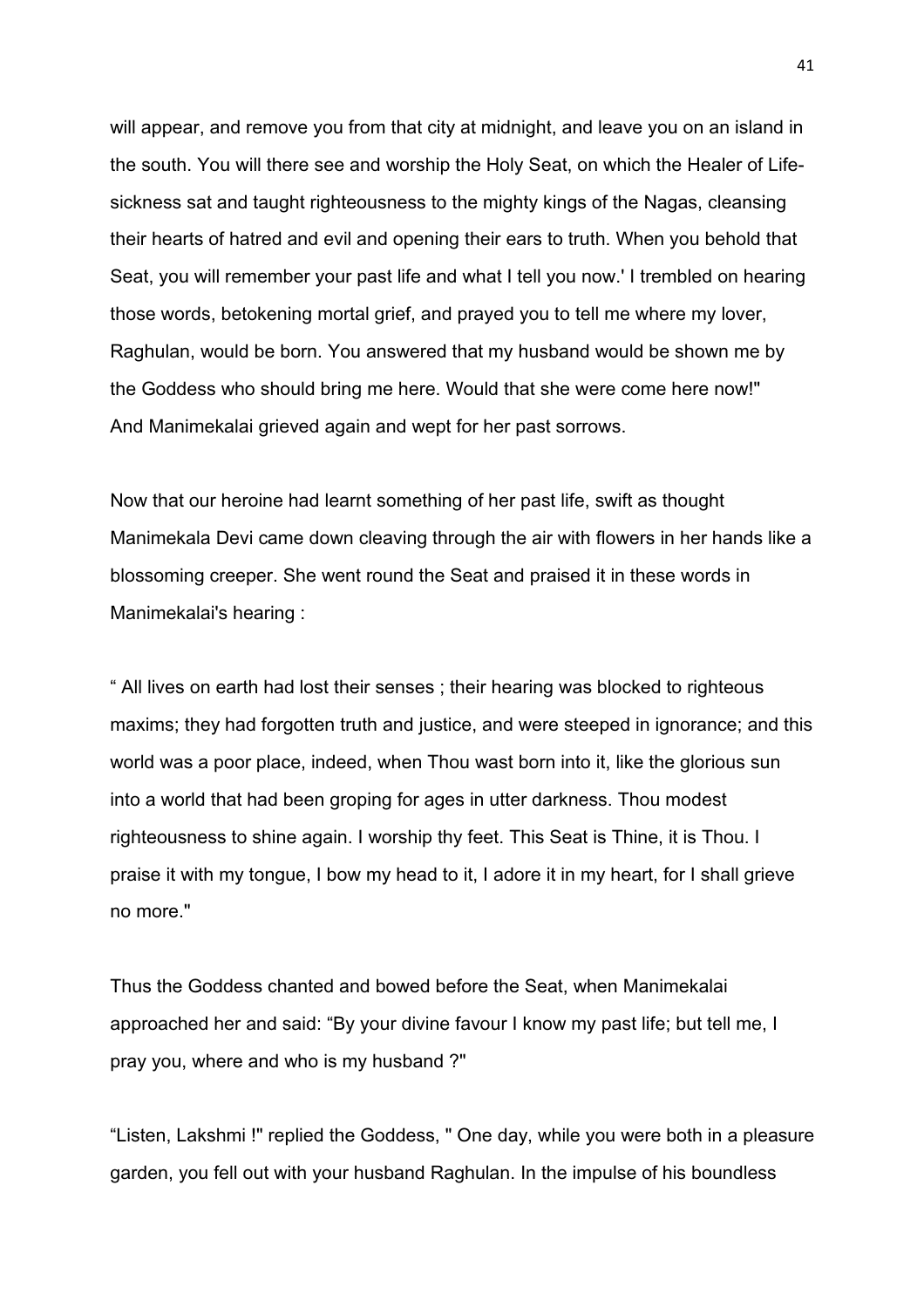love, he threw himself at your feet and sought to be reconciled to you. Just then Sadhu-chakra, a great spiritual adept and sage, who had conquered all desire and taught the truth at Ratna-dwipam, was passing through the air. He came down into the grove, seeking refuge against the heat of the midday sun. You were confused and embarrassed on seeing him, and you saluted him shyly. Raghulan did not understand, and angrily demanded who the stranger was. You closed his mouth with your fingers and chided him for not knowing, and for being slow of tongue in praising the great sage who had descended into the grove from the sky. Then you and your husband saluted the sinless man again, and prayed him to accept of food at your hands, though you were not his disciples.

"He gladly accepted and partook of your hospitality. The fruit of that good deed still clings to you and will deliver you from the bondage of birth. Prince Udhaya-kumaran, who followed you and whom you saw at the Upavanam, is your Raghulan. He loves you; and what is more, your heart is also drawn towards him. But you are, as it were, a seed of dharma, destined to grow into a mighty tree and spread far and wide the Law of Righteousness and Compassion. Should you fall into the meshes of love, it would be dike finest paddy cast away into a barren saline marsh. Therefore is it that I brought you here, to prevent such a disaster, and to make your mind firm in the Path.

" Listen further, Lakshmi. In your last birth, you had two elder sisters, named Tharai and Veerai, and both of them were the wives of king Dutchaya. Once he went out on an excursion with them and was emcamped on the broad bank of the mighty river Ganges. The blameless and learned sage, Aravana, happened to pass that way, and the king entertained him with honour. Aravana said to the king: 'I came on a pilgrimage to the Mount of the Lotus Feet, not far from here. It is called so because it bears an impression of the Master's lotus-like feet which absolve all sin. The First One, the Wielder of the Wheel of Dharma, He who redeemed humanity from mortal sufferings, stood on that hill of yore, and taught all men to live in amity and love, and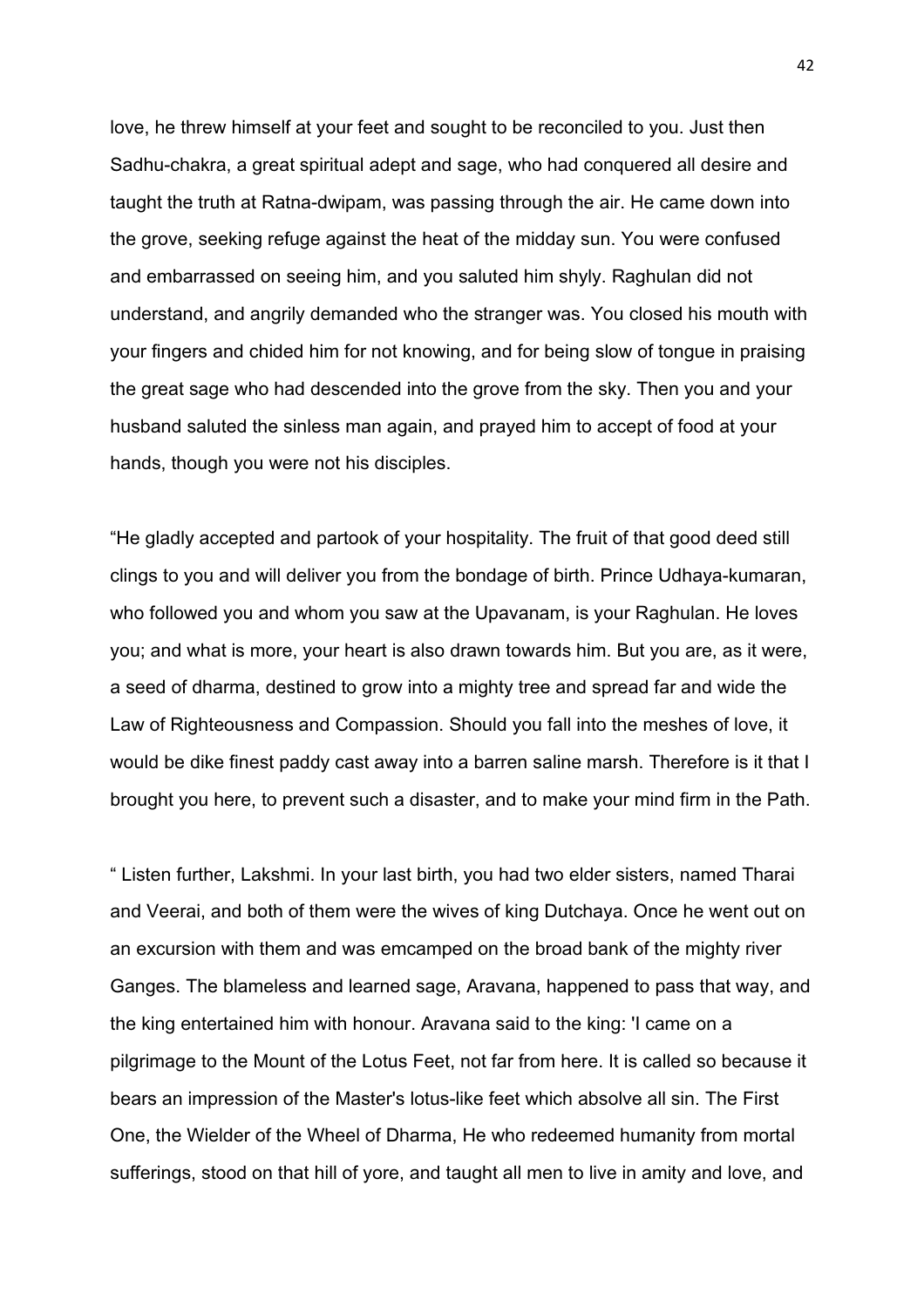destroyed hatred even among the brutes. You too will do well to go and worship that hill.'

"As advised by the sage, the king, with his two wives, went to that sacred hill and worshipped it. So the queens, your two sisters, are now in this life with you, as Madhavi and Suthamathi. Fair one !, You now know your past life. You know the true faith. You will also hear, in time, the tenets held by men of other faiths. They may refuse to discuss their false creeds with you, because you are young, and a woman. Let me, therefore, teach you two mantrams that will enable you to move through the air and to take any form you choose at will."

Then Manimekala-Devi taught her the magic words, and continued: "Know that, on the sacred 'full-moon day, you will outgrow worldly wisdom and be confirmed in the true Faith of the Wise One. Salute this Holy Seat and go back now to your native city."

Having said this, the Goddess rose in the air, but she returned to earth again, and exclaimed: "I have forgotten one thing yet, daughter of the True Faith! Listen to this. The human body is built up by food. This potent mantram will destroy the feeling of hunger and thirst in you."

She then taught the mantram to our heroine, rose in the air again, and vanished. ----------------- Chapter VIII The Never-Failing Grail

"Glory and joy and honour to our Lord,

And to the Holy Vessel of the Grail."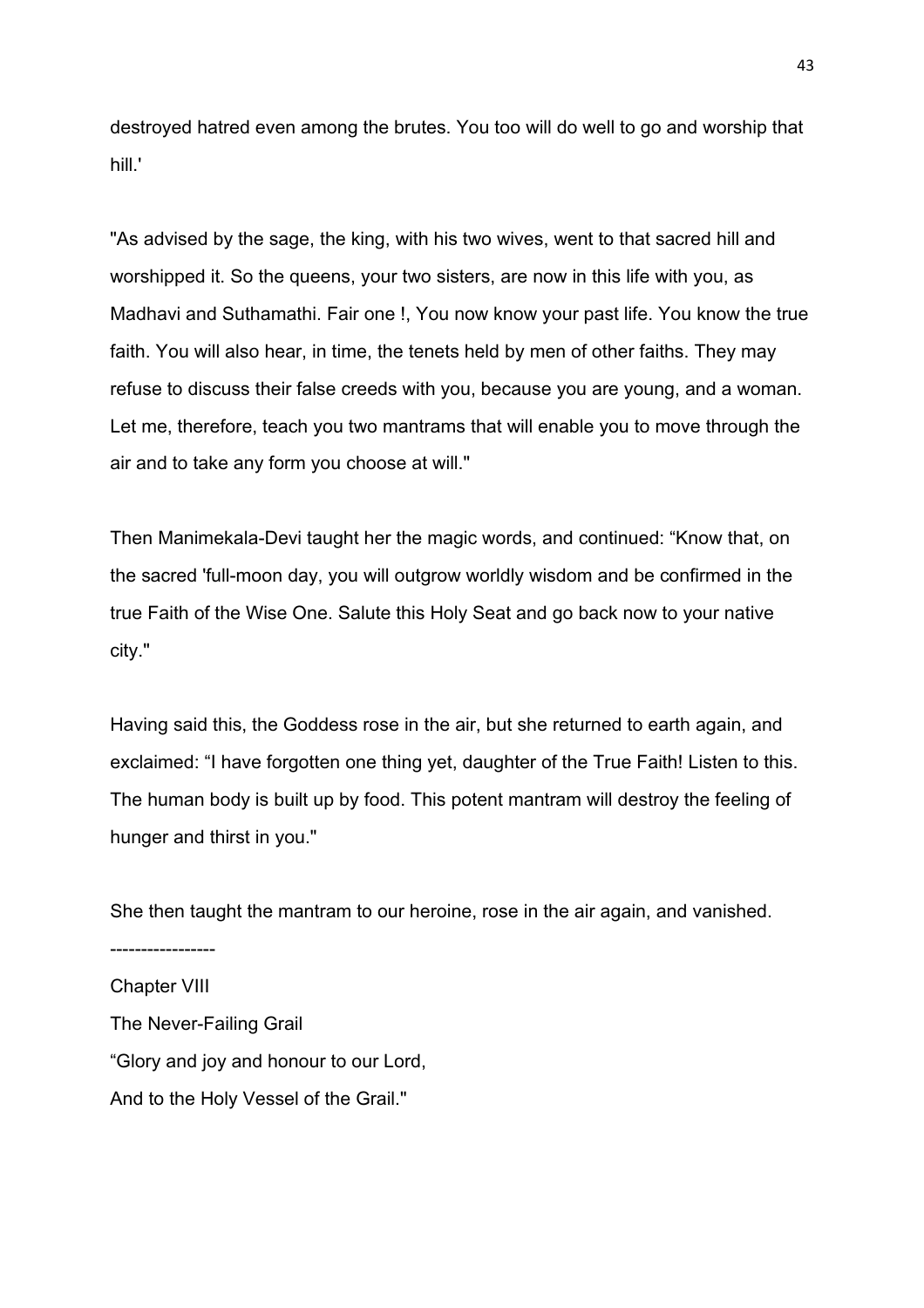AFTER the Goddess left her, Manimekalai slowly wandered many a mile through the island of Manipallavam, looking at the white sandhills, the flowery groves and the lilied lagoons, when a celestial spirit appeared before her and asked: "Who are you, fair maid, who wander here like one stranded by shipwreck?"

"You ask me who I am," answered Manimekalai, " But tell me first to which of my births you refer. Listen, radiant one, to what I say. In my last birth, I was Lakshmi, wife of Prince Raghulan, and in this birth I am Manimekalai, daughter of Madhavi, the dancing-actress. The Goddess whose name I bear brought me here, and I have seen the Holy Seat and know my past birth. This is how I came here, and this has been my gain. Who are you, that are fair and graceful as a tender creeper in blossom ?"

The Spirit replied: " The king of the Devas has set me to guard the Holy Seat in this isle, and my name is Dwipa-Thilaka. In the neighbouring island of Ratna-dwipain, there is a hill whose crest bears the Lord Buddha's footprints, the only ship that can carry us speedily and safely across the vast sea of births. I return now after worshipping there. Listen! Only the blessed ones who have walked aright in the path of Dharma laid down by the Lord of Dharma, will see and worship this Holy Seat and thereby learn their past lives. Such sin less ones are, indeed, few and rare in this world; and the Word of Dharma is surely theirs by right. You are such a privileged one. In front of this far-famed seat there is a large and deep tank, with pretty moss and lilies, known as Gomukhi. In the early spring, in the month of Vaisakh, when the Sun is in the sign of the Bull, after the first ten and three star-groups have passed by, on the day of Visakha which stands right in the middle of the twenty-seven constellations, that is, on the anniversary of the sacred full-moon day which witnessed the birth of the Lord, the never-failing Holy Grail of Aputhra will always appear in that tank. The day is this and the time is now. Perhaps that holy vessel may come into your hands. Rice, the elixir of life, once placed in it, may be taken out and given without limit to the hungry and the needy, without replenishing. Their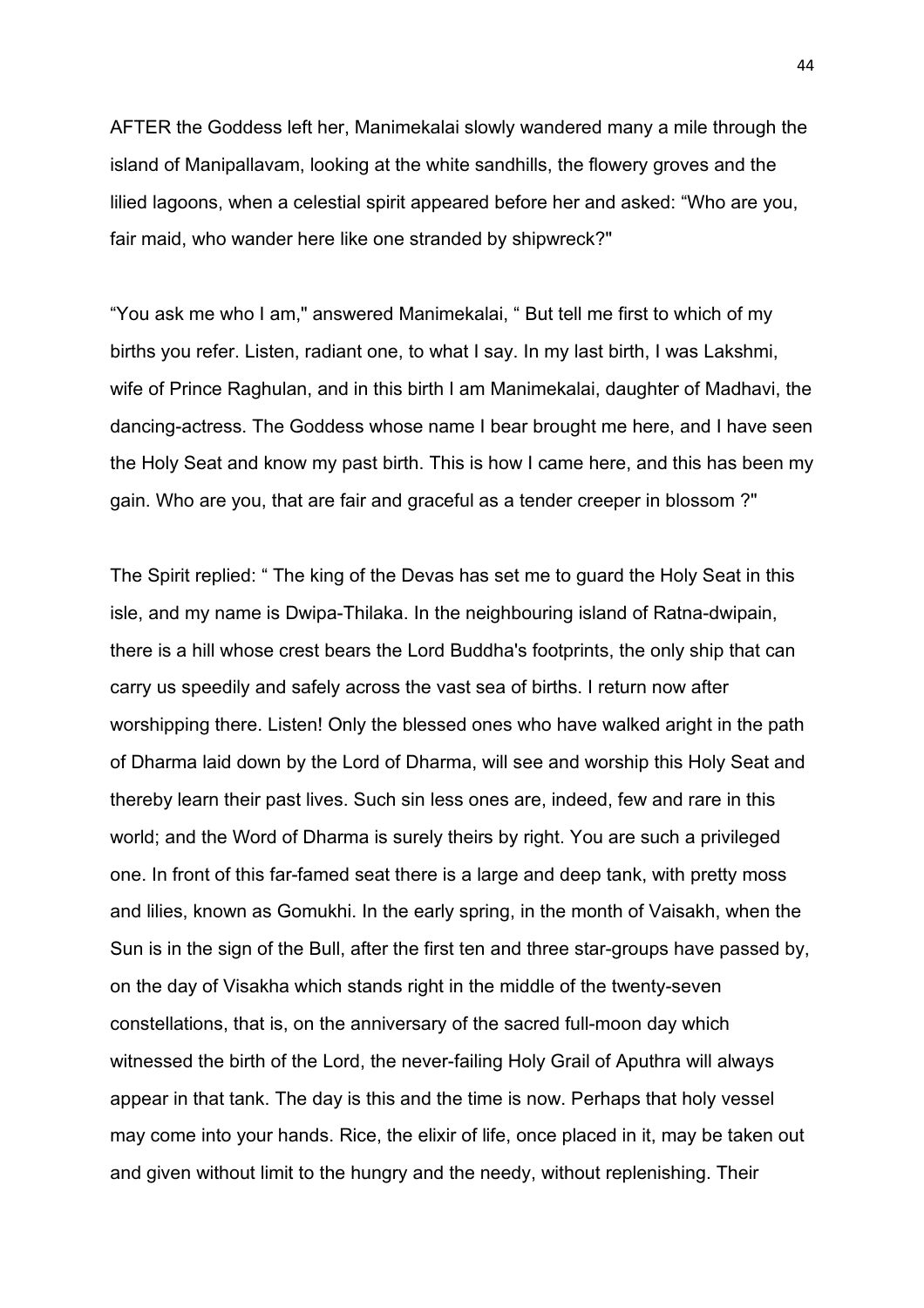hands may tire with receiving, but the rice in the grail will never grow less. Sage Aravana of your city will tell you more of this."

On hearing these words of the celestial Spirit, the heart of Manimekalai, which was ever full of pity and compassion, yearned to possess that miraculous bowl. So she worshipped the Holy Seat again, went round the Gomukhi tank reverently with Dwipa Thilaka, and stood on its bank in prayer, when, lo! the adorable Grail rose from out the depths of the tank and passed into her hands. She was overjoyed to receive that sacred vessel, and her tongue praised the Lord in exultation. She hailed His Holy Seat and chanted these words:

Conqueror of Kama, I bow to Thy feet ! Destroyer of Evil, I bow to Thy feet! Seeker of others' good, I bow to Thy feet! Refuser of Paradise, I bow to Thy feet! O High above thoughts, I bow to Thy feet ! Dispenser of Light, I bow to Thy feet! O Deaf to ill speech, I bow to Thy feet! Truthful and Eloquent, I bow to Thy feet ! My tongue cannot praise Thee, I bow to Thy feet !

Then Dwipa-Thilaka too praised the Lord's Holy Feet and said to Manimekalai : "Hunger is, indeed, a miserable affliction. It makes a man forget his noble birth; it kills virtue; it causes learning and knowledge to be neglected; it loses honour, the most precious jewel that man or woman can wear; it destroys beauty; it steals away manliness and makes a man wait, with his wedded wife, at another's gate. Such a sinner is hunger. My tongue is all too weak to praise adequately those who relieve this dire affliction. It is said that the great rishi, Viswamitra, who gave up a kingdom and took to penance, was once, during a severe drought and famine, reduced by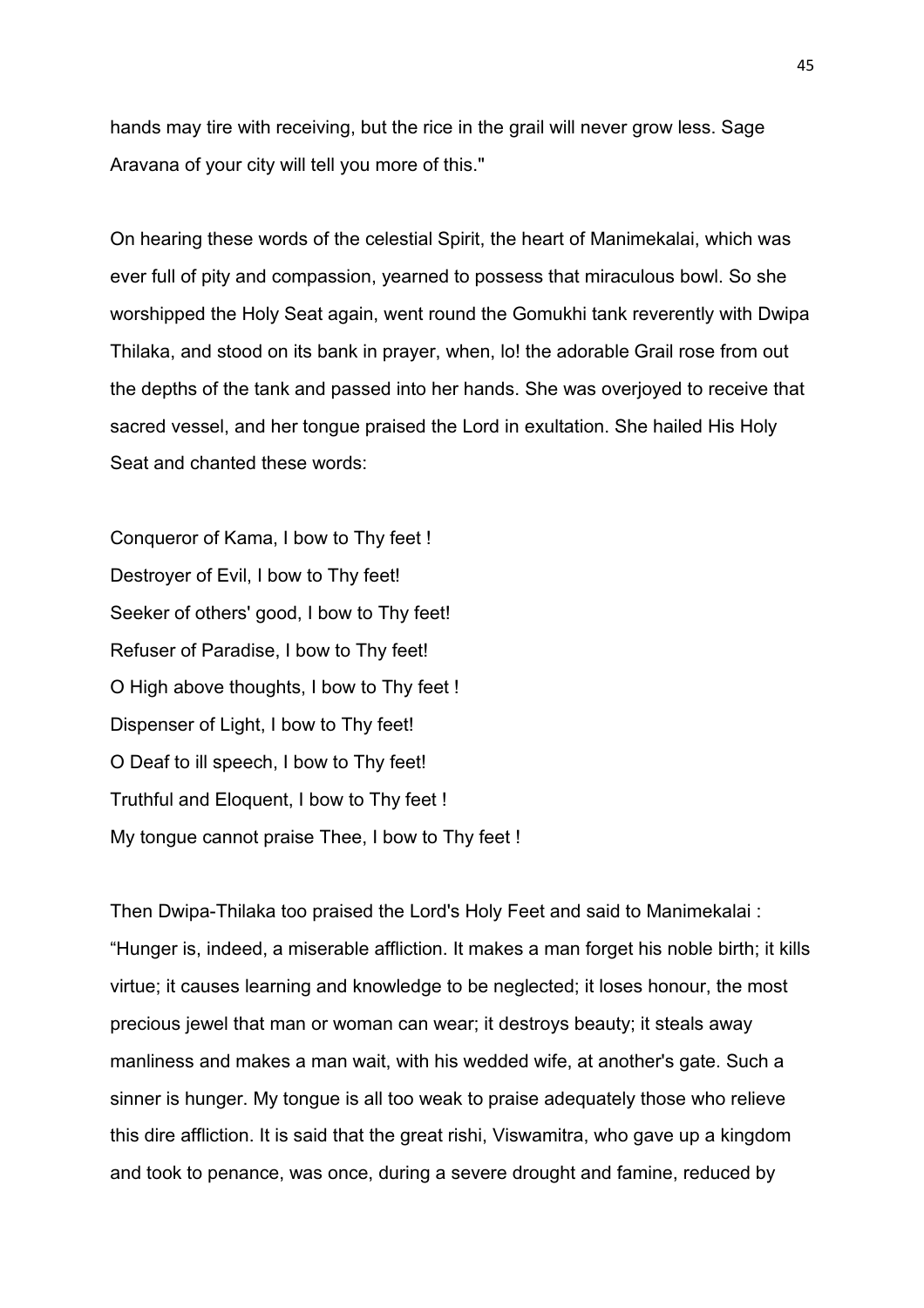hunger to such a pass that he had either to eat dog's flesh or die of starvation. The rishi chose to eat that unclean food, rather than starve. So he offered, as usual, a part of it in sacrifice to the devas, before partaking of it himself. Then Indra appeared before him to stay his hand and caused a heavy downpour of rain, which put an end to the famine and gladdened all lives on earth. But, remember, what is given to the rich is only sale or barter; true charity and righteousness consist in relieving the hunger of the helpless and the needy. Verily, the food-giver is the life-giver among men. You are wise, and will become truly a life-giver, with this never-failing grail in your hands. Your heritage of good deeds must indeed have been great."

"In my last birth", replied Manimekalai, "My husband died of snake bite and I entered alive his funeral pyre. At the moment of my losing consciousness, the memory of my feeding Sadhu-chakra on the day he appeared in the grove at noon, flashed through my mind like a dream. That good deed and my last thought in that life have now borne fruit, and this Holy Grail has come into my hands. In this great Jumbu-dwipa, there are some who now reap the harvest of the good deeds sown by them in the past and are blessed with wealth and happiness. Others there are, and their number is legion, who for their past sins now wait in rags at the doors of the happy rich, suffering piteously from the hunger gnawing at their bowels and taking no thought of sun or rain. My heart yearns to see this miraculous grail over flow with the elixir of life at the sight of hungry faces, even as a mother's breasts fill with milk on seeing the face of her hungry child."

"I forgot to tell you of one peculiarity of this vessel :" said Dwipa-Thilaka, " Your words remind me of it. Only in the hands of those whose hearts are truly righteous and whose boundless compassion urges them to such charity, will this sacred vessel manifest its life-giving virtue. But you are such a one, and you know its nature. Go you hence now."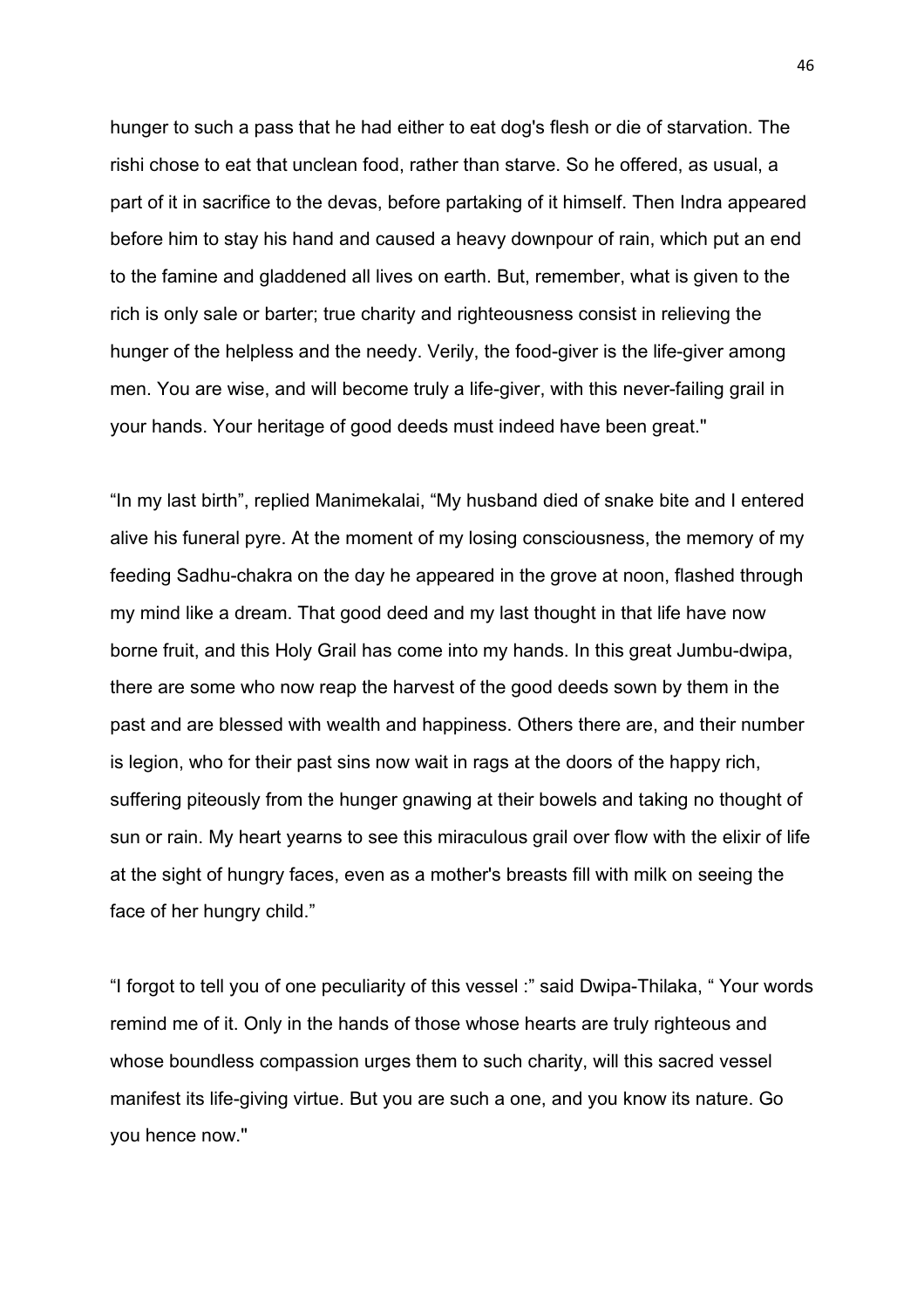Manimekalai saluted Dwipa-Thilaka and the Seat of the Lord and then rose in the air, with the Holy Grail in her hands.

-------------------

Chapter IX Aravana, the Hoary Sage "His looks adorned the venerable place : Truth from his lips prevailed with double sway."

" THIS is the seventh day fixed by the truthful Goddess, but my daughter has not come. Some ill must have happened to her," said Madhavi, anxiously; and Suthamathi who heard her, was also grieved and perplexed. Swift as thought, Manimekalai appeared before them and relieved their anxiety. Then she addressed them in these words, which filled them with wonder: .

"Daughters of the great king Ravivanman! Wives of king Dutchaya! My elder sisters, Tharai and Veerai! I salute your feet. May your good deeds avail to cleanse you of the sins of the body! You will learn of your past lives from the sage Aravana here. This is the Holy Grail of Aputhra Salute this, ye too."

Madhavi and Suthamathi worshipped and praised the Holy Grail accordingly; after which they went to the dwelling of the blameless sage, Aravana.

The holy Aravana was an old, old man, grey and bent, but his voice was firm and steady, and his speech wise. They saluted him with due respect. The first greetings over, they told him of Manimekalai's going to the grove, of the Prince's following her and what he said to her friend there, of the Goddess' removing her to Manipallavam, of the holy Seat and the knowledge of the past which it gave her, of the Goddess' telling her to learn more of the past lives of Madhavi and Suthamathi from the holy sage and the three potent spells she taught her, of the advent of Dwipa-Thilaka after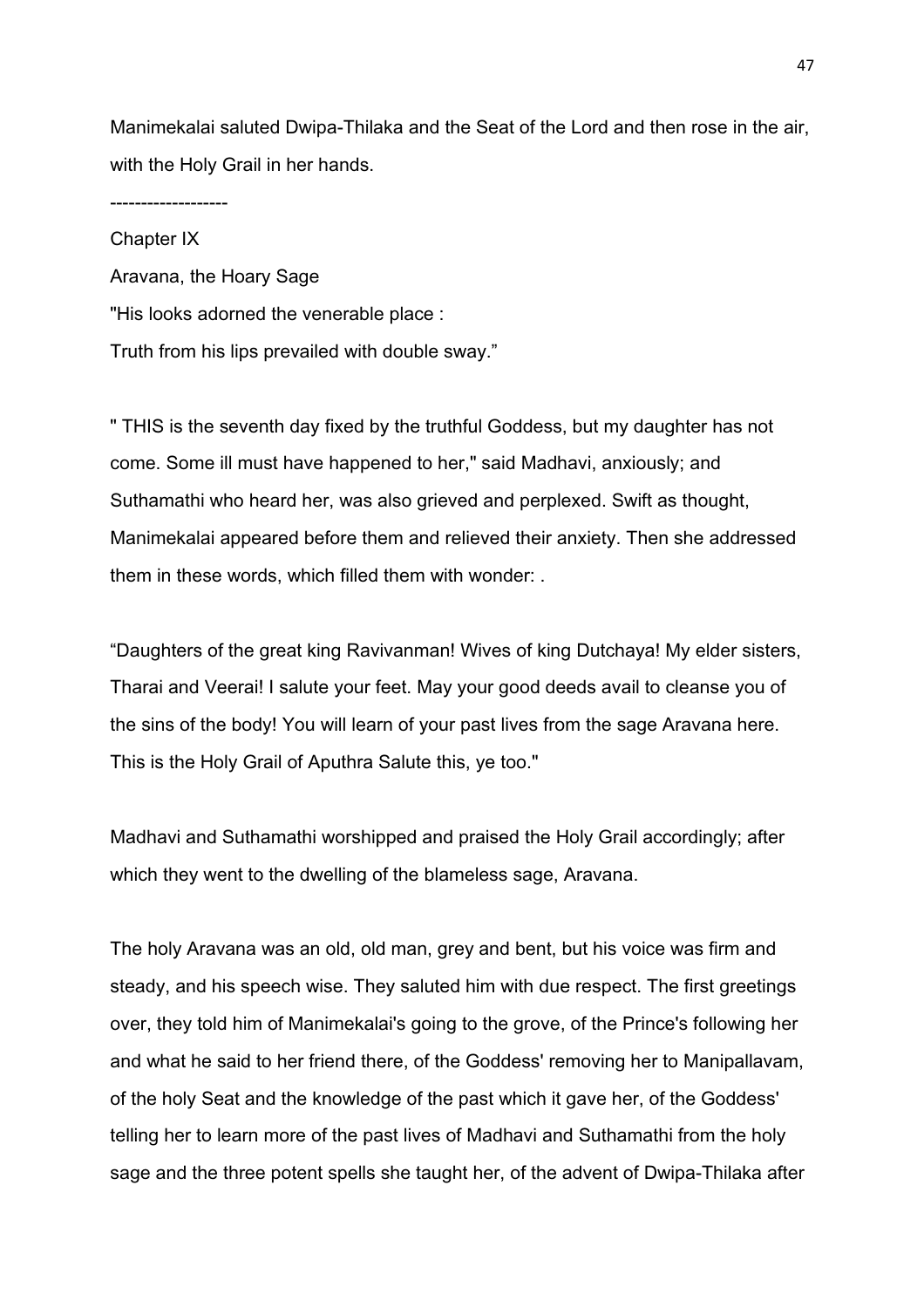the Goddess was gone, of how Manimekalai obtained the Holy Grail and was advised to learn more of its past history from him, and of her return to the city on the seventh day,

The great sage was overjoyed at what he heard, and said to Manimekalai:

"I shall tell you more of the story of these two good women. Listen ! Besides the occasion mentioned to you by Manimekala-Devi, I went another time on a pilgrimage to the Mount of the Lotus Feet, and then too I met the brave king Dutchaya in a grove and inquired if all was well with him and his queens. He cried in his grief, and told me how his queen, Veerai, foolishly went near a newly caught elephant and was trampled to death, and how her sister, Tharai, unable to bear the sorrow of her loss, threw herself down from a high terrace and committed suicide. I comforted him, telling him not to repine at the effect of karma. And now, like actors on a stage who appear in different costumes, you have come before me again in other forms, as Madhavi and Suthamathi !"

Having thus told our heroine more of the past lives of her mother and her friend, the sage continued :

" Listen to me, my daughter, you who know already of the bondage of birth and the Truth. The great Law of Righteousness, first pro claimed by our Lord, does not prevail, and the Way to Nirvana is blocked now, as with thorns and weeds. Few follow the True Path and many prefer the broad way of evil living. The cycle of births and deaths is in full swing. Truth now is like the sun hidden by a fog; we know it must be there, but we cannot see it. The waters of the mighty ocean cannot all pass through the tiny hole made by an arrow; yet do I teach the Truth to such as will hear me, and it trickles down a little. They are all, however, men of the world, and do not understand clearly. The Truth cannot, through my mouth, have the free passage of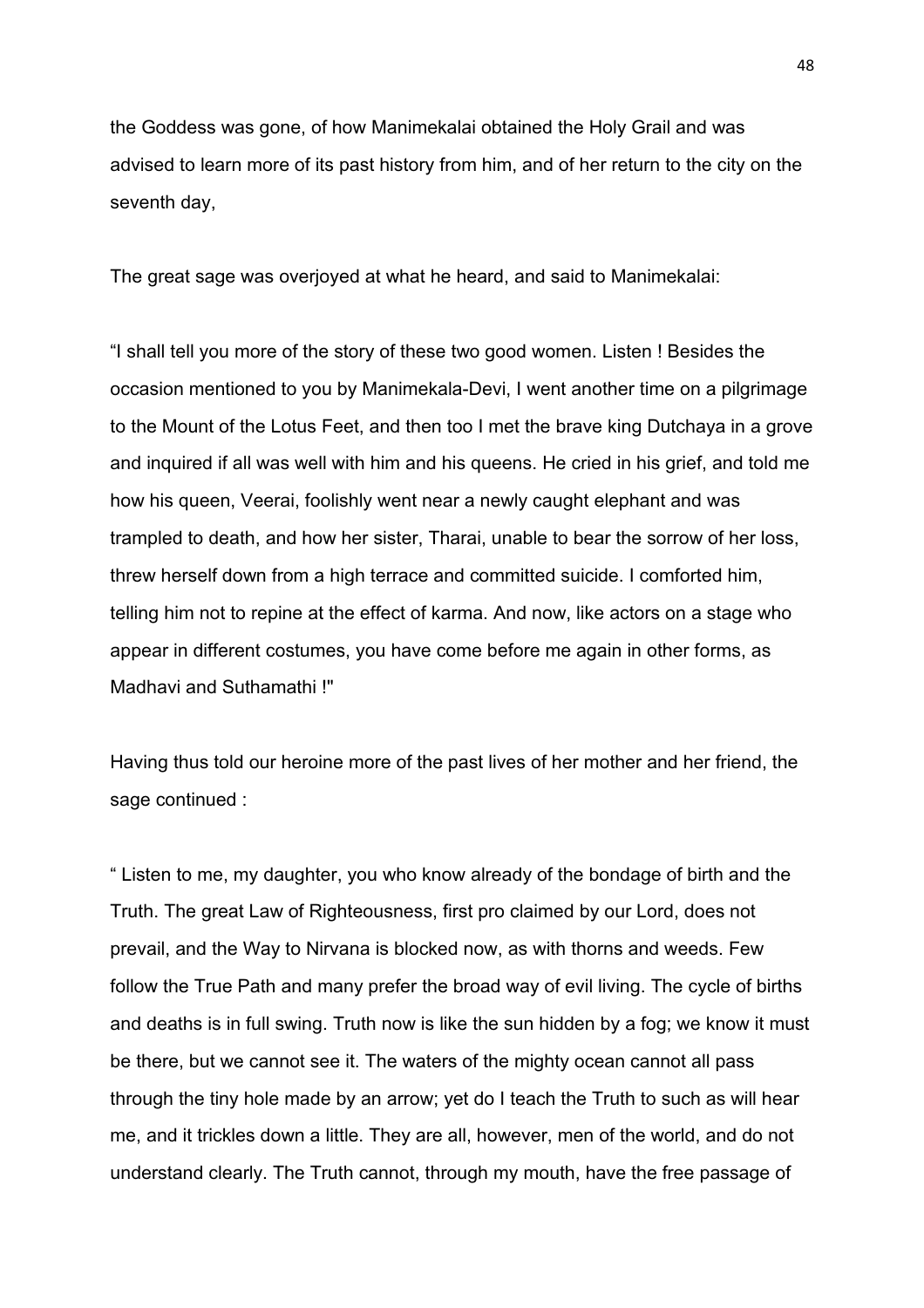flowing waters. But sixteen hundred and sixteen years from now, Buddha will appear again, at the united and earnest prayer of all the Gods, and the earth will rejoice as when the sun rises and delivers it from darkness. Then, as the mighty flood rushes through the sluices of the tank and overflows its banks all round, the Truth will flow from His lips and invade all men's hearing gladdening their hearts beyond measure.

"Even as the glimmer of the dawn announces the approach of sunrise, many good omens will foretell the rising of the Sun of Wisdom to dispel the utter darkness in the minds of men. The sun and the moon will then shine together in amity and the moving stars will keep to their right paths. The clouds will rain in the proper seasons and the land prosper.' Living creatures will suffer no pain. The winds will blow aright and the mountains and the seas will yield up their treasures for the benefit of mankind. Cows will amply nurse their calves and also fill the milk-pails to over flowing. Birds will not have to wander for their food, but will rejoice in plenty. There will be no fear or enmity between beasts and men. Even the dwellers in hell and the devils will suffer no pain. Hump-backed, dwarfed, dumb, deaf, blind, deformed or idiotic children will not be born then. Those who are born at that time and hear the Law of Mercy from His lips, will be freed for ever from the painful bondage of birth. I shall, therefore, never fail to praise the Holy Feet of the Wise One under the Bodhi tree in any of my births.

"Listen, fair one! Many marvels shall happen in this city through you, and you will be confirmed in the True Faith only thereafter. Madhavi and Suthamathi also will overcome karma and join you in the Good Faith, as the result of their having worshipped the Mount of the Lotus-Feet in their past life. You have received this blessed vessel of the elixir of life. Listen to this great truth which applies alike to all, Gods or men: To relieve hunger is the highest charity."

---------------------

## Chapter X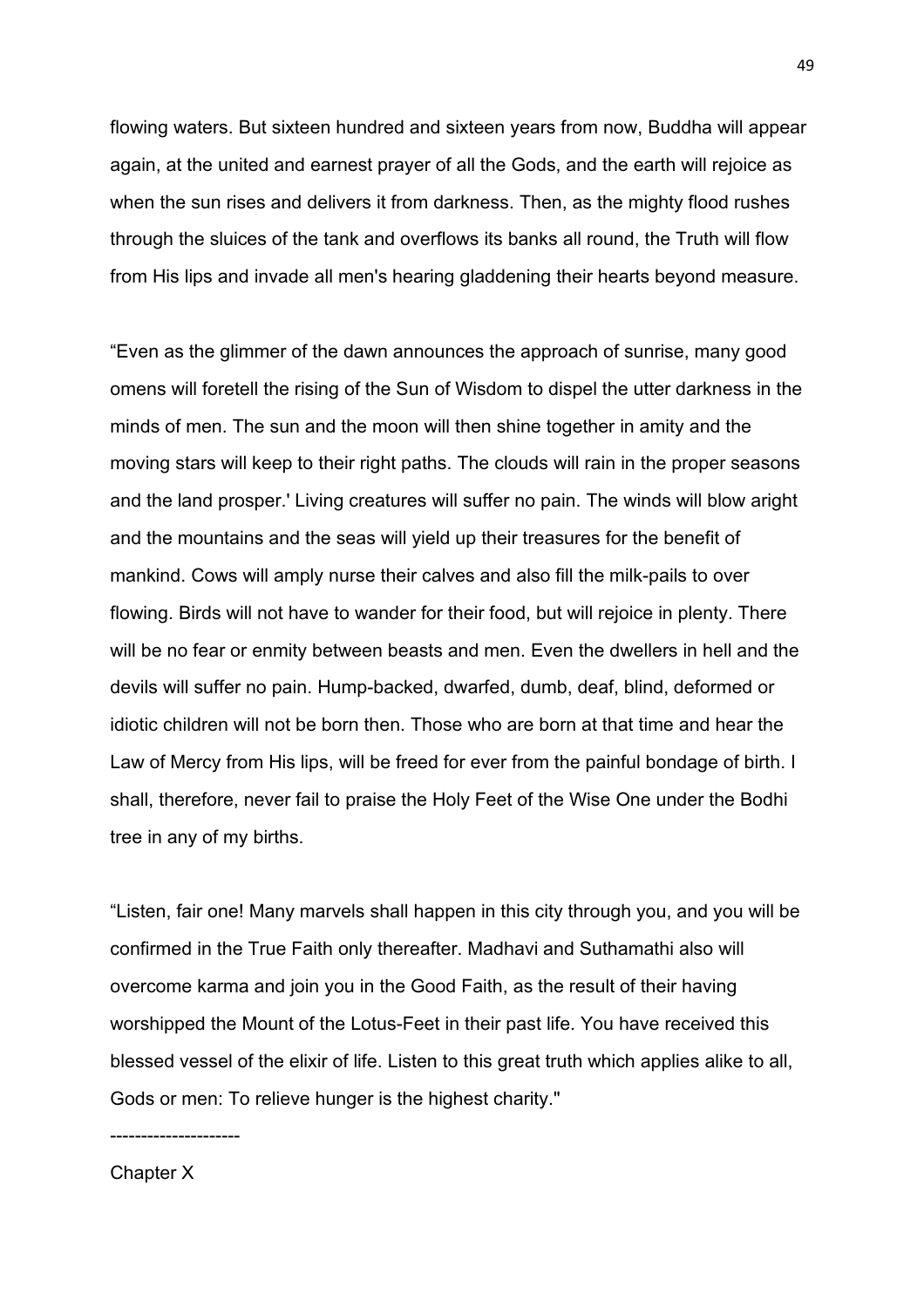## The Episode of Aputhra "Kind hearts are more than coronets, And simple faith than Norman blood."

"LISTEN, fair one, to the story of Aputhra who was the first to own this sacred bowl," continued Aravana. " There was once a Brahman in Benares, by name Apanchika, who lived by teaching the Vedas. His wife, Sali, was untrue to him, and fearing the penalty incurred by faithless wives she went on a pilgrimage to Cape Comorin in the south. When her time was full, she gave birth to a son on the way in the dead of night. Pitiless to her own child she abandoned it in a garden nearby, and departed. A cow heard the cries of the motherless infant, went near and licked it gently with her tongue, fed it with her sweet milk, and tended and nursed it there for seven days. Then a Brahman of Vayanangode, Bhuthi by name, happened to pass that way with his wife. He shed tears of pity on hearing the infant's cry, and took it in his hands, saying: 'He is my son, not the son of the cow.' He gave the child to his wife, praised his house hold Gods and exclaimed: A son is born to us this day. May our house prosper!' The boy was brought up by the Brahman as his own son, and in the course of time he was duly taught all that a Brahmin boy should know before the sacred thread is put on him. One day the boy went to the house of another Brahman, and there a yaga with animal sacrifice was in progress. The victim, a cow whose horns were decked with red flowers, was tied to a stake, and she was trembling like the deer caught in the hunter's net and awaiting the murderous shaft. Tears flowed from her eyes, and she lowed and moaned pitifully. The boy's heart was touched, and he made up his mind to steal away the cow that night. He hid himself near by, and after dark he untied the cow and led her out of the village and away by a difficult and stony footpath. The Brahmans and the ignorant multitude pursued and soon overtook him with the cow. They beat him with sticks, saying: 'Are you the son of a neecha to steal a cow and escape by such a path ? Confess the truth! You must be a pulaya fellow, surely, and we shall drive you away from our midst.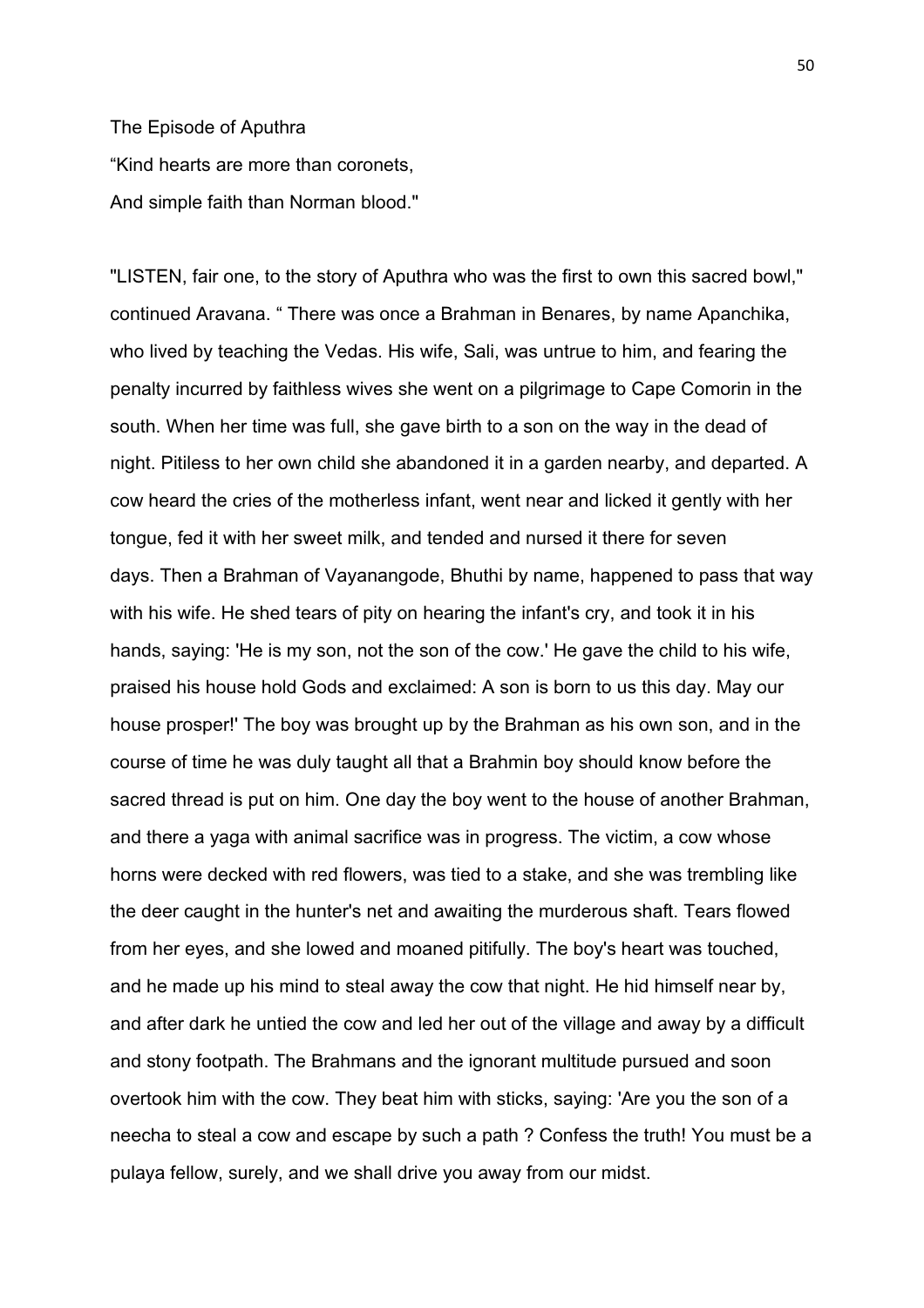"The cow butted with her horns and disem bowelled the chief priest of the Brahmans who was beating Aputhra, and then she ran away into the jungle.

"Do not hurt me, I pray you, but listen to me,' said Aputhra to the Brahmans. "The cow grazes her fill in the pasture-grounds left uncultivated by man, and then kindly feeds him with her rich, sweet milk even from his infancy. How can you hate such an animal, tell me, O learned Brahmans, and seek to kill her?'

"Such sacrifice is prescribed in the holy scriptures vouchsafed to us by Brahma,' replied they scornfully. "And you, ignorant little brat, condemn us without knowing the holy books! Perhaps, you are the foster-child of this very cow, you speak so! You are no Brahmin boy!'

"Cow-son Asala, deer-son Srungi, tiger-son Vrinji, fox-son Kesa-Kambala, revered by the great ones, were not these some of the elders and rishis of your race? And do not you praise them to the skies?' 'retorted Aputhra boldly. Can there be any shame in being indebted to a cow ? Do your scriptures speak of it?'

"Then one among the Brahmans there said: 'I know all about the parentage of this boy. I once met a lonely Brahmin woman at Cape Comorin, worshipping at the temple of the Goddess there. She was weary and wasted with travel. I asked her who she was and of what place. She told me that she was once the honoured wife of a Brahman in Benares, a teacher of the Vedas. She broke her troth and misbehaved herself in a way unworthy of a Brahmin wife, and so left her husband. Her name, she said, was Sali. Fearing chastisement for her offence, she joined some other unfortunates on a pilgrimage to Cape Comorin, to cleanse herself of the sin. On the way a child was born to her about ten miles beyond Korkai, the great capital of the Pandyas.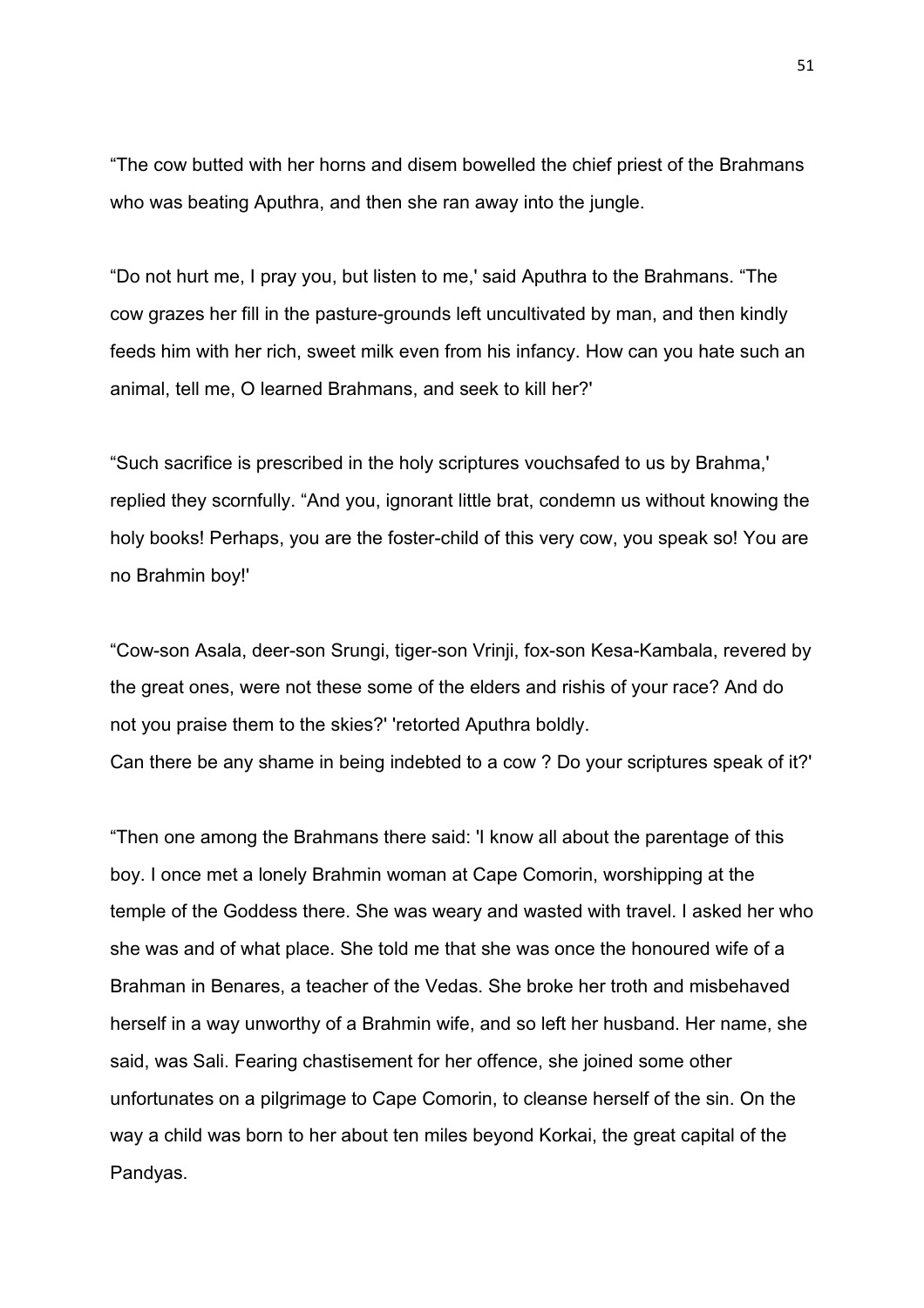"I had no pity on my own child,' cried she, .and I abandoned him in a garden near where he was born, and came away. Is there any hope of salvation for such a wretch as I?'

"Bewailing in this manner, she sobbed bitterly. I am sure this boy is her son. I did not speak of this till now, as there was no good in it. Let us not cherish this boy among us any longer, for he is a bastard.'

" Aputhra laughed aloud at these words, and replied: 'Shall I speak of the lineage of the saintly forefathers of the Brahmans? The celestial courtesan, Thilottama, appeared before Brahma,' and she then gave birth to Vasishta and Agasthya, the foremost of Brahmin rishis. Is this not true, Oyez learned elders, on whose breasts the sacred thread shines so prominently ? Dare you blame Sali now?'

" Aputhra laughed at the Brahmans in scorn, and stood facing them with head erect. But even his own foster-father, Bhuthi, now disowned him as a blasphemer and one unfit to sojourn with Brahmans; and he denied him his roof and hearth. Then Aputhra had to beg for his food, but the villagers threw stones into his alms-bowl because he stole a cow. So he left the village and went to the wealthy city of Madura in the south. There he took shelter in the portico of the temple of the Goddess of Learning, and daily walked the streets, alms bowl in hand, begging from door to door of the palatial city. When the bowl was filled, he would call aloud to the blind, the deaf, the maimed, the helpless, the sickly and other needy waifs, and feed them out of it. He would himself eat of what was left over, and then sleep in the portico with the bowl for a pillow.

" Listen, fair one, to what happened to him one night in the portico of that temple " continued Aravana. "It was a rainy night and pitch dark. Some weary travellers came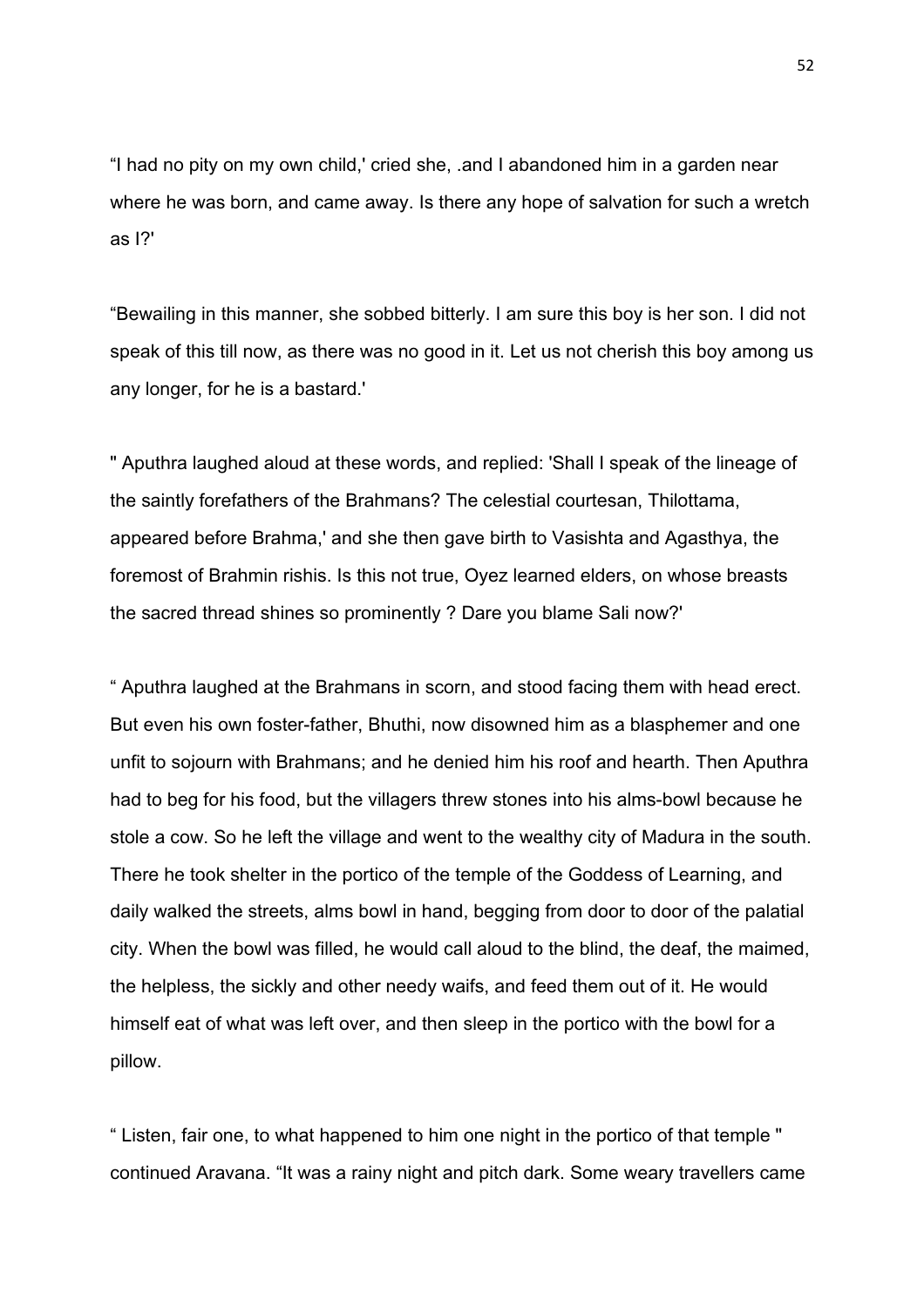to the portico, and waking up Aputhra who was sound asleep, praised the fame of his charity and sought his help as they were famished with hunger. Having no means save the food got by begging which he had already spent, Aputhra was sorely grieved at his own helplessness.

"Then the Goddess of Learning appeared before him and said, 'Grieve not. Arise and receive this Holy

Grail. Even if there be severe famine everywhere in the land, this grail will still have food always and prove inexhaustible. The hands of those who receive from it may weary, but the bowl itself will never fail.' Aputhra received the holy vessel from her hands and praised her in these words: -'Goddess of the Intellect ! Lamp of Learning, ever bright! Goddess of Speech! Liege Lady of Gods and men! Goddess who relieves all sorrow ! I salute Thy holy feet.'

"He then gave the strangers to eat, and from that day forth he sustained with this vessel countless lives of men, and also beasts and birds. He was, therefore, surrounded always by the hungry and the needy, even as a fruit tree is by birds, and the fame of his never ceasing charity was noised abroad all over the country. His 'charity gained for him such great credit in heaven that Indra, the King of the Devas, began to fear for his throne. So Indra came before the life-sustainers in the guise of an old Brahman, bowed with age and walking feebly with the aid of a stick, and said, 'I am Indra: I am come to grant you any boon your heart may desire, as a need for your great charity on earth.

"On hearing these words, Aputhra laughed long and loud like a greenhorn, till his very ribs began to ache. Then he said to Indra lightly, 'I care not for your boons; you may go. Do not your devas merely enjoy there the fruit of the good deeds done by them in their past lives here on earth? And are you not the mighty monarch of that fair country of the devas, where none strives after righteousness and perfection and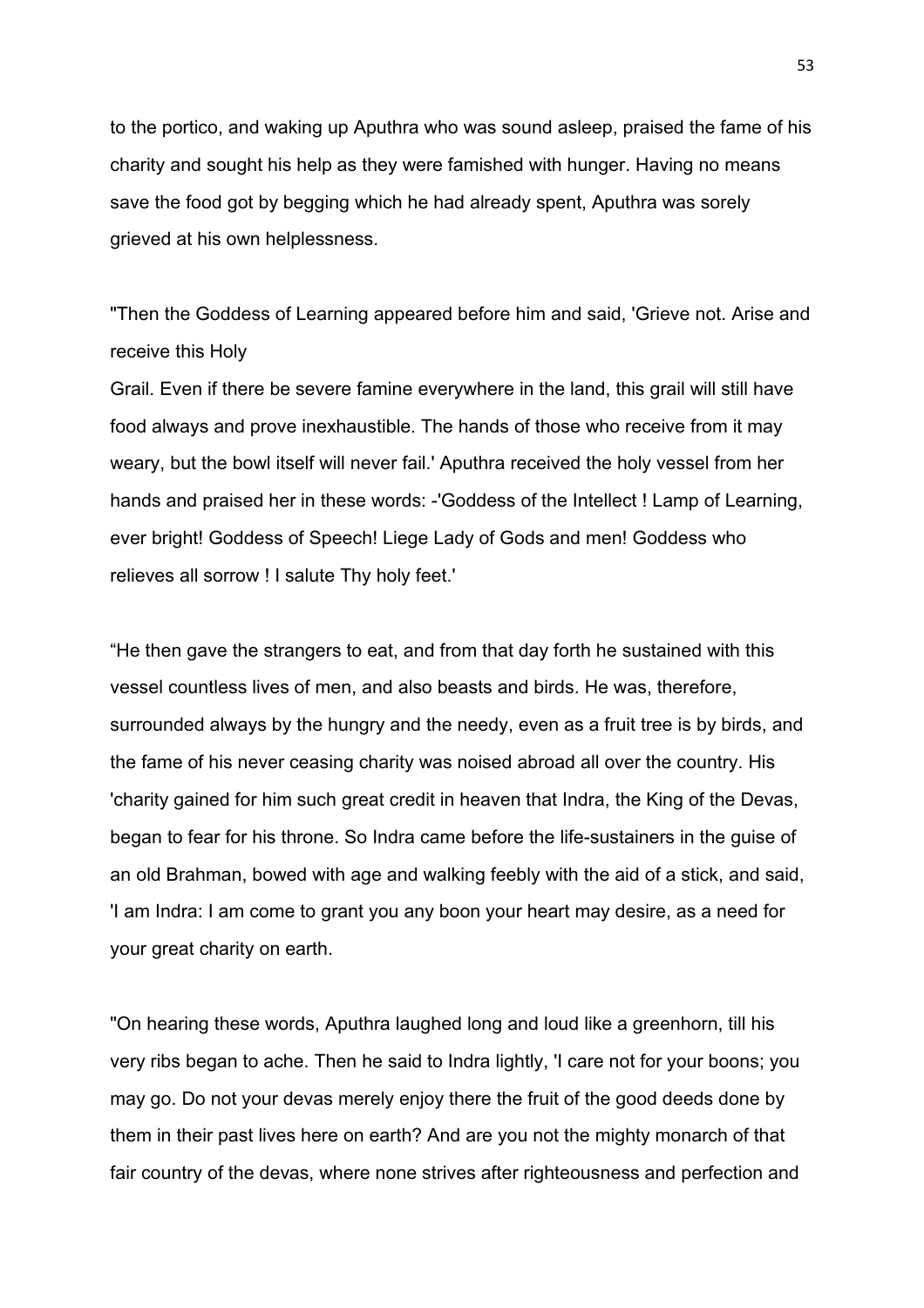where goodly charity and self-sacrifice are alike unknown? This Holy Grail of mine relieves the hunger of the destitute, and rewards me daily with the sight of their happy faces. Perhaps you wish to give me rich food or clothing, women or patrons. I care not for these now.'

"Indra was displeased at Aputhra's scornful rejection of his kindly offer. In order to spite him, he caused rain to pour down in abundance. Then the land of the Pandyas which had suffered from severe drought and famine for twelve long years, prospered again and over flowed with milk and honey. No one suffered from unappeased hunger, and none stood in need of Aputhra's charity. The endless noise of feeding was heard no more in the courtyard of that temple; but, instead, it became the favourite haunt of the vagabonds, libertines and mischief-makers of the city, and of travellers who gladly rested their weary limbs in it, and the noise of gambling and revelling and of vain quarrels and gossip was heard there always.

"So Aputhra left the place and went forth on his way, all alone, like a king whose kingdom had been swallowed up by the sea. In every village he went to, he enquired for men who were without food; but the people laughed at him, saying, "Who is this man?' and no one cared to ask now where he, the great life sustainers, was. Some sailors, however, met him on the way one day. They told him that the land of the Charakas was suffering from drought and dearth of food, and that thousands were dying of hunger there. 'By Indra's will I cannot find poor folk to feed here,' said Aputhra to the sailors. \* And this my never-failing bowl remains useless, like a young virgin growing into an old maid. I therefore wish to go to that famine-stricken country with this vessel.' He then gladly boarded the ship with them, and they sailed with the wind. But a storm overtook the ship on the way and she had to cast anchor at Manipallavam and wait for a day there.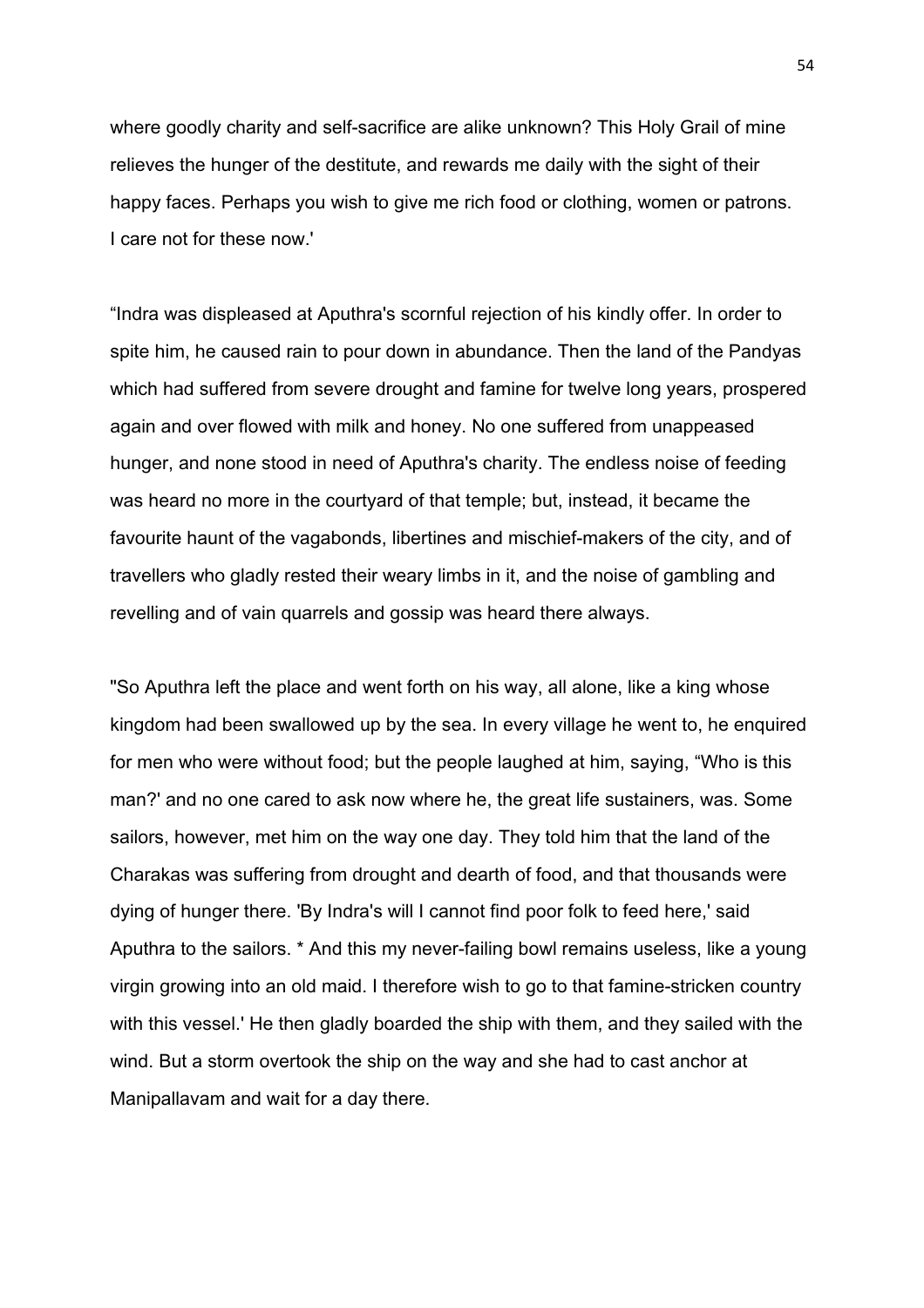"Aputhra went ashore to see the island, and the ship sailed off without him in the night, the captain thinking that he had returned on board. The isle was uninhabited, and Aputhra could not bear to support his single life with the holy vessel which could give sustenance to thousands. He thought within himself : I must have done great good in the past to obtain this Holy Grail at all, but now its fruit is over, and for some dire sin which I must have committed thereafter, this calamity has overtaken me and I am doomed to live alone here, with this in my hands, a vain burden. I will bear it no longer. So he worshipped the sacred vessel and then let it sink into the fair tank, Gomukhi, praying at the same time that it might rise to the surface once a year and pass into the hands of any merciful and charitable person, should any such chance to be there then. He himself starved from that day, and was on the point of death when I happened to go there and meet him, and he told me his story. As the sun that rises in the east, dispelling darkness, goes westward to shine over other lands, he left his body dead at Manipallavam, and longing eagerly to help his fellowmen, he is now born again in the land of the Chavakas.

" Hear me yet, fair maid," continued Aravana, "the cow which nursed him as an infant was born again in the house of Munmukha, a sage in the cool land of the Chavakas. She had golden horns and hoofs, and she gave of her sweet milk to all even before she calved. The sage who knew the past, the present and the future, then foretold that one, destined to shine as a great protector of lives, would be born of that cow.

" Accordingly, he who gave up his life at Manipallavam, not through sickness but out of the longing in his heart to be reborn in a sphere of usefulness to his kind, he who put away with an unfaltering mind that which could save his life, he who was destined to be honoured and revered by the world, he was born of that cow on the birthday of the Wise One.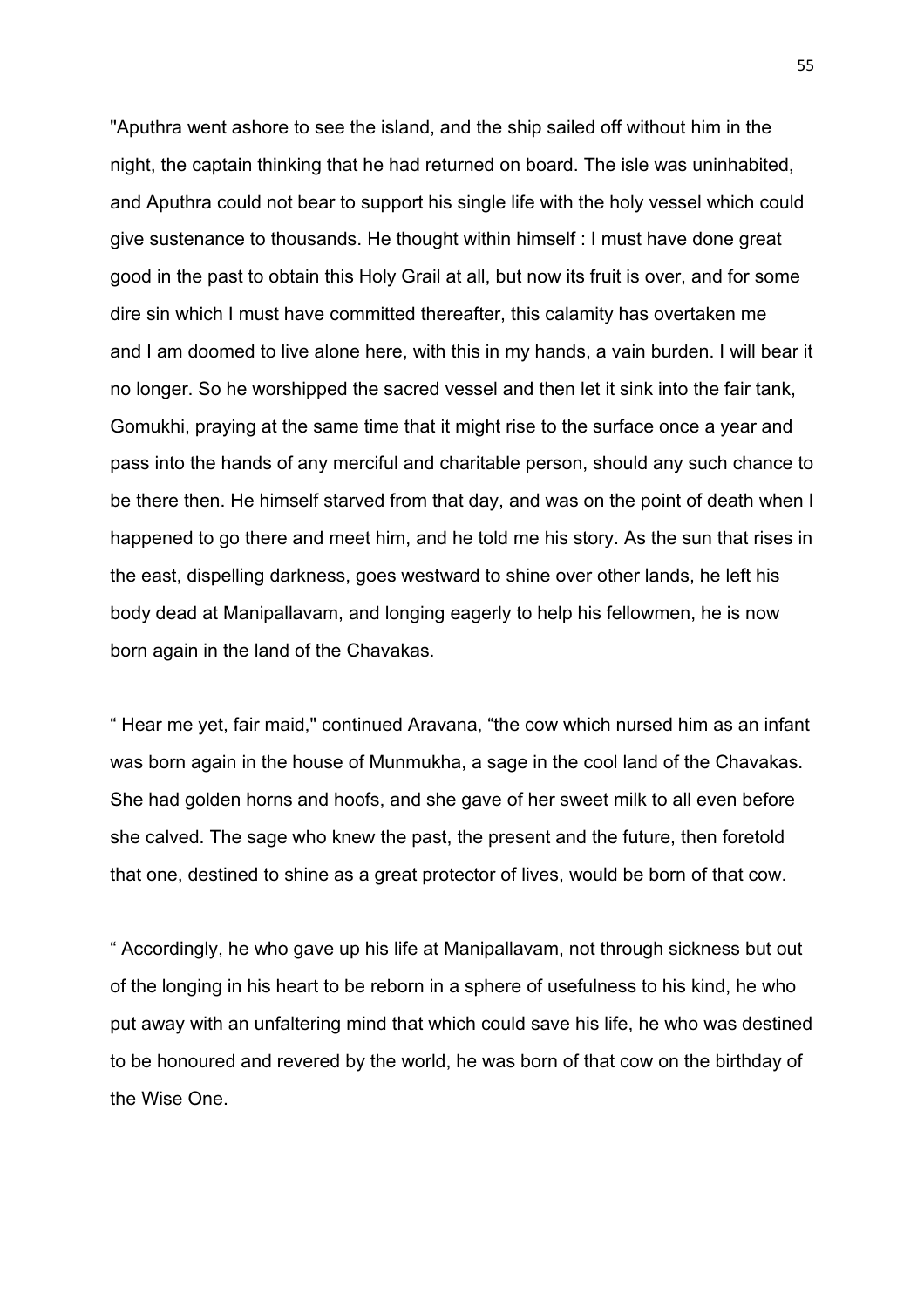"Though there was no rain that day, the sky showered drops of sacred water and flowers on earth. The learned sages who live in Chakkaravala-kottam wondered what the good omen meant, for it was not the time for Buddha to appear again. So they went at night and consulted the Deity whose image is engraved on a stone pillar there. The Oracle told them that one who died at Manipallavam was born again in the land of the Chavakas that day, and referred them to me for the rest, and I had to tell them the whole of this story,

" The king of the Chavakas was childless, and he begged the sage Munmukha to let him adopt the child of his wonderful cow. So the boy was brought up by the king as heir to the throne; and now he has himself become the king of the Chavakas in his turn."

-----------------

Chapter XI The Story of Athirai "'Tis chastity, my brother, chastity, She that has that is clad in complete steel."

THEN the sage, Aravana, reminded Manimekalai of how her own land was, at that time, stricken with famine through lack of rain, though there was water in the Kaveri. Whether it was due to the displeasure of Indra or any injustice on the part of the righteous king, it did not matter. The poor folk suffered, and it was therefore her duty to keep the divine vessel with her no longer unused but to succour the needy. It would otherwise be an unjust act, as when the devas hid away the nectar of life obtained by churning the ocean, after par taking of it themselves.

Manimekalai, Madhavi and Suthamathi there upon thanked the sage and respectfully took leave of him. Manimekalai then put on the garb of a Buddhist mendicant nun and stepped into the main street of Kaveripatnam with the Sacred Grail in her hand.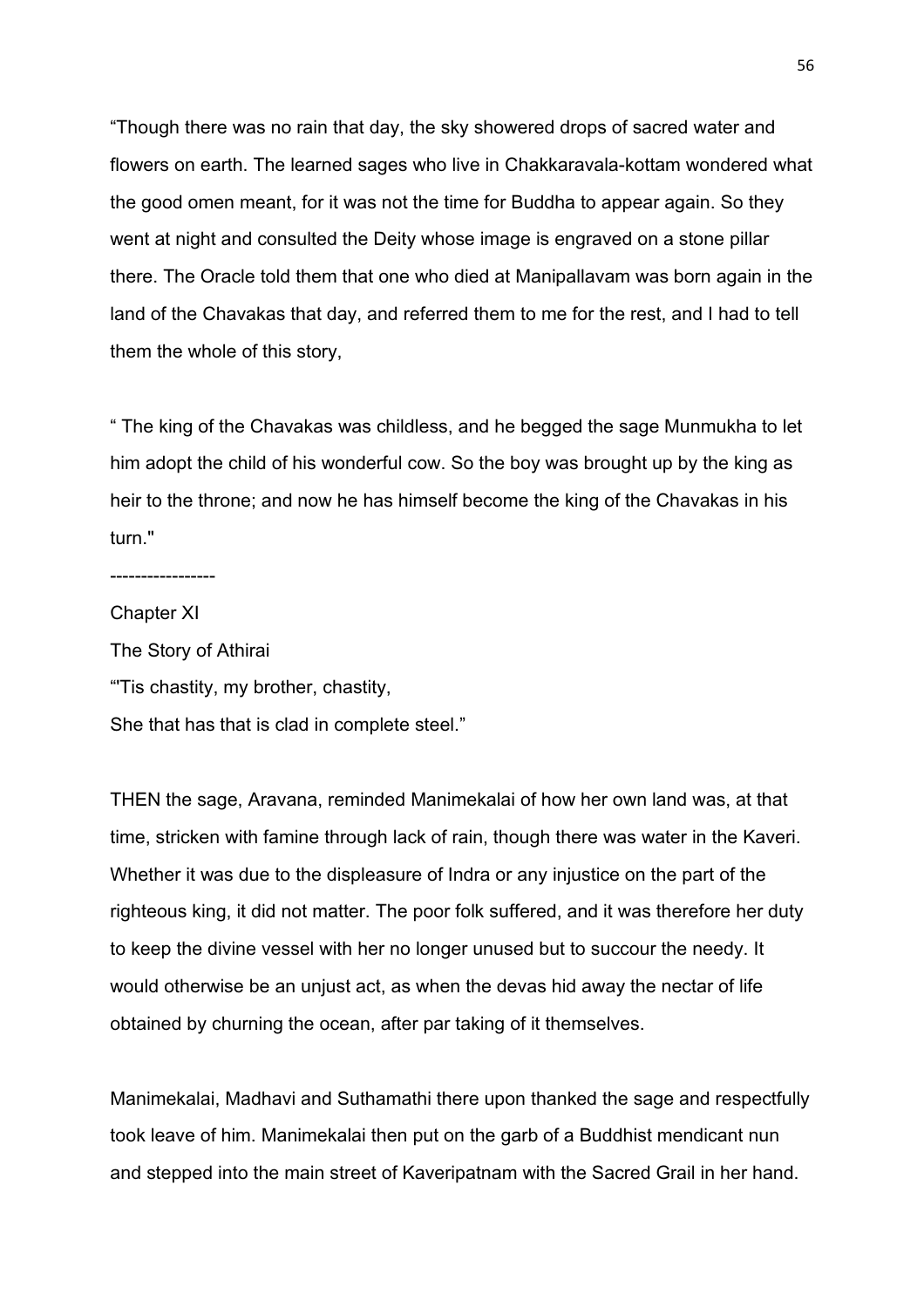On seeing her, the noisy rabble and the disappointed libertines and gay gallants of the city expressed regret and sorrow at her change of state." Is it not surprising," said they to one another, "that she who has stolen the heart of Prince Udahayakumaran should thus appear in the streets as a common beggar-woman?"

Meanwhile, Manimekalai was anxious to receive her first alms from a woman of exemplary chastity, and she began to inquire after such a one. One Kayachandika, a native of the gandharva country in the far north, who was wandering about with the curse of an insatiable hunger ever gnawing her, answered her query. "The longstalked lotus stands proudly high above all the other flowers of the tank," said she, "So does Athirai stand foremost among her chaste sisters of this city. Listen to her history which I shall tell you now. Her husband was one Sadhuvan, a worthless man who deserted her and lived with a courtesan. He wasted all his rich heritage in dice, gambling and evil living; and when he had no more money to give her, his mistress jilted him. Restless at heart and eager to see other lands, he joined some traders in a voyage across the sea. The vessel was wrecked in a storm, and Sadhuvan, clinging to a broken mast, was cast ashore on the hilly country of the Nakas, a race of naked savages.

"Other survivors of the wreck brought home the news that Sadhuvan, with many others, was drowned in the sea during the shipwreck, which occurred at midnight. Athirai heard it and called on the citizens to light the pyre that she might become a sati and rejoin her husband. A deep pit was dug in the burning ground and filled with faggots, and the pyre was lighted. Athirai entered the pyre and lay down on the bed which was spread upon it. But the raging flames burnt her not, the bed and her dress were untouched, and even the sandal paste on her body and the garland of flowers in her hair remained fresh as ever. She looked like Lakshmi Devi on her lotus flower. Athirai cried in despair: 'I am indeed such a vile wretch that even the fire will not kill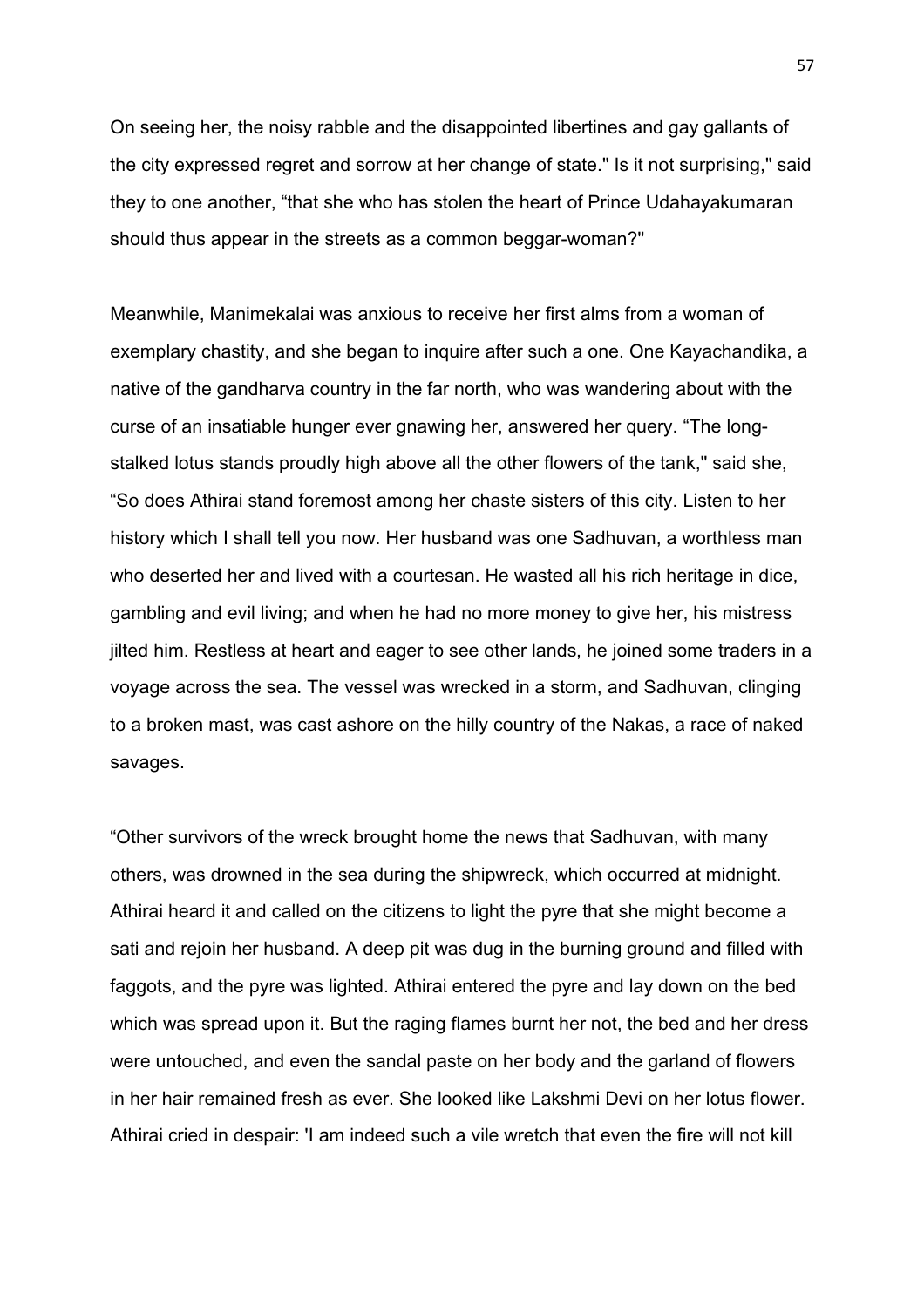me.' Then a divine voice spoke from on high: 'Listen, Athirai ! Your husband is not dead, but has been cast ashore on the hilly tracts where the naked Nakas dwell. He will not stay there for many years, but will return here in the merchant craft of Chandra-dhatta. Therefore, grieve not.'

" Athirai dried her tears on hearing these words, and felt relieved and comforted. She re-entered her home, like one returning from a bath in the tank. She lived virtuously, praying for the early return of her husband, and was lovingly honoured by all chaste women of noble lineage.

"In the land of the Nakas, her husband fell asleep under the shade of a tree on the hill near where he was cast ashore, tired out by the tossing of the waves. The naked and barbarous cannibals who dwelt on that hill saw him and said among themselves :

"'This man has suffered much and he is all alone here, weak and helpless. He shall be come our food to-day.' So they woke him up, but finding that he knew their own language well, they hurt him not. They saluted him and finally took him to their chief priest. In the midst of toddy-pots and white bones put out to dry, and a horrible stench of putrid meat, the priest was sitting with a woman by his side, looking not unlike a bear with his mate. Sadhuvan charmed him by his command of their language and won him over completely. They both rested for a while under the cool shade of a tree, and Sadhuvan told the priest in answer to his questioning, that he had been shipwrecked and cast ashore there. Then the priest said to his men: 'This stranger has been tossed about in the sea without any food and he has suffered much and is weak. Come, good people, give him a young maiden for wife, and plenty of meat and toddy. Sadhuvan was shocked, and said: "These words are not good: I want none of these.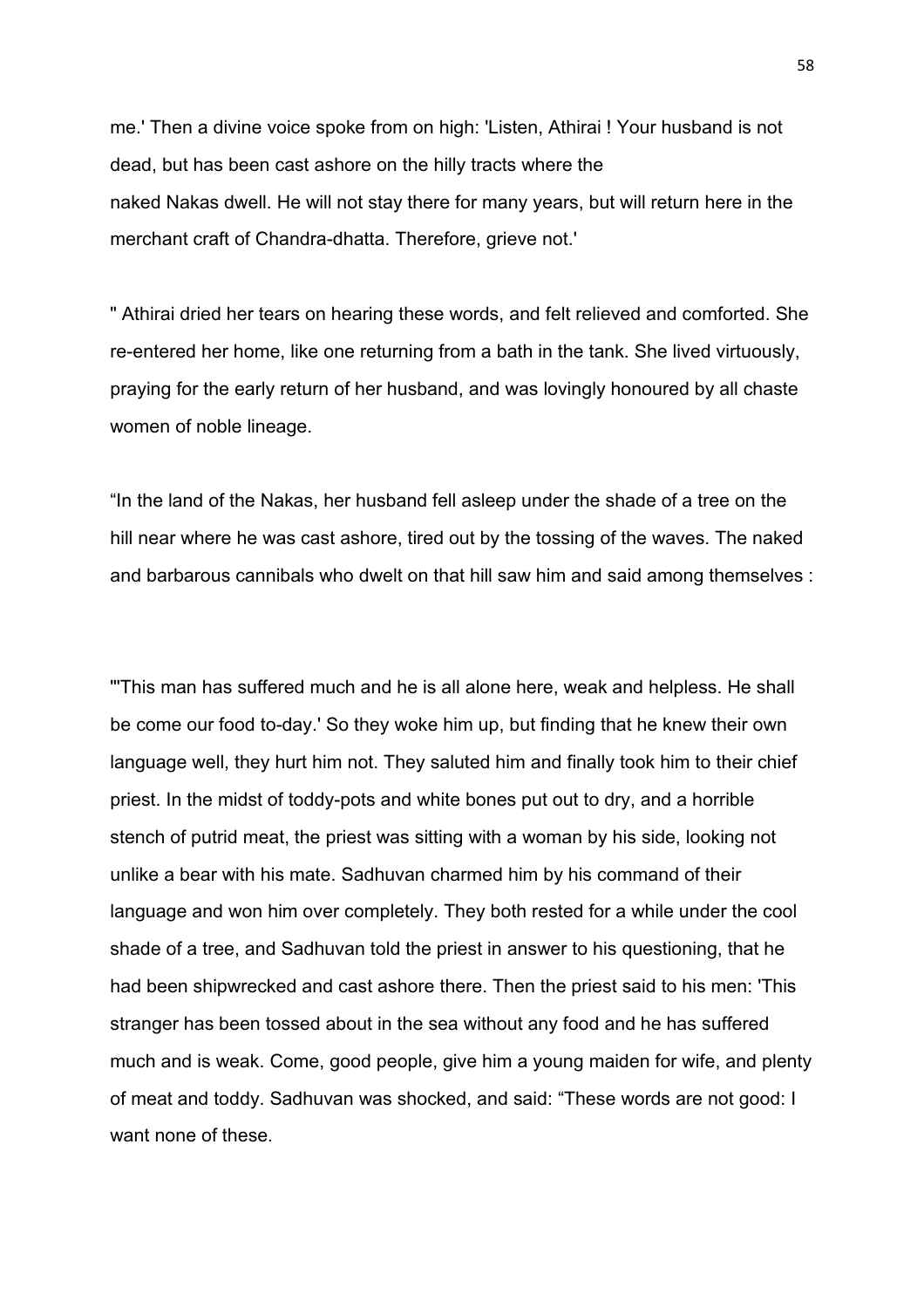"'Is there anything else in this world for a man to enjoy besides meat and drink and women?' demanded the priest. "If there is, show it to us and let us see it.'

"Sadhuvan's wrath was stirred and he replied: 'Listen, priest! Killing and intoxicating drinks are condemned by all wise men. The born dying, and the dead being born again, are like sleeping and waking. It is likewise true that the righteous go to heaven and the sinners to hell. Know that the wise have therefore condemned evil living.'

"The Nakas and their priest laughed aloud on hearing this speech, and the priest asked again : 'You tell us that the life which departs from the body takes another form and lives in another place. How does that life enter another body ? Explain this clearly.'

"Sadhuvan answered calmly : 'You know that when there is life, this body has sensations, and feels; but the same body, when the life is gone, feels not even the sword or the scorching flame. Is it not plain, then, that something which was in the body has left it at death? And it is not I who say it, but everyone knows that what leaves the body, the soul, must find another place of refuge. In dreams, you have an example of how the soul travels long distances and acts by itself, leaving the body on the bed. Know that the soul, after the death of the body, enters another body, prepared for it by its own deeds.'

" Then the red-eyed Naka fell at the wise Chetty's feet and said: 'I cannot support the life within this frame of mine without meat and toddy. Teach me, I pray you, some rules of life suited to me, which I can follow till my allotted time is over and I die.'

" Sadhuvan replied : 'You say well. Follow the good way. I shall tell you what is best for you. Never kill shipwrecked folk any more, but save them and help them. Harm no living thing whatever, and -eat only the flesh of animals that die naturally of old age.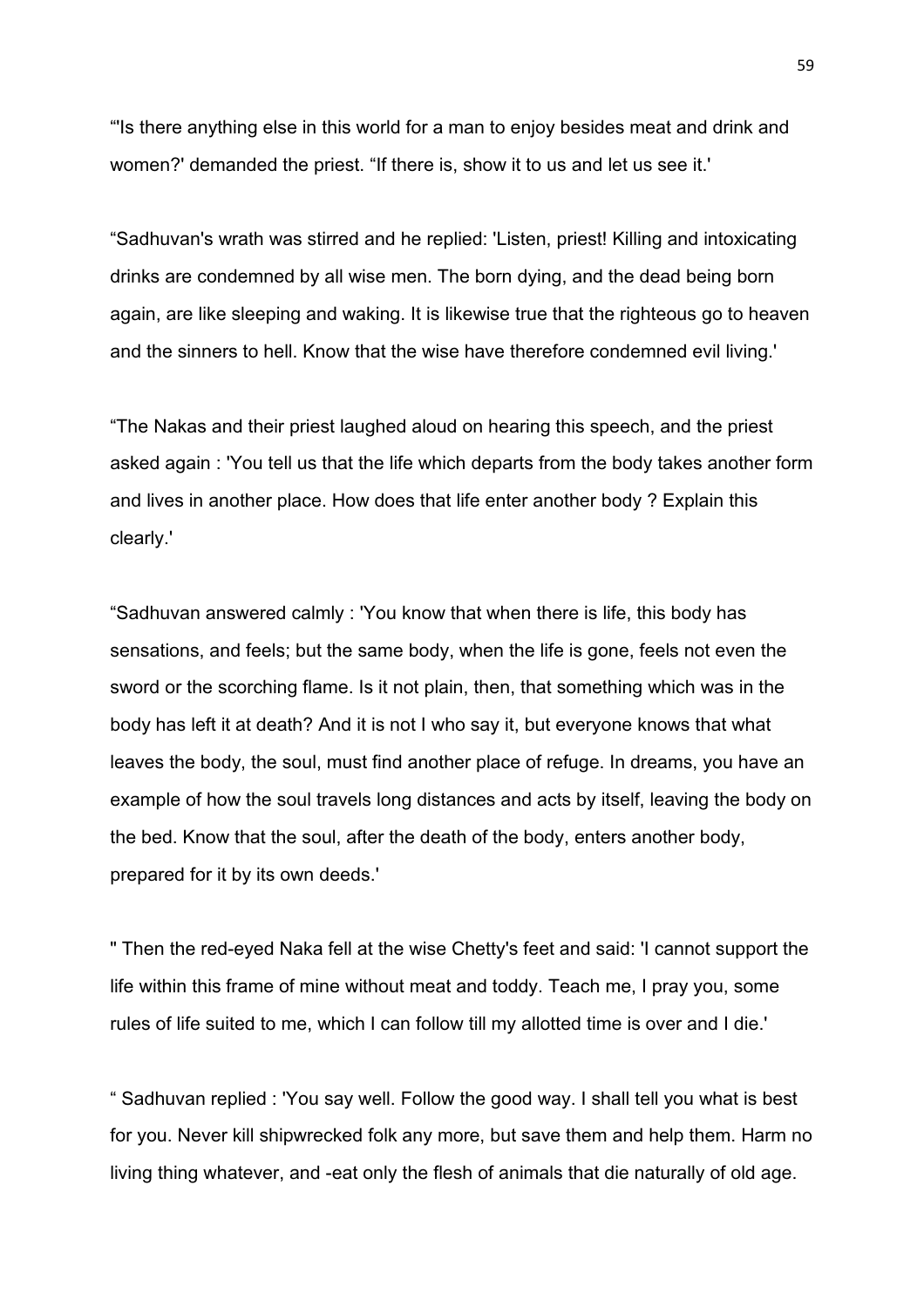"This rule is possible for us to follow,' said the savage. We used often to kill shipwrecked people of old; and here are the treasures which belonged to them, sweet spices, rich and soft clothes and priceless jewels. Take them all for yourself.'

"Sadhuvan accepted the gifts and returned home in Chandra-dhatta's vessel. He now lives happily with his wife and gives much to charity. And Athirai is, indeed, the fittest person to give you your first alms. This is her house : enter."

So Manimekalai entered the house and stood speechless like a picture. And Athirai saluted her reverently and with kind words and filled the broad bowl with rice, saying: "May hunger cease on earth for evermore!"

------------------------

Chapter XII The Story of Kayachandika "Evil is wrought B y want of thought And eke by want of heart."

MANIMEKALAI fed large crowds of hungry people with the food given her as alms by the chaste Athirai. Still the miraculous bowl continued full, though the hands that received the alms out of it were tired. Seeing the marvel, Kayachandika saluted her and said : "I am afflicted with an insatiable hunger which swallows up all food and still gnaws at me unsatisfied, even as the ocean swallowed up all the hills and rocks thrown into it by the followers of Rama, when they sought to build a bridge across to Lanka. This is the effect of my karma. I pray you, mother, save me from this hunger."

Manimekalai then gave her a handful of rice, on eating which her appetite was at once appeased. Freed from her pain, Kayachandika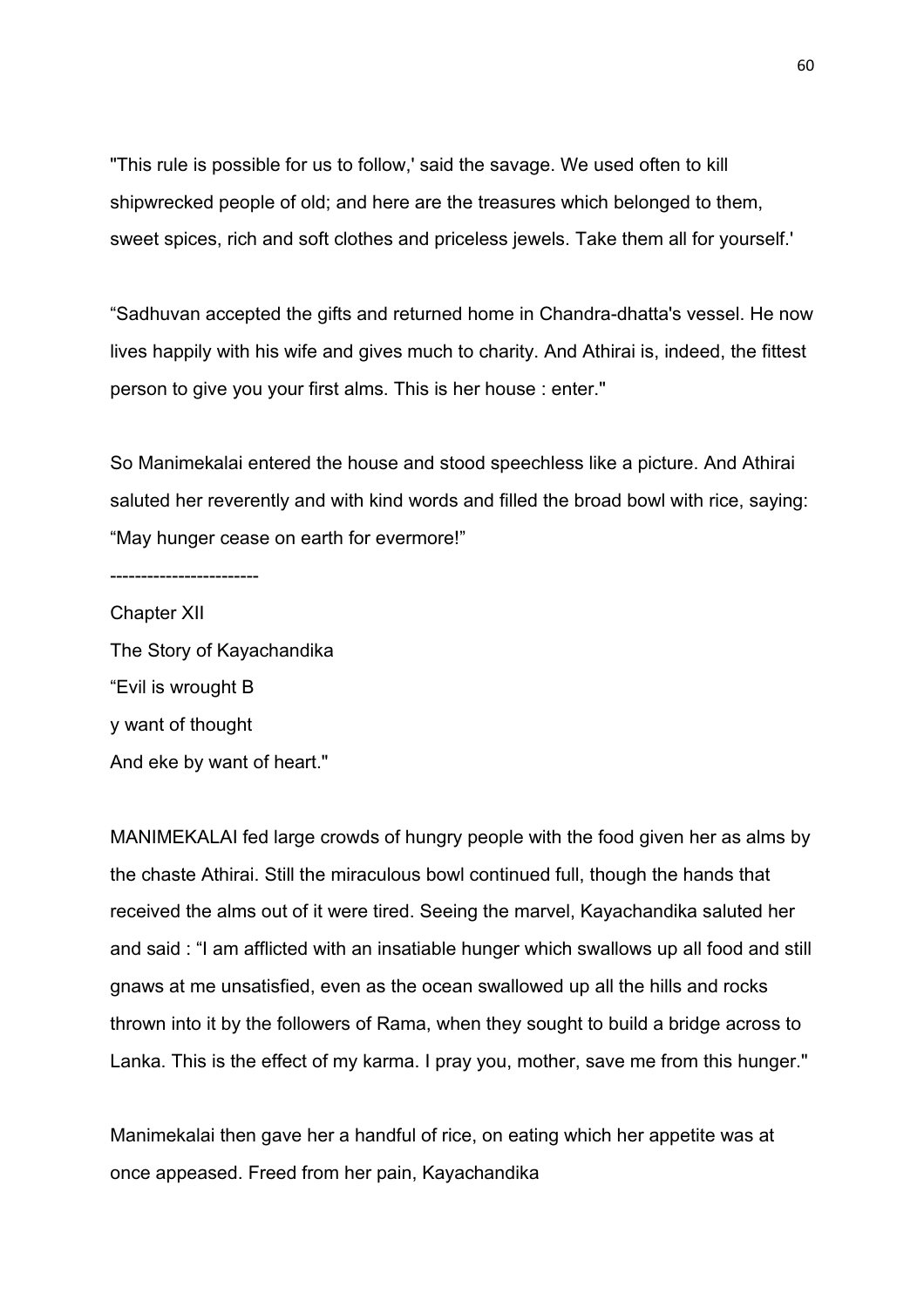again saluted Manimekalai and said: .

"I live in the far north, in Kanchanapuram, the bright city of the Gandharvas, among silvery hills. Urged thereto by my evil karma, I came south on an excursion with my husband to see the Podhya hill. One day we were beside a jungle stream flowing swift and strong, when a holy sage, named Vrischikan, came there. He was clad in a fabric made of tree bark and his hair was matted, and hung down like ropes. He left on a teak-leaf on the ground a jambu fruit, as large as the lusty fruit of the palmyrah, and went to bathe. Impelled by my evil karma, I walked along with proud and careless steps and trampled on the black fruit. His ablutions over, the sage returned hungry, and saw me and the crushed fruit. Then he said to me: "The best of the Jambu trees yields a single fruit like this once in a dozen years and he who eats it feels no hunger for twice six years more. I take no food except such a fruit, once in twelve years, and I shall have to go without any food now for a dozen years more. I curse you to forget the mantram which enables gandharvas to wander at will through the air; and until I taste a similar fruit again this day twelve years and my hunger is appeased, you shall suffer from the insatiable hunger known as 'elephant-fire.' That curse of the sage, fair one, you have annulled this day. After the sage left me, my husband came, and he was sorry that I had incurred such a curse for mere thoughtlessness. He proposed that we should both return to our home in the north. But I had lost the power of rising in the air, and hunger gnawed within me. My husband brought me many sweet roots, fruits and berries, but all to no purpose. He pitied me and felt for my pain. Then, he said, 'In Jambu-dwipam, in the land of the Tamils, there is a mighty city wherein dwell men of countless riches who fear no reverse, and righteous and charitable persons who help those in need or distress. It may take you many days to reach that city on foot, but I advise you to go there.' So I came to this city and have been living here. My husband used to visit me every year during the festival of Indra, pity my insatiable hunger, and then return home. You have cured me to-day, and I thank you and salute you, Manimekalai, for I shall now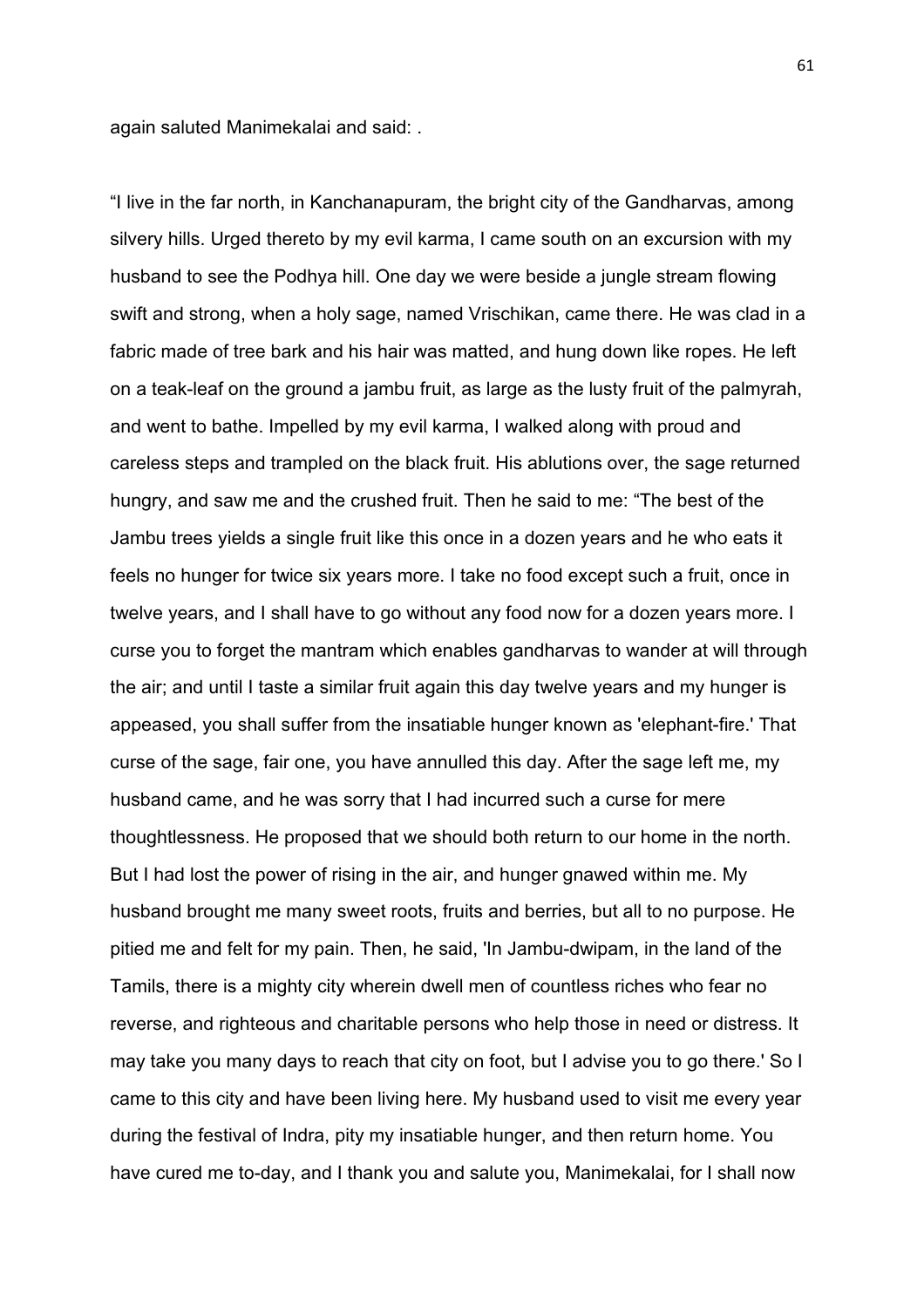go back to my own place in the north. You know that many holy and blame less men live in Chakkaravala-kottam and there is a public almshouse there, with doors ever wide open that all may enter. The hungry, the needy and the sickly from villages far near gather in it, hoping to receive help at the hands of the charitable. Go there, fair lady, and succour them."

Then Kayachandika flew away, and Manimekalai walked along modestly by a side of the street and entered the public almshouse in Chakkaravala-kottam. She devoutly worshipped at the altar of Sampapathy, adored the Oracle of the Pillar, and then, like welcome rain in a parched desert, she appeared before the crowd there with the divine grail of Aputhra in her hands, and called aloud to them all to come and be fed out of that sacred vessel ; and soon the whole place resounded with the noise of the feeding of the poor.

-------------------

Chapter XIII The Prince Pursues His Love . . . Love is not Love Which alters when it alteration finds, Or bends with the remover to remove."

WHEN Chitrapathi heard of these doings of her grand-daughter Manimekalai, she felt like one whose painful wound was freshly seared with a red-hot brand. Her heart boiling with rage and agitated beyond measure, she heaved hot sighs in her grief and vexation and declared that

she would put an end to this charity. She called together all the other dancing actresses and said to them: "It was indeed ludicrous of Madhavi to grieve over-much for Kovalan's death and enter a monastery: all those who had any sense naturally made mock of it. We are not chaste wedded wives of ancient lineage to pine with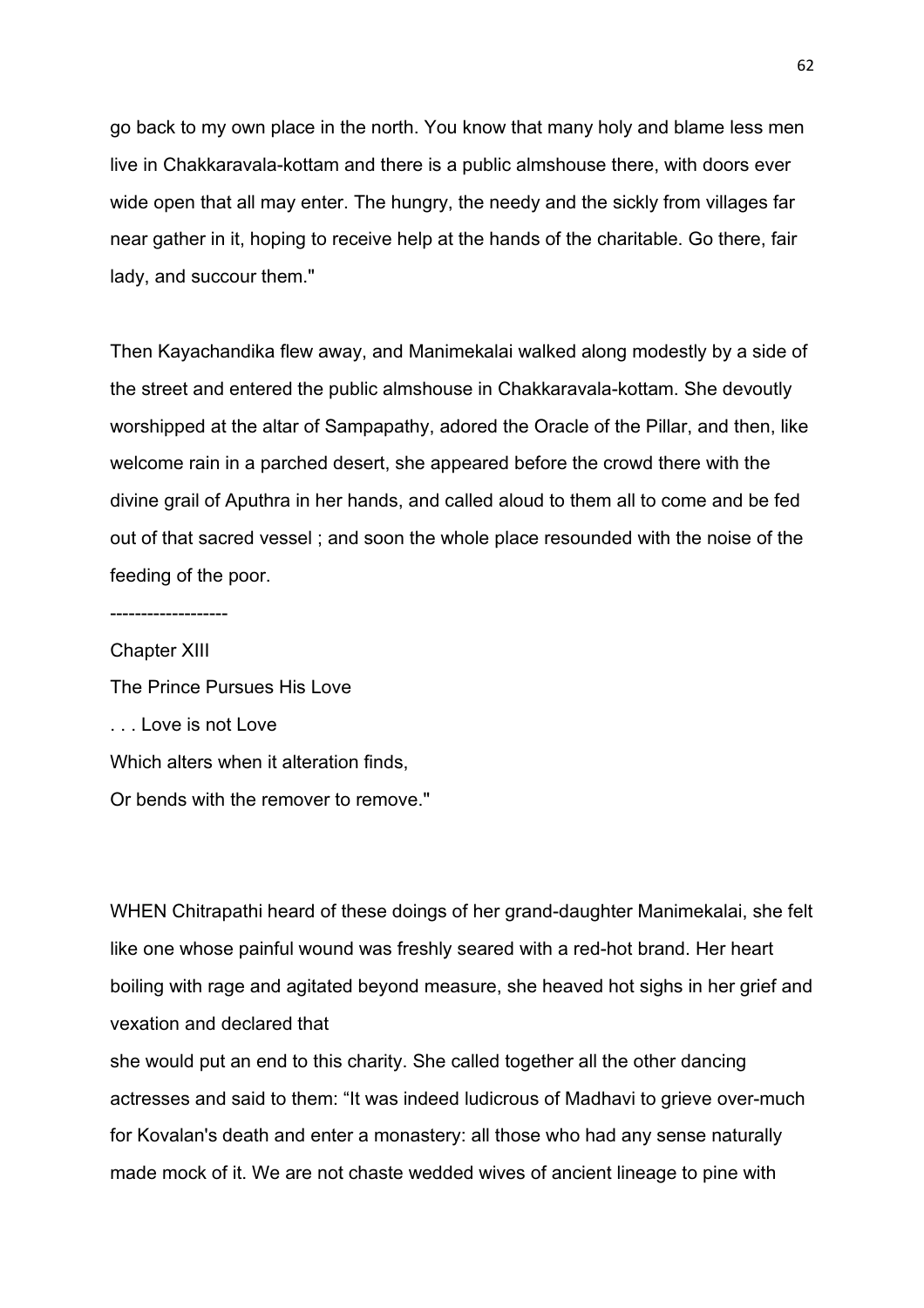grief and mount the funeral pyre when our lovers die. Nay, ours is the privilege to receive pleasure and protection at the hands of many. We are rather like the lute which survives the musician and passes into another's hands and the bee which haunts flower after flower, sucking up the honey in each of them. The Goddess of Fortune deserts a man when he has no more fruit of past good deeds to enjoy, and we jilt our lovers when they have no more money to give us. For one of us, therefore, to become a nun is indeed a fit subject for all men's mirth. The Prince has set his heart on Madhavi's daughter, Manimekalai. I will help him to compass his steadfast love and hand over her alms-bowl to some beggar-woman. She shall mount his chariot and sit beside him. If I do not accomplish this, I shall, like one whom we outcast from our community, walk round our dancing-hall, carrying seven bricks upon my head, and live apart in disgrace, as one unworthy to enter the house of any dancing-actress for evermore. I make this vow before you all."

She uttered these words defiantly and sighed again. Accompanied by a few friends, she then walked along the car-street towards the Prince's palace, with drops of sweat standing on her handsome face, and thinking as she went what cunning words she would use to him. She crossed the flowery courtyard of the palace, spread with new sand and ever resounding with the busy hum of bees, and reached the hall of audience. This hall was of brilliant marble, with gilded walls, and pillars overlaid with coral and precious stones. The ceiling was painted with beautiful pictures and decorated with strings of bright pearls. There the Prince/ was sitting on a flowery couch, which rested on sculptured lions, on which the light played constantly. On either side of the royal couch stood a damsel, fanning him with a foam-white chamara, and there were other attendants also.

Chitrapathi saluted the Prince's feet, and on seeing her, he laughed aloud and mockingly inquired if all was well with the penance and orange robes of Madhavi and Manimekalai.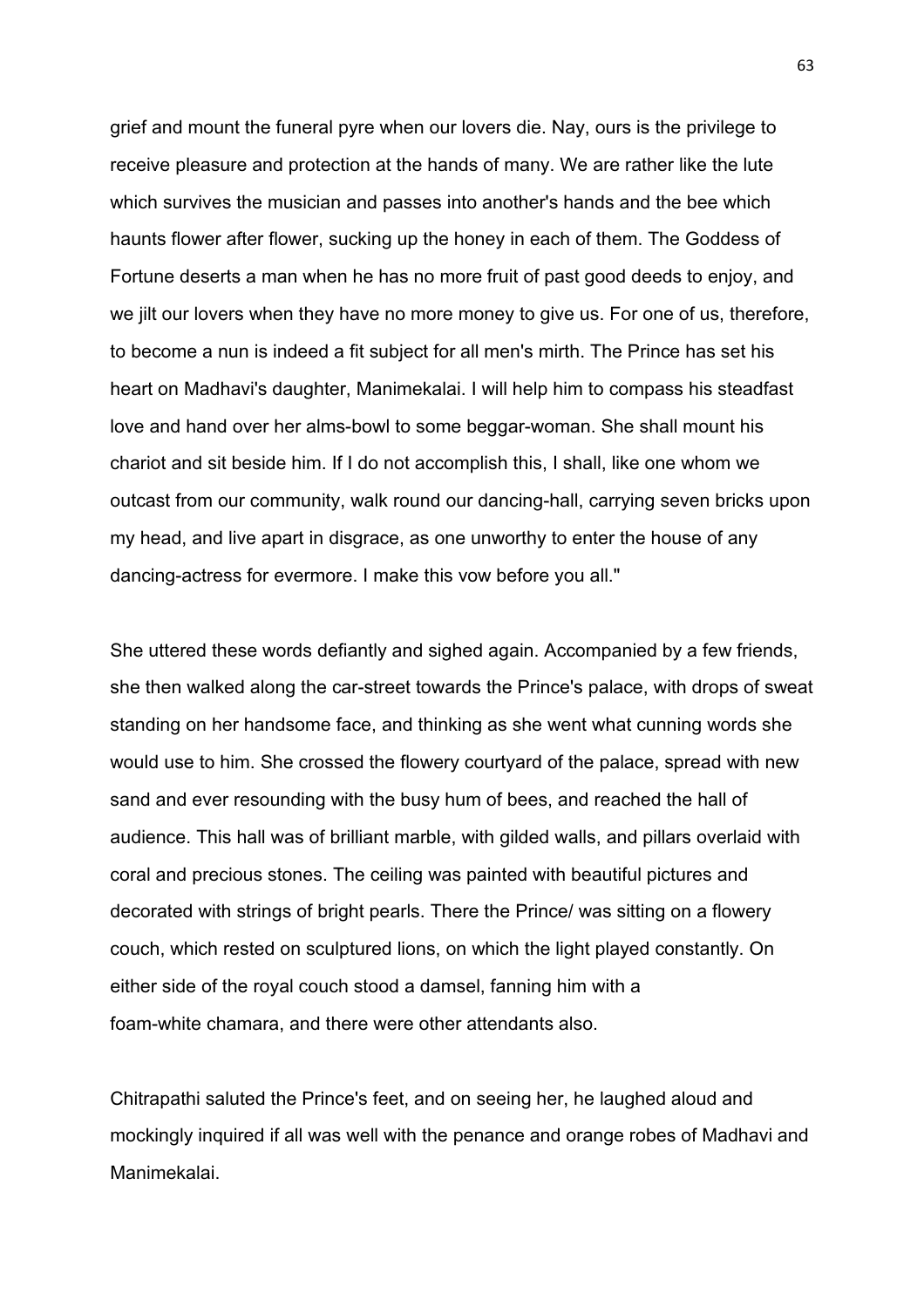Chitrapathi replied: "I came here in haste because I was eager that a royal bee should enjoy a rare and beautiful bud that is just blossoming. That fragrant flower is in the public almshouse now. May thy garland never fade, Prince ! My message is done."

The Prince did not know of Manimekalai's return to the city, and his love for her was all aflame again on hearing these words. He rejoiced like a shipwrecked man, tossed about by the waves, who suddenly comes upon a large and seaworthy raft.

He told Chitrapathi of his former adventure in the grove, and of how a radiant maiden had appeared before him, when he was pining with love-sickness, and reminding him of his kingly duty, warned him to forget the maid of penance.

"I do not know if that was an angel or a vision," he added, "but I am perplexed in my love for Manimekalai."

Chitrapathi smiled at this and said: "Have you not heard, Prince, of how even the Gods are too weak to resist love, and yield to the all conquering passion ? Know «you not how Indra himself, the King of the Devas, loved Ahalya, the chaste wife of a great rishi, and obtained her ? Or how Agni, the God of Fire, pined for the wives of the seven sages? Re member, Prince, that Manimekalai is not born of a lineage where the

honour of maid, wife and widow is jealously guarded, and a woman worships no God save her husband, and one wife to one husband is the rule. She comes of a caste in which women openly enter the hall of dancing and dance and sing publicly before all men, display their charms and accomplishments, cast the net of love over the audience with their bewitching eyes and come back home with many hearts in thrall, and then jilt their impoverished lovers one by one, like the bee that abandons the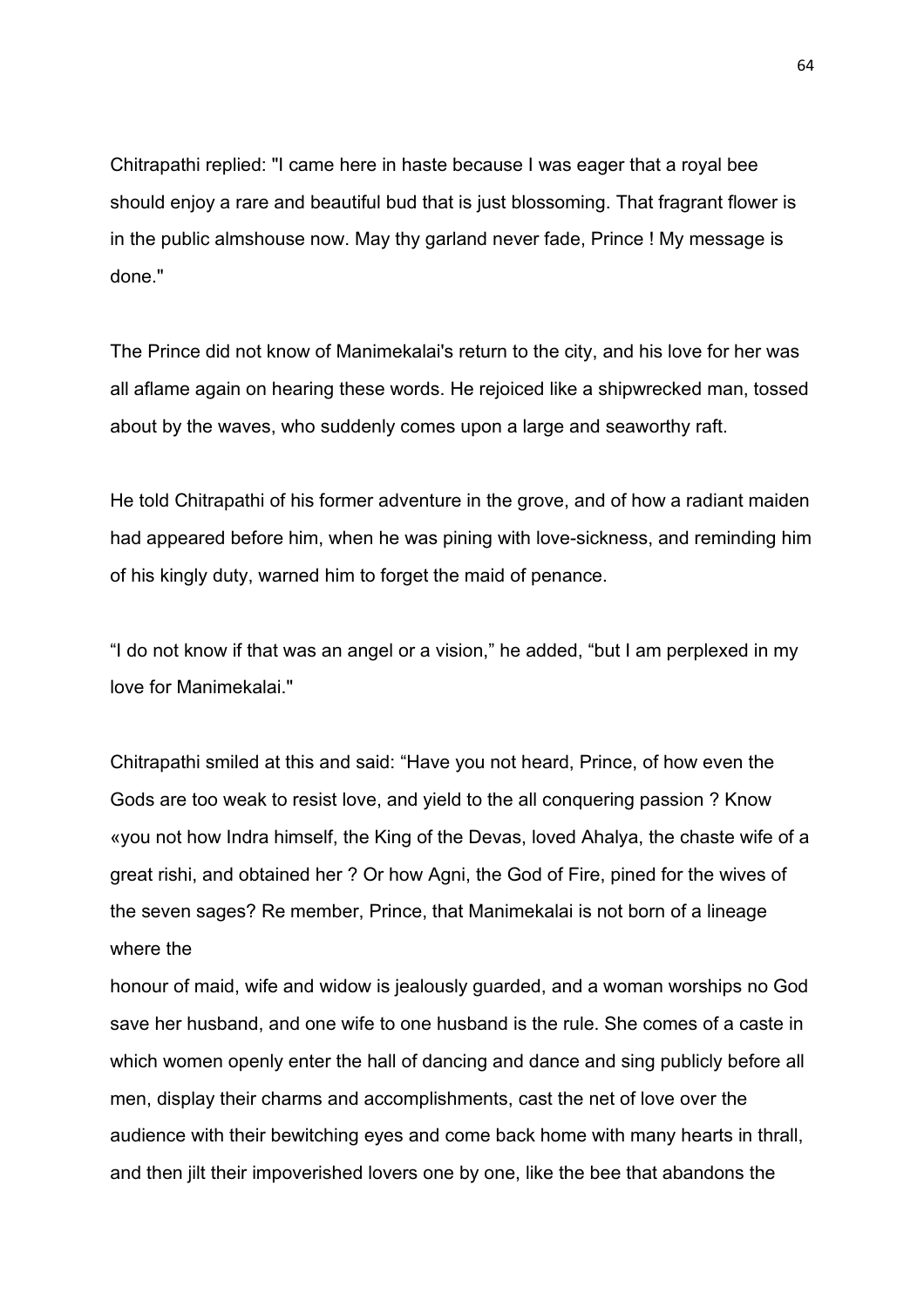honey less flower. Is it not the duty of a Prince to make such women keep to their profession and put an end to their sophistry ?"

Udhaya-kumaran's mind was changed by these words, and he ordered his chariot at once, and reached the public almshouse in Chakkaravala-kottam, where Manimekalai stood like a Goddess, bowl in hand, feeding the poor. The Prince wondered why she, who inspired him with such overwhelming passion and reigned, supreme in his heart, took to a life of penance and fasting and carried a beggar's bowl. He walked up to her and asked boldly: "Tell me, fair maid, why have you, taken vows of penance, and why do you lead such a life?"

"This is Raghulan, my beloved husband," thought Manimekalai within herself. " And even if my heart is unconsciously drawn to him and he takes my arm now, it is but meet that I should salute and reply to him." So she saluted him and said in a trembling voice: "I shall answer you, if you will hear me with an understanding heart. Realising that the human body is liable to birth, old age, disease and death, and is a veritable receptacle of woes, I have taken to this life of penance and service. Is there need for a woman to counsel valiant heroes ? You have heard me. Now do what you will."

Then Manimekalai left him, and entered the shrine of Sampapathy, sculptured by the Gujjaras. She worshipped the Goddess there, and thinking that the ways of men were strange, and mistrusting the Prince, she sought to disguise herself, for greater safety. So by virtue of the mantram taught her by Manimekala-Devi, she assumed the form of the gandharva woman, Kayachandika, and went about her work of charity.

The Prince soon followed her into the shrine of Sampapathy, and not finding her there, exclaimed: "What a marvel is this that Manimekalai has suddenly disappeared,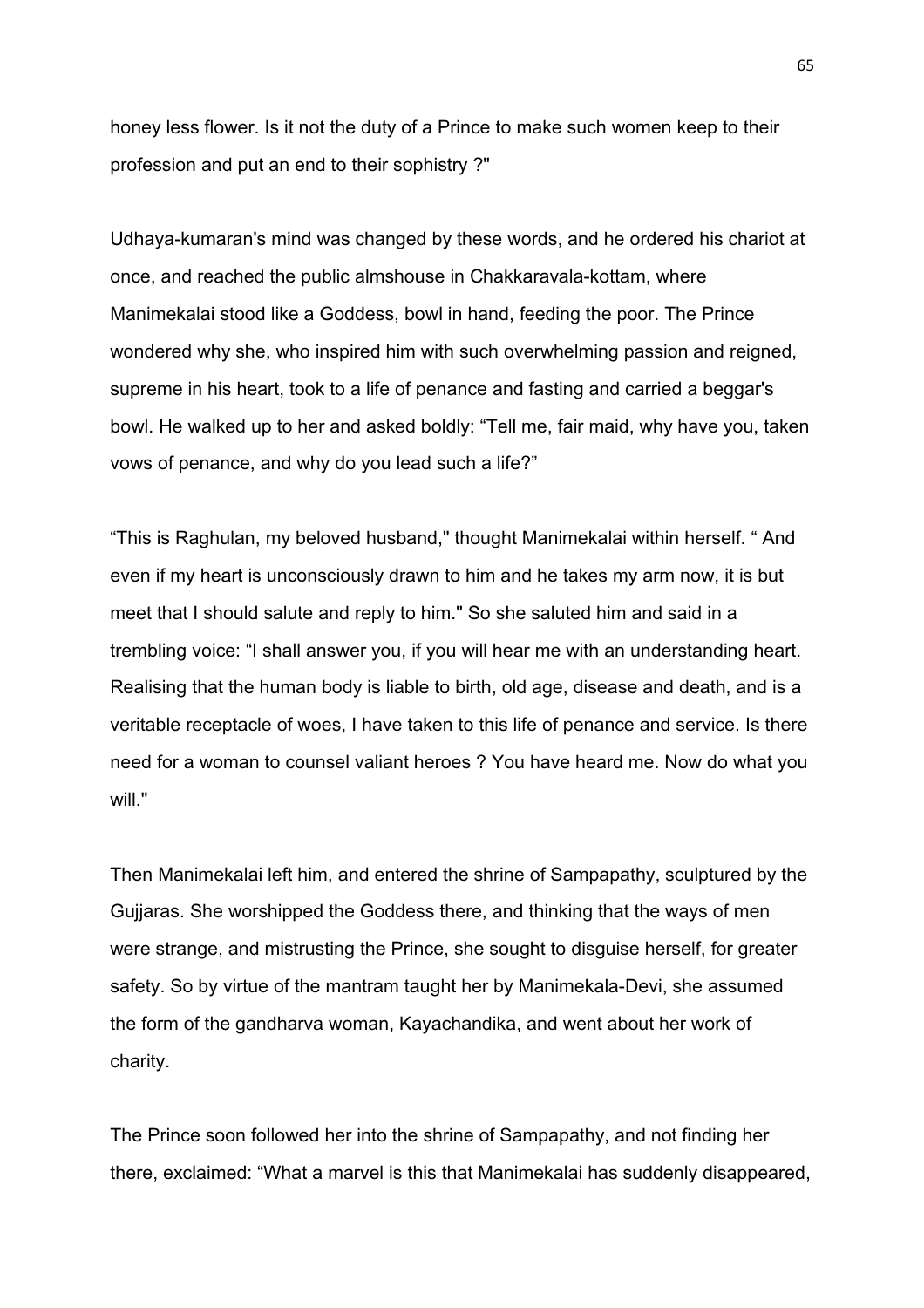handing over her bowl to Kayachandika ! Perhaps she is hiding among the statues here, but how shall I discover her? If you do not show her to me, O Goddess, I shall lie before your altar here, even though many days should pass. With lips like red coral, teeth like pearls, unpainted eyes beautiful as the long carp, and brows like bent bows, with a face like the full moon and voice sweeter than the lute, and wise of speech, the mistress of my heart has entered thy shrine, proud of having captured a new elephant in her love-hunt. I swear by Thy feet, O Sampapathy, that I will not leave this place without her."

As the Prince saluted the feet of the image of the Goddess and declared his vow, the Oracle of the Pillar opened its lips and said : "Prince ! you have taken a rash and thoughtless vow before our Liege Lady here. Your oath is in vain."

The Prince was confounded at these words, and thought: "" The vision that reminded me of my duty as a Prince, and warned me to forget Manimekalai, is wonderful. The never-failing bowl she carries in her hand is wonderful; and the speech of this stone idol is also wonderful. Time alone must explain these wonders and Manimekalai's conduct." The Prince then left the place, still a victim to his passion.

The radiant Monarch of Day was vanquished and driven away by the dark elephant, Night, which then took possession of the city. The sweet sound of lutes played by happy lovers pierced the Prince's love-sick heart like an arrow as he passed along the streets. He could hardly control the passion violently raging in his bosom, and his heart heaved in sighs like a furnace.

----------------------

Chapter XIV Prison-House turned Home of Mercy "Pray for your brother, if you well, but judge not a fellow-creature."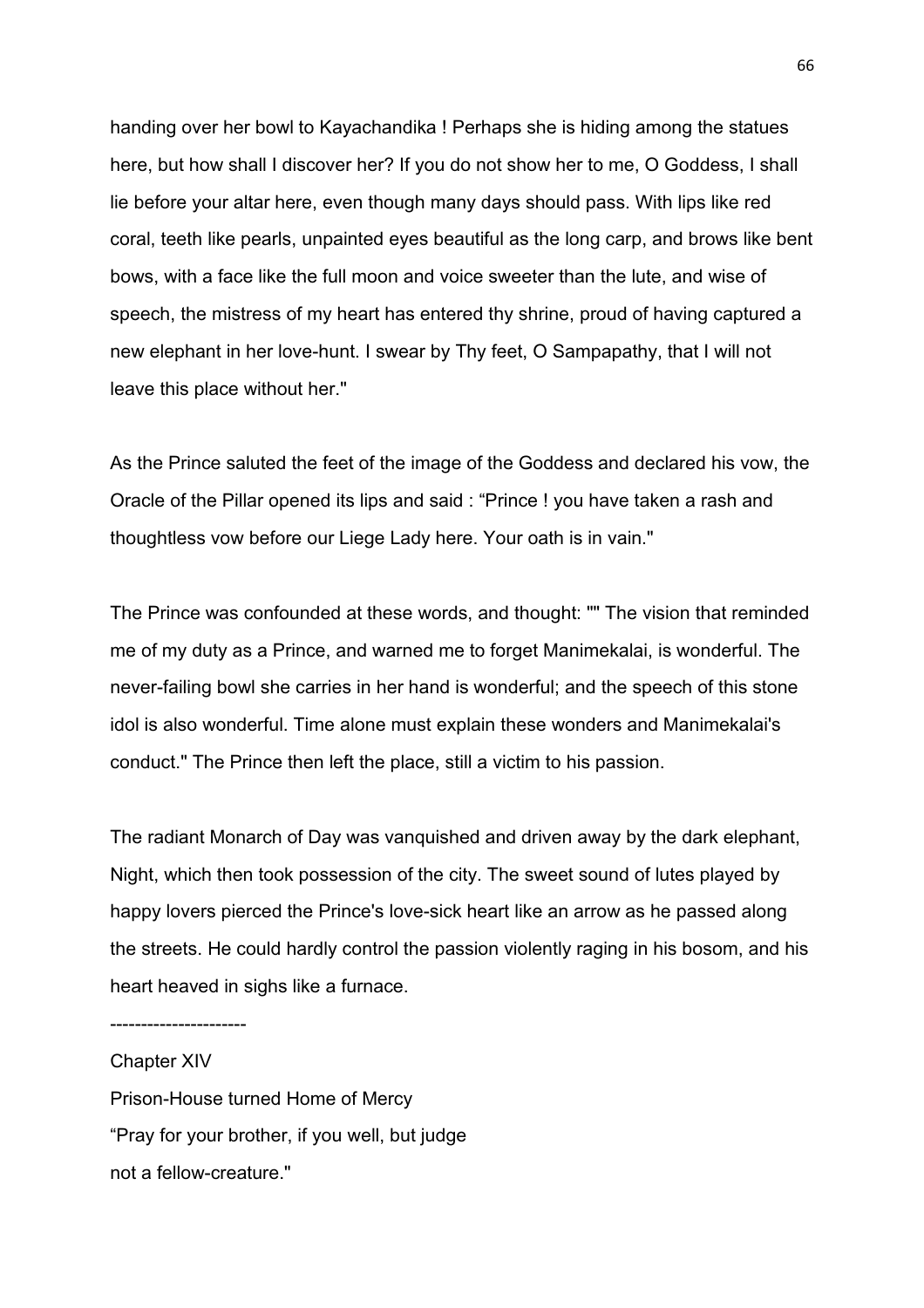AFTER the Prince had left the shrine and returned home, Manimekalai feared that he would somehow carry her off if he again saw her in her own form as Madhavi's daughter and decided to continue in the disguise of Kayachandika, who was well known in the city. So she remained in the same disguise and went about as Kayachandika everywhere with the Sacred Grail, feeding the poor and the hungry, and seeking out the suffering and the needy in order to help them.

One day she entered the prison-house of the city, where offenders against Law and the King underwent punishment. She pitied and spoke to them kindly, and fed from her bowl those of them who were hungry.

The prison-guards, who noticed that she had but one small vessel in her hand, and fed many without replenishing it, reported the marvel to the King. The King, with his Queen Seerthi, a daughter of the ancient and imperial house of Maha-Bali, was at the time in the pleasure-garden of the palace with his retinue. Trees, plants and creepers, rich with fragrant foliage and flowers abounded in the royal park. The pleasant hum of busy bees resounded everywhere. Peacocks spread out their brilliant plumage and danced, and bulbuls warbled sweetly. Swans in pairs flew up from their lotus-seats in the tank to their nests in the trees, with their wings lovingly united. The royal couple laughed to see how a monkey sat on a swing meant for the ladies of the palace, while his mate rocked it to and fro. The members of the royal household, consisting of actors, playwrights, minstrels, drummers, flutists, singers, and attendants skilled in stringing pearls and weaving garlands of flowers, in pre-, paring sandal paste and painting pretty designs in colours on the body, were there, attending on the King and Queen, or enjoying themselves. This large retinue was as a mirror to the King, faithfully reflecting his different moods on their own faces. In another part of the park the short-footed mongoose, the long-eared hare, the scared antelope and the wild goat merrily ran about and gambolled. The King called gaily to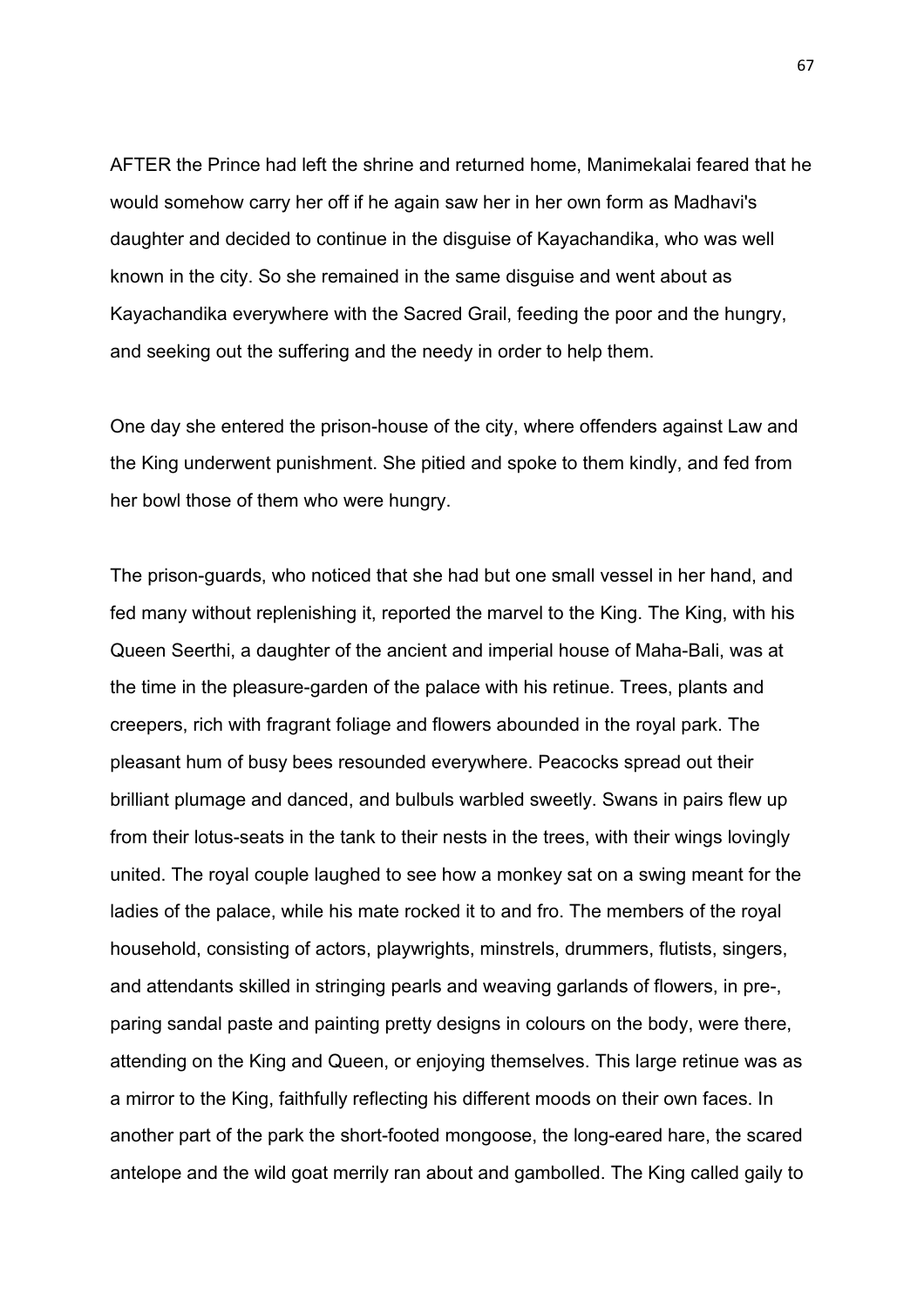some of these animals and showed their frolics to the Queen. In the cool south wind of early spring-time the royal couple strolled leisurely about the park, among the artificial hillocks, waterfalls, pump-wells, secret chasms, open tanks and flowery bowers, with only the God of Love for company. After they had thus enjoyed themselves for some time, the King entered a mantap in the park and took his seat on a throne-chair in it. This magnificent mantap was resplendent with gold, coral, pearls and precious stones, and was the marvellous joint handiwork of expert diamond cutters from Maghada, goldsmiths from Maharashtra, artificers from Avanti, carpenters from Yavana and skilled craftsmen of the Tamil country.

The prison guards were duly announced to the King and were admitted to his presence. They stood and saluted him at a distance and praised his valiant exploits in war.

"Hail Mavan-Killi !" they exclaimed, " May you live in glory for ever! May our King live for aye and may his foes perish! Hear this, o noble monarch ! A woman who used to wander about the city suffering from elephant fire,' a stranger from the north, has come to the prison-house. She has a single alms-bowl in her hand, out of which, hailing your great name, she feeds a swarm of hungry people, even till they are tired out with receiving. We came to tell you of this miracle. May our King protect the world and live for ever!".

The King marvelled at what he heard, and commanded eagerly that the woman should be brought before him at once. So the guards led Manimekalai to his presence, and she hailed him with "May the mercy of the valiant king last for ever!" .

"Who are you of mighty penance ?" asked the King; ".And where got you the vessel you carry in your hand?"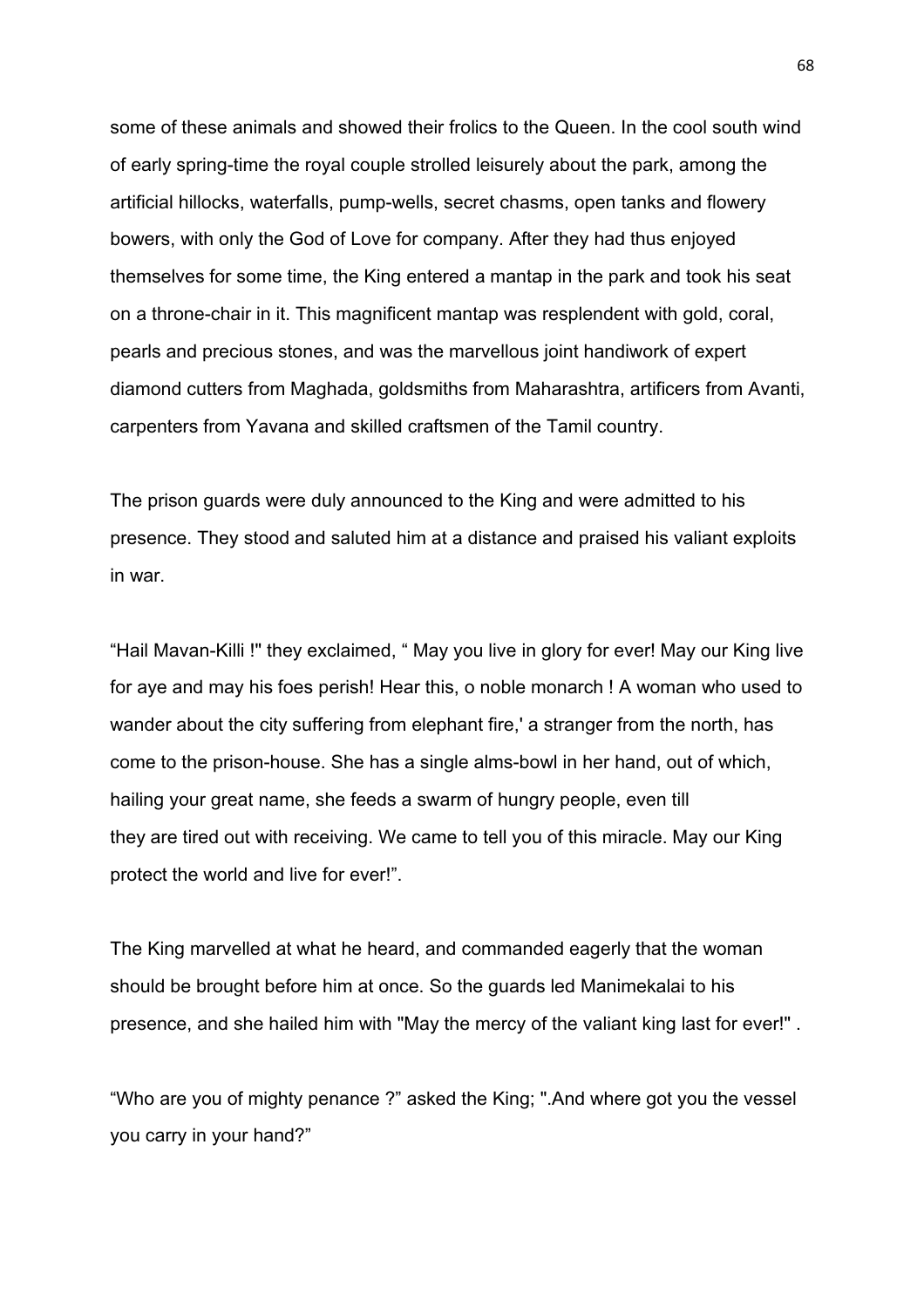Manimekalai replied :" May you live long, O King! I am a gandharva\* woman, and I wander through this festive city in disguise. This alms-bowl was given to me by a Goddess. It is divine, and it has cured the malady of insatiable hunger. It is indeed a boon to all creatures. Long live the King! May the rains never fail and may plenty increase on earth! May no evil approach the King."

"Can I do anything for you, fair one?" asked the King kindly.

"Destroy that prison-house, I pray you," replied Manimekalai, " And make that place a Home of Mercy, fit for saintly and righteous men."

The King granted her wish; and by his command and Manimekalai's kindness, the prisoners were set free and the dungeon of hellish torture and punishment became a Home of Mercy, even as a man born to misery and suffering. may attain wealth and happiness in his next birth by virtue of his good deeds. There were now within the walls of the Home a temple dedicated to the Wise One, a monastery for pious 'and charitable monks, a kitchen and a dining-hall; and the Home was freed from all taxes by the King's order, carefully looked after and richly endowed.

\* One who can fly through the air.

----------------------

Chapter XV The Murder of the Prince "Good Heaven defend the souls of all my tribe from jealousy!"

PRINCE Udhaya-kumaran heard of all these happenings, and went again to the public alms house in Chakkaravala-kottam where Manimekalai was feeding the poor as before. He still yearned for her and hoped to possess her. \* Wise men may scorn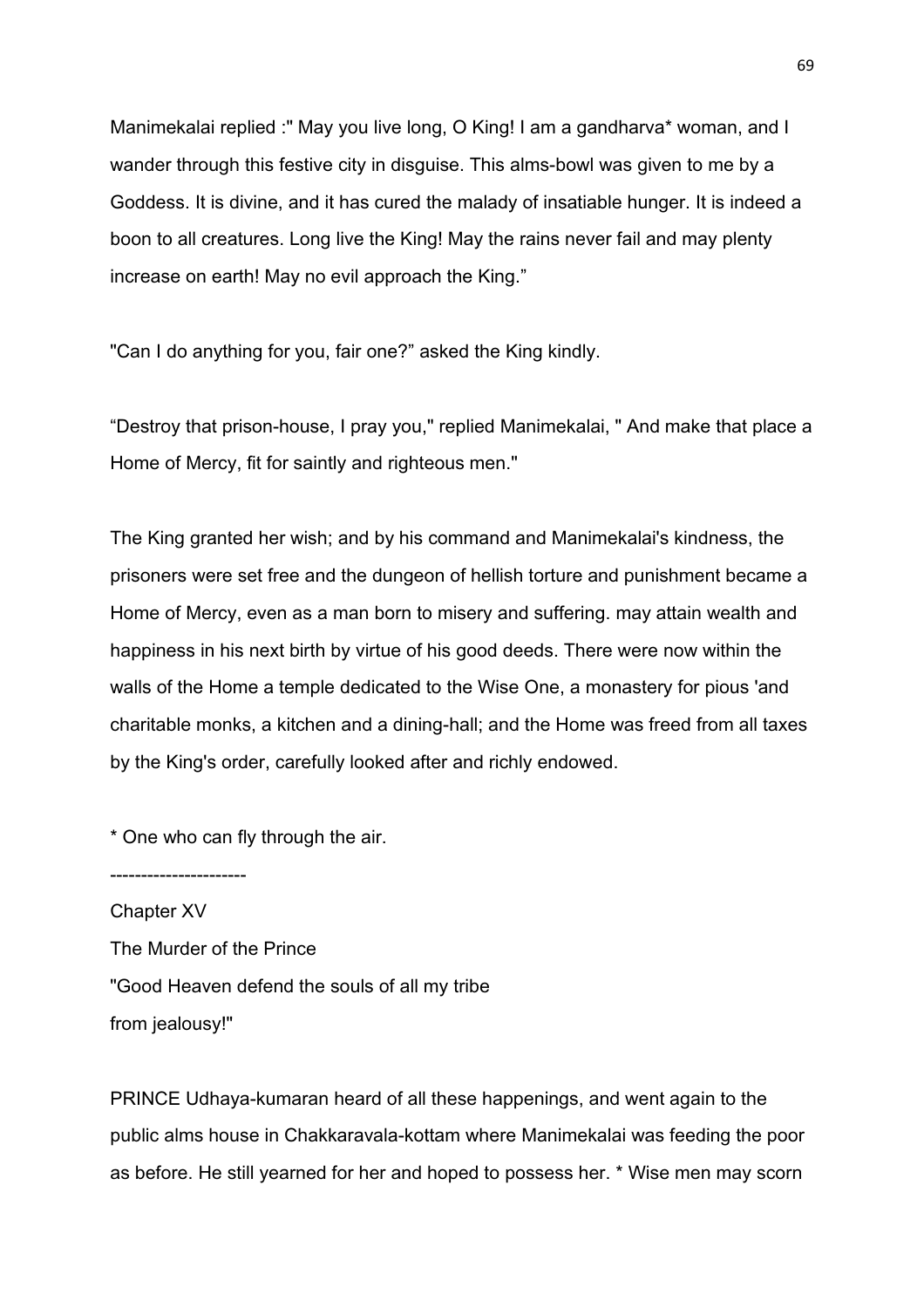me and the King may be angry," said he to himself, "Still I shall go to her when she is alone. I shall set her on my golden chariot, and hear her tell of the magic arts she has learnt, and listen to her wise and sweet speech."

Meanwhile the gandharva, Kanchana, the husband of Kayachandika, was anxious because his wife did not return to him, though the twelve years of the curse that she incurred on the bank of the jungle-stream near the cloud-capped Podhya hill were over. So he came to the city of Kaveripatnam, and searched for her in all the temples, monasteries, groves, squares, and other public places, and eventually came upon Manimekalai, in the form of his wife, feeding the poor in the public alms-house. He went up to her eagerly and asked: "How is it you are able to feed so many out of this one bowl? Did the Gods give this to you to cure you of your insatiable hunger ?" And he spoke to her of many other things, assuming their old relationship and mutual love.

But Manimekalai paid no heed to him, and leaving him and going to where the Prince stood, she pointed out to the Prince an old hag there and addressed him in these words : "See how the beautiful ebon curls on her head have become white and sparse! Look at her wrinkled forehead that once was radiant like the crescent moon! The stately brows, arched like a bow, are grey, and are shrunken now like dried shrimps! Behold the eyes once bright and beautiful as the red water-lily, how misty with rheum they are, and see how moisture oozes out of the pretty nose! Note her teeth that once shone like a row of pearls; they seem quite other now and resemble rather the seeds of the bottle-gourd. Do you notice, Prince, how the bright red coral lips are foul now with matter streaming down as from an unclean sore? Observe, again, the stoop of the once graceful shoulders, and the imperial moulded form', now a bag of mere skin and bones, bent almost double! Can you recognise to-day, in the form and features of this miser able old woman, any of the beauties and charms of her youth, which enslaved the hearts of all who beheld her? This, O Prince, is the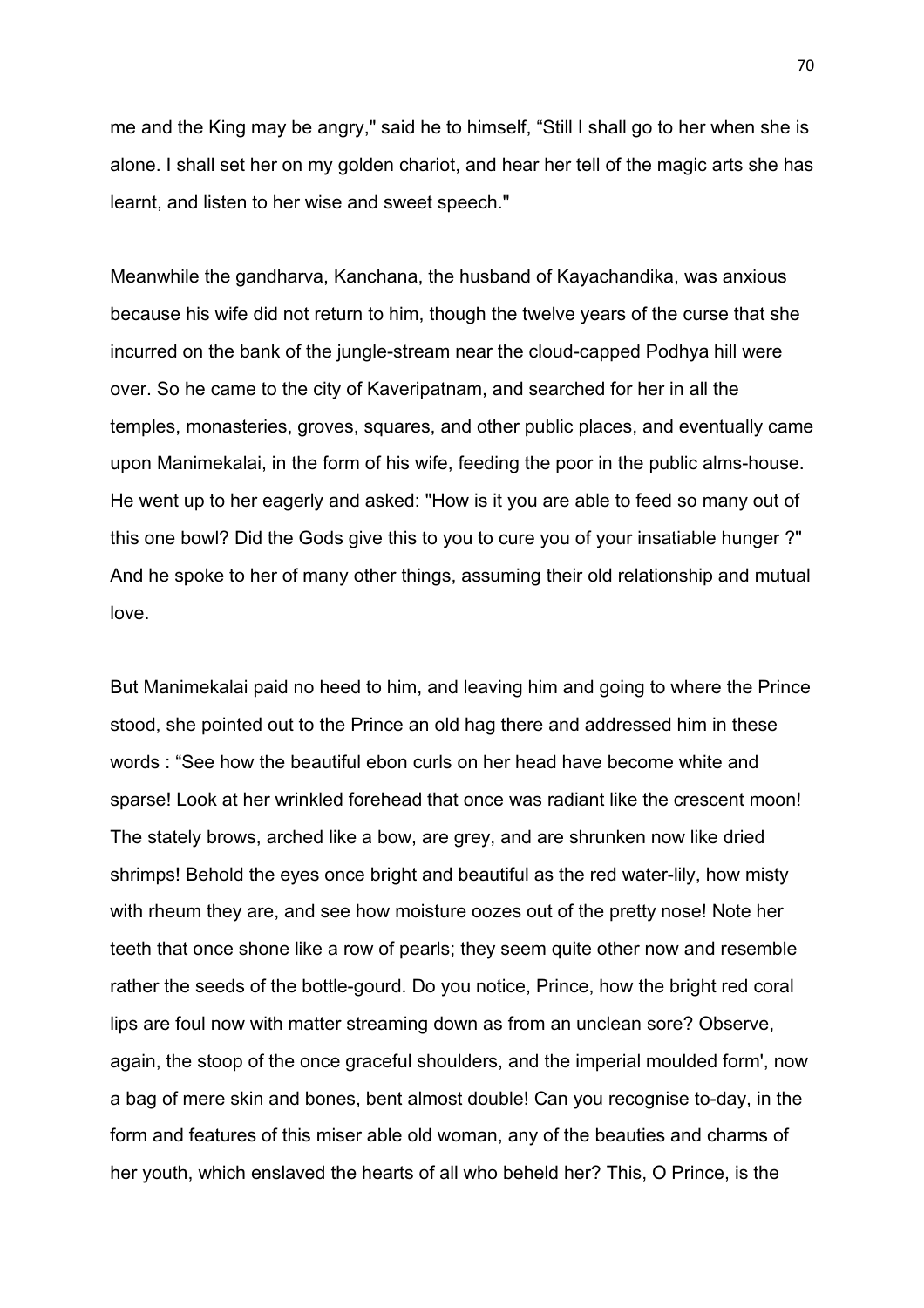truth about the human body. It has to be disguised with scents and flowers, and artfully dressed up and decked, to look handsome and attractive. From times of old, this is how men have been deluded and beguiled as to its real nature."

Thus did Manimekalai earnestly discourse to the Prince, observing which from a distance, Kanchana thought within himself: "I love her and solicit her favour, yet she does not listen to me at all, but follows and addresses another. She speaks seemingly wise words to the Prince, but her look and smile and manner betoken sympathy. Belike he is her lover, and that is why she has been staying here without returning to me." Wrath, hatred and jealousy flamed in the gandharva's heart at this thought and, sword in hand, he hid himself in a corner of the building, like a snake in its hole, and bided his time.

The Prince too had not yet given up the desire of his heart, but thought: "This is Manimekalai herself, who, by some magic art, has taken the form of Kayachandika, and . carries the bowl. There was a stranger here speaking to her in an aggrieved tone and of a common past; so I

think she will stay here for the night. I shall come again at midnight and learn more of this." He returned to his palace for the time, afflicted with the pangs of love.

Then at midnight, while all the city slept, he rose, like the tiger desirous of hunting the elephant, and went out alone, past watch and ward. Soon he neared the alms-house where Manimekalai was, like one who approaches the lair of a venomous and angry serpent. The air wafted before him the sweet fragrance of the sandal paste on his body, and with fateful steps he entered the alms-house. "Here he has come to her at last!" thought the gandharva, who was already in hiding there, and he sprang upon the Prince, like the hooded cobra which darts up in wrath with its gleaming fangs, and with one blow of his sword cut off his arm. Then he rushed towards the supposed Kayachandika to carry her off, when the Oracle of the Pillar cried out: \* Forbear,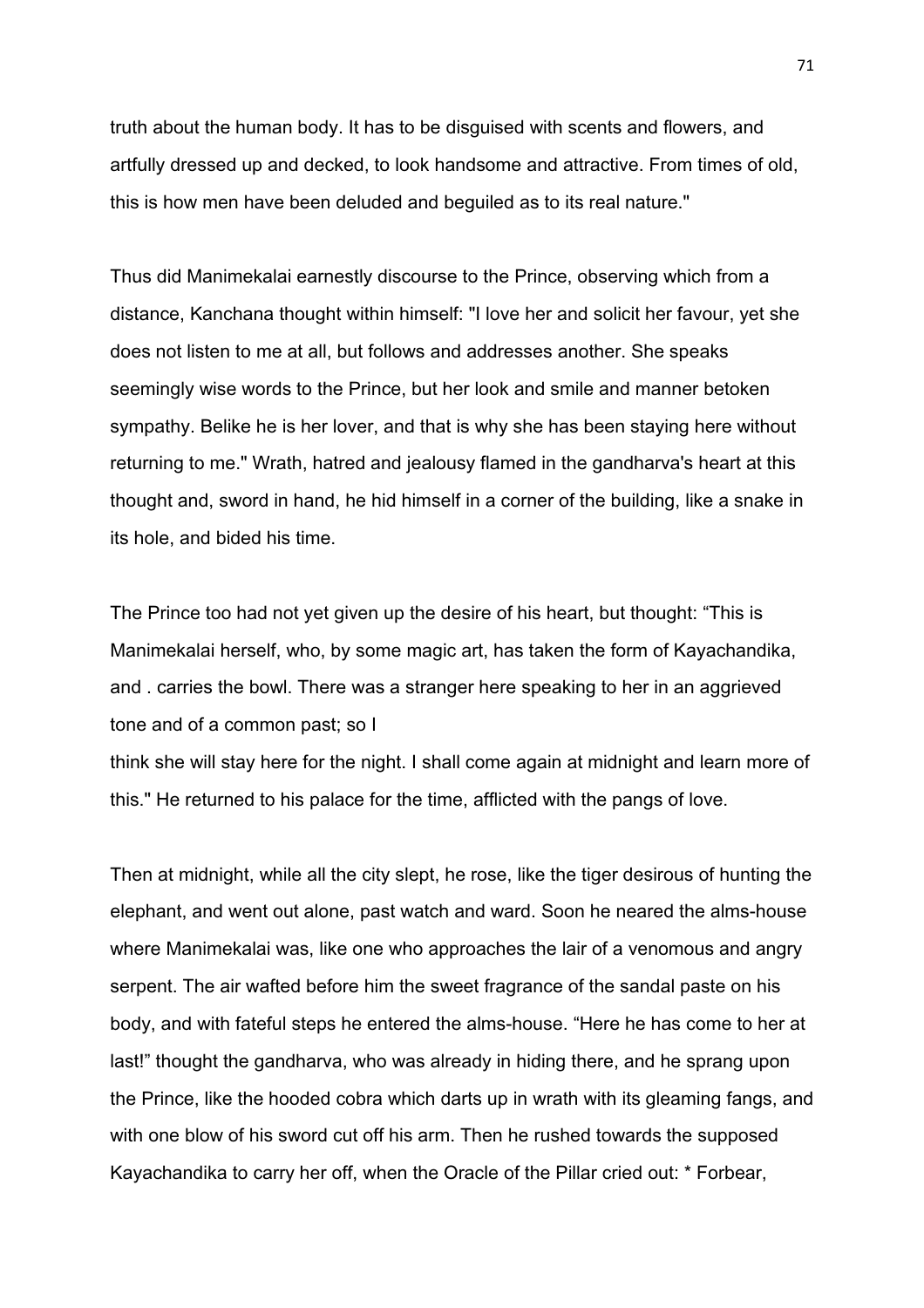forbear, O gandharva ! This is Manimekalai, disguised as Kayachandika. Listen to what happened to your own wife as she flew through the air, after her long and insatiable hunger was cured. The devas, while flying, never go over the crest of the Vindhya mountains where Durga has her abode, for she would feel insulted by it and would draw in by the shadow and swallow up the offender in her great wrath. Your wife flew over the crest and was destroyed. Do not act thoughtlessly, O Kanchana, but listen. Though Prince Udhaya-kumaran has died according to his fate, you who caused his death will have to suffer for and pay the penalty of that sin."

'Thus spoke the Oracle, and the gandharva, with sin and remorse tormenting his heart, rose and left the place.

Then Manimekalai, who was inside the shrine of Sampapathy a little to the west, came out on hearing the words of the Oracle, and saw the Prince lying dead.

" Accursed be this disguise !" she cried bitterly, and putting it off and assuming her own form, she mourned for the Prince in the agony of her heart. "When you died of snake bite in our past Birth, I mounted the funeral pyre with you and gave up my life to the flames. Because my heart yearned for you when I saw you in the Upavanam, Manimekala-Devi removed me to Manipallavam, showed me the Holy Seat of the Seer of Freedom and told me of both our past lives. Thus knowing you as my husband that was, I felt kindly towards you. I took on the form of Kayachandika only for your sake to tell you of the transistorizes of life, the bliss of righteousness and the misery of sin, and to guard you from evil. But, alas! my lover, my efforts have been all in vain, and I see you dead now, slain by the sword of the gandharva, in the blind wrath of his jealousy." Thus she wept and bewailed him piteously in the anguish of grief, and then went near the corpse.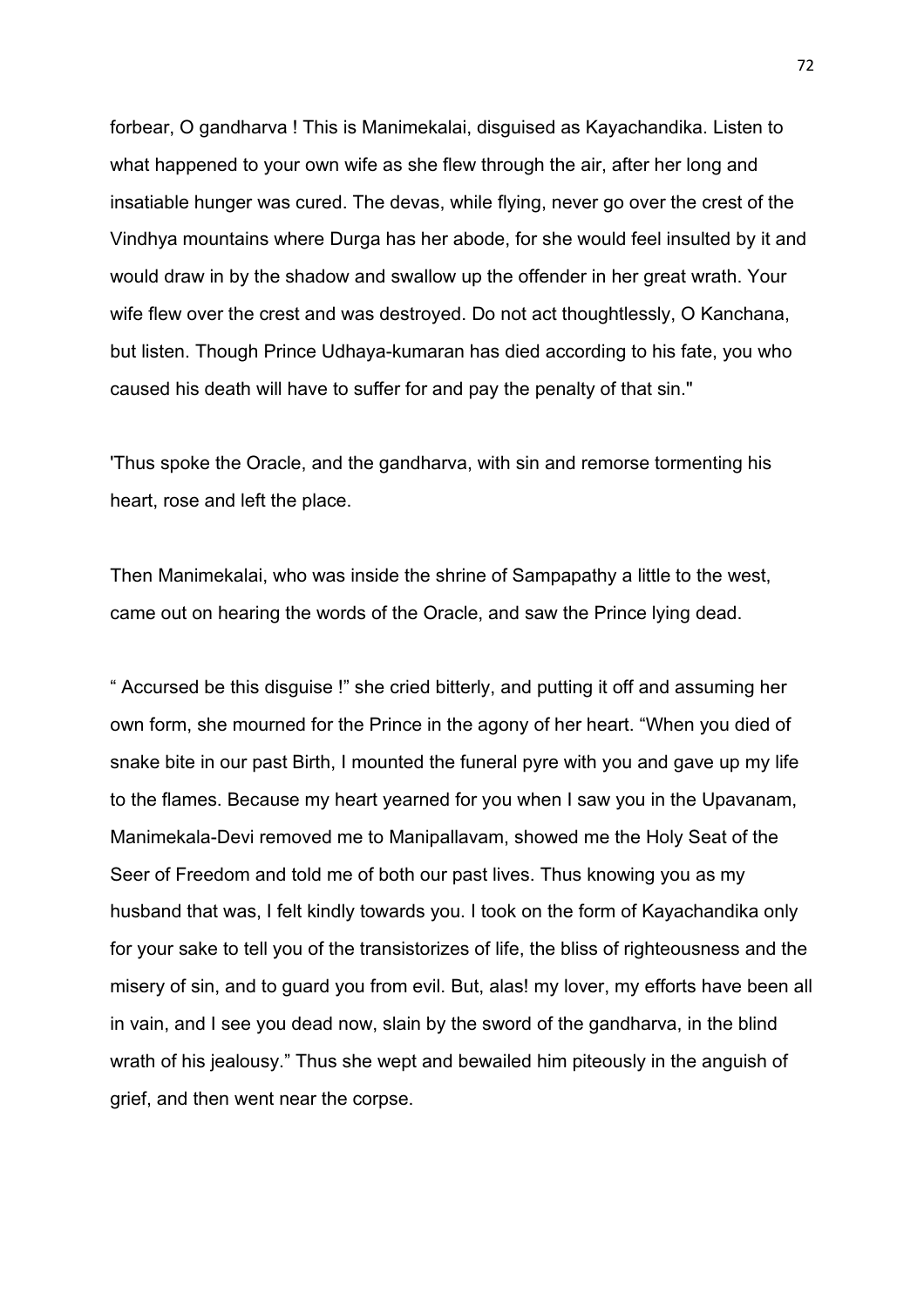"Stay, maiden, stay," called out the Oracle again, "Go not near the Prince. He was your husband and you his wife, not only in the last birth, but in many previous births before it. But you wisely seek now to break the bondage of birth for ever; you should not, therefore, grieve for his death."

Manimekalai then walked to the pillar of the Oracle and said: "I have heard people say that there is a Deity in the image on this pillar, who declares the truth to all. Are you that Godhead? I salute your holy feet. If you know the cause, I pray you; tell me why he died untimely of snake bite in his last birth, and why now, to my intense sorrow, he has died, by the gandharva's sword."

"Listen, fair one," said the Oracle. "On the bank of the river Kayankarai, you and your husband Raghulan met the holy sage, Brahma dharman, and offered him your hospitality, which he accepted. You then ordered your cook to prepare and have the food ready early in the morning. He did so, but while bringing the food, he slipped in his eagerness, stumbled and fell down, and broke the rice pot. Angry at the inconvenience thereby caused to the pious sage, Raghulan cut off the cook's head with a blow of his sword. The fruit of that evil deed still pursues you and Raghulan, and this is why he met with an untimely end by snake-bite then and by the sword now. Those who say that God will save us from the effects of a sin com mitted in His service do not know the truth. Though a man may love righteousness, yet must he undergo punishment for the sins com mitted by him. The doer can never escape the consequences of his deeds, good or evil."

Then the Oracle went on to predict in detail the future incidents of Manimekalai's life and how in her last birth she would become the fore most disciple of Buddha and attain Nirvana.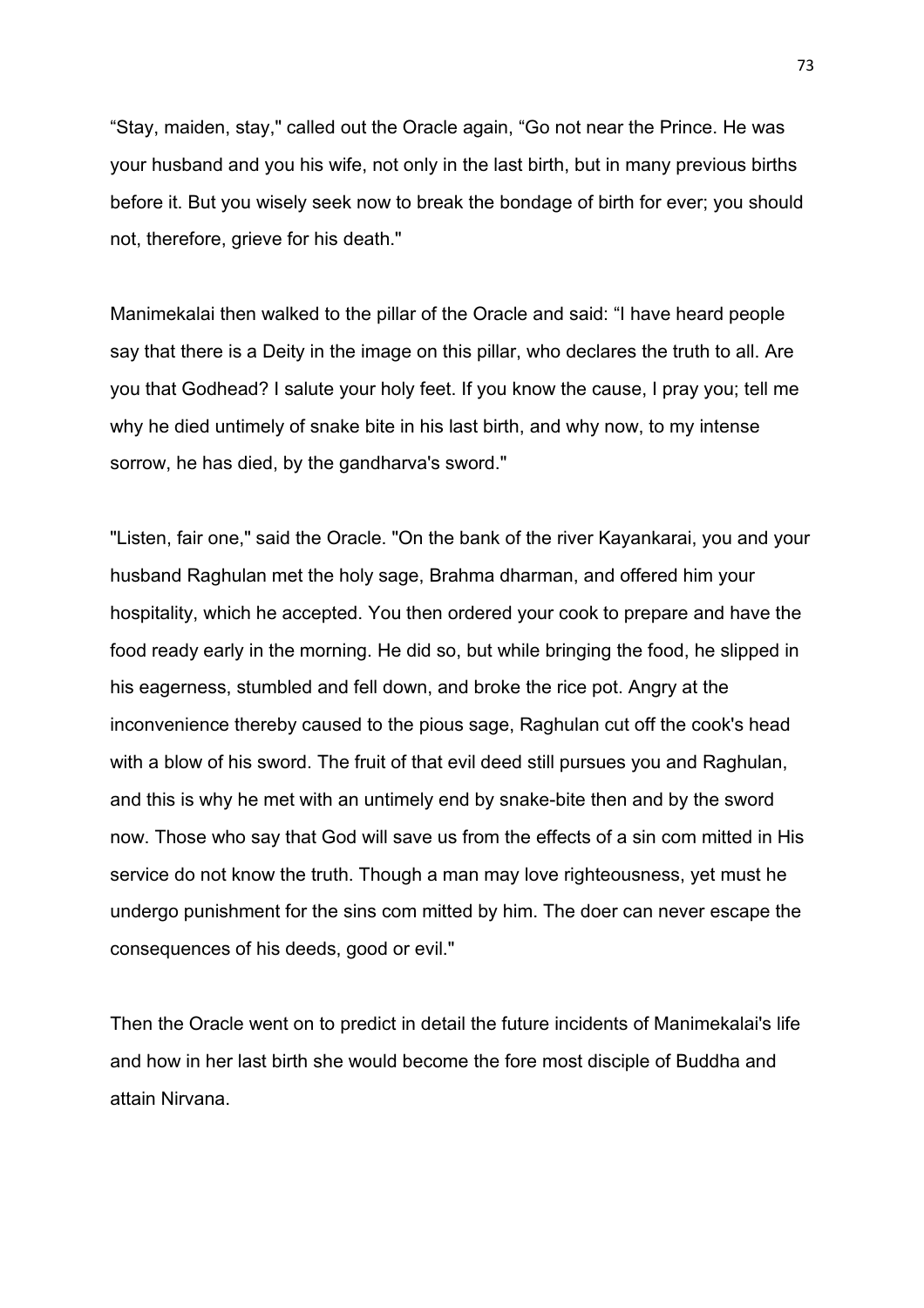Having thus been told of the past, with the chain of events leading to the present, and having learnt from the Oracle the high destiny that awaited her in the future, Manimekalai grieved no more, but felt like the peacock which has escaped out of the hunter's net.

Then the sun rose in the east, awakening the sleeping world,

---------------

Chapter XVI Manimekalai is Imprisoned " Man's evil star is woman • but for her love Unknown were sin and hell, and Earth like Heaven above."

AT break of day, those who came to worship Sampapathy and the Oracle of the Pillar saw the dead body of the Prince lying there with the arm severed and went and informed the holy men living in Chakkaravala-kottam. The holy men asked Manimekalai if she knew aught of it, and she told them what had occur red overnight. Then they hid the corpse, asked Manimekalai to wait in a secret place, and themselves went to the King. They were duly announced and admitted to his presence.

"Mighty Monarch! May your white royal , umbrella, towering like the full-moon on high, shelter the world! May your spear and sceptre shine in mercy! May your reign be without evil! And may the years allotted to you pass pleasantly!" After thus greeting the King, one of the holy men said to him:

"Not only to-day, O King, but in the past also, many have given way to unlawful passion and tried to woo by force chaste wives and pious women of penance in this city and have paid the penalty of life for their sins. In former times, when Parasurama declared mortal enmity to all Kshattryas and warred against them, King Kanthan of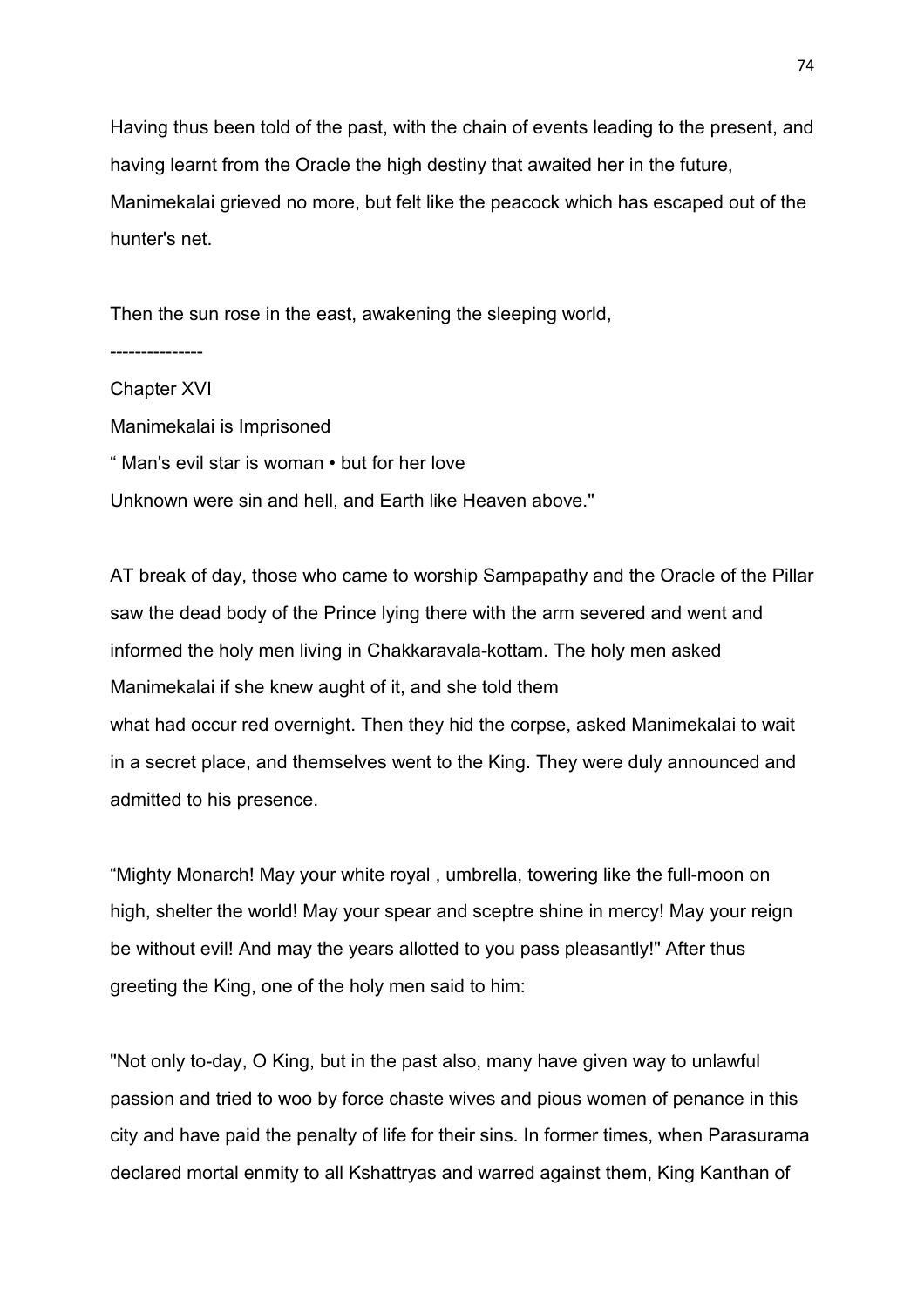this city was warned by the guardian spirit to fly from his wrath. So the king chose the brave warrior Kakanthan, his own natural son by a dancing-woman, to rule in his absence, and said to him: 'As you are not a Kshattrya born to rule, Parasurama will not molest you. Guard this city well during my absence and until Agasthya advises my return. Protected by you, Kakanthan, let this city be known also as Kakanthi. Then the king left the land in disguise and Kakanthan was regent in his stead.

"One day the younger son of King Kakanthan saw Marudhi, a Brahmin woman, returning after her bath in the Kaveri river. As she came all alone, he suspected her character, , and seized with sudden passion, he invited her to yield to him. Marudhi was alarmed, and took refuge in the temple of the guardian spirit of the streets. She thought with grief: 'If I am a pure wife whose chastity could command rain, I would not have inspired unlawful passion in the mind of another man. But this man has desired me, and I am therefore unfit any longer to tend the sacred fire in a Brahmin house.' Then, without going home, she turned to the image of the guardian spirit in the temple and said: 'I have not offended against my husband in any way; yet I easily entered the heart of a stranger. I have ceased to be a chaste wife, who can command rain; yet I myself do not know what fault I have done. Are you false, O Goddess, and do you not guard the city and punish hypocrites and evil doers?' Thus she cried and appealed to the Deity. Then the Deity appeared to her and said:  $\cdot$ Listen, fair one: you have not rightly understood the spirit of the saying of the truth poet (Thiruvalluvar) that at the bidding of the wife who knows no other God save her husband, the clouds will pour down rain. For you are not such a wife. You take pleasure in gossip, slander and jests : you love to see dances and festivals and you go to temples to worship the Gods. Surely, the clouds will not rain at your bidding. Nor have you the power to kill desire in the heart of a stranger: that is possible only for heroically chaste women. If you will give up your frivolity and love of pleasure, you will then be able to command the clouds, and I cannot harm you, as I do wanton women. It is the King's right to punish offenders within seven days; if he fail, it will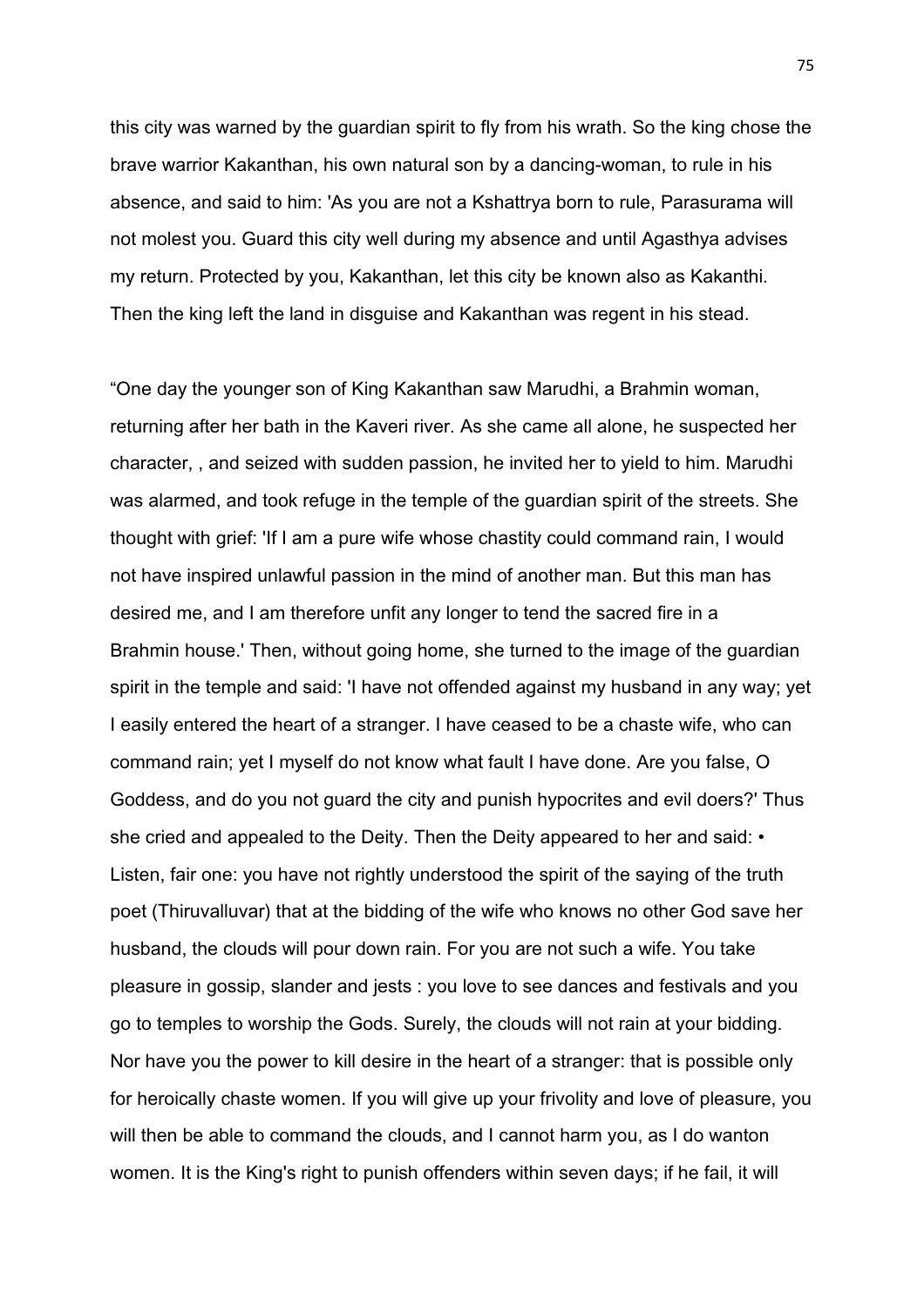then become my right to punish them. But King Kakanthan will hear of this and punish the young man who unlawfully desired you, in seven days more.'

"Thus ended the guardian spirit, and so it happened, O King, for the immoral young prince suffered the penalty of death by his father's own sword within the week. Listen again, great King!

"In this city lived a handsome young merchant named Dharmadhattan and his maternal uncle's daughter, Visakai, a damsel of surpassing beauty. They loved each other and used to spend many hoars together in innocent and pleasant companionship. But as they were first cousins, there was a scandal started in the city that they had anticipated the formal rite of marriage. Unable to bear such a slur, Visakai left her home, went to the public alms house and appealed to the Oracle of the Pillar there to clear her fair name. In the hearing of many citizens, the Oracle declared her immaculate, and praised her as one who could command the clouds to rain. But the maiden herself was not satisfied. "If the Oracle had not proved my innocence,' argued she, "the people would not have believed in me. After such a suspicion, I will not wed my dear cousin in this life, but I shall become his wife in our next birth.'

"Taking this vow before her mother, she entered a convent and lived in penance as a nun. Then Dharmadhattan praised the Oracle for having vindicated his fair fame, and leaving his native city with his parents, went away to the wealthy town of Madura in the south. He vowed within himself to wed no one but his cousin Visakai in this birth. He amassed great wealth by fair trade. He was honoured by the Pandyan king with the title of Etti,' and lived in Madura till he was sixty years of age. One day a Brahman said to him: What do you do here in this city, still .unmarried ? And what boots all your vast wealth ? Have you not heard that, howsoever charitable a man may be, he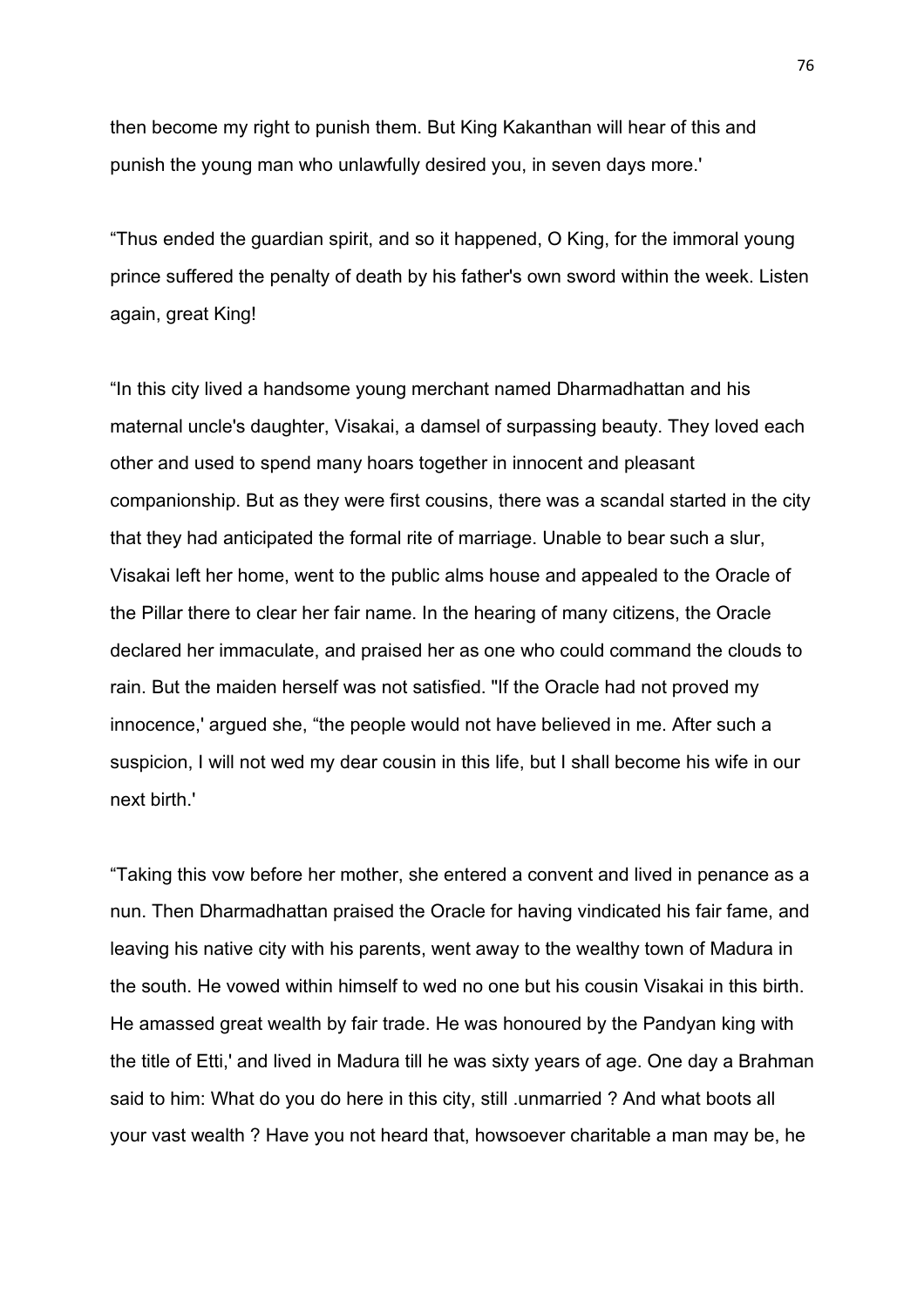cannot enter Heaven if on earth he has no wife or child ? If you have heard it, go hence quickly to your native place and get married before you grow older.'

"So Dharmadhattan left Madura with all his wealth and returned to this city. When Visakai heard of his arrival, O King, she came out of the convent without any shame and went publicly to meet that truthful and righteous man.

"We can hardly recognise each other now,' said she to him. Where have those charms which infatuated us with love in our youth hidden themselves ? You are six decades old, and my hair is grey. Our former youth and love, where have they hid themselves ? Tell me if you can, my dear cousin. In this life I am not for you: but in the next birth, I shall surely become your wife. Youth will not last, this body will not last, riches will not last, and no son can open the gates of Heaven for his father. The only help for man is the good that he does to others. Therefore, I advise you, spend your wealth in charity and service.'

"Dharmadhattan laid all his riches before his uncle's daughter, and the works of love and charity they both did in their days were countless as the stars in the sky.

"There is another story relating to that maid en Visakai, who remained celibate for life. When she was returning home from the alms house along the streets, in the midst of a large and admiring company, and after the Oracle had proclaimed her innocence and purity, King Kakanthan's son, the elder brother of the youth who perished by his unlawful desire of Marudhi, saw her and at once conceived a vehement passion for her. He sought to declare his love and claim her for himself, by taking a garland of flowers which he was wearing and throwing it round her neck. But when he raised his hand to his head to detach the garland, lo! his hand stuck to his head and could not be brought down. Such was her virtue. When King Kakanthan came to hear of it, he drew his sword and slew the wicked young man in his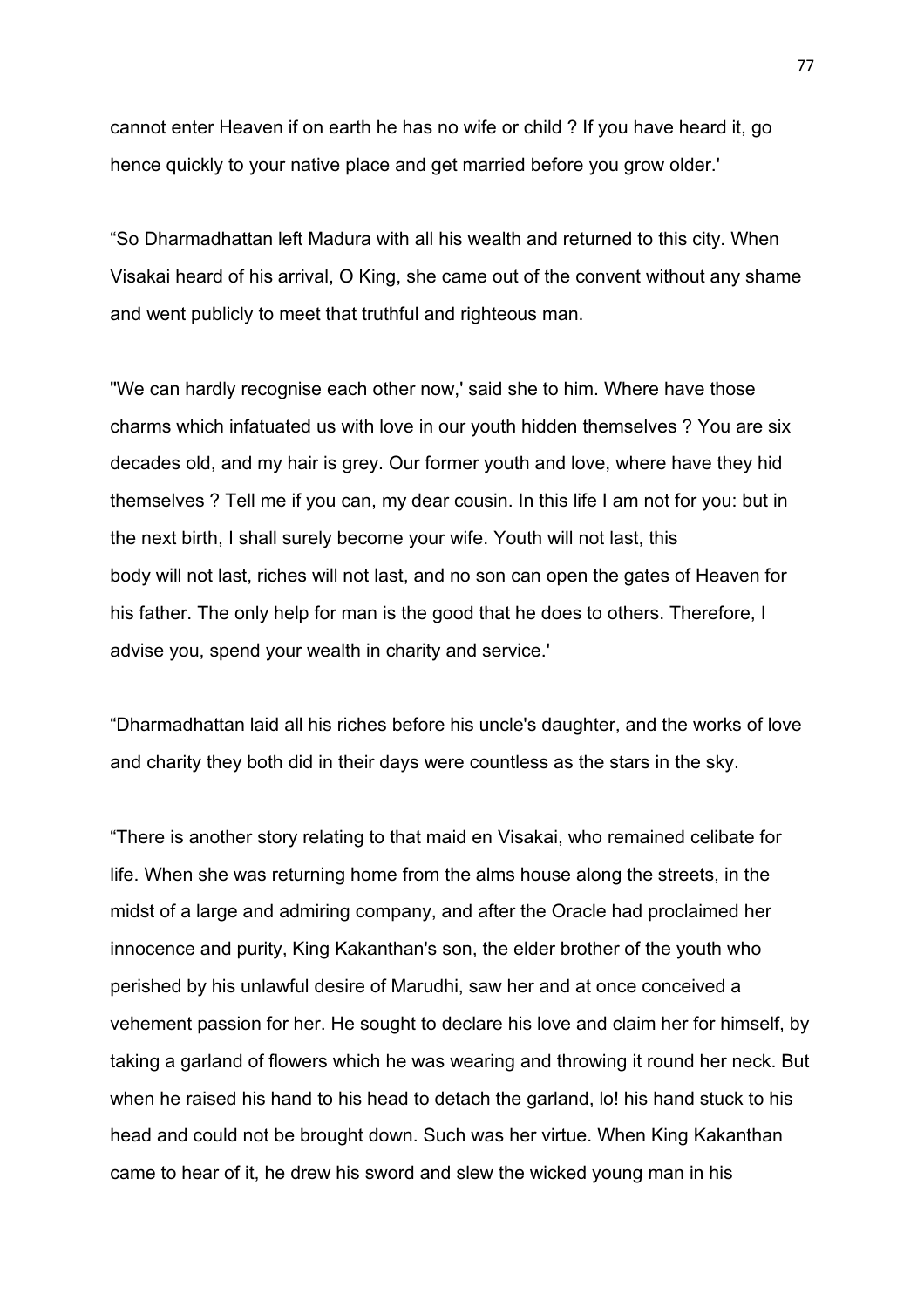righteous anger, though he was his own son. May our King protect the world and live forever!"

When the holy man thus ended his speech, the King asked: "You began, reverend sir, by saying that such things happened not only now, but also in the past. \* Tell me, is such evil conduct still prevalent in my city ?"

"Let our victorious and valiant monarch hear, and may his sceptre never bend towards evill' replied the holy man. "There are five deadly sins condemned by wise men : drink, falsehood, theft, murder and lust. Men of lust cannot avoid the other four sins, but they who restrain their passions will be free from the other sins, and only they are men of perfect penance and righteousness, while those who are subject to lust have to pay the penalty of their sins by many years of suffering in hell. Chitrapathi's daughter, Madhavi, unable to bear the cruel death of her lover, has given up worldly pleasures and entered a monastery. Her daughter, Manimekalai, though still very young, has taken to a life of penance and service, and lives in the public alms-house, begging her food at cottage and mansion. Even when such is her nature and mode of life, Prince Udhayakumaran lusted after her. He followed her everywhere like her shadow, and fearlessly came into the alms-house at midnight. Knowing this, Manimekalai disguised herself as Kayachandika. As Kayachandika was also in the alms-house, her husband, a gandharva, came there; and mistaking the disguised Manimekalai for his own wife and the Prince for her lover, he drew his sword and slew the Prince in his jealous wrath. The evil fate of the Prince has brought about this tragedy of errors and coincidences, ending with his murder by the gandharva."

When the holy man had done speaking, the King turned to the general who was in charge of the royal signet-ring and said: "It was not right of the gandharva to take the King's justice into his own hands, for the King is the guardian of the penance of rishis

78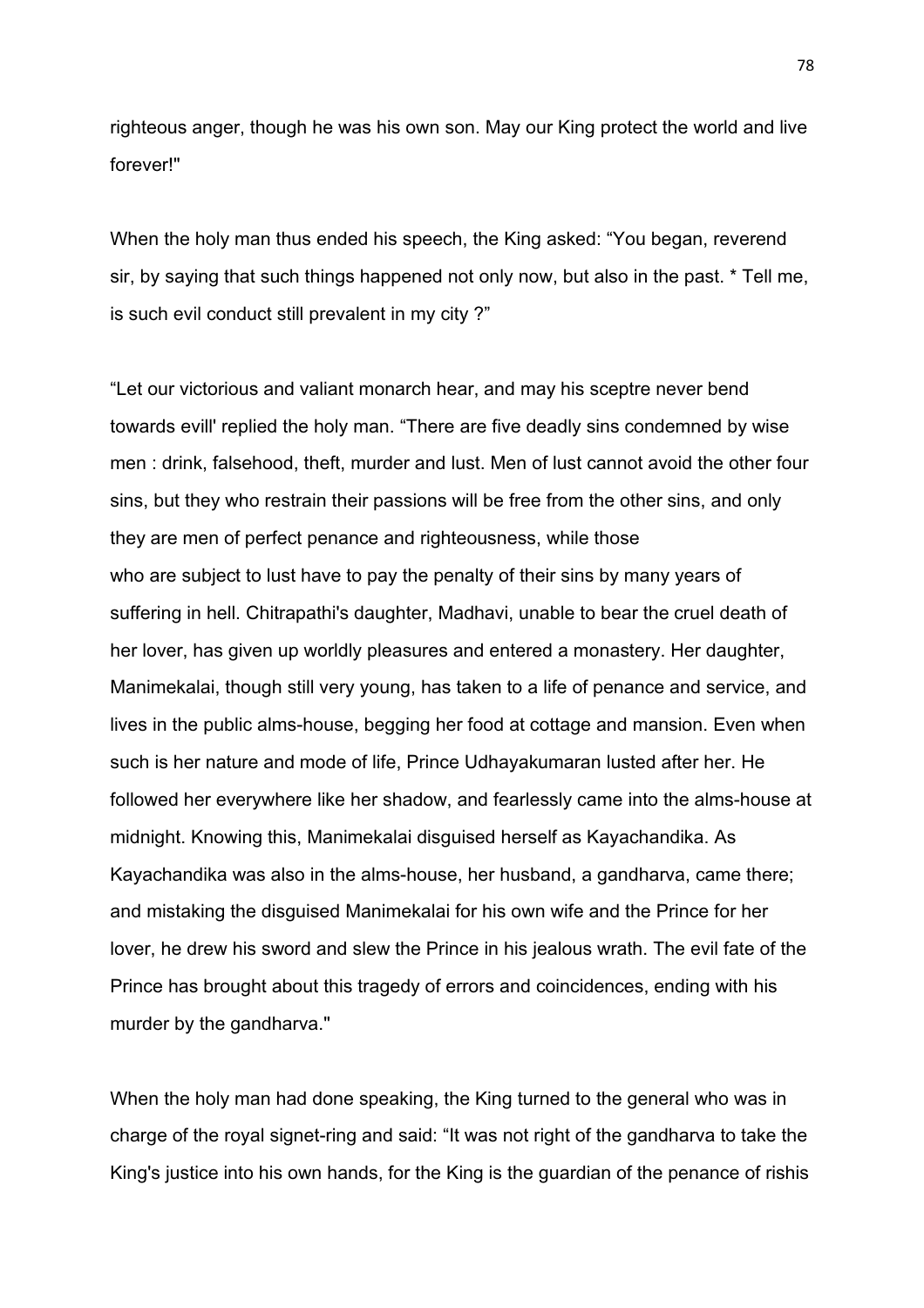and the honour of women. It was a Chola king who vindicated justice by ordering a chariot to be driven over the prostrate body of his only son who had rashly driven his own chariot over a calf and killed it. So, before other kings of the earth hear that such a wretch was born now in such a line, take the body of the wicked prince and have it burnt; also, place in custody the daughter of the dancing-woman."

And as the King commanded so was it done.

-------------- Chapter XVII Manimekalai is released "Stone walls do not a prison make, Nor iron bars a cage : Minds innocent and quiet take That for an hermitage."

IT was the duty of Vasanthavai, an old woman, to console the royal family, (king, prince or queen), when in any trouble, with wise words and parables suited to the occasion, and the King now sent her to console the Queen. On seeing the Queen who had just lost her son, this woman did not fall down at her feet and weep in sympathetic distress, but saluted and invoked God's blessing on her, and then said: "Even after they had protected their own subjects and conquered and annexed the lands of their enemies, it has ever been held a shame by the kings of this royal house to grow grey and die in bed of old age and attain the heroes of heaven through the rites and prayers of Brahmans, instead of dying on the field of battle. My tongue refuses even to speak of such an ignoble fate for one of this house. But your son has fallen now not in defending his native soil, nor in the conquest of the enemy's country. Grieve not, therefore, for him, in the presence of your royal husband, whose duty it is to protect all life justly and righteously."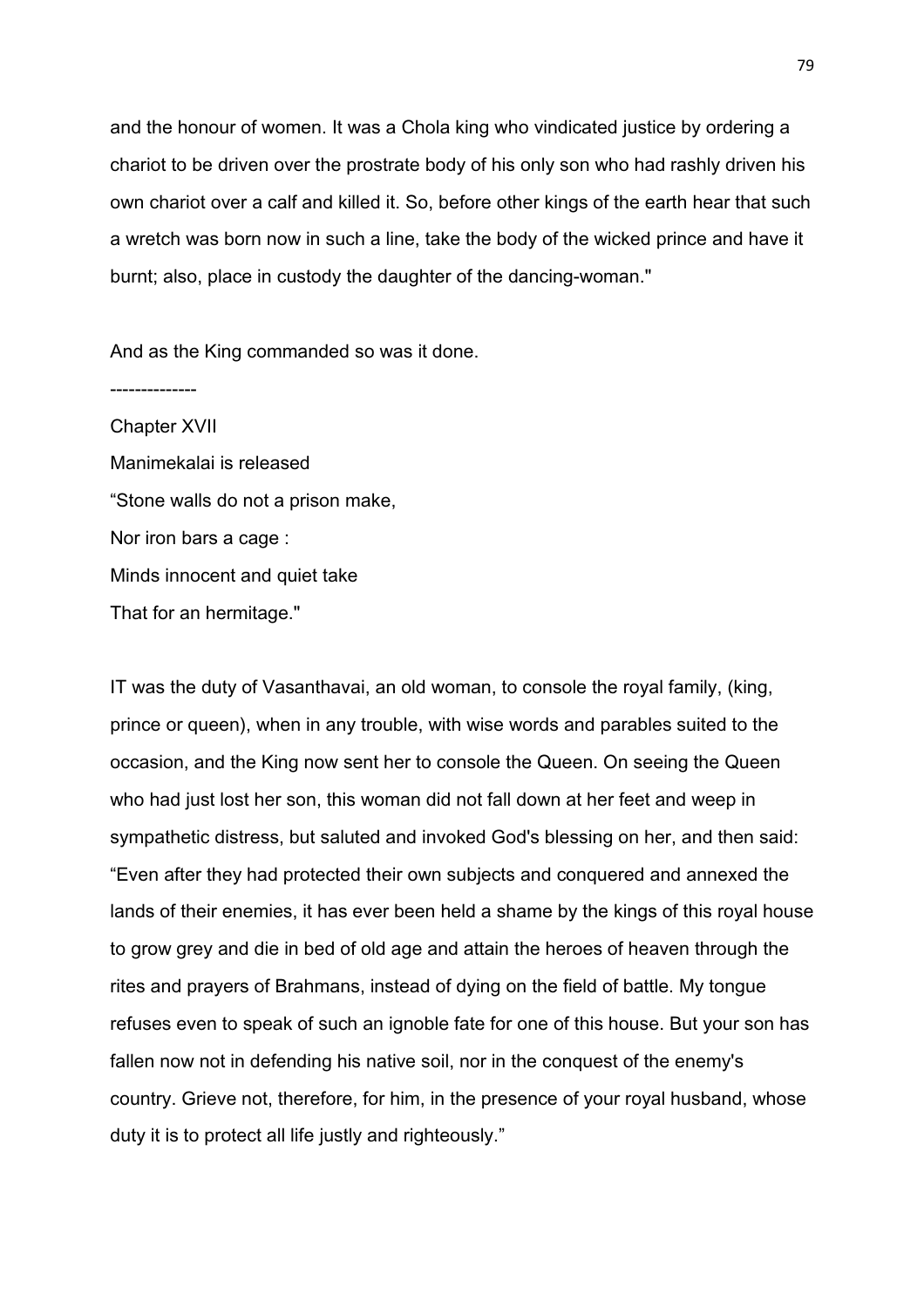After the old woman had thus consoled her and was gone, the Queen held in check her helpless grief and seemed outwardly calm and resigned: but in her heart she longed to revenge herself on Manimekalai.

So she said to the King one day: "The Prince foolishly lost his heart to a nun who cannot belong to any man, and he was therefore unworthy to rule. He deserved the cruel fate which overtook him; and it is not right, O righteous King, to keep in prison the beautiful maiden, who in her wisdom has taken to a life of penance even in the flush of her youth."

"If you think so," replied the King," and realise the wisdom of the saying that kings should look upon only the worthy and the righteous as their own children and deny the rest, you may release her.'\*\*

"Let her remain with me, or, if she will, let her take up her bowl and go about begging as before," said the Queen to the King; and she freed Manimekalai from prison and took her into the palace with her.

Then a cruel thought entered the mind of the bereaved and revengeful Queen, and she planned to drug Manimekalai secretly into madness. But Manimekalai knew the past and the future and her understanding was unclouded by the drugs administered to her by the Queen. Then the Queen bribed a senseless young man with a handful of gold, and sent him to Manimekalai to dishonour her in the world's eyes. But Manimekalai had guessed the Queen's deceit, and when the young man entered her room he found her sitting in the guise of a man, by virtue of the spell she knew; and as no man was admitted into the women's apartments of the palace, he suspected treachery and lied in fear.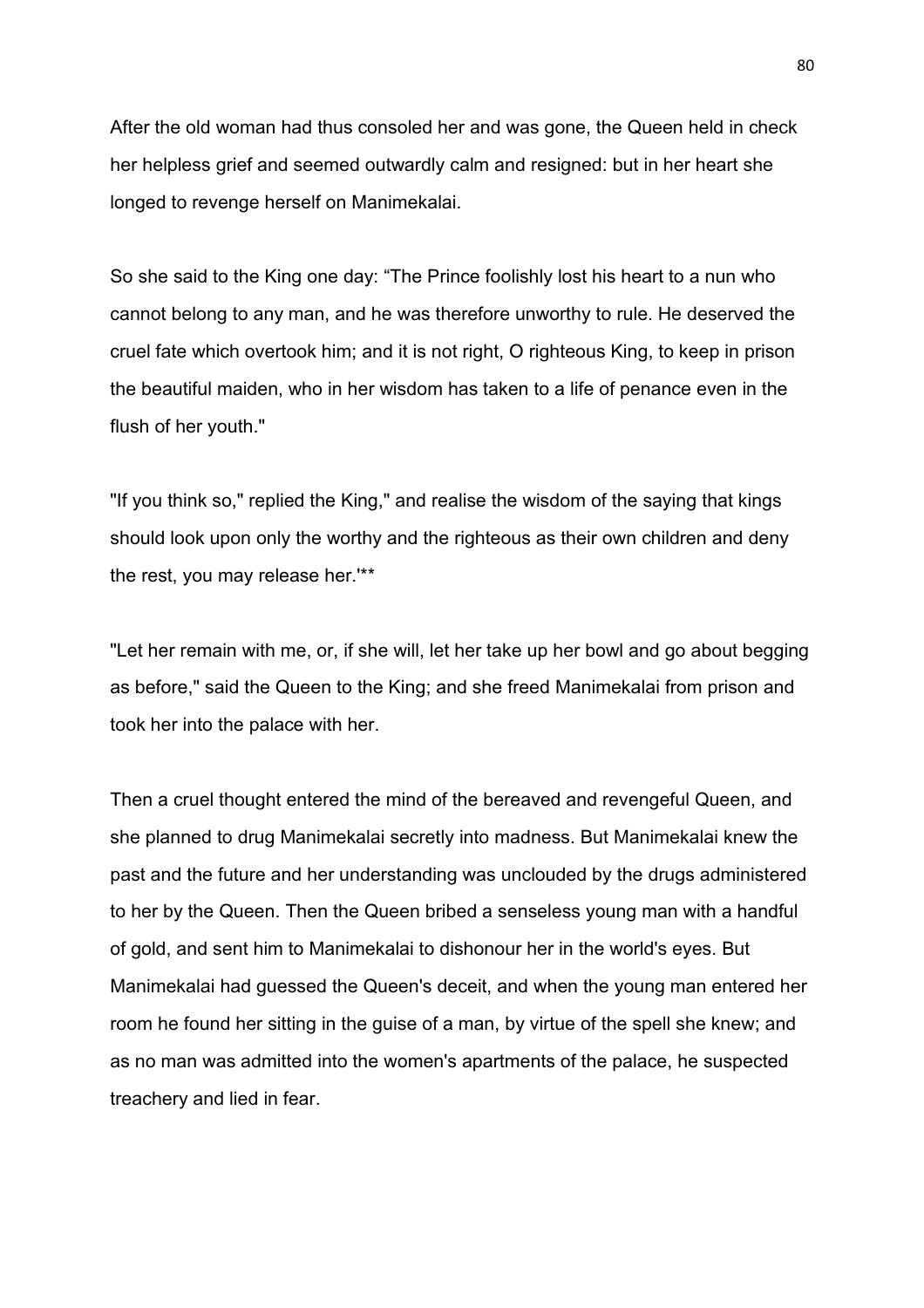Thus disappointed in her schemes, the Queen thirsted more and more for revenge on her who, she thought, was the cause of her son's death. So she shut up Manimekalai to starve in a dungeon, giving out falsely that she was ill and could eat no food. But as Manimekalai knew the mantram which could ward off hunger, she suffered no whit for lack of food. On seeing this, 'the Queen trembled with awe and fear, and bowed to her and said: "I could not bear the sorrow of my son's death and I did these ills to you. Forgive me, I. pray you."

"In the last birth," replied Manimekalai, \* When your son was born as Raghulan, son of Neelapathi, and died by snake-bite, I who was his wife could not bear to see it and mounted the funeral pyre with him. Where were you then ? and did you weep for him ? Your sorrow for the Prince now is thoughtless. Do you mourn for the body or for the soul ? If you mourn for the body, why did you have it taken up and burnt on the burning-ground ? If for the soul, it is indeed hard to guess what new form the soul takes after death, according to the measure of good and evil it has done on this earth. If you love your son's life, O Queen, you should be full of love for all lives on earth. I will tell you the reason for your son's untimely death. It was because he un justly killed a cook in his anger in his former life that he died of snake-bite then, and was slain by the gandharva's sword now. You may ask how I came to know all this; listen, then." And Manimekalai told the Queen all that happened to her from the day she entered the Upavanam to the day of her imprisonment.

"You sought to make me insane by your drugs," she continued, "but I knew the past . and the future, and my senses remained clear. I knew the mantram to change one's form at will, and so I seemed a man to the ignorant low fellow whom you sent in the dark into my chamber. Then you shut me up to starve, but I know another mantram which wards off hunger. Though you thus plotted to harm me in many ways, still I was anxious to relieve your sorrow, that your ignorance and pride should cease and that your thoughts should be turned from evil, because you are the mother of him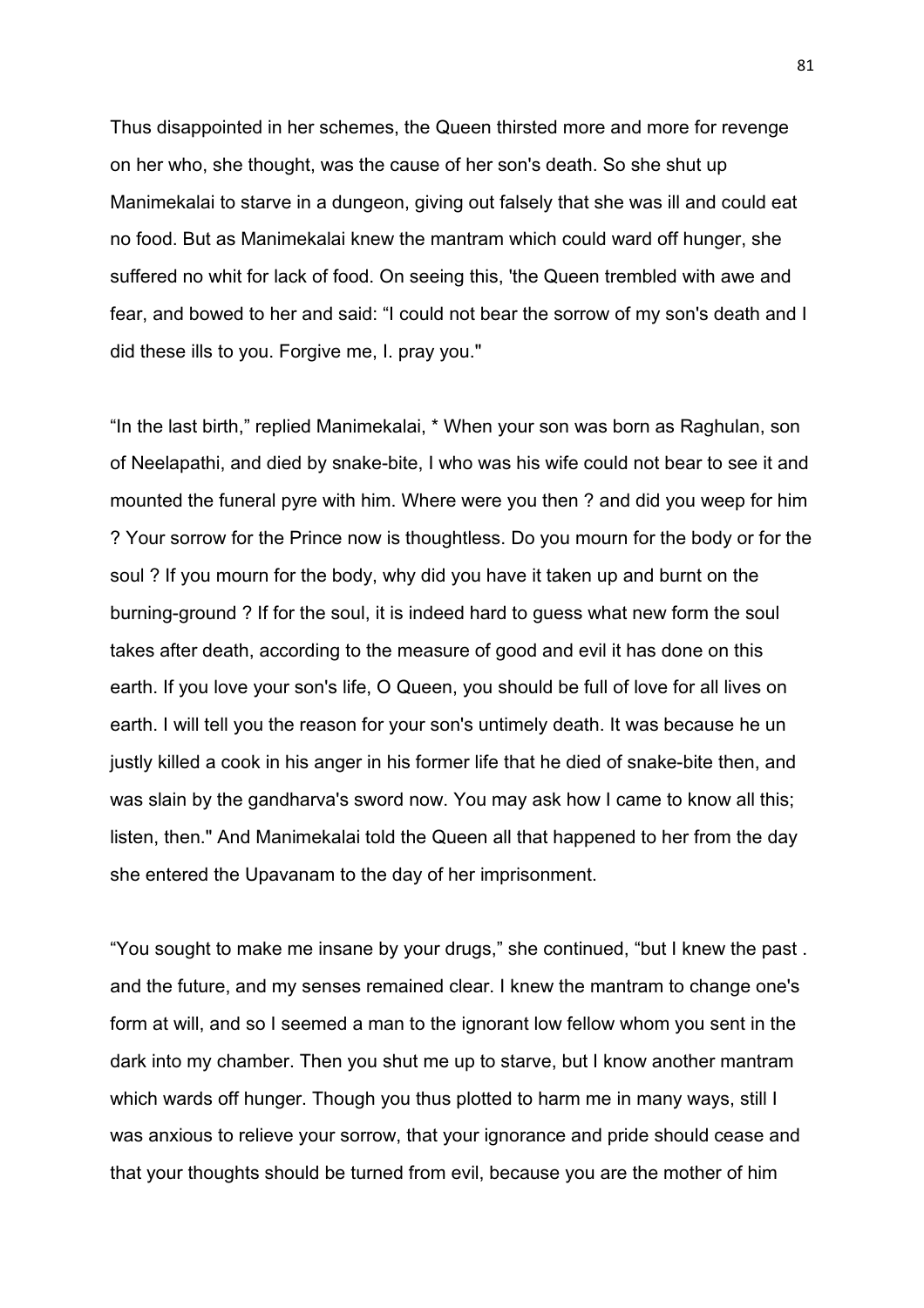who was my husband. That is why I did not escape hence, as I could easily have done, by taking another form and flying through the air. Listen, Queen. The five deadly sins cause much suffering on earth, and must be shunned. The wise never give way to anger. They alone can be said to live in this world who serve and help their poorer fellow-men; and they who relieve the hungry here know best what would truly stead them in the next world. Without these virtues, mere knowledge and learning are of no avail. To love all creatures and serve them in their need, this is the highest virtue, wisdom and penance on earth."

With such wise words and other moral stories, Manimekalai put out the fire of sorrow . raging in the Queen's heart. Then the mind of the Queen became clear and calm, like turbid. water treated with the clarifying nut, and she saluted Manimekalai's feet. But Manimekalai would not allow it and said; " It is not meet that you, who are not only the mother of my husband, but also the wife of the great King, should thus do reverence to another," and in her turn she saluted the Queen.

By this time Chitrapathi had heard, with trembling, of the murder of the Prince whom she had egged on to woo Manimekalai and of Manimekalai's imprisonment. So she went and fell at the Queen's feet, beseeching her to set her grand-daughter free, and said: "From of old, great Queen, no dancing-woman has ever suffered more than I have. My daughter, entering, a monastery on hearing of her lover's death, and my grand-daughter, also a dancing actress, going about with an alms-bowl from door to door, have made me the laughing-stock of the whole city. But I came to tell you that, besides the murder of the Prince, another great calamity threatens this city through Manimekalai. The King once met a beautiful maiden in a grove of laurel trees on the sandy sea-shore adjoining the salt-pans of this city. He did not know who she was, nor did she ever tell him; but he fell in love with her at first sight, and they both lived together happily there for a month and more. Then, one day, she suddenly disappeared, and the King, in great grief, searched for her everywhere in vain. After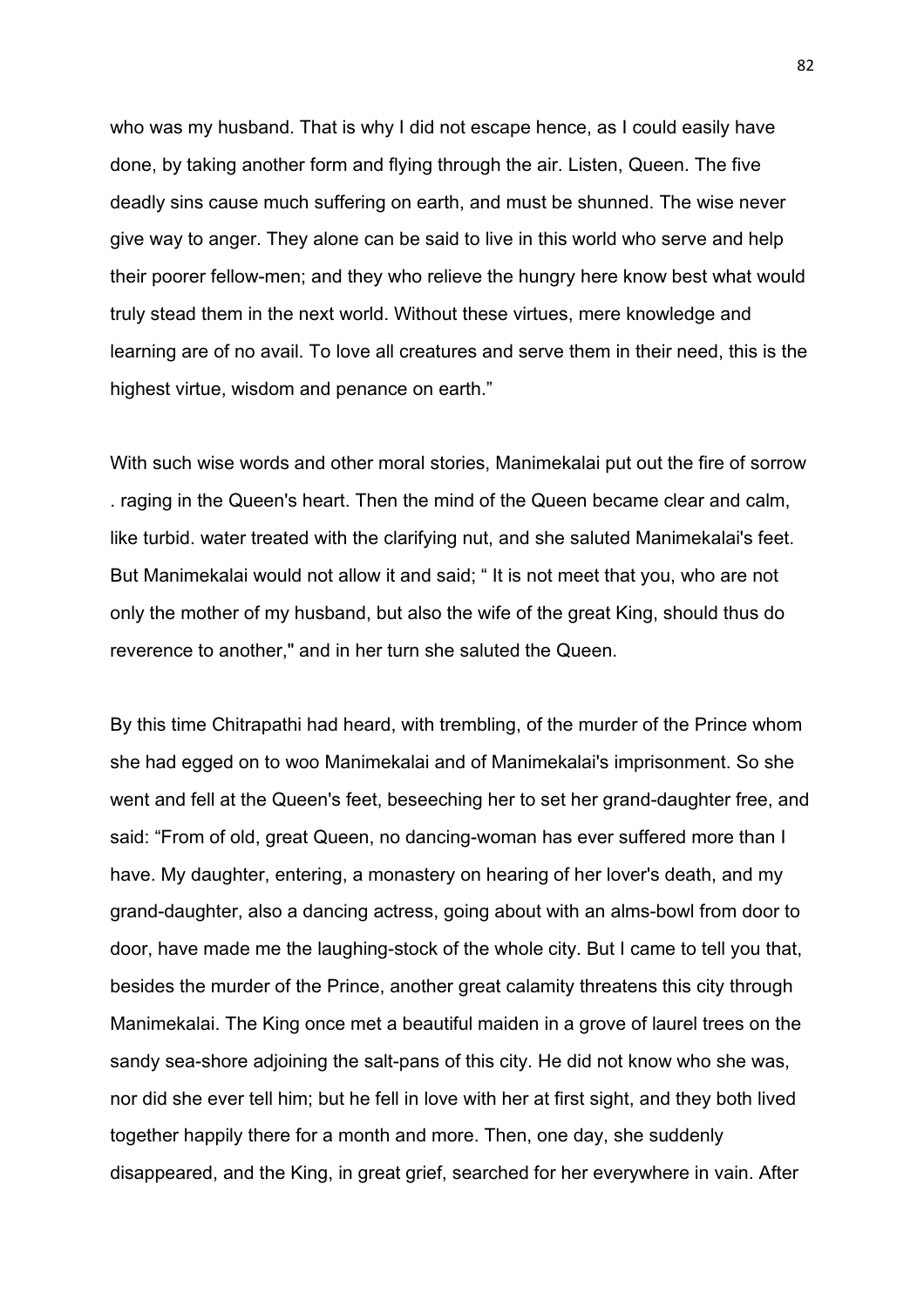some days, the King met a Charana, who could dive into the earth, rise into the sky or wander through water at will, and prayed him humbly to give him news of the lost lady,

"I have not seen her,' replied the Charana, \* but I know of her. She is the daughter of King Valai-vanan and Queen Vasa-mailai of Naganadu, and her own name is Peelivalai. On the day she was born, an astrologer predicted that she would bear a son to a monarch of the solar line, and so it has happened. Your son by her will be sent to you in due time, but you will never more see her. Cease grieving for her. He also warned the King never to neglect the festival of Indra, for Manimekala-Devi had declared that the sea should swallow up the city if that festival was neglected." "You know, Queen," continued Chitrapathi, "that there is an ancient curse on this city, that the waves of the sea shall one day submerge it. So the citizens live in constant fear of that doom and are anxiously mindful of the festival. My heart misgives me now lest any harm should befall the city through the wrath of Manimekala Devi for the imprisonment of her namesake, , Manimekalai." Then Chitrapathi learnt that her grand-daughter had already been set free, and she begged the Queen to send her to her own house.

"Your grand-daughter has given up the profession of your caste, " replied the Queen, " because it is based on the five deadly sins condemned by the wise. She will not return to your evil ways. She will remain here in the palace with me."

Meanwhile, Madhavi too had heard of her daughter's imprisonment, and with great grief and trepidation had gone with Suthamathi to the sage Aravana, to plead for his intercession with the Queen for her release. They were now announced, and on seeing the sage, the Queen and her attendants, Chitrapathi and Manimekalai, all rose and saluted him reverently. He blessed them with "May you become wise !" The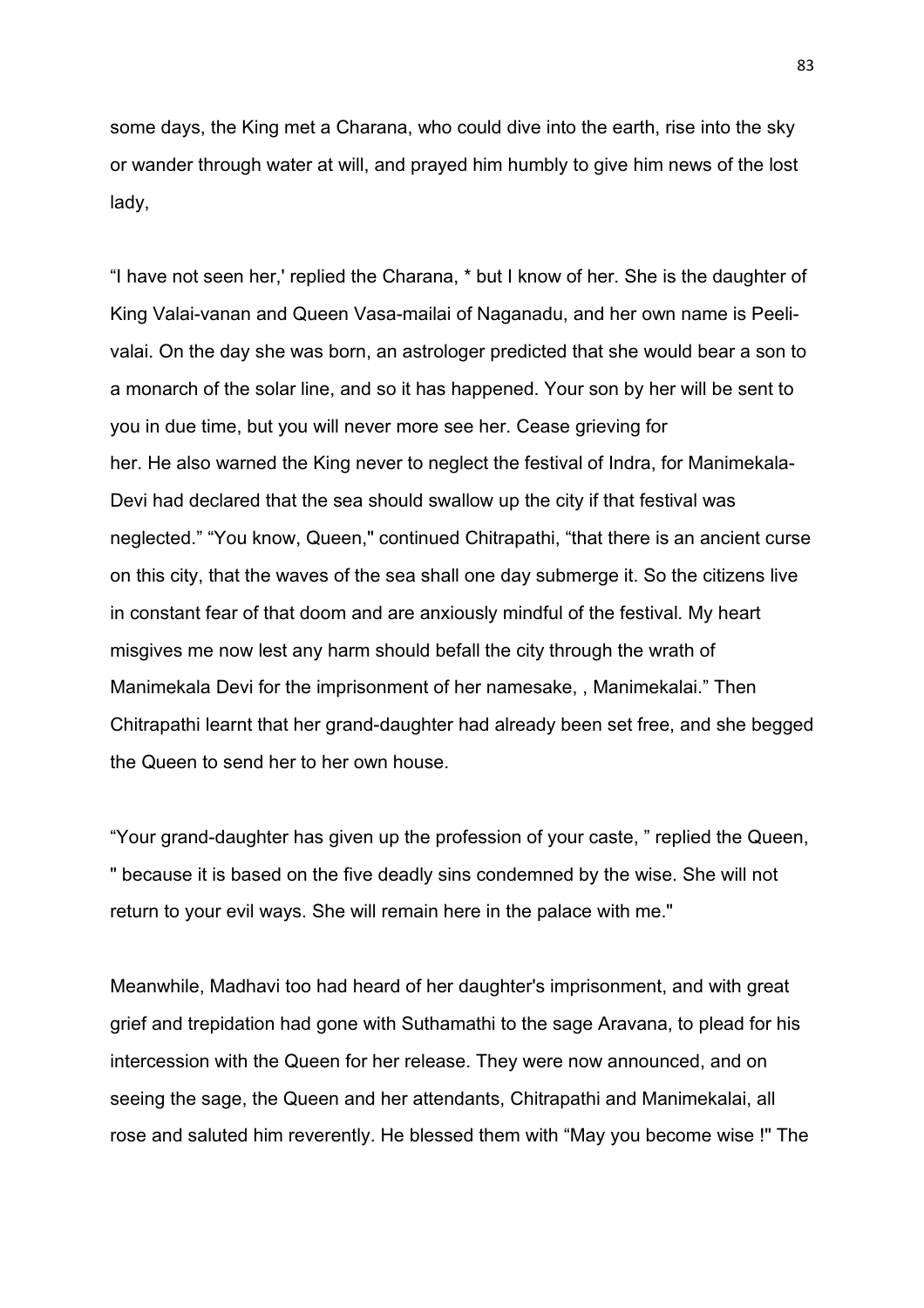Queen then offered the sage a seat of eminence, and entertained him with all honour and respect.

"We are blessed to have received a visit from Your Holiness," said she. "Your tongue indeed never tires of wise speech. May your aged body last for many years more !"

The holy man answered ; " Hear, O Queen!• Though I live yet in this body of much penance, I am like the setting sun."

Then he taught them many truths of Buddhism, and telling Manimekalai that he would expound to her the Buddhistic philosophy after she had first heard from others the doctrines of other religions, he rose to go.

Manimekalai saluted him, and said to the Queen and the rest there: "May you all hold fast by his wise precepts and act up to them! As for me, I shall not remain any longer in this city, where everyone will point me out here after as she who caused the death of the Prince. Fear not, dear ones, that any harm will hap pen to me."

Chapter XVIII Manipallavam Revisited "Nay, but as when one layeth His worn-out robes away, And, taking new ones, sayeth, These will I wear to-day So putteth by the spirit Lightly its garb of flesh, And passeth to inherit A residence afresh."

---------------------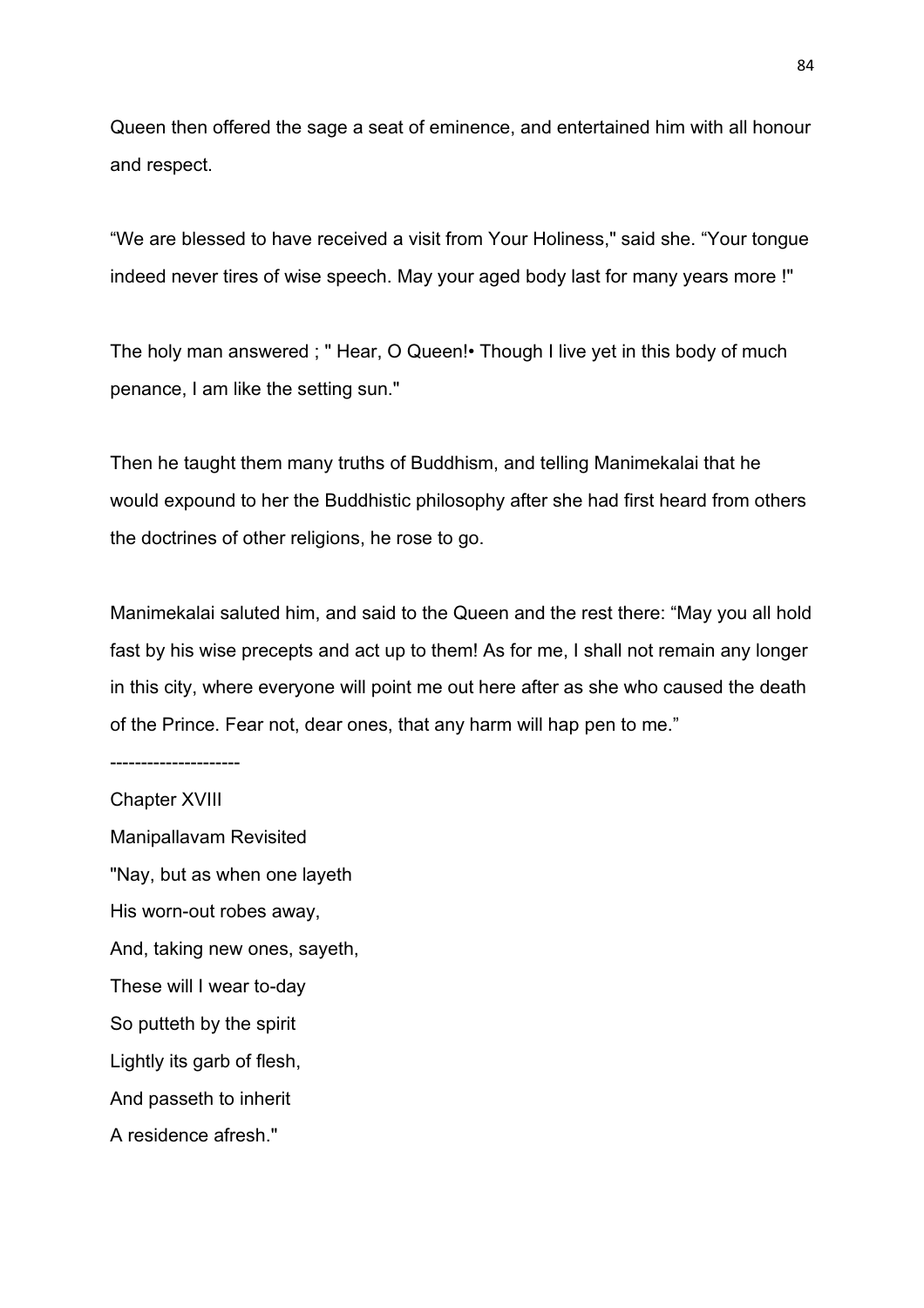THE sun set in the west like molten gold. Manimekalai, having taken leave of her mother, the Queen, and others at the palace, went to the alms-house to worship Sampapathy and the Oracle of the Pillar and take leave of the holy men there. Then she rose and flew through the air and finally alighted in a grove in the Land of the Chavakas, on the outskirts of a city. She saw a holy sage in the grove, and saluting him, asked what city it was and who ruled it.

"This is the city of Nagapuram," answered the sage, " And the king is Punnya-rajan, son of Bhumichandran. From the time of his birth, rain has never failed in this land; the \* earth and the trees have yielded to men their best;, and no creature has suffered from sickness or hunger here." Thus he praised the justice and righteousness of the King.

As they were conversing, Punnya-rajan and his Queen came to the grove and saluted the holy sage, whose name was Dharma-savakan. The sage thereupon discoursed to them on the religion and philosophy of Buddha. The King noticed Manimekalai and asked: "Who is this young woman of matchless beauty, who has a serene unworldly look, carries an alms bowl, and listens so intently to the discourse ?"

The officer in attendance on the King replied: " Sire! When I went by sea to Kaveripatnam on a friendly embassy to King Killi, I heard from the holy sage Aravana there the history of a wonderful young woman who was without a peer in the land. I told you of her then; this is she, and she has left that city and come here now."

Manimekalai then addressed the King and said: "It is your bowl that has come into my hands, Aputhra, though blinded by your royal state you do not know this now. But even if you have forgotten your last birth, know you not how you came into this life too? Come to Manipallavam and worship the Holy Seat there, O King, and then you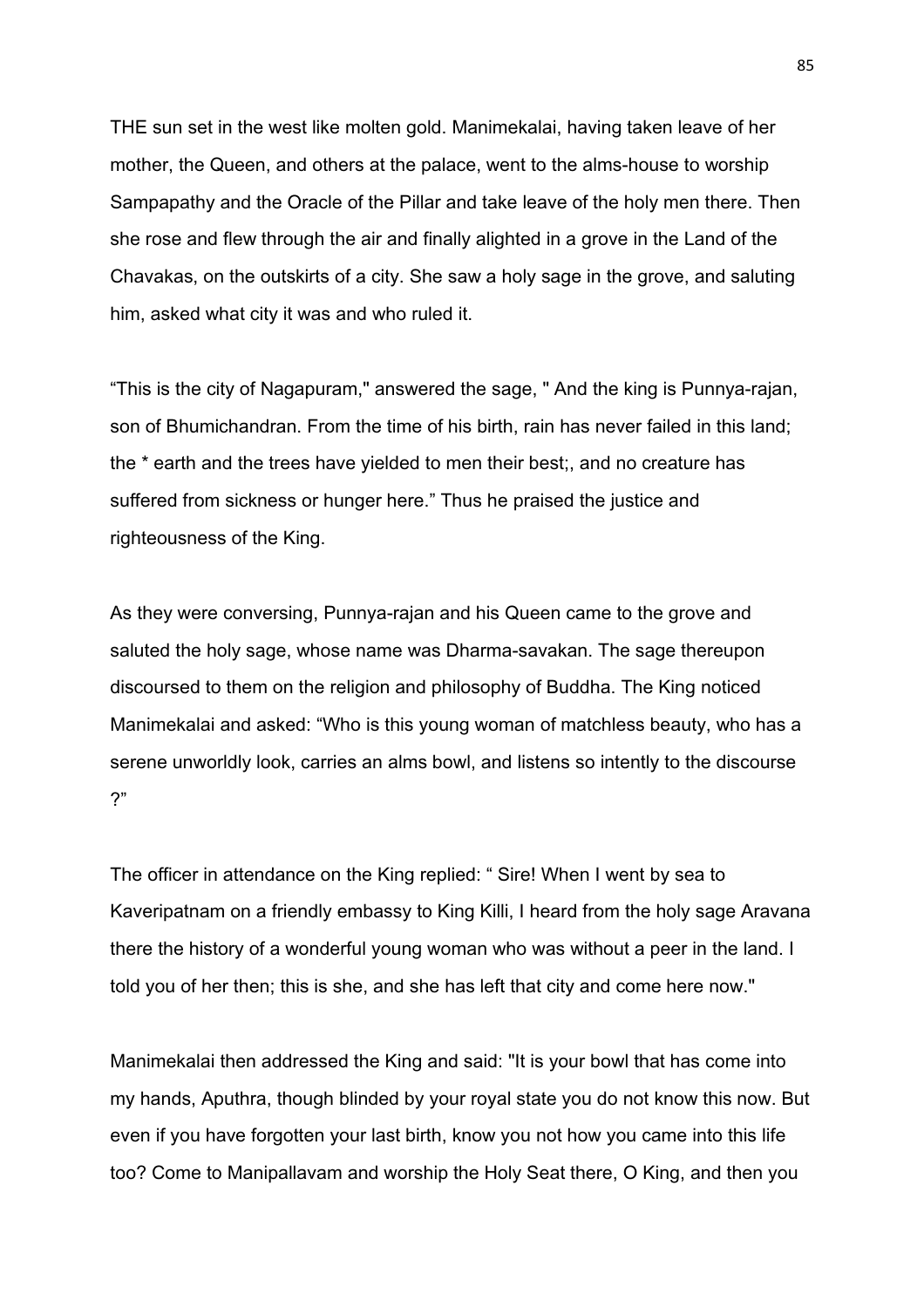will know the nature of this bondage of life." Having said this, she rose into the clear sky and flew away to Manipallavam, which she reached before the sun set. She saw the whole past as in a vision on worshipping the Holy Seat again, and the words of the sage Brahma-dharma to her on the bank of Kayankarai in her past birth, seemed to sound in her ears now. She wondered much at this and remained in the island.

Meanwhile Punnya-rajan went back to his city from the grove and inquiring of his mother Amarasundari, the dowager-queen of Bhumi chandran, learnt the truth of his miraculous birth from a cow and how he was merely their adopted son. He now wished to abdicate his throne and take to a life of penance, feeling inwardly that the good seed sown in his mind by the holy sage Dharma-savaka was fit to bear fruit, through Manimekalai's advent. But his chief minister, Jana-mithran, objected to it and said: "Hear me, my King! There was drought and dearth in this land for twelve years before you were born. Food was so scarce that the hungry mother pitied not her own crying child, but ate by herself. Then you came like rain in scorching summer. Ever since your birth the land has known no dearth and no life has suffered from hunger. When you depart, the whole country will wail like a motherless child. If by abdication and penance you seek the salvation of your own soul, countless lives will perish, and it will be against the precepts of the Lord of Compassion, who never pitied or cared for His own life, but lived only for others. What you desire is therefore utterly perverse and selfish."

The King heard these weighty words of his minister and replied : "My heart yearns to go to Manipallavam and I must go. Guard my kingdom for but one month, and I shall return."

So he took ship and reached Manipallavam, and Manimekalai, rejoiced to see him and took him to the Holy Seat.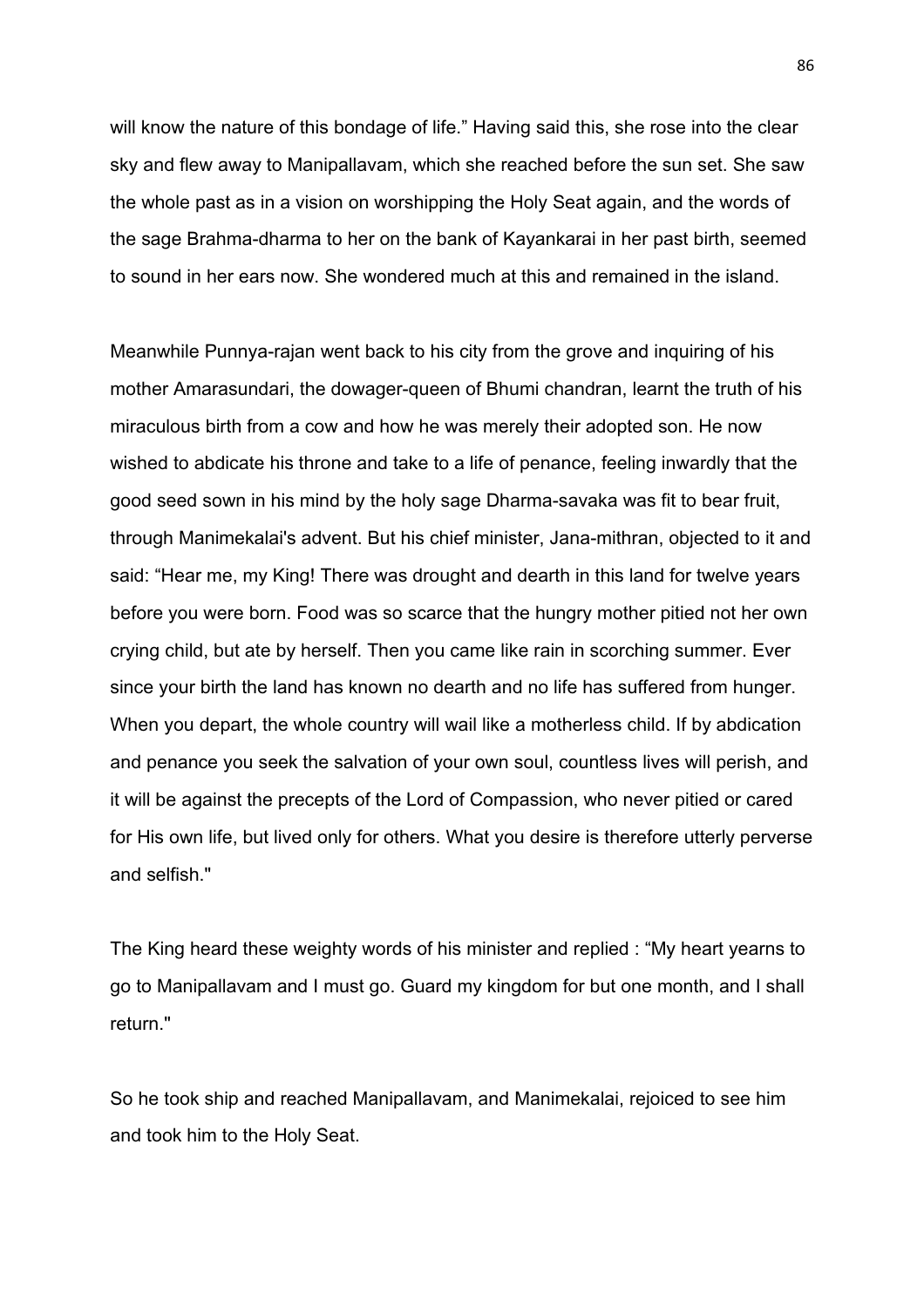On saluting it, he saw all his past at once, as a man sees his own face in a clear mirror. He praised Chinta-Devi, who had first given him the Sacred Grail, once again, hailing her as 'the Goddess of Learning in the Tamil Madura in the South' and as the 'Goddess who purified the tongues of Devas and Brahmans and whose holy feet he could never forget and was always bound to worship, birth after birth.'

He then went, with Manimekalai to the Gomukhi tank and they rested under the shade of a tree there, when Dwipa-Thilaka, the guardian of the Seat, came to them. She said to the King: "Have you come here again, a magnanimous man, who relieved the pain of numberless creatures with the elixir of life from the divine bowl! Look at these bones : they are the mortal remains of the nine merchants who came back here seeking you, when they discovered that you had been left behind by a mistake. They gave up their own lives too on learning that you were dead. Yonder lie the bones of their followers, who mourned for them and died here. And underneath that lofty mound of sand cast by the waves, and shaded by the fragrant laurel, you will find the skeleton of the body, O King, which bore your own former life. Alas! you killed yourself, and you became the cause of death to those who came here out of pity for you. Are you not then a murderer who are a monarch now?"

Thus she spoke in sadness to the King; and turning to Manimekalai, she said: "Your great city of Kaveripatnam, fair one, is no more. The sea has devoured it. Hear how it came about. A beautiful princess of Naganadu, who had been the King's love and borne him a son, came here with her child to worship the Holy Seat. At that time the ship of a wool merchant of "Kaveripatnam was anchored here. The Princess gave her child to the merchant, telling him that it was the King's, and bade him take the boy to him. He gladly agreed and took the child; but on the way the ship ran ashore in the dark and was wrecked, and the child was lost. The crew reached the city and told the King of the mishap that had befallen his son. King Killi was greatly grieved at the news, and like a nagam that had lost its jewel, he wandered distractedly on the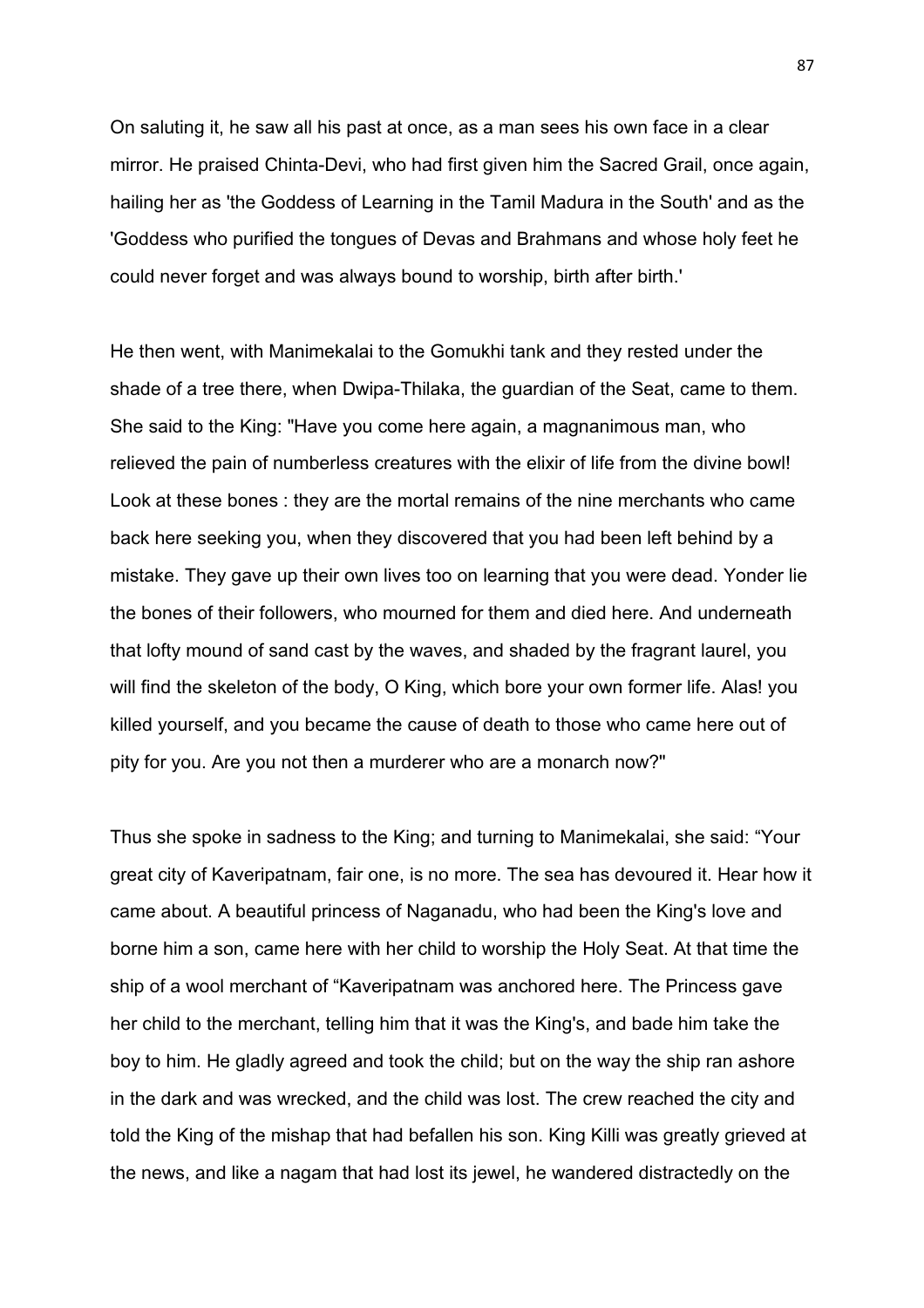sea-shore searching anywhere for his child. So the festival of Indra was neglected, and the curse of Manimekala-Devi fell on the city, and the waves of the sea rose in wrath and submerged it. The King has gone away to another place by himself, and the holy Aravana and your mother and Suthamathi have safely reached Vanji. I heard all this from Manimekala-Devi herself." Having said this, Dwipa-Thilaka left them.

Then Punnya-rajan dug deep into the sand and saw the shrunken skeleton of his former body, looking as if it had been covered over with white plaster. He felt giddy and dazed at the sight of it and Manimekalai comforted him. She said that she had brought him to see the Holy Seat so that he might know his past, and his great name and fame might be established in all the lands. If only kings were righteous and merciful, there would be no wrong to be set right on earth.

The King then expressed his great gratitude to Manimekalai and was loath to leave her. But she reminded him that his country was crying aloud for his return, and persuaded him to sail back home, while she herself took flight towards Vanji.

----------------

Chapter XIX "A Tale of Two Cities" "The fixed arithmetic of the Universe, Which meteth good for good and ill for ill; Measure for measure, unto deeds, words, thoughts ; Watchful, aware, implacable, unmoved , Making all futures fruit of all the past."

EAGER to see the image of her mother Kannaki, Manimekalai flew through the air to the suburbs of the city of Vanji and entered her temple there. She bowed before the altar, and with tearful eyes prayed that she might hear the reason why Kannaki chose to destroy the city of Madura by fire, instead of committing sati, or leading a life of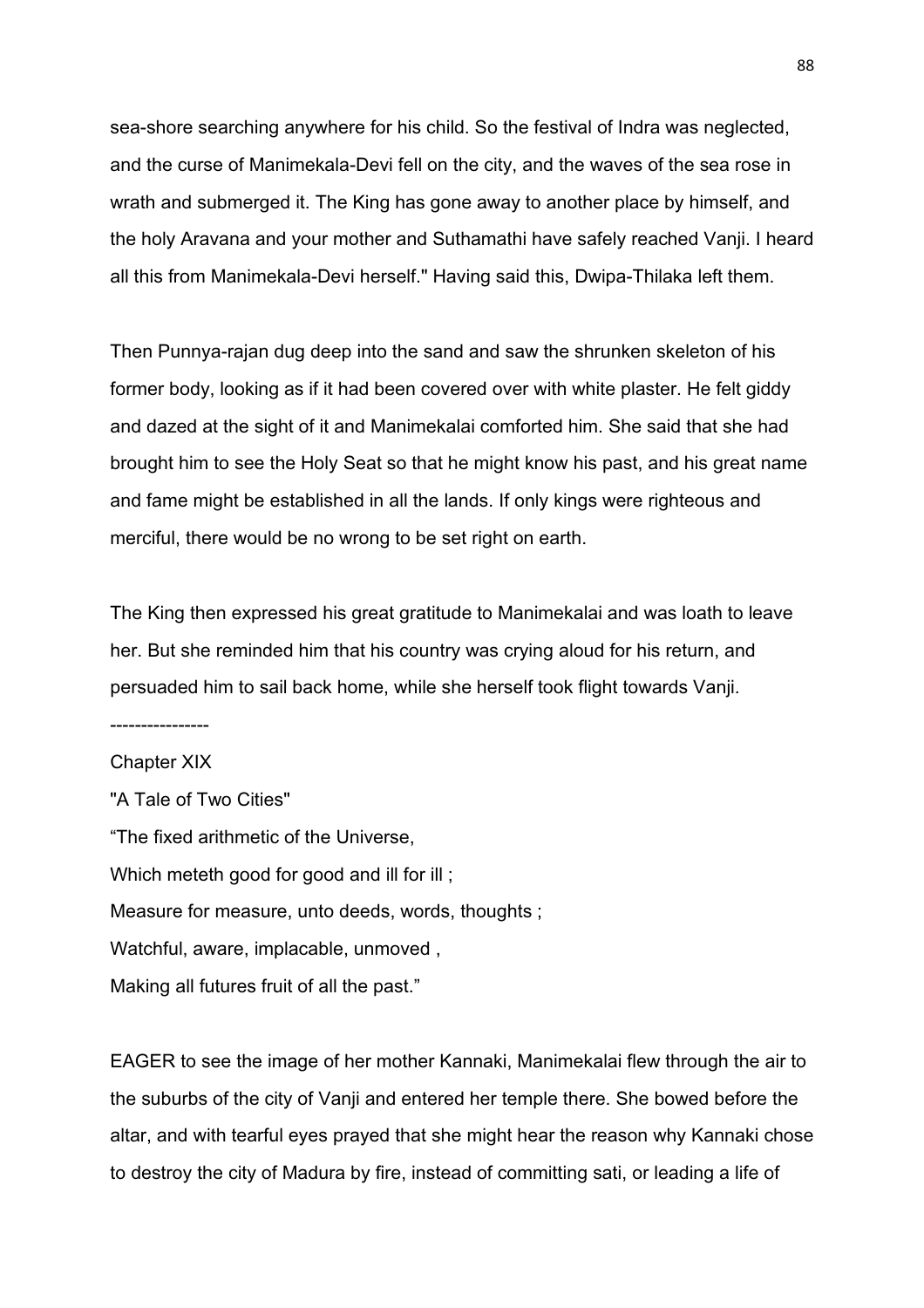penance and fasts in widow's weeds, as other chaste wives usually did on losing their husbands. Then the chaste heroine Kannaki spoke through the image and said :

"I could not bear the cruel and unjust murder of my lord, and so I destroyed the city in my wrath. But the calamity that befell us was the fruit of our own evil karma. Madurapathy, the guardian spirit of the city, told me this. In his former life, my husband Kovalan was a trader in Singapuram in the Kalinga country. His name then was Bharathan. There was war between King Vasu of Singapuram and King Kumara of Kapilai. Bharathan was jealous of a rival trader, Sanghaman of Kapilai. This Sanghaman came secretly with his wife Neeli to Singapuram, through a long tract of prohibited country, bringing with him many valuable goods to sell. Bharathan falsely informed his king that Sanghaman was a spy from Kapilai and had him executed by the king's order. Hearing of her 'innocent husband's death, Neeli committed suicide by throwing herself down a high hill, and at her death she uttered the curse: May a like calamity overtake those who have brought this upon us!' And so in this life Kovalan was unjustly murdered in a similar manner. Even "after Madurapathy had told me of Neeli's curse, my anger was unappeased and I burnt the city. By virtue of our former good deeds, my husband and I are with the devas now. At the end of this, the sin of my impulsive anger will certainly overtake me and I shall have to suffer for it. Thus we shall be born and die again and suffer for our sins, when we have done enjoying the fruit of our good deeds. And the wheel of life and death, and weal and woe, will thus revolve, till the glorious Sun of Buddha rises again in the great city of Kapilapuram the capital of the good land of Maghada, where the rains never fail. Then we shall hear the Truth from His divine lips and attain Nirvana. This final salvation will be ours, because we worshipped at the Buddha's shrine while we lived in Kaveripatnam. As for you, my daughter, you will now hear, in this ancient city, the several doctrines of the various sectaries and be convinced of their falsehood. Then you will hear the teaching of the Buddha from the holy Aravana and be confirmed in the Faith. But as the sectaries will not discuss the ultimate conclusions of their creeds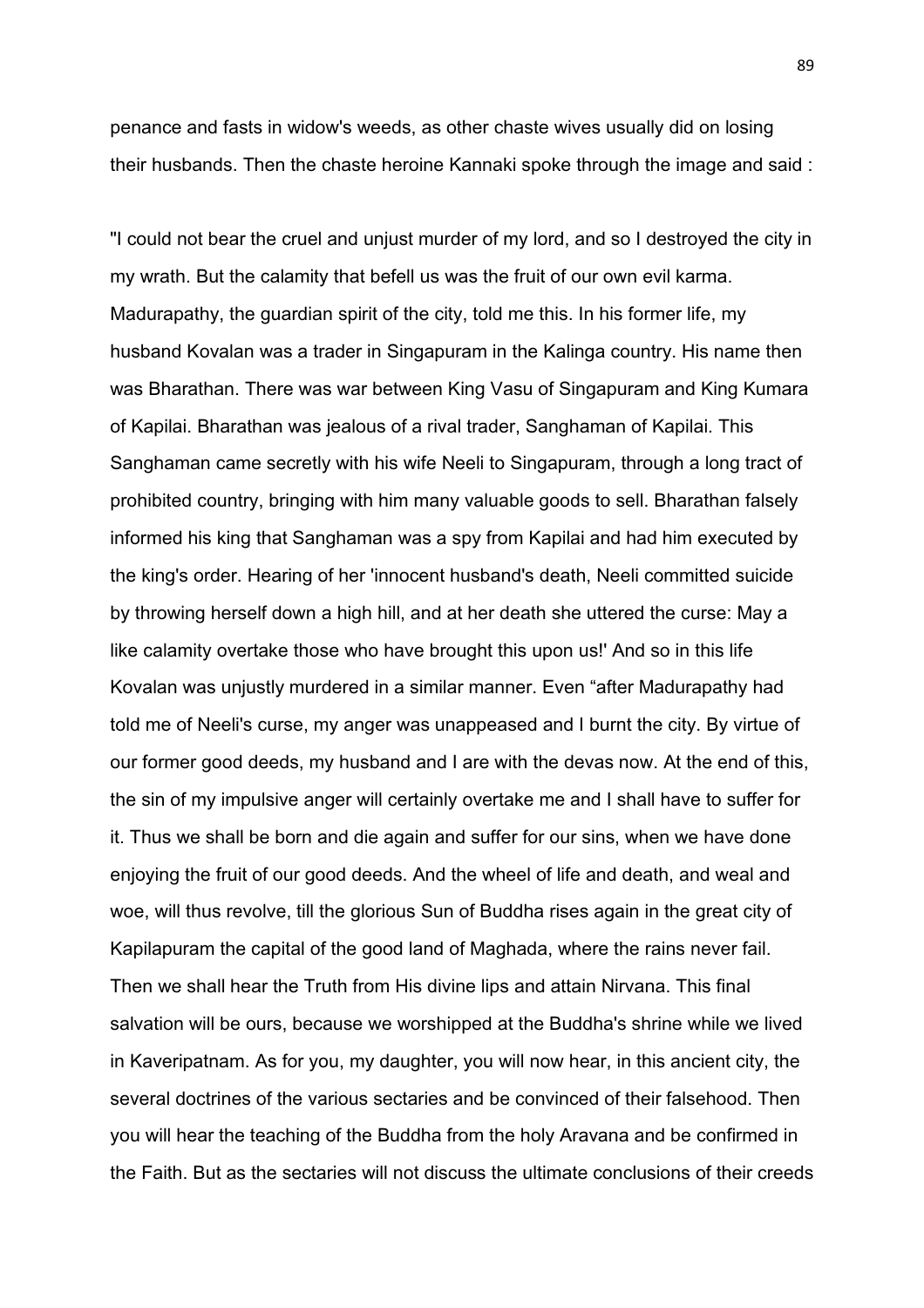with you because you are a young woman, assume a disguise before you go to them."

Then Manimekalai saluted the image and left the temple, taking on the form of a holy man. She entered the city of Vanji, famed for its parks and tanks, and for the wise, learned and saintly men who lived in it. The king of Vanji at that time was the celebrated Cheran Chenguttuvan, who, with a vast and mighty host of elephants, chariots, horses and warriors, invaded the North, crossed the Ganges in boats, defeated Kanaka and Vijaya and many another Aryan monarch in battle, and extended the limits of his empire to the very foot of the snowy Himalayas[\$]. The time was ripe for Manimekalai to learn the Truth, and she went in her disguise to the ten different schools of sectaries and heard them expound their respective doctrines and articles of faith[#], but she was not satisfied with any of them.

----

[\$] Some scholars think that Thiru-Vanjaikkalam (Cranganore) on the West Coast was the Vanji referred to here, while others declare that it was no other than the modern Karur in the Trichinopoly district.

[#] I have wholly omitted the chapter relating to non-Buddhistic creeds and the last two chapters in which the tenets of Buddhism are set forth The curious reader who delights in dialectics is referred to the original.

------

Manimekalai then put off her disguise and searched all over the outskirts of the city of Vanji for the holy Aravana, Madhavi and Suthamathi, but in vain. The city was surrounded by a deep and wide moat which was covered over with many-hued lotuses and water lilies haunted by bees, shining like a rain bow. Into this moat the many private and public drains and water-courses of the city emptied themselves; and so sweet-smelling were the waters with scents, cosmetics, sandal paste, spices and other fragrances, that the very alligators and fish in the moat were inoffensive in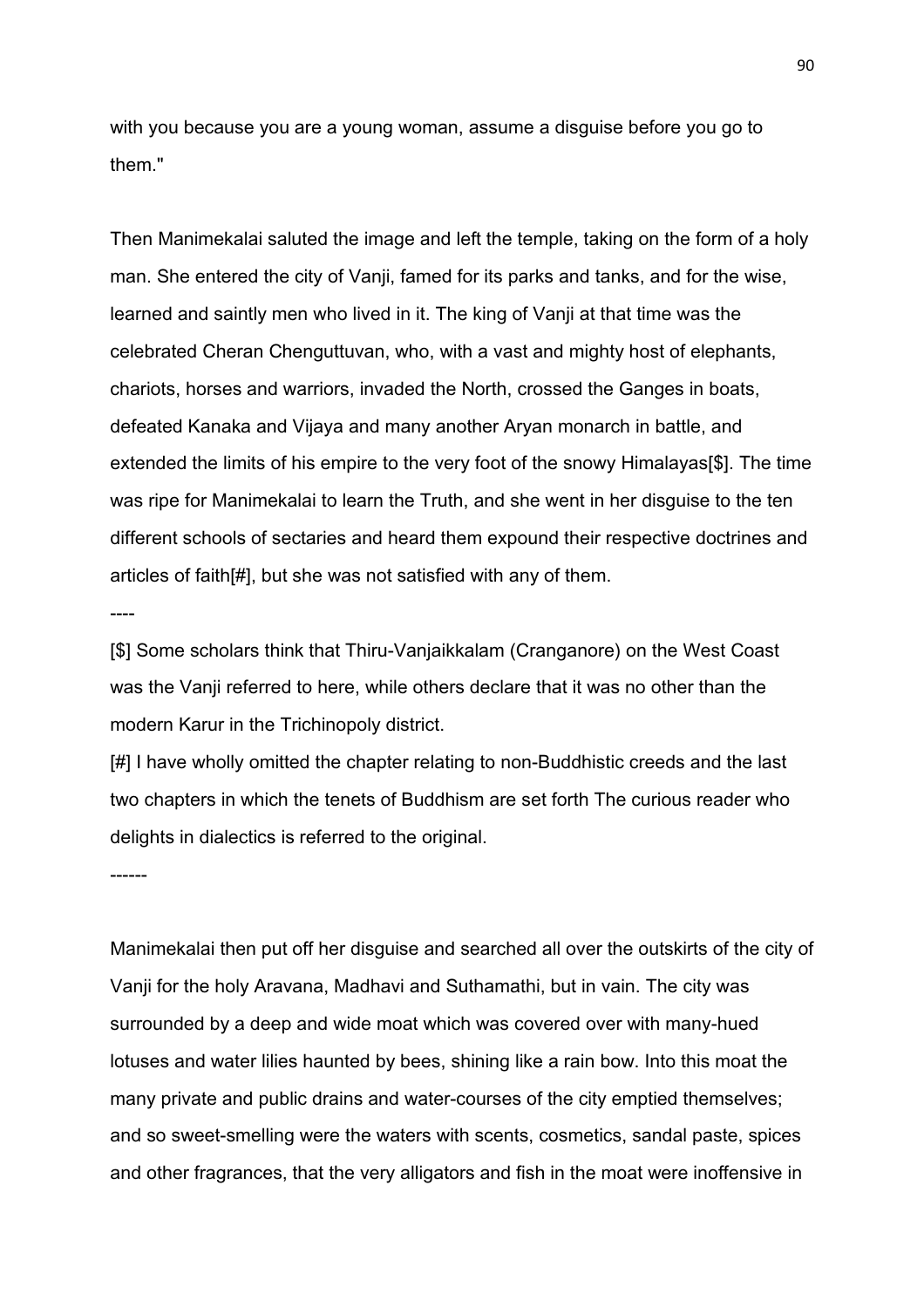odour. The high wall of the fort was defended by many kinds of missile-engines and strongly garrisoned. Between the moat and the wall stretched a low jungle which was carefully guarded, and the cattle grazed there. Crossing these, Manimekalai approached the lofty white gateway of the city, highly wrought, and waving with flags and banners. The gateway looked like a hill of silver which had been tunnelled through. She entered, and wandered about on her quest, wondering at the magnificence and splendour of the city.

The city guards had their crowded barracks near the gateway. Then came the streets, squares and markets where many kinds of fish and white salt were hawked about and where fisher women sold toddy, and other women pudding and pastry. Sheep-markets; meat-stalls and spice-shops came next. Then were seen the streets of potters, smiths who wrought in copper, silver, gold and other metals and alloys, carpenters, sculptors, artisans, painters, shoe-makers, tailors, garland-makers, astrologers, musicians, bangle-makers, and workers in chanks and pearls, dancinggirls, grain-merchants, minstrels, courtesans, weavers who wove the daintiest fabrics, gold-testers and dealers in precious stones, and trainers of new elephants and horses. The abodes of pious Brahmans, and the mansions of princes, counsellors, generals and other great officers of the state succeeded these. Manimekalai gladly saw all these places, as also the pleasant groves with artificial hills and shady tanks of limpid water, which tempted even the devas to forget their celestial abodes, and the many picturesque public places of charity and learning

Then she saw a great Buddhist monastery and entered it, and there she found Masathuvan, the father of Kovalan, in the guise of a monk. She saluted him and told him all her story. She said that none of the various doctrines she had heard appealed to her, and that she was now looking for the holy Aravana, to hear the teaching of the Buddha from him.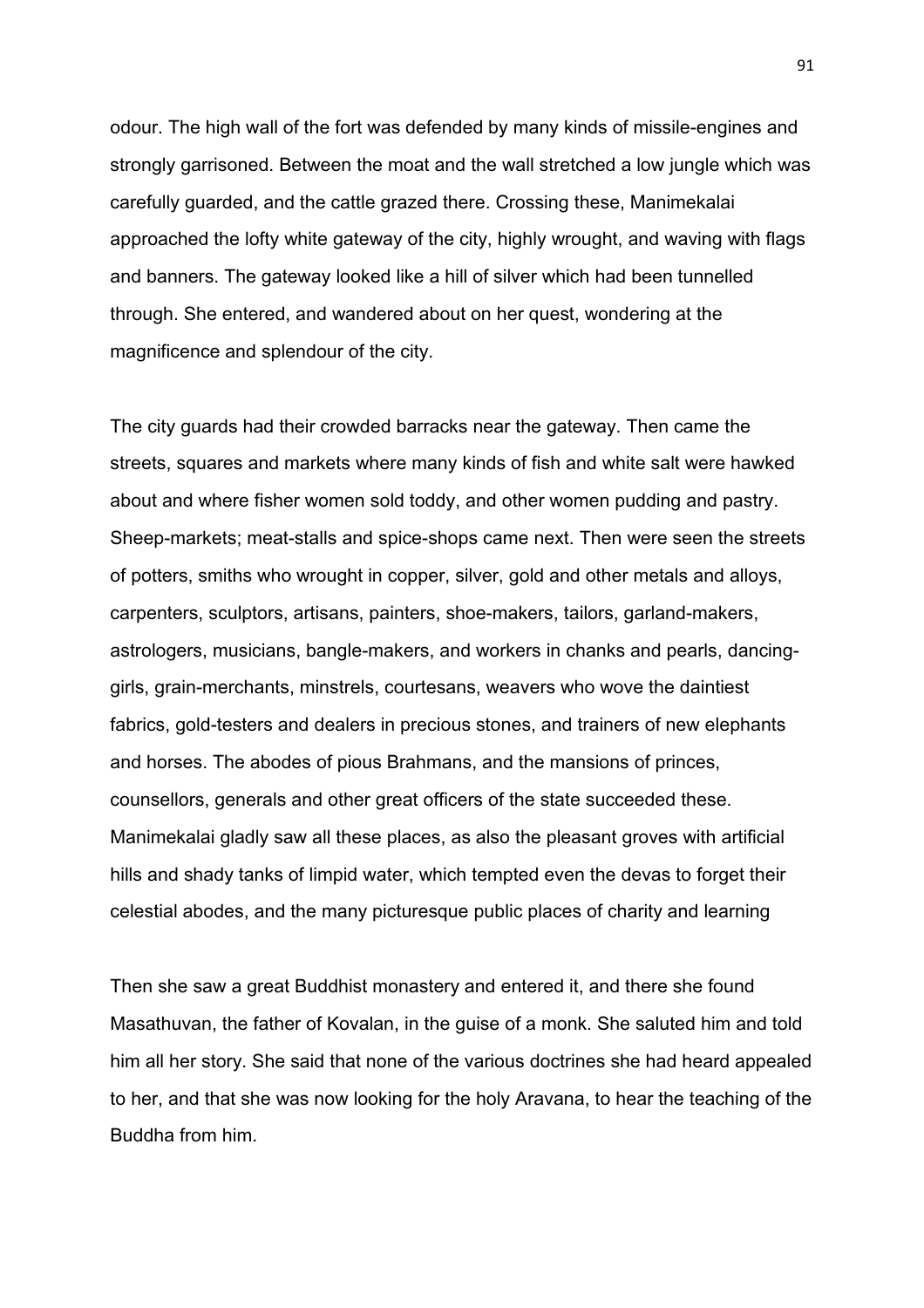"It is indeed my great fortune that I see you now," said the old man. ""On hearing of the dire disaster that overtook your father and mother, I gave up the world and became a monk. My reason for coming to this city was this:

"One of the ancestors of our house, nine generations ago, was a friend of the king who then ruled here. On a visit to the king, he heard a stirring and eloquent discourse on the teaching of the Buddha from some holy Charanas whom the king had entertained with honour and reverence. The wise words sank into his heart, and in seven days he gave away in charity all the vast wealth which he himself had earned, leaving only his ancestral property to his heirs, and took to a life of penance. He built a stately white temple here in honour of the Buddha, and I came to worship at the shrine built by my ancestor. The holy men here declared that Kaveripatnam was doomed, and would soon be devoured by the sea; and so I remained in this city without returning home. I heard also from the holy men that your father would go round the wheel of birth and death till the Buddha is born in Kapilapuram again and he hears His teaching and attains Nirvana. I too shall be one of those who are privileged to hear Him and be saved then. The holy Aravana is gone to the city of Kanchi (Conjeevaram), as the place best fitted to teach you the faith. Madhavi and Suthamathi are also with him.

"Listen further, fair one. The golden city of Kanchi is suffering sorely now from drought. Many lives are lost through famine: and with none to give alms there, many of the holy men of that city have deserted it and come away here. Therefore it is your duty, as life sustainers, to go there at once, like welcome rain, and save the suffering creatures."

Manimekalai saluted her aged grandfather and rose into the air, with the Sacred Grail in her hand, and flew north towards Kanchi, The great city of Kanchi, which formerly rivalled on earth the celestial capital of Indra, looked poor and barren now, and the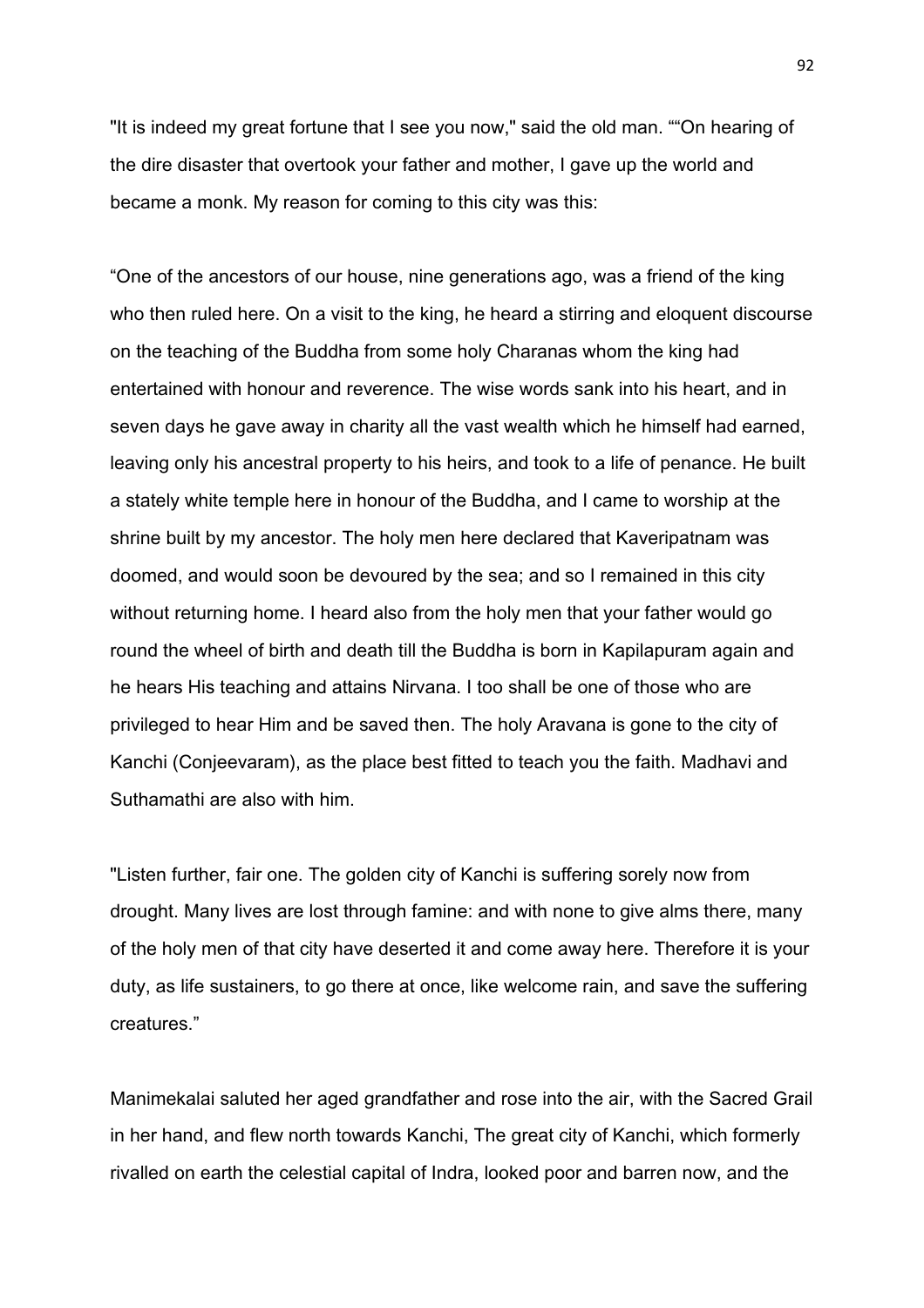sight touched Manimekalai's heart. She reverently circled round it once and then descended in the middle of the city. She worshipped at the temple nearby, built by the younger brother of King Killi in honour of the Lord of the Bodhi Tree. Then she entered the grove to the south west of the temple.

A liveried officer who saw her went quickly to the King and reported: "The daughter of Kovalan, the maid of good penance, the one without a peer in the lane, has appeared in the "Dharmatha-vanam, like welcome rain, with the Holy Grail in her hand."

Surrounded by all his court the King came to where Manimekalai was and said: "Either because my rule is not just enough, or the penance of rishis is not perfect, or women have become less virtuous, there has been no rain for a long while in the land, and my subjects are suffering. I was grieving over this when a Deity, carved on a pillar, appeared before me in a vision and foretold how you would arrive with the divine bowl here, and how your great charity would cause the rains to fall. By command of that Deity I have constructed a tank, with a park round it, to resemble Gomukhi and the gardens at Manipallavam."

Manimekalai was well pleased to hear these words, and went and saw the tank and the garden. Then she had a Holy Seat of Buddha placed there ; and at her instance, the King also built temples there for Manimekala-Devi and Dwipa-Thilaka, and these Deities were greatly honoured in the city. Manimekalai placed her bowl on the Holy Seat and invited thither all who were in need of food.

Of the vast population of that city speaking eighteen different languages, the blind, the deaf, the maimed, the waifs, the dumb, the sick, the pious mendicants, the ill-clad poor, the hungry and all other destitute, and famishing beasts and birds in their thousands, all suffering creatures, in fact, came and gathered round her there, and the more they all ate the more the food grew in the divine bowl and appeased the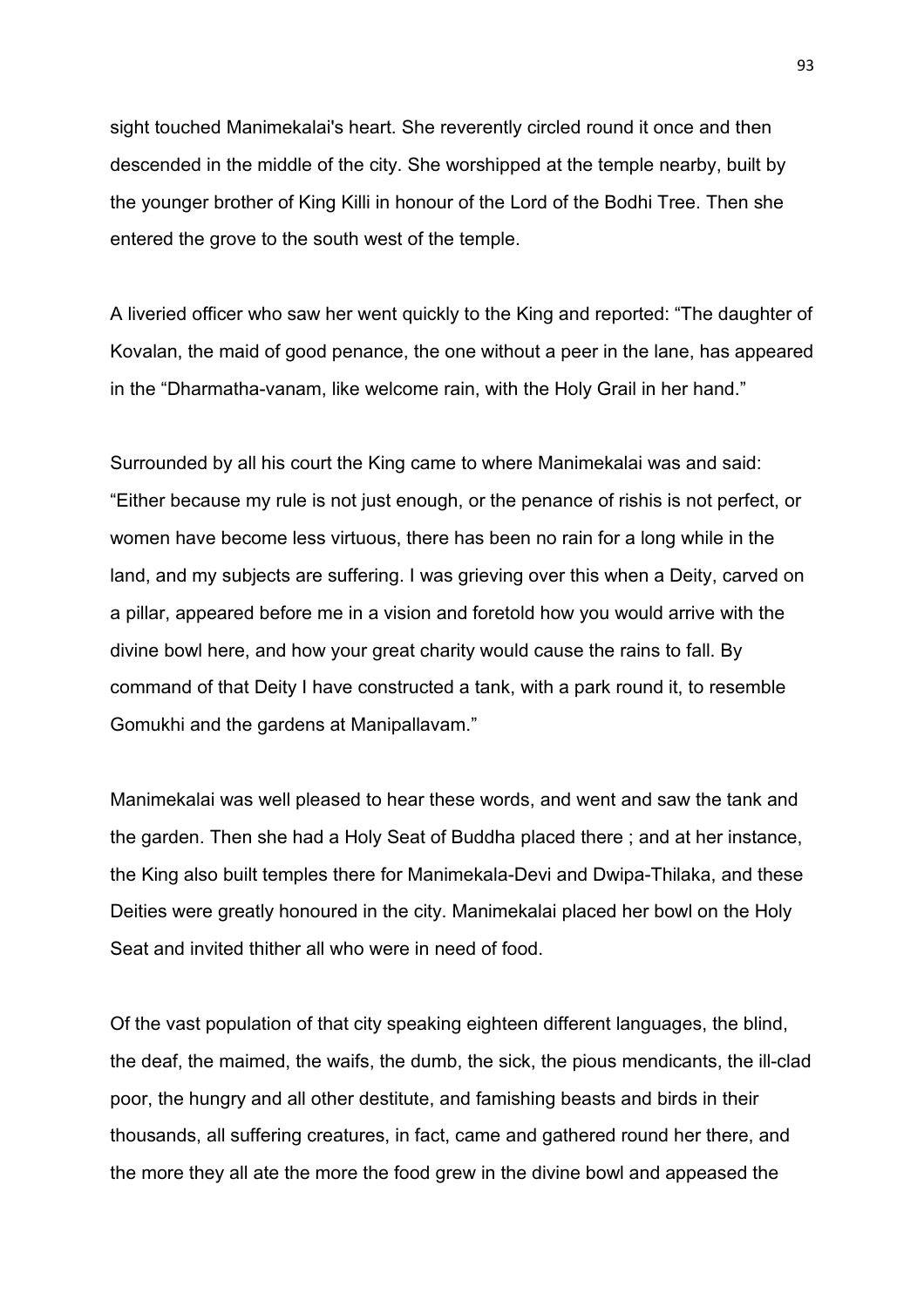hunger of all. Then by virtue of such charity, the flood-gates of heaven were opened, the rains poured down and the land prospered as before.

The holy Aravana heard of these events, and came to the grove with Madhavi and Suthamathi. Manimekalai hastened forth on seeing him and saluted him. She washed his tired and dusty feet, made him sit down, and gave him sweet and wholesome food. She then worshipped him with betel and camphor and prayed for his blessing, 'that all the good she had ever done might avail her in her need!'

Chapter XX The End of the Story " So many faiths, so many creeds, So many paths that wind and und, While just the art of being kind Is all a sad world needs."

-----------------------------

THE holy Arvana blessed Manimekalai and then told her how Kaveripatnam was submerged, and how he, with Madhavi and Suthamathi, had left the city and gone first to Vanji, and had then come to Kanchi, in search of her.

"I heard of it from Dwipa-Thilaka at Manipallavam," she replied, "And then I went to Vanji and heard in disguise what the different sectaries there had to say. None of their creeds satisfied me, and so I have come to you. My hope is in you alone, and I pray you, bestow your grace on me, a humble maiden, and teach me the Truth."

Then the holy Aravana taught her the great Law of Life proclaimed by the Buddha, the Lord of Compassion, who was born on earth at the earnest prayer of all the devas and taught the True Faith to men. Manimekalai learnt from him the great Law of Love and Service, and was confirmed in the Faith. She spent the rest of her days